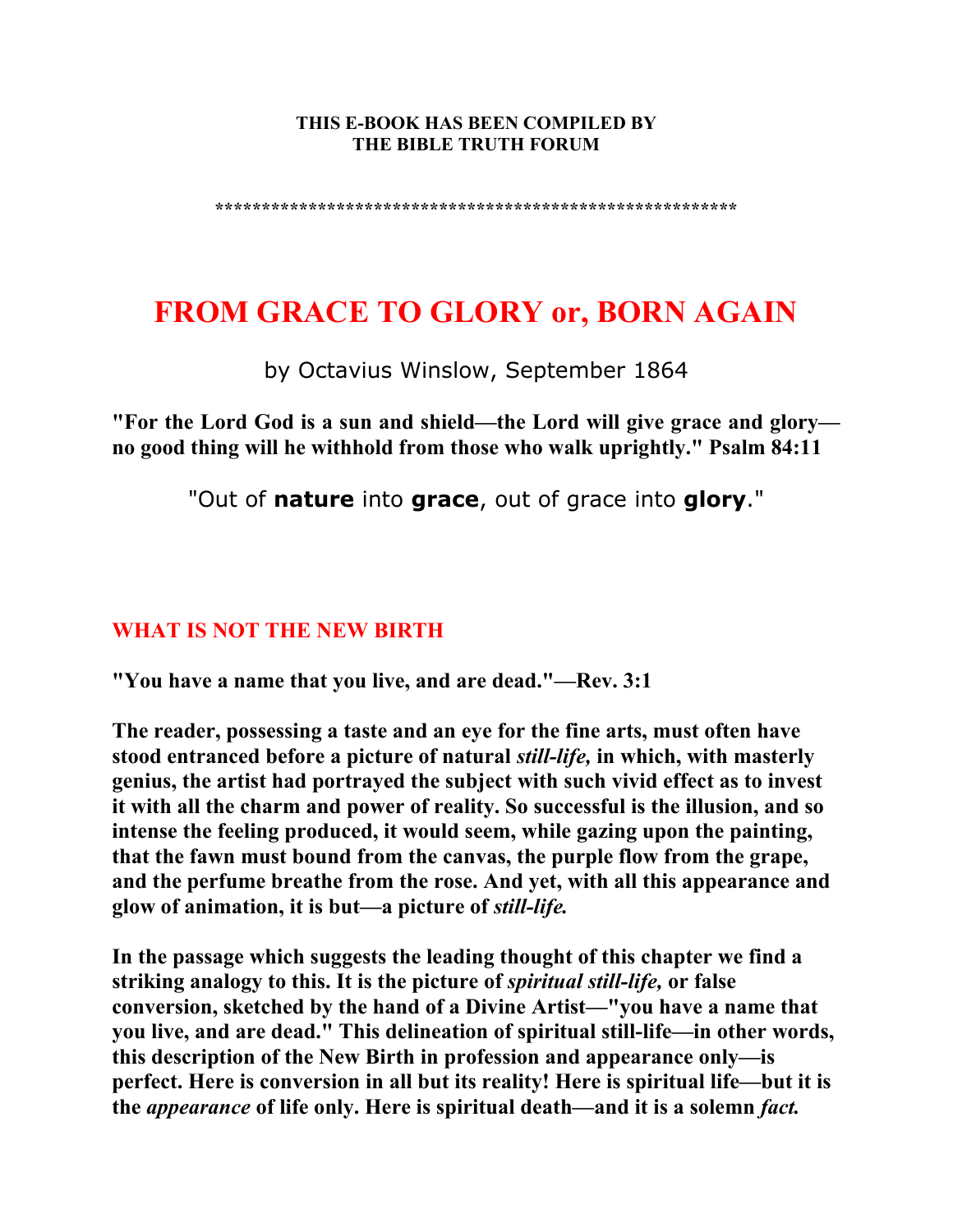**The one is an illusion, a fiction, a counterfeit; the other a grim, stern, cold reality. The very** *life* **itself is—***death!* **Such is the spiritual state we are about to delineate in the present chapter—such the portrait for which thousands might stand as the original. And can the sanctified imagination conceive a state more sad or appalling? To believe that we are born again, to assume the exterior, and claim the privileges of the truly converted, while yet dwelling in the region and shadow of spiritual death, is of all spiritual conditions the most dangerous and fatal.** 

**In a treatise devoted to an exposition of the nature and evidences of the New Birth, it is proper that we take first the NEGATIVE bearings of the subject, showing what is** *not* **real conversion. We need scarcely bespeak the reader's solemn and prayerful consideration of this subject, for it bears upon its surface the impress of infinite importance. Surely, if apart from the New Birth there is no state of grace here, and no state of glory hereafter, the question must come home to every thoughtful bosom with irresistible impressiveness and power. "Is mine a** *real* **or a** *false* **conversion? Am I truly born again?" Instructed by the Divine Spirit, we propose to assist you in this momentous inquiry, by showing how far you may advance in a profession of Christianity, in the appearance of the New Birth, and** *not* **be born again—having a name to live, and yet dead!** 

**1. And, first, let us remark that a** *spiritually-enlightened understanding,* **or a mere intellectual acquaintance with Divine truth, is not of itself the New Birth. Light is not life. We may admit through the window the morning's roseate beams in all their brilliancy and power into the chamber of death, but the corpse around which they play remains, pulseless and lifeless, a** *corpse* **still. The body is bathed with the light, the pallid countenance is illumined with its radiance, and the shroud is fringed with its hues, but all still is death. The sun has not quickened into life a solitary throb!** 

**And thus there may exist in the religion of an individual an enlightened understanding, much intellectual acquaintance with Divine things, a sound judgment, and an intelligent mind, yet entirely dissevered from spiritual life. We may accept the Bible as wholly true—a great concession this!—may believe in it historically, understand it intellectually, and expound it ably, and not be born again—substituting speculative knowledge, or a theoretical acquaintance with Divine truth, for the kingdom of God in the heart religious light in the understanding, for spiritual life in the soul.**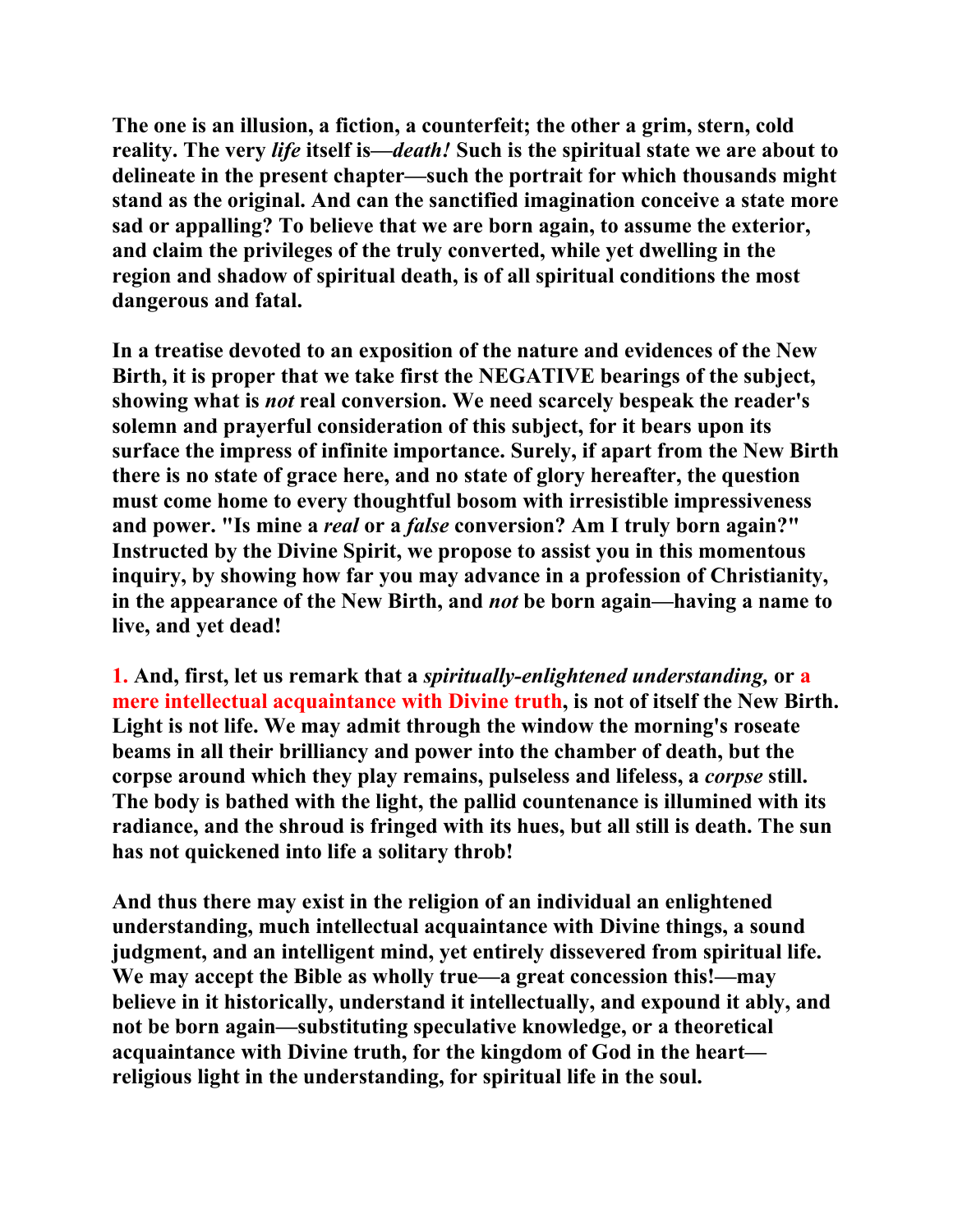**But the truth as it is in Jesus demands more than the mere assent of the understanding. It does not, indeed, bypass the province of reason, nor set aside the aid of the intellectual powers of man; but, while it appeals to this tribunal, and exacts its homage and its belief—carrying triumphant the noblest and loftiest powers of the soul—it enters the HEART***,* **and there puts forth its mightiest power, achieves its greatest triumph, receives its profoundest love and conviction, claiming and securing the affections for Christ.** 

**Believe me, my reader, your theology may be biblical, your creed orthodox, your mind well-furnished and fortified with Christian evidence, and yet all this may be accompanied with no more spiritual life than is produced by the moonbeams falling in cold, silvery luster upon an alpine peak.** 

**2. Religious emotion is not the New Birth. You may be the subject of deep, intense, religious feeling; the conscience, brought into close contact with solemn truth, may be aroused; the sensibilities, appealed to, may be excited; the mind, reasoned with, may assent—and yet** *death* **in the soul maintain its gloomy scepter. A description of Christ's sufferings may dissolve you to tears, a picture of heaven's glory may entrance you with hope, a delineation of hell's woe may paralyze you with fear, and spiritual death still reign within your soul. No subject moves our natural feelings like religion. To nothing does our emotional nature so quickly and deeply respond as this. Hence how easy and how soon are those sensibilities of our being wrought upon which may assume all the resemblance and actings of life, and yet be spiritually dead. It is life, but, alas! it is** *still-life.* 

**Real conversion does not petrify the natural or the moral feelings. Far from it. There is no real conversion apart from** *feeling,* **often the most profound and intense. A true spiritual conviction of sin will sometimes stir the soul to its lowest depths. It was so with the tax-collector, and thus was it with the Philippian jailer. There is nothing so startling, so appalling, so overwhelming, as a spiritual sight of the heart's depravity. Who can have an insight into this dark, mysterious chamber of imagery, this seat of all iniquity, as unfolded by the Holy Spirit, and not shudder, and tremble, and weep, exclaiming, "What must I do to be saved? Lord, save! or I perish."** 

**But, in all faithfulness we must add that, intense sensibility, deep religious feeling, and great alarm may co-exist with spiritual death in the soul—it may be found apart from real conversion. The stony-ground hearer received the**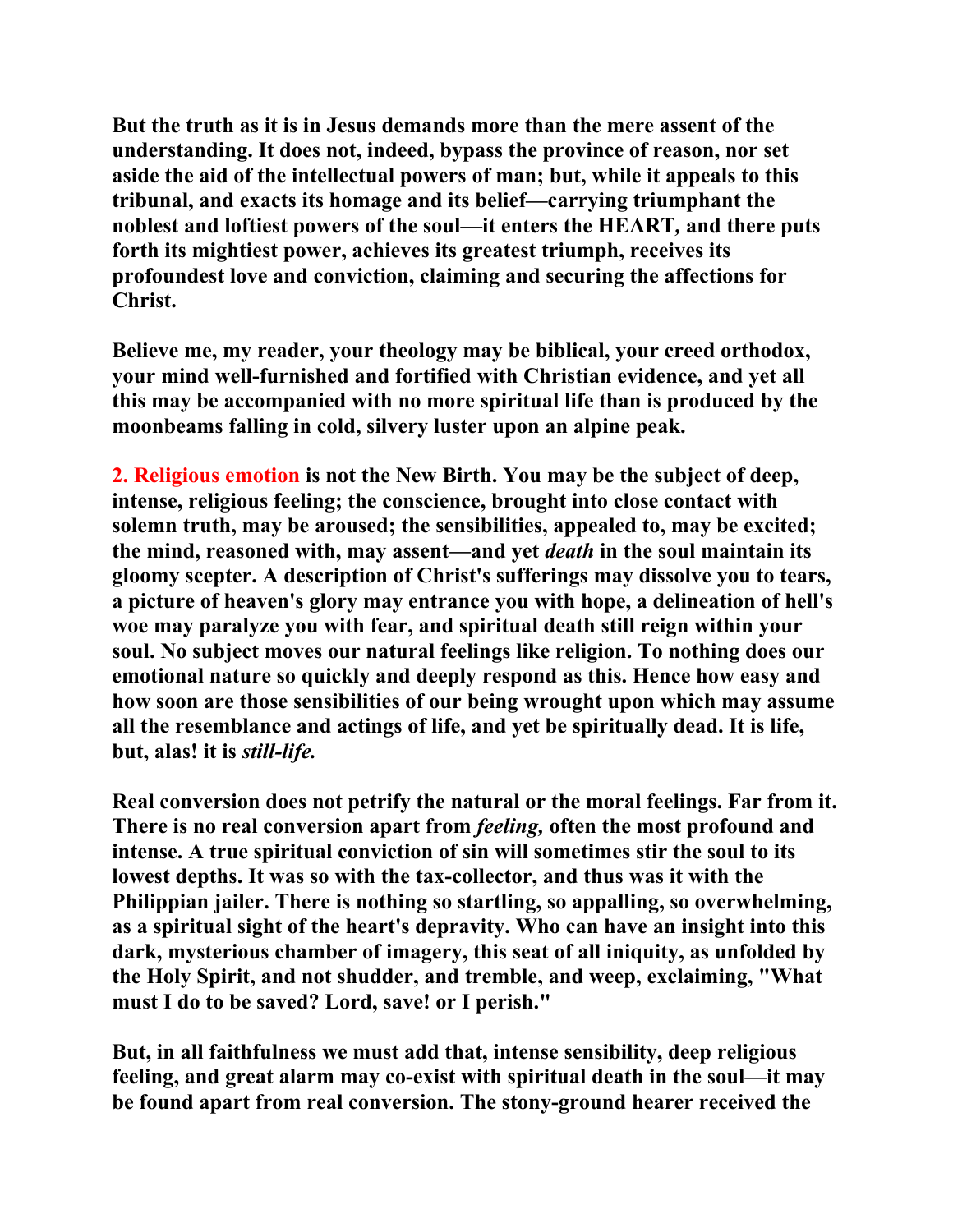**word with** *joy.* **Herod heard John preach the gospel with** *gladness.* **The devils believe and** *tremble.* **Thus the opposite emotions of joy and fear may exist apart from a spiritual change of heart. Beware, then, of this deception!** 

**3. Mere religious conviction is not real conversion. There may be in the subject some intelligent knowledge and insight of sin, some vivid apprehension of its existence and guilt, attended with pungent conviction and mental distress, springing from its present and remote consequences, without any spiritual sense of sin,** *as sin,* **against the holy Lord God. While there is no real conversion without the conviction of sin, mere natural conviction alone, unaccompanied with a spiritual renewal of the heart, cannot be denominated real conversion. An individual may for months and years be what is termed "under conviction of sin," and his soul yet remain without very decided evidence of spiritual life.** 

**But, if these convictions which you have are of the Holy Spirit's producing, if they arise from the effectual work of Divine grace in your soul, they will, they** *must,* **before long, eventuate in your real conversion to God. If the result of animal excitement only, the mere emotional part of your nature stirred—if but a transient flash of thought, a sigh, a tear, a passing feeling—it will all evaporate, subside, and vanish as the foam upon the billow, as the morning cloud and as the early dew. There is, indeed, the appearance of life; but, alas! it is spiritual** *still-life. "You have a name that you live, but are dead."* 

**4. Nor does real conversion resolve itself into the mere possession and exercise of spiritual gifts***.* **The history of the Church of God affords lamentable proof of the existence of the most splendid and powerful spiritual gifts not in alliance with one atom of converting grace. The Corinthian Church supplies a sad chapter to this history. If God endows an individual with great and brilliant parts, and that endowment is in connection with a religious profession—it may be the holy office of the Christian ministry—the inference is not necessarily logical and true that the individual so furnished and installed is spiritually and thoroughly and truly converted.** 

**Our adorable Lord—that great Prober of the human heart—He who only knew what was in man—forewarned us of this.** *"Many will say to me in that day, Lord, Lord, have we not prophesied in Your name? and in Your name have cast out devils? and in Your name have done many wonderful works?"* **And what is the solemn, the inevitable result?** *"And then will I profess unto them, I never knew you—depart from me, you that work iniquity."* **Oh you who are**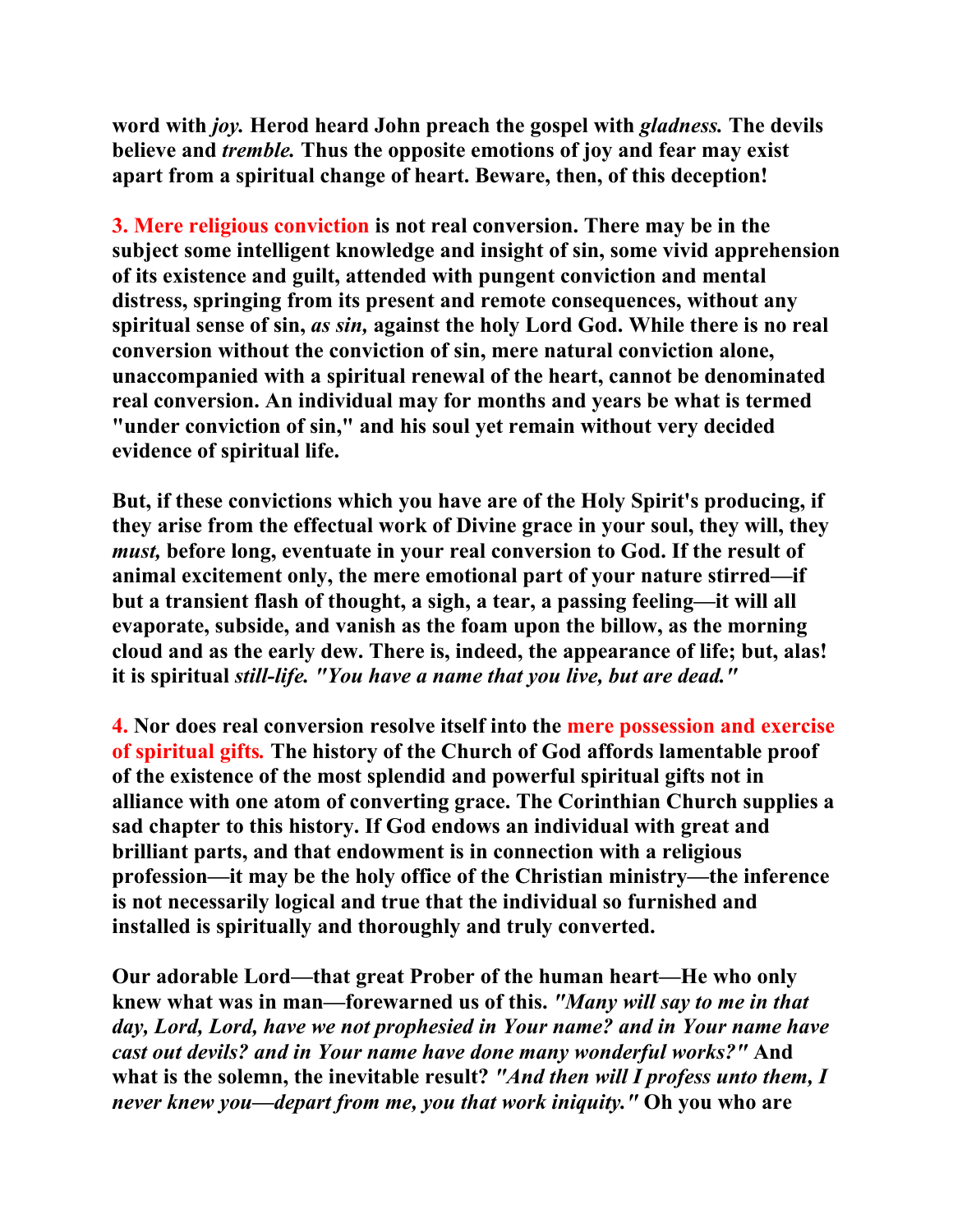**endowed with popular gifts, who plume yourselves with your brilliant attainments, who walk amid the golden candlesticks, distinguished lights and brilliant orbs, tremble, lest in the deep treachery of the heart you should be found substituting these meretricious ornaments, these tinsel garnishings of the Christian profession, for that spiritual renewal of the heart which leads its possessor to walk holily and humbly with God. How easy the deception! how woeful the result! We may speak with the entrancing eloquence of men, or with the soft music of angels, without one spark of real love to God glowing upon the lifeless, flameless altar of the heart.** 

**We shudder to think how far human intellectualism and eloquence may pass current in the office of the Christian ministry, with those who fill and with those who worship it, totally dissevered from all spiritual life. These are grand weapons of Satan and of Error. Availing themselves of human learning, an acute intellect, and brilliant attainments, the eloquence of speech, and the fascination of address, those united foes of Christ and the Church—Satan and Error—seek to upheave the foundations of truth and righteousness, and to sow the seeds of** *"damnable heresies,"* **consigning men's souls to everlasting perdition.** 

**Great giftedness, disunited from great grace, has ever been the bane of the professing Church. The Lord lead us into solemn self-examination, and give us to prize one grain of** *real grace* **above all the most splendid gifts of nature, the most polished attractions of art, the noblest attainments of the schools that ever endowed and adorned the human intellect. To walk holily and humbly with God, to lie as a sinner at the feet of Jesus, to be living day by day upon the blood and righteousness of Christ, and to do the Lord's work in the spirit of self-abnegation, lowliness, and love, has more of holiness and heaven in it, and brings more honor and glory to God, than the most costly gifts and the most brilliant achievements ever possessed—apart from the grace that empties us of self, sanctifies our hearts, and fills us with the mind and temper of Christ.** 

**5. A high standard of morality may exist apart from true conversion. The ungodly and unconverted world furnishes many and marvelous examples illustrating this thought. Men of integrity and uprightness in all the relations of domestic, social, and commercial life; who can walk among their peers with dignity and honor, who yet are living in the region of spiritual unregeneracy and death. True, most true, there is no vital religion without morality, but there may be morality of a high and commanding order without vital religion.**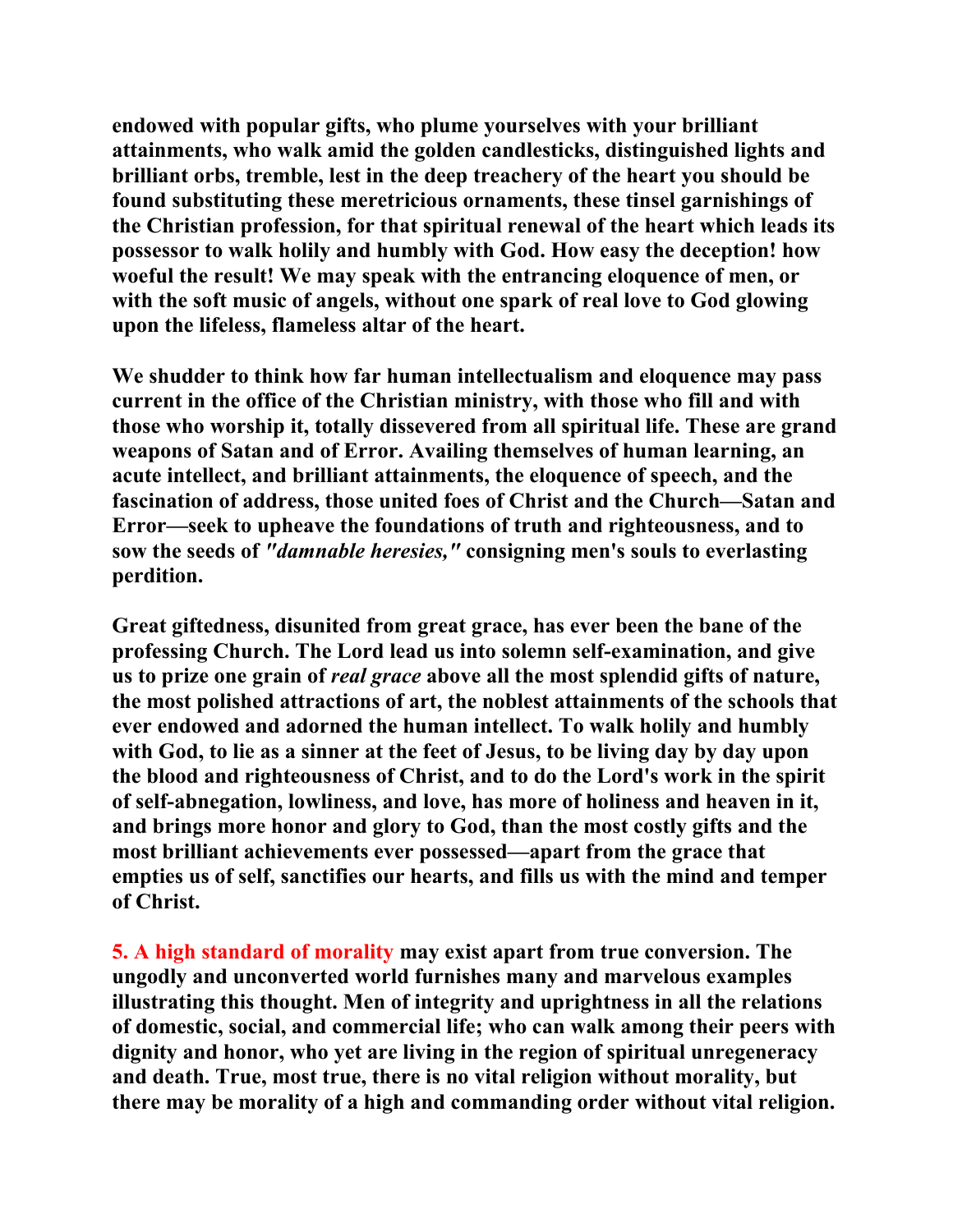**The minor morals of life may bud and blossom upon human character and conduct separate from the root of grace in the soul, and the soul's vital engrafting into Christ. It is fruit, but not the fruit of righteousness, nor the result of faith and love. It is life, but not the life that is hid with Christ in God.** 

**It is at best but a negative righteousness, such as the proud, vaunting Pharisee wrapped around him when, with supercilious disdain, he looked down from the height of his self-sufficiency upon his humble fellow-worshiper in the temple, who, meekly standing afar off, smote upon his breast, and exclaimed,**  *"God be merciful to me a sinner!"* 

**You may be able to dignify and adorn all the relations of life, be a man of virtue and honesty, benevolence and integrity, and yet not be born again of the Spirit. Your morality may have much of the appearance, attraction, and fascination of real holiness, but it is mere morality still; and mere morality is no passport, signed and sealed by the Great King, to a heaven of glory. It may**  *look* **like the engrafting and the fruit of spiritual life, but it is life in alliance with death, cold, inanimate death, death in all but the name.** *"You have a name that you LIVE and are DEAD."* **Yet more pointed and solemn the testimony of Him who spoke these solemn words,** *"Except your righteousness shall exceed the righteousness of the Scribes and Pharisees, you shall in no case enter into the kingdom of heaven."* 

**6. Nor can religious activity and usefulness be regarded as either a substitute for, or a valid evidence of, real conversion to God. And yet we know not of a more specious and fatal danger than this. In a Christian age like the present, distinguished for its religious spirit and enterprise—an age in which the romance of pious zeal seems to have reached its highest culture, there exists a great and fatal temptation of substituting spiritual still-life for spiritual quickened-life, Christian activity for Christianity, and Christianity for Christ; the spasmodic throes and convulsions of religious zeal and excitement, for real, vital religion, the name to live while nothing really lives but—***death!* 

**Christian energy and success are, at best, but negative and dubious** *data* **upon which to predicate the actual existence of spiritual life in the soul. That an individual perfunctorily engaged in religious work may be useful in guiding the steps of others, as the sign-post planted midway between two diverging roads may direct correctly the doubtful footsteps of the traveler, itself remaining stationary, numberless cases testify. We may point the pious pilgrim the right way to heaven, we may lead the anxious inquirer to Jesus—**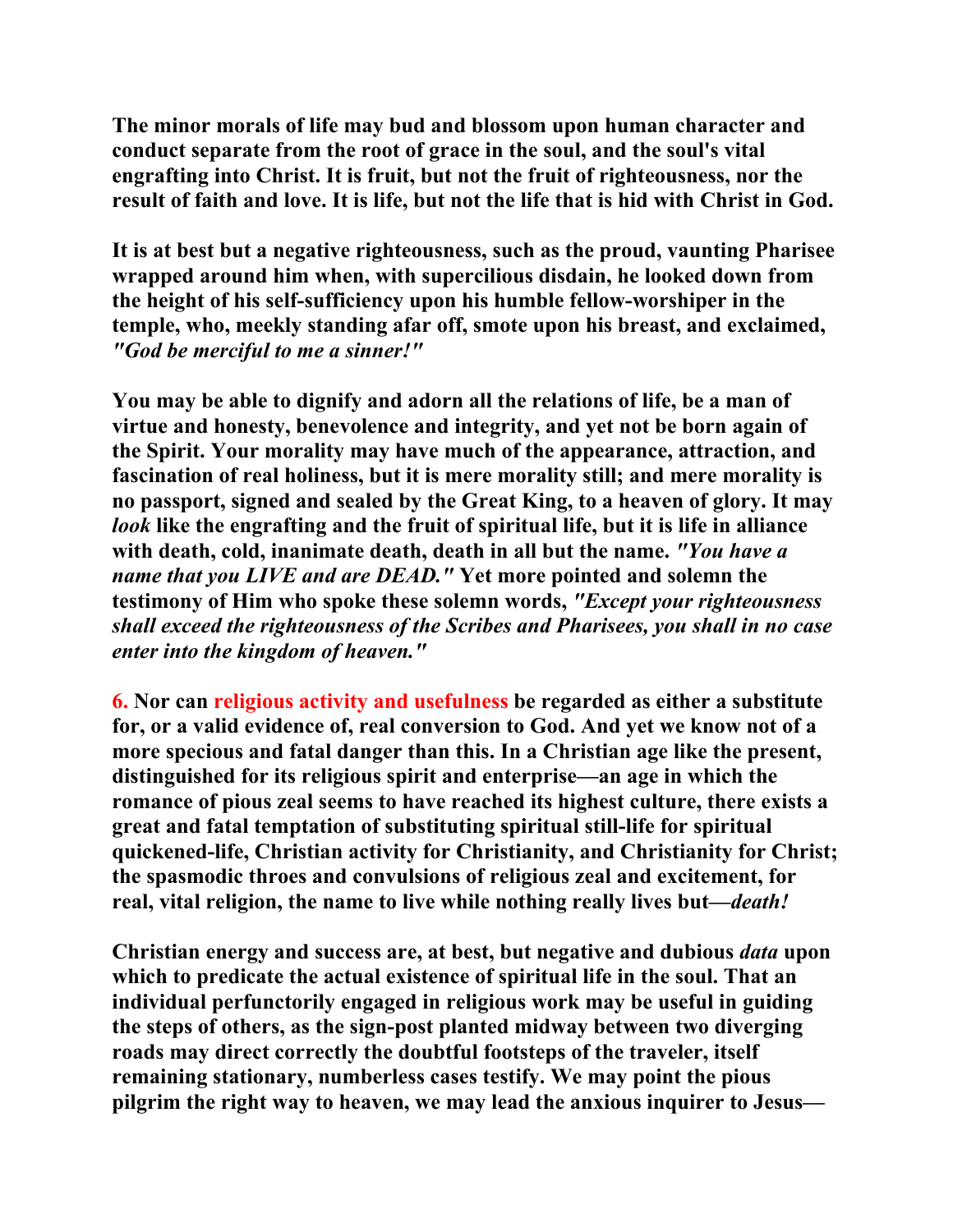**we may, in various ways, be employed in the cause of truth and in the kingdom of Christ—in praying and exhorting and preaching; in instructing the ignorant, in reforming the vicious, in reclaiming the wanderer—and the vineyard of our own soul remain untilled by one solitary act of spiritual culture—not a seed, or bud, or flower, or fruit of grace and holiness, relieving its barrenness, or evidencing its spiritual life.** 

**Doubtless, the antediluvians were useful in aiding righteous Noah to construct the Ark for the saving of his house, while they themselves perished in the flood, clinging, perhaps, to the sides or clutching the keel of the vessel as it floated serenely on its way. The scaffolding is useful in the erection of the building, but, constituting no essential part of the structure, is removed when the edifice is complete. How delusive and unsafe, then, the evidence we glean from Christian activity and usefulness that we are personally born again, are truly converted to Christ. Such is the danger of becoming ourselves insensible to what we recommend and enforce, or assume that we possess it when in reality we do not.** 

**We are overwhelmed with the apprehension that in a day of unexampled religious activity and stir, of enterprise and excitement, when association after association starts up, each demanding and each receiving a new host of volunteers, offering not only their wealth and influence, but their talents and time to the work, numbers may be beguiled into the belief that all this is saving religion, that all this is real conversion! Never doubting that they must experimentally know what they theoretically teach, and must spiritually love what they earnestly commend, they pause not to examine their own hearts as to their personal acquaintance with these things. In proportion, also, as these associations multiply, and with their multiplication the rate of activity and excitement increases, does the necessity of pausing for self-examination exist.** 

**The increased magnitude and consequent velocity and din of the machinery of Christian activity must necessarily lessen the opportunity and the desire for a quiet converse with our own soul. The necessity, therefore, of special selfexamination increases precisely at the same rate with the energy employed in promoting the spiritual well-being of others. Let it not be supposed that no individual can be employed in advancing the kingdom of grace who himself lives without grace; that we cannot promote the holiness of others without the possession of holiness ourselves; that we cannot be spiritually useful to others while we yet ourselves remain in an unrenewed state. He has studied the history of the Christian Church but to little advantage who has not learned**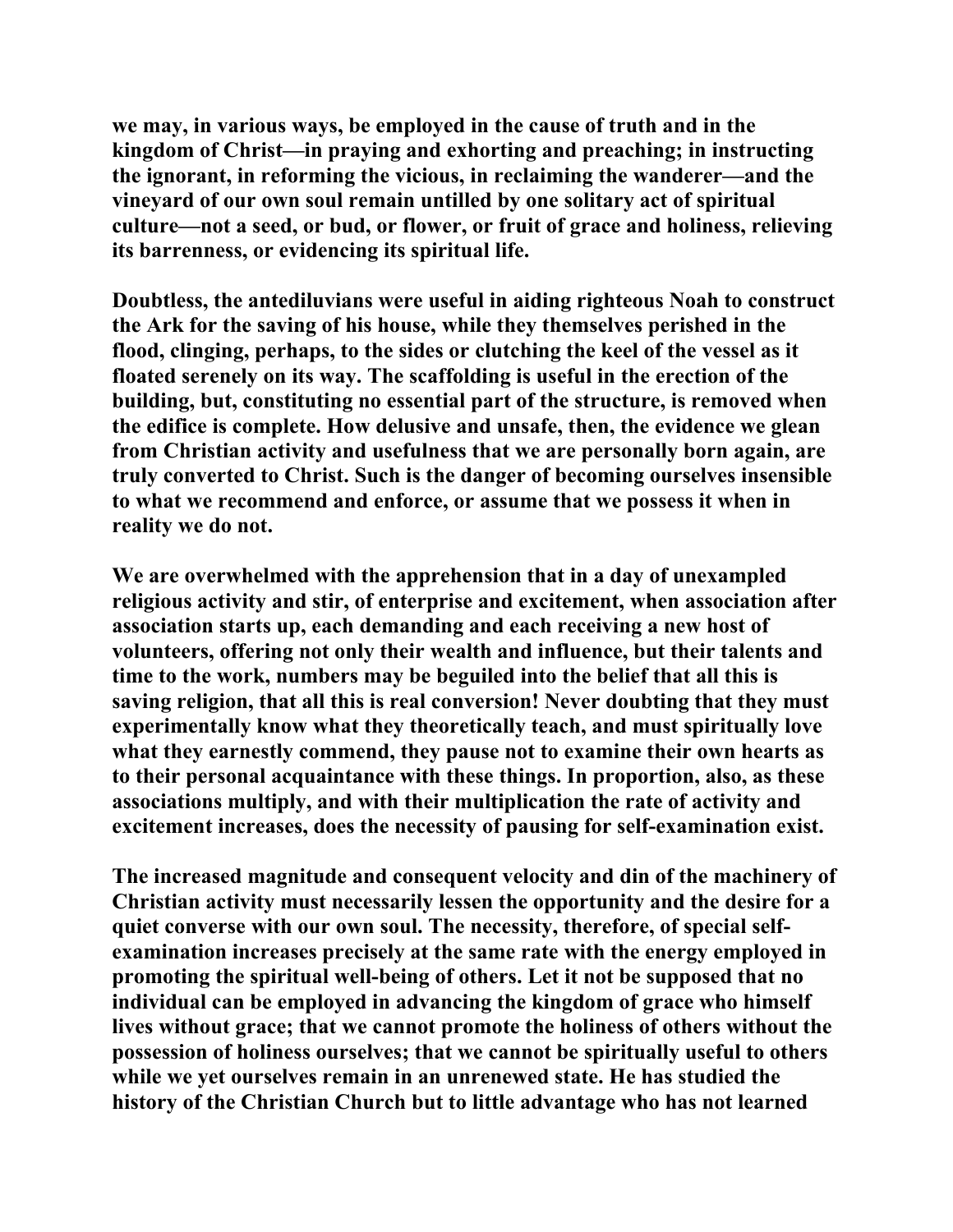**that God has often employed unholy agencies for the accomplishment of His will and purpose; and that, when in His sovereignty He has so employed, He can in His sovereignty destroy them.** *"For the scripture says unto Pharaoh, Even for this same purpose have I raised you up, that I might show my power in you, and that my name might be declared throughout all the earth,"* **(Rom. 9:17.) How should this truth, then, lead us to dive into our own hearts, bring our souls to the unerring touchstone of God's Word, drive us out of every subterfuge, and allow nothing—the most fair and plausible and good—to come between our hearts and their true, thorough conversion to Christ.** 

**7. With many the idea is not less false and fatal, that a diligent and externallydevout attendance upon the means of grace** *and ordinances of God's Church*  **constitute the great spiritual change of which the Bible speaks as essential to salvation. As though God would or could accept, in lieu of the heart spiritually renewed, divinely loving and holy—the mere** *externals* **of the Christian faith, the empty** *signs* **and** *symbols* **of Christianity! But, my reader, we must endeavor to dislodge this fatal delusion from your mind. You may be punctual in your attendance at the house of God, be externally a serious and devout worshiper; you may go to and fro with gilded Bible and Prayer-book in your hands, you may remain, when the great congregation is dispersed, and join the few who approach the solemn symbols of the Savior's dying love, and with all this still continue unregenerate, unborn again, living in the distant region and dark shadow of spiritual death.** 

*"We ate and drank in Your presence,"* **will be the plea, earnestly but vainly urged, in the great day when no plea for admittance within the pearl gate that expands to admit the Bride to the marriage banquet of the Lamb will avail but the new birth. The only response to that appeal will be,** *"Depart from me, I never knew you."* **Oh yes! you may descend to the shades of endless despair from the house of God—where judgment must first begin—from the table of the Lord, your lips moist with the dreadful symbols of a Redeemer's dying love, with no more valid hope of salvation than the deluded felon who stands beneath the fatal drop clasping the adored crucifix to his breast—another victim to the long, gloomy procession of lost souls, who presumed to substitute the lifeless forms of religion– "Devotion's every offering but the heart"– for the great spiritual change of the new birth; having a name to live, and yet dead. Examine yourselves, prove your own selves in this matter.** 

**8. Among the most plausible yet most fatal errors is, the substitution of denominational religion for the religion of the renewed heart. And yet how**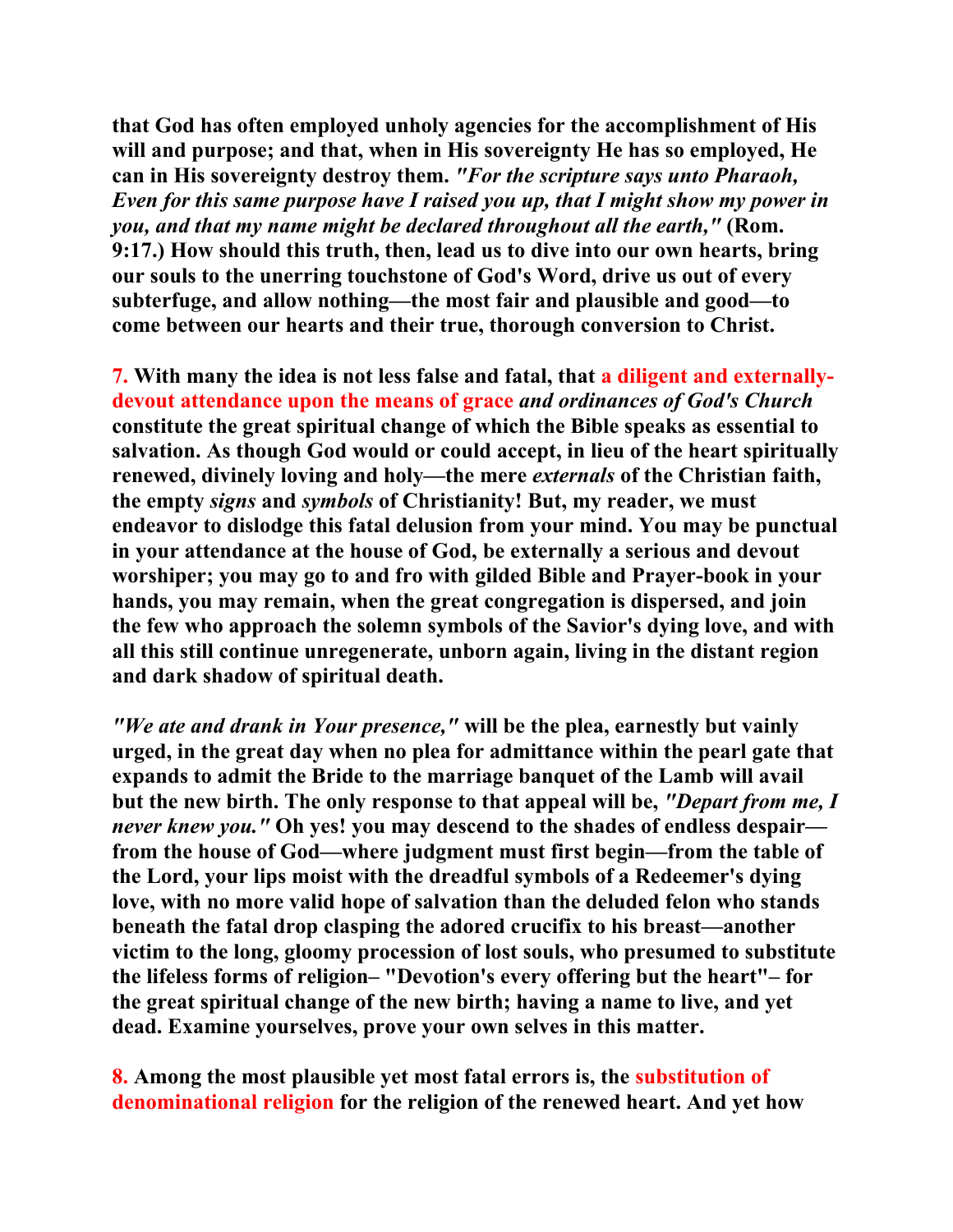**common is this delusion! To what an alarming extent does it denominationalism divide all classes of religionists! An individual may be a fiery partisan, a stern bigot, a martyr for his creed, a holocaust upon the altar of his Church, and vainly imagine that this is all that Jesus meant when He thundered with reiterated force those solemn words upon the ears of the Jewish ruler,** *"You must be BORN AGAIN."* 

**But zeal for a denomination, love to a Church, a wedded attachment to an ecclesiastical system, may exist, and in numberless cases does exist, in alliance with a nature entirely unrenewed by the Holy Spirit, with a heart totally destitute of the love of God. We have known individuals who have sacrificed health, substance, and even life itself in the arena of ecclesiastical warfare, closing their deluded and melancholy history unrelieved with one solitary ray of true Christian hope. What is this religion better than that of the Mohammedan, the Hindoo, or the Papist? There is nothing in it of spiritual vitality, nothing of Jesus, nothing of God, nothing of eternity. It may enable its partisan to pass muster with his peers, it may give him high position and great renown in his denomination, it may enthrone him upon the highest pinnacle of the temple, the demigod of his party. But, when the hour, the solemn, the appalling hour comes, to meet, whose tremendous reality, denominationalism, and ecclesiasticism, and priestlyism—systems, creeds, and sacraments—must all retire from the scene and give place to a foundation more real, to a religion more vital, to hope more substantial, what, oh** *what* **will this 'baseless fabric' of a denominational religion do for us then!** 

**Reader, with all your denominational love, your party zeal, your earnestness and devotion and sacrifice to promote the ecclesiastical branch to which you belong, you must be** *born again,* **or share the fate that awaits all mere sects and systems, forms and ceremonies, rituals, creeds, and Churches. "O Lord, save us from so subtle, so dangerous, so fatal a delusion! Allow us not, in a matter of such infinite importance, to substitute a dream for a reality, a system for Christ, a lying fiction for a good hope of eternal life. Give us the reality and the earnestness and the vigilance of Divine grace to make** *sure*  **work for eternity. Create in us a clean heart, and renew in us a right spirit!"** 

**9. By how many is the fatal delusion fostered that, afflictions, adversity, and sorrow are, of themselves, valid evidences of the new birth! Were this a reality and not a phantom, the truth and not a lie, it would follow that this world, all enshrouded with the winding-sheet of woe, groaning and travailing in the throes and convulsions of suffering, sorrow, and death, is thronged with new-**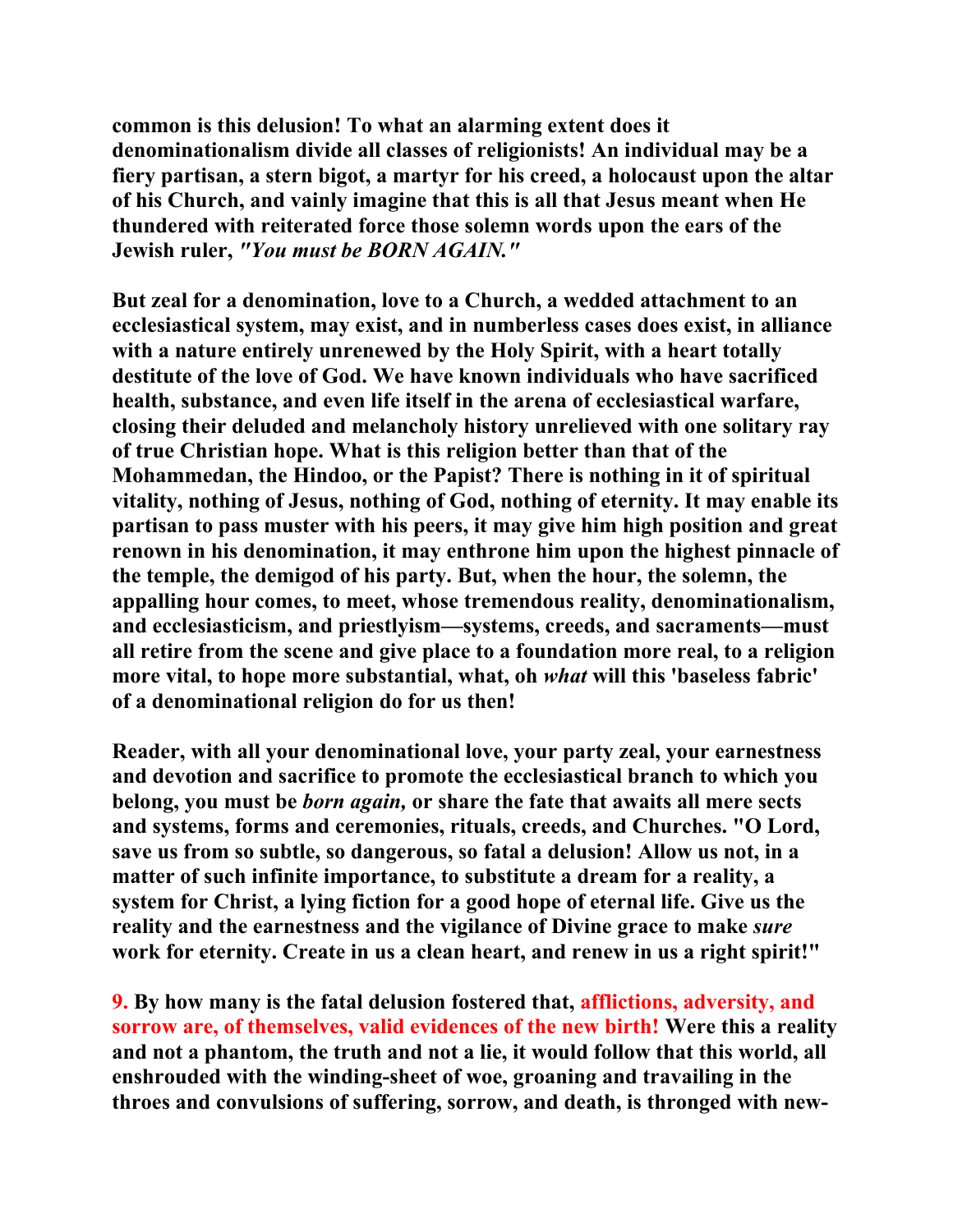**born and regenerate beings, temples of the Spirit, and heirs of the kingdom! We hasten to dispel the delusion.** 

**There are both** *judicial* **and the** *parental* **judgments of the Most High God with the children of men. His afflictive dispensations with the** *ungodly* **are those of a Judge; with the** *righteous***, they are those of a parent. And, although the season of adversity, the hour of sorrow, is ofttimes, in the purpose and arrangement of God, the period of the new birth—the occasion of the translation of the soul from darkness to light, from death to life—the rod of affliction driving the man from his shattered idols, his blighted hopes, his false dependences, to the Savior; yet, there is not necessarily a solitary link between the darkest adversity, the most crushing affliction, the profoundest sorrow and that spiritual new birth indispensable to a state of grace on earth, and a state of glory in heaven; nothing but a wide, dark chasm, which can only be spanned by Divine, sovereign, and regenerating grace.** 

**Shall I suppose you, my reader, an illustrative case? God, perhaps, has afflicted you heavily. Wealth, hard earned and stored, has disappeared like Alpine frost beneath the burning rays of a meridian sun. Health, rosy and robust, has waned and drooped as a mid-summer day dissolving into the twilight shades of evening. Death has invaded the sanctuary of your home, sundering some fond tie, withering some beauteous flower, snapping some strong stem of domestic bliss, leaving its deep, dark shadow still lingering upon that spot of verdure, sunshine, and joy. And what is the effect? What the position of your smitten and bleeding spirit? Is it not that of sullen, gloomy, cold, involuntary resignation? You had no power to avert the catastrophe, no skill to ward off the blow, and now that it has fallen upon you, and fallen with an irresistible and crushing effect—you bow your head, but not your heart; you surrender your idol, but not your idolatry; you relinquish your treasure, but not your will; you are submissive, but not resigned to the dealings and government of God.** 

**Perhaps the affliction has had, for the moment, a subduing and humbling effect. Your heart is softened, your pride is mortified, your lofty spirit is laid low, and the subject and the ordinances of religion, for a season, engage your thoughts, rouse your interest, and command your attention. While the heavy hand of God is upon you, you seem to lie in the dust at His feet. You read your Bible, repair to God's house, retire from the haunts of worldly gaiety and from the scenes of sensual pleasure, and even suspend, for the time, the cares and anxieties of business.**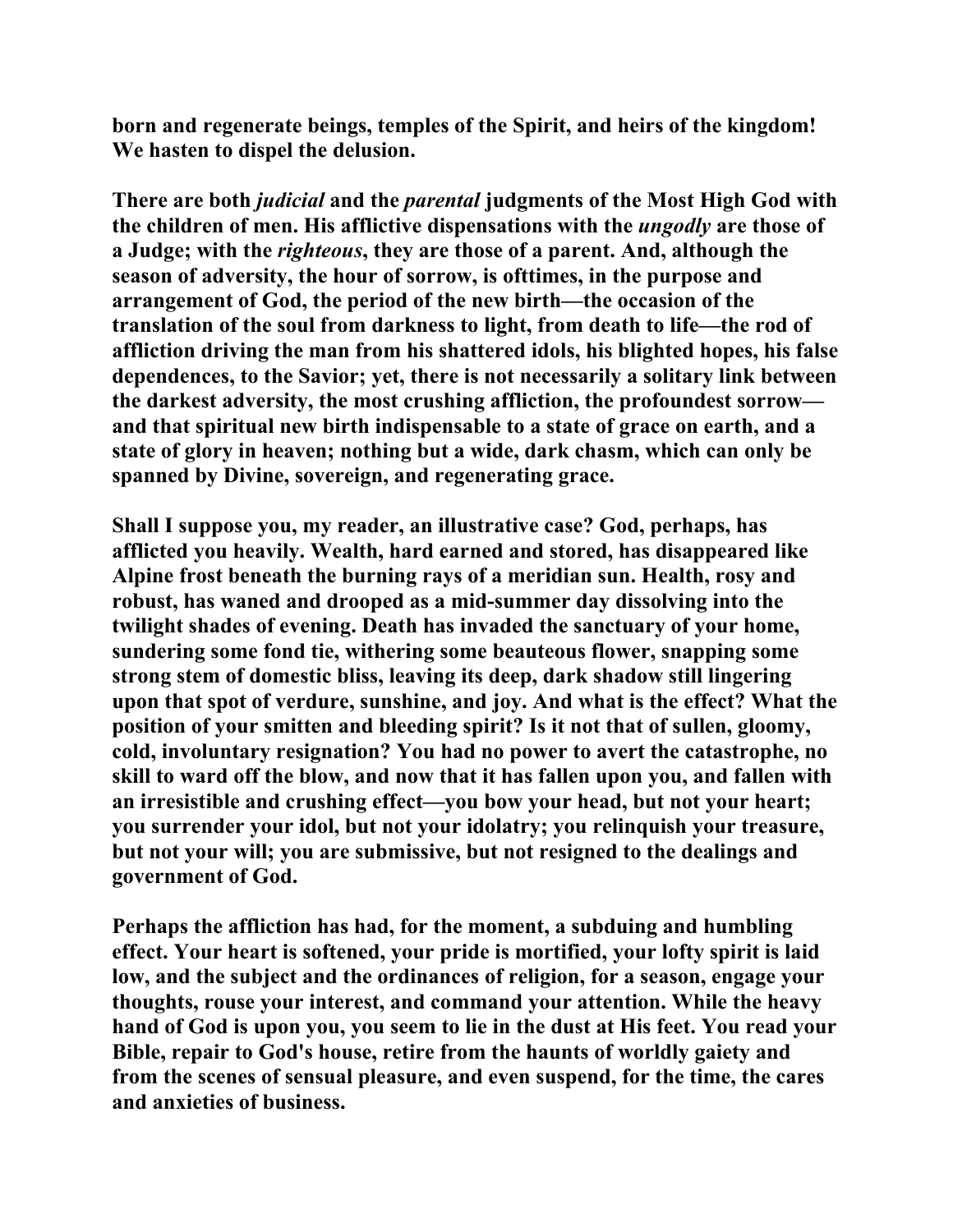**But is this conversion? is this true religion? is this the dawn of grace? is this the spiritual birth of the soul? The RESULT shall supply the answer. The stunning effects of the blow are subsiding, your sorrow is lessening, your tears are drying, the deep shadows of your night of woe are dissolving into the morning's dawn of sunshine, and you have returned to the engagements and the cares of life—the mart of business and the haunts of pleasure—as indifferent to religion and the claims of your soul and the solemnities of eternity as if the hand of God had not touched you, and His voice had not uttered the admonition in your ears,** *"Turn! turn! why will you die?"* **And thus you supply another solemn confirmation of the truth that an individual may pass through all the stages of adversity and yet remain unregenerate, unsanctified, unsaved.** 

**But has no precious visitation continue? no fearful responsibility incurred? does no solemn account remain? Yes! emphatically yes! God rode in that chariot-storm, spoke from that cloud of thunder, commissioned that crushing sorrow. He designed to humble you, to instruct you, to subdue you to repentance, and win you to faith and love. And while the cloud was upon your tabernacle, and the thunder of His power rolled above you, and the grief lay heavy upon your heart, you were awed and softened, thoughtful and mute. But, alas! the affliction passed away, the tempest subsided, health has taken the place of sickness, the dead are forgotten, and you are yet** *unborn again.* **Be not deceived! Do not think that because you have been chastened and afflicted of the Lord, that therefore you are a favorite of the Lord's. That, having drunk of the cup of sorrow at His hand, you have therefore tasted that He is gracious.** 

**There is nothing essentially** *converting* **in the nature or power of affliction. Far from it. The furnace does not transmute base metal into gold, it burns and destroys it. And while the brass, the tin, and the lead, the wood, the hay, and the stubble, are consumed and perish, the gold, the silver, and the precious stones, by the same fire, are purified, refined, and saved.** 

**But, blessed, thrice blessed, are they who by the storm are driven to Jesus, the Refuge and the Hiding-place; who, when God cuts up all earthly hopes by the roots, blasts the human gourd, dries the creature spring, are led by the Spirit in the dark hour of adversity to discover that they have nothing to take hold of but Christ; that, knowing their sinfulness and condemnation and emptiness, are led to see the Lord Jesus Christ to be just the all-sufficient, able, willing,**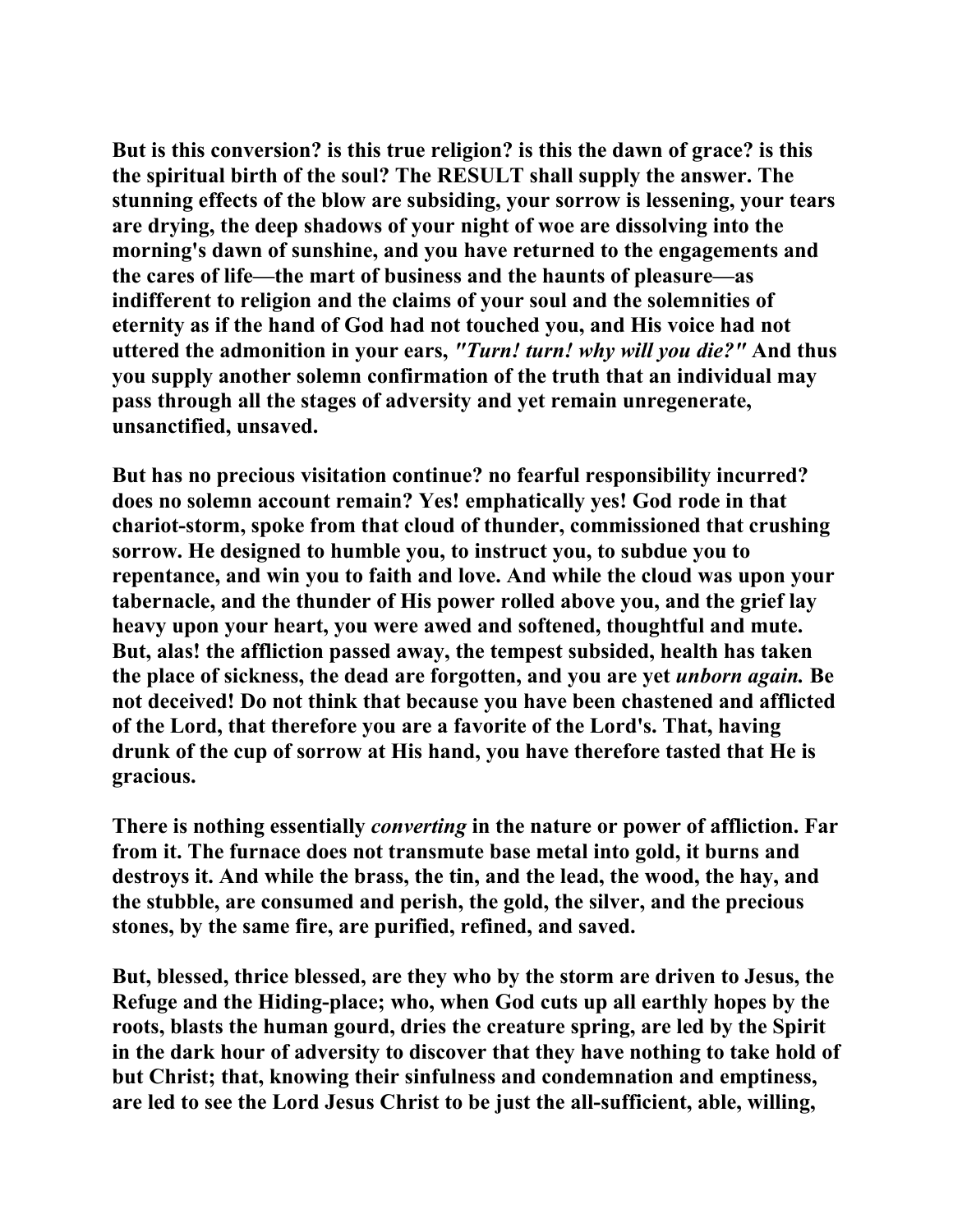**precious Savior that they need—and so, as amid the fire, and as by the fire, are saved from the worm that never dies and the fire that is never quenched. Oh, what countless harpers tread the gold-paved streets of glory, chanting the praises of 'sanctified trial', and testifying that, but for the fire, the whirlwind, and the earthquake of affliction, suffering, and adversity, they would never have basked in heaven's sunshine, nor bathed them in its sea of bliss!** 

**10. It is important, in presenting the negative aspect of our subject, that we should give emphatic utterance to the truth that, an external and avowed profession of Christ is not real conversion. This, among all we have specified, forms, perhaps, the most popular, as the most plausible and fatal error. There is something in an avowed profession of Christianity so religious and holy in appearance, so apparently genuine and true, so like the actual and the real; and, added to this, there is with it a feeling of self-complacency so strong and deceptive, it is no marvel that multitudes should be ensnared by the delusion, that a Christian in** *profession* **is a Christian in** *principle***, that a believer in name is a believer in reality; that nominal religion is vital religion, and that the external clothing of the sheep is all that is necessary to authenticate love to, and union with, the Lord Jesus, the Great Shepherd of the flock.** 

**How few will be found in society who are not 'professors of religion'. The great mass wear the distinctive external clothing of heaven, the uniform of the Christian, the holy and sacred name of Christ. And yet it is one of the most appalling reflections how few will be found among these religious professors who are really savingly converted to God, being truly** *born again.* **The Word of God is solemn in its instances of this fearful and fatal delusion. Simon Magus was a religious professor, yet was in the gall of bitterness and bond of iniquity. Demas was a religious professor, yet loved this present evil world. Judas Iscariot was a professor and an apostle, yet betrayed his Lord and Master. These men were types of a class the most popular and numerous in this professing age of the world—those who have a name to live, and are dead.** 

**11. It follows that the ordinances of God's house—the institution of Baptism and the Lord's Supper***,* **of which all religious professors are partakers possess of themselves no converting, sanctifying, saving efficacy. Those who maintain that Baptism is an essentially** *converting* **rite, or that the Lord's Supper is a** *saving* **ordinance, contravene the direct teaching of God's Word, argue against the existence of facts the most incontrovertible and solemn. The '***automatic grace'* **principle, as maintained by a certain school holding semi-Romanist views—with which, alas! so many professing Protestants secretly**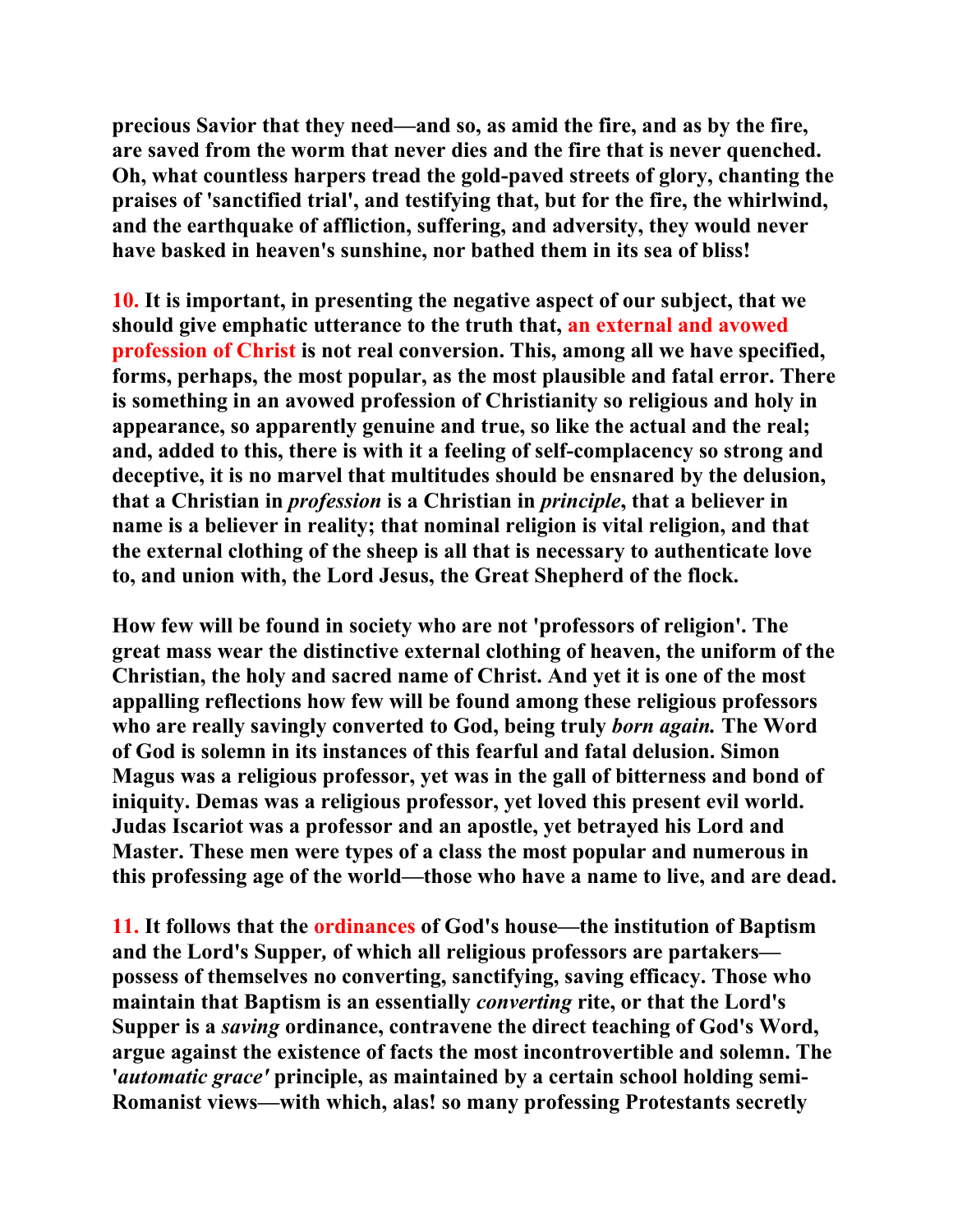**sympathize—is an unblushing denial and blasphemous ignoring of the official work of the Holy Spirit in the new birth, reducing conversion—the divinest, most essential, and momentous change that can possibly revolutionize the soul—to the mere observance of an external rite, as destitute of its significance as of vitality and power. If this sacramental notion of the Romanized school of theology be** *true,* **then the teaching of the Bible on the subject of the new birth is** *false***—for the two views are diametrically opposed the one to the other—a conclusion at which we shudder to arrive.** 

**But let God be true, and every man who would contravene His word a liar. But what says the Scripture? The following declarations, because they cut from beneath us all ordinances as coming into competition with, and as substitutes for, vital godliness, cover the entire question, and are as applicable to Christian institutions as to any Jewish rite whatever—***"In Christ Jesus neither circumcision avails anything, nor uncircumcision, but a NEW CREATURE,"* **(Gal. 6:15.)** *"The kingdom of God"* **(that is, the kingdom of grace in the soul)** *"is not food and drink; but righteousness, and peace, and joy in the holy Spirit,"* **(Rom. 14:17.)** 

**The order here observed by the Spirit is most impressive. First, the**  *righteousness* **of Christ forming the foundation of the believing sinner's acceptance; then,** *peace,* **the effect of righteousness; and then** *joy,* **a higher order of peace—peace in its bolder range. Righteousness, peace, joy in the Holy Spirit. And shall we reduce this great spiritual change, apart from which there is no salvation—no grace here, and no glory hereafter—to a mere submission to a rite, a symbol, a sign? This were to believe that thousands are regenerate, sanctified, and saved, and when they die will die the death of the righteous, who, once baptized, are now living in all the enmity of the carnal mind against God—the captives of Satan and the servants of sin! In view of this appalling conclusion, we hesitate not to pronounce the Romish dogma of sacramental grace—the Papistical doctrine of baptismal regeneration—to be the pre-eminent lie of Satan—the most subtle and fatal weapon which this arch-foe of our race ever forged for the destruction of men's souls in perdition.** 

**With the deepest earnestness and solemnity of feeling we address you as holding this fatal error. We appeal to your sober judgment as to the truth of what we say. If baptism be the new birth in the Scripture sense, then whatever the Bible teaches concerning the expressions** *regeneration, born again,* **or**  *created anew,* **will hold true of baptism. In this light read the following**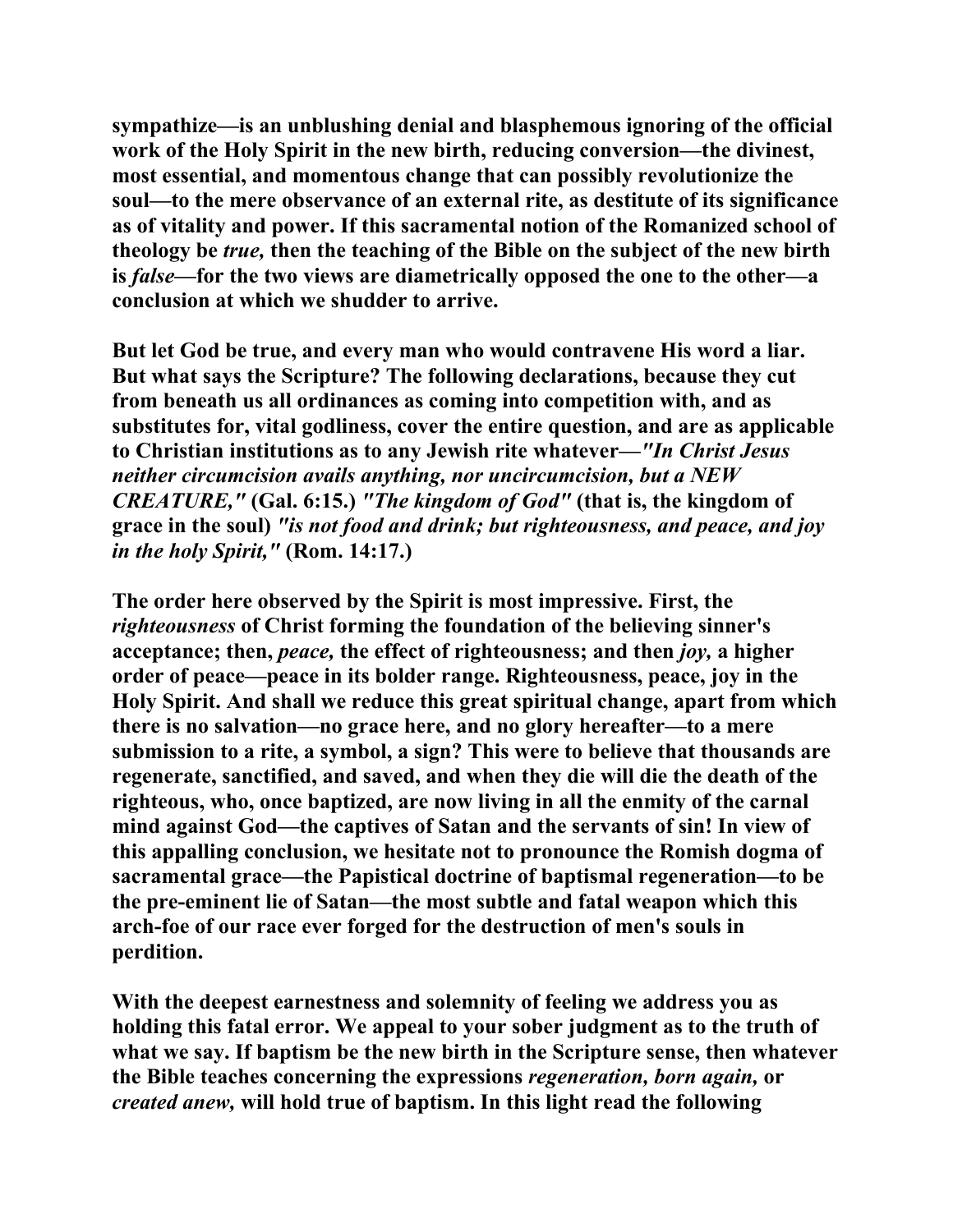**passage, substituting the word** *'baptized'* **instead of the** *phrase 'born of God',*  **and see how it sounds—***"Every one that is BAPTIZED sins not; but he that is BAPTIZED keeps himself pure, and the evil one touches him not."* **Is this true? Who will dare affirm that it is? And yet, to be consistent with your notion of baptismal regeneration, you must believe it to be true. Does baptism produce such a spiritual change in its subject as that** *"old things have passed away, and all things have become new?"* **This is true of all who are born again. But we drop the argument. We appeal to your conscience, to your condition as a sinner, to your feeling as a dying man, to your prospect for eternity.** 

**Do not build your hope of glory upon your baptism. You are lost to all eternity if you do. You** *must* **be born again if ever you enter the kingdom of heaven. If you are not born again of the Spirit, you have not the least ground of hope. Not a solitary bright ray trembles upon the dark cloud that enshrouds your future. Plunge into eternity, clutching the airy fiction, the fatal notion, that you passed from death into life in your baptism—that in baptism you were regenerated, adopted, justified, made holy and saved—and you have staked your eternal happiness upon the most fatal lie!** 

**But yet there is hope. Feeling your lost and ruined condition as a sinner, quickened into spiritual life by the Holy Spirit, and by that same Spirit secretly led to a believing acceptance of the blood and righteousness of the Lord Jesus, you may, you must, you shall be saved. With a soul-loving, yearning heart, we entreat you to pause, examine, and reflect. You lose nothing by relinquishing your delusion of baptismal regeneration—you imperil everything by holding it. Abandon it, then, at once and forever. Seek a baptism more vital, a religion more saving, a foundation more sure, a hope more true. Implore the Holy Spirit to teach you the good and the right way; to breathe into your soul the breath of life; to reveal the Lord Jesus to you as He who died for us that we might live through Him; and from your spiritual ruin, corruption, and death you will emerge a beauteous, holy, living temple of God through the Spirit, filled with His love, reflecting His glory, and hymning His praise through eternity.** 

**12. We recur again to the thought, that a mere profession of Christianity, a submission to rites, an observance of ordinances, constitutes not the New Birth. What! is** *this* **all that Jesus meant in His memorable conversation with Nicodemus? Is** *this* **all the Bible means when it declares that,** *"If any man be in Christ, he is a NEW CREATURE?"* **My reader, be warned, be instructed, be entreated. Stake not your eternal well-being upon a lie so false and fatal as**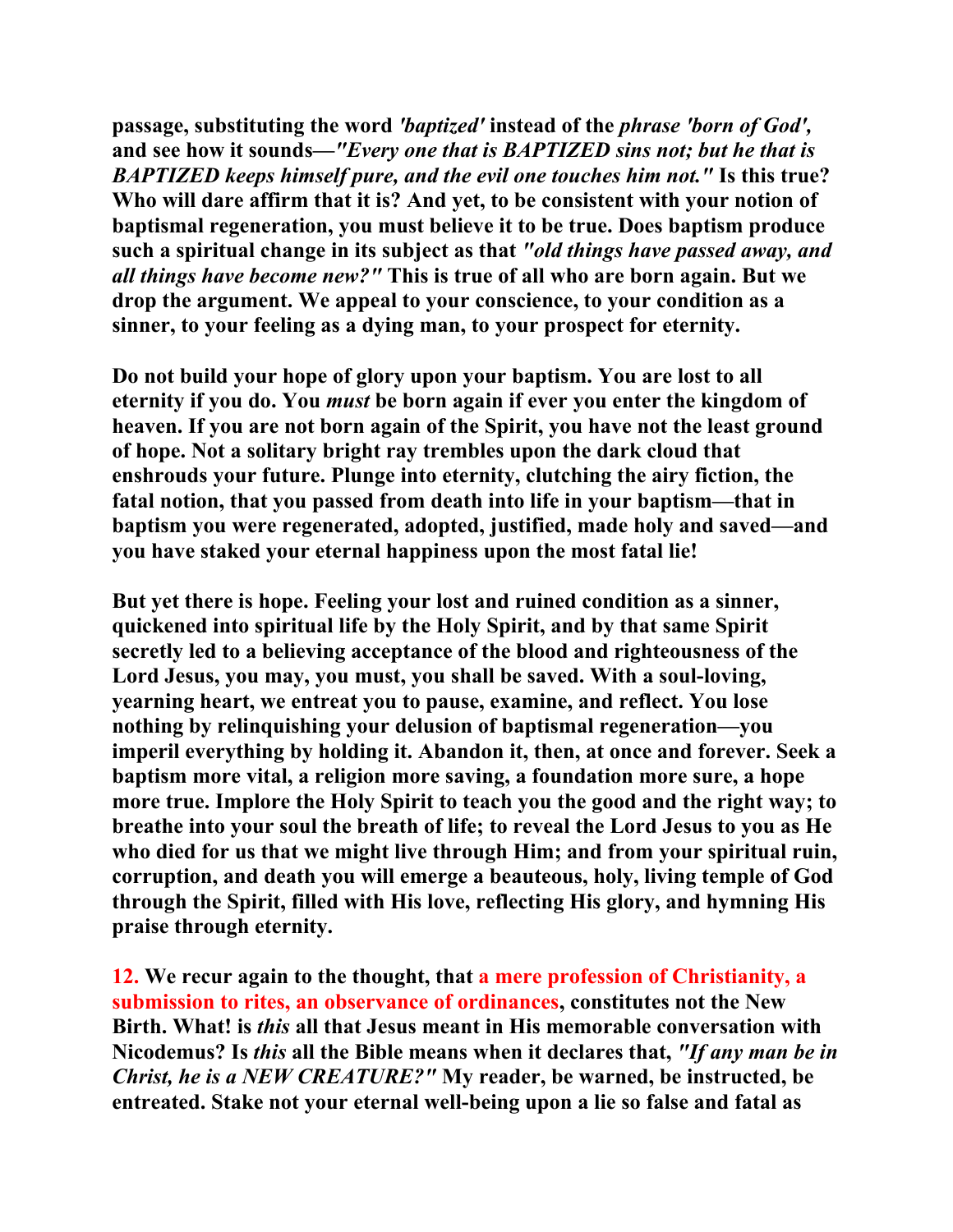**this. Attempt to keep this base, this spurious coin—bearing neither the image of Christ nor the superscription of the Holy Spirit—and yours will be the just and the terrible doom of the most daring, the most guilty, and the most fearfully condemned of all counterfeiters—the counterfeiter of a lying and spurious conversion!** 

**13. We must limit our negative view of the question to but one more illustration. A calm, tranquil, peaceful death cannot safely be regarded as affording a valid evidence of that great, spiritual change which our Lord taught as indispensable to admission into heaven. "He died so peacefully, so calmly, so lamb-like," is the exclamation of many who dismiss the departed to the realms of bliss with no more authentic passport, no more assured hope than this! But what is the language of God's Word?** *"I was envious at the foolish, when I saw the prosperity of the wicked. For there are no bands in their death—but their strength is firm. They are not in trouble as other men; neither are they plagued like other men."* 

**How many pass out of this world wrapped in the profound stupor of spiritual insensibility, which, with those not enlightened of the Holy Spirit, passes for the tranquility of 'divine peace', for the hope of real conversion, for the holy slumber of a sleep in Jesus! Alas! it is but the fatal security, the false repose, the spiritual insensibility of spiritual** *death.* **They pass out of spiritual death into natural death, and out of natural death into eternal death. But be not deceived! Because you have no fear of death, experience a composure in view of its dreadful solemnities, unruffled by a fear, undisturbed by a shudder, deem not yourself therefore really converted! It is a distinctive mark of the truly** *regenerate* **that,** *"through fear of death they are all their lifetime subject to bondage."* **It is a distinctive mark of the** *unregenerate* **that,** *"they have no bands in their death."* 

**How unsafe, then, to rest our evidence of the New Birth upon a foundation so dubious and slender. You may, indeed, die a lamb-like death, at peace with yourself and with all mankind, and yet, with the untamed heart of the lion, at enmity against God, His Christ, and His truth. The death of the regenerate is truly a peaceful death.** *"Mark the perfect man, and behold the upright—for the end of that man is peace."* **And again,** *"The righteous has hope in his death."*  **But it is not the peace of spiritual insensibility, nor is it the hope of the selfrighteous. It is the tranquil, peaceful, hopeful death of him who, while he lived, lived unto the Lord, and when he dies, dies unto the Lord, and going hence, he is ever with the Lord. No false peace is that, no spurious hope, which**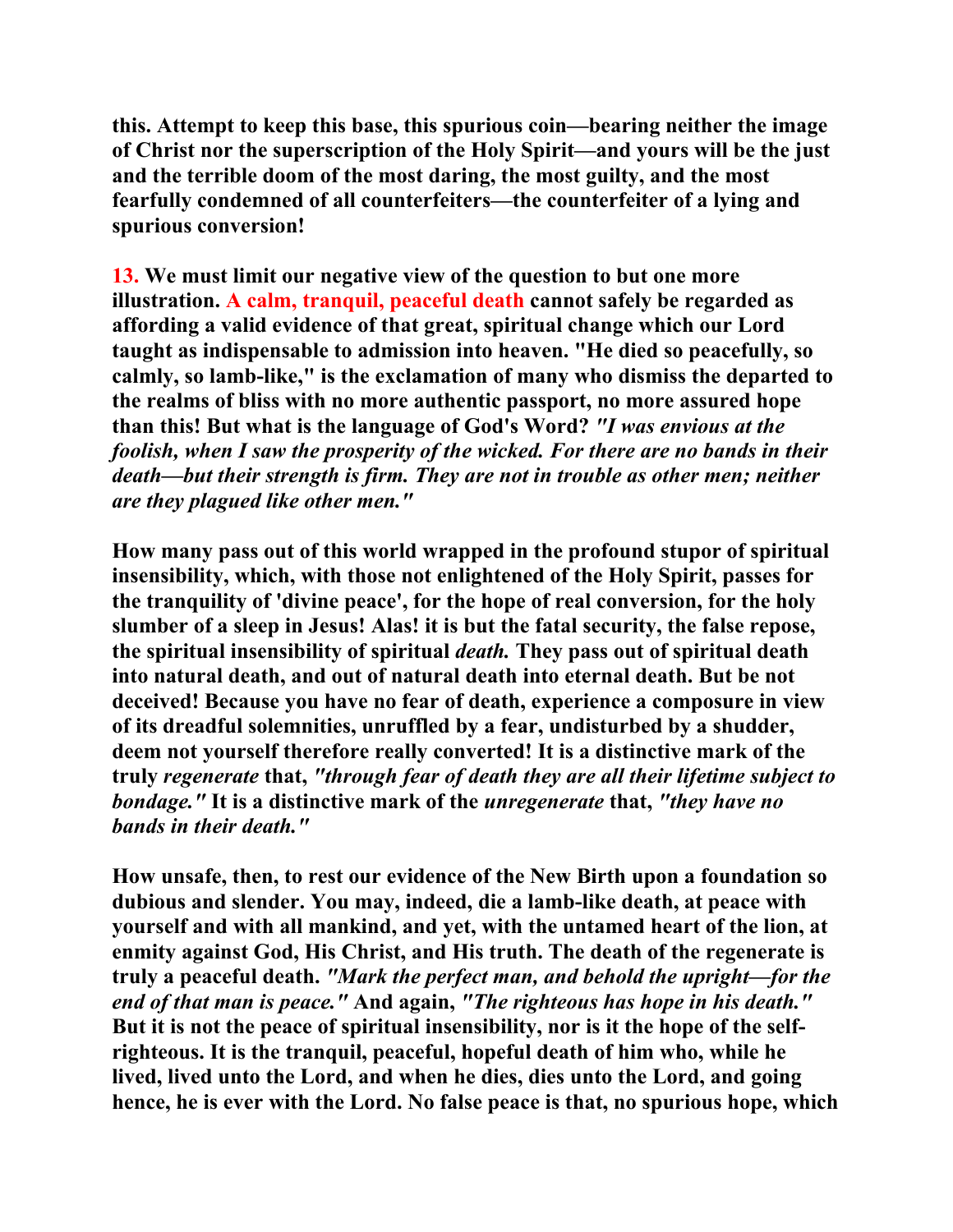**springs from faith, reposes on the blood and righteousness of Christ. Life's last hour may bring its momentary conflict and cloud, its rippled sea and shaded pathway; but this will only test the reality of the work of grace in the soul, and render all the more illustrious and precious the atonement of Jesus on the cross. But we must bring this chapter to a close.** 

**This state of spiritual still-life which we have endeavored to portray is eminently** *perilous* **in many points of view. It is so, because it tends deeply to foster the fatal spirit of self-deception. So long as we have a name to live, while yet we are dead, we cherish the delusion that all is right with our soul. The very deception feeds and strengthens itself. And of all deceptions** *selfdeception* **is the most fearful! To pass current for a true Christian, deceiving those who have recognized us as such, is most solemn; but to go down to the grave dreaming that we are truly converted, while yet the heart has known nothing of a sense of sin, faith in Jesus, and love to God, is more solemn still! Such a state is perilous, also, because once it becomes fixed and permanent it is the most difficult of all states to remove. The Gospel proclaimed to the heathen mass completely ignorant of the existence and the very name of conversion would be a more hopeful task. The long-cherished delusion at length comes to be regarded as a reality; the fiction a fact; the profession of spiritual life for life itself. And so, all arguments and persuasions to the contrary, the unhappy victim of the delusion passes away, in many instances, undeceived until the deception is too late to rectify. Awake, then, to the conviction of your real state as having only a name to live while yet dead. Compare the state of your soul with that revealed and unerring Word which is to confront and judge you at the last day, and in its divine and searching light see and know it as it really is, concerning the great, the solemn, the essential change—the change of the New Birth.** 

**In conclusion, we must remark that the New Birth doubtless involves each and all these negatives in its nature and actings. While false conversion may exist with them, real conversion does not exist without them. In false conversion they are but counterfeit resemblances of the real, in true conversion they appear in all their genuineness and harmony. Thus far may we travel in a religious life, and yet stop short of real and vital religion. Having a name to live, we yet may be dead. Carrying the oil-less vessel with the untrimmed, unlit lamp of an outward Christian profession, we dream that all is safe until the startling summons to meet the Bridegroom awakes us to consciousness, to conviction, to despair!**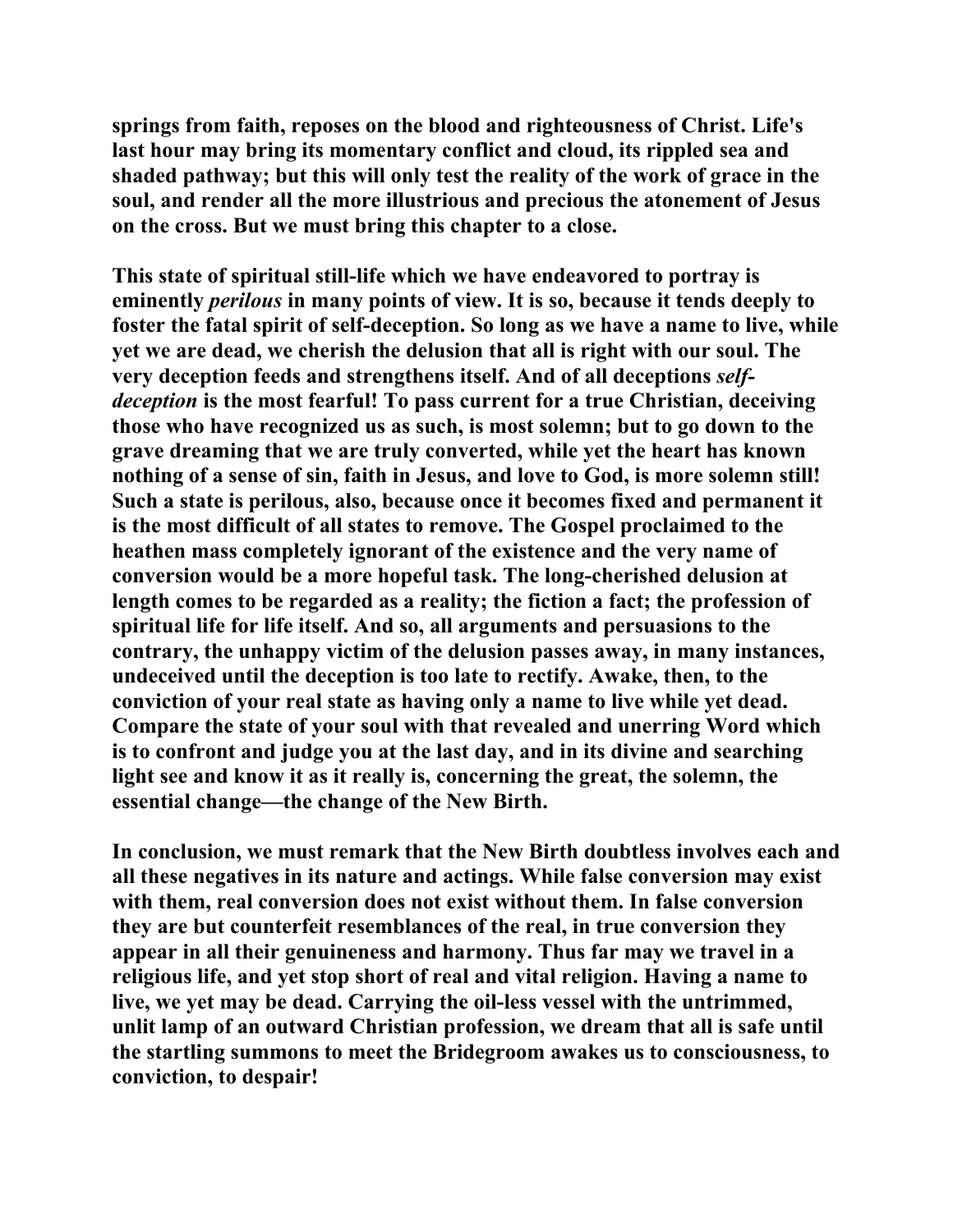**But let no trembling soul close this chapter in hopeless despondency. If the Lord has given you a holy fear of self-deception, a deep, earnest, solemn dread of false conversion, and has set you upon the task of examining your foundation for eternity, and looking well to the state of your soul, we think you may safely accept your experience as an evidence that the work within you is true and genuine—even the work of God's Spirit in your heart. Look afresh from off yourself to Jesus. Lay your doubt, and fear, and trembling down at His cross, and then look up, and rest your believing eye upon the sinatoning Savior; and that close, believing look at Jesus will resolve doubt into certainty, melt cloud into sunshine, and calm fear into perfect peace and repose.** 

**Did He from that cross ever dismiss a soul unblest? Look at that impaled body! gaze upon that purple stream! peer into those gaping wounds! Do they seem as though Christ could reject one true, penitent sinner who came to Him? Settle it, then, in your mind that no poor sinner ever descended from that cross into the shades of outer darkness in whose breast dwelt the holy fear that perhaps now trembles in your own. The spiritual impartation of the New Birth is not without its throes and pangs. The period may be protracted and painful. Many doubts and fears, many conflicts and despondencies may attend it, but the issue is certain, the advent glorious; and angelic strains, chiming sweetly with those which broke upon the plains of Bethlehem at the birth of the infant Savior, will ring the glad tidings through the bowers of heaven, "An heir of glory born!"** 

# **WHAT IS THE NEW BIRTH?**

**In reply Jesus declared, "I tell you the truth, no one can see the kingdom of God unless he is born again." John 3:3** 

**We pass from the negative to the POSITIVE aspect of this great subject—the New Birth—purposing in the present chapter to consider its nature, author, and necessity.** 

#### **1. The NATURE of the New Birth.**

**It is one of the most momentous questions we have to consider—pregnant with vital, precious, and deathless interests—What is the New Birth? All questions of human legislation, science, and learning dwindle into**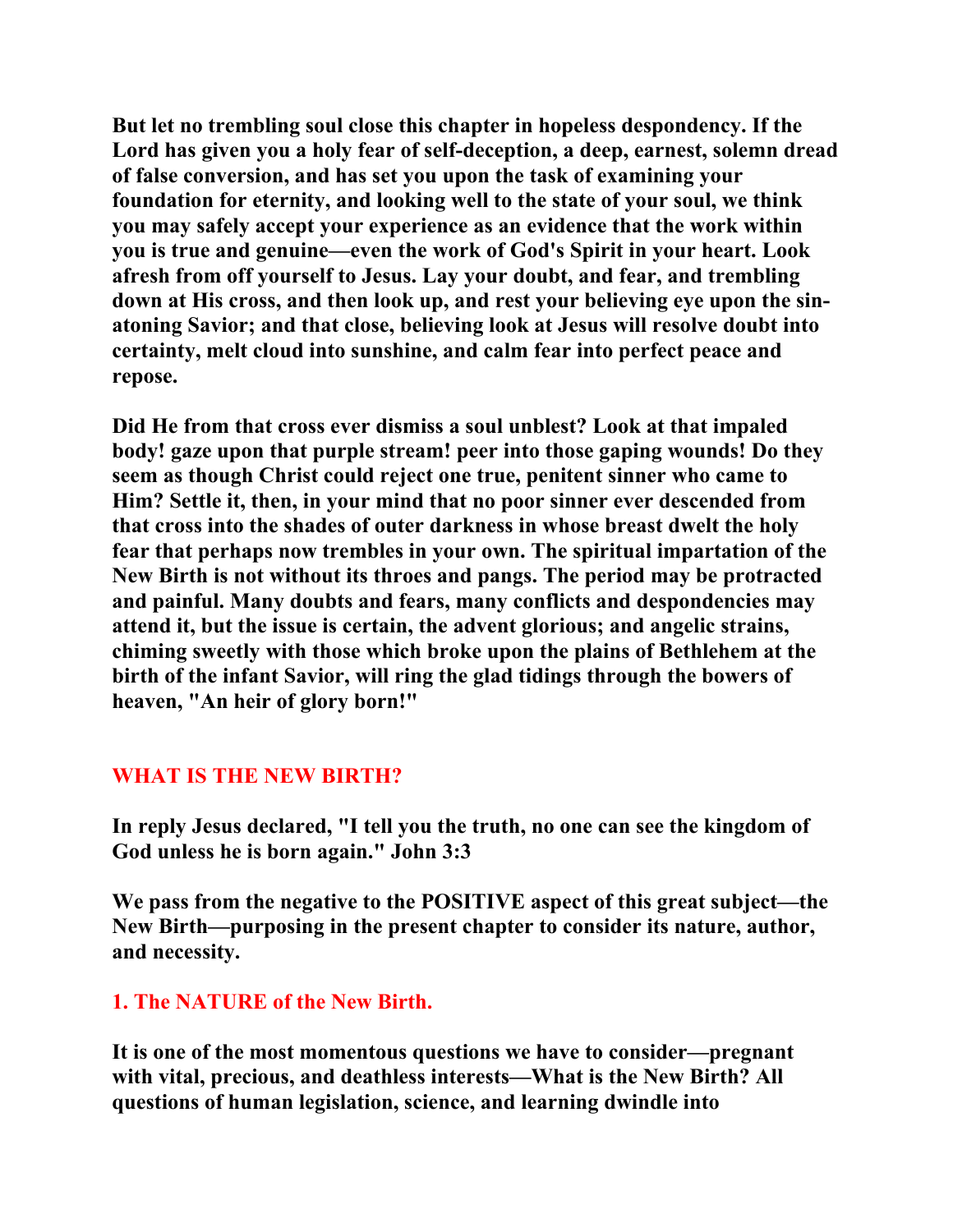**insignificance in comparison with this. The only inquiry worthy the study of a rational and immortal being is, "Am I converted, or am I not?" In conducting our study, we shall keep close to the teaching of God's Word; for the subject of our research is too vital and precious to be jeopardized by any other than a Supreme authority. In this matter we sit only at the feet of that Divine and Heavenly Teacher at whose bar we are to stand in judgment. In His memorable conversation with Nicodemus, our Lord, pressing home upon his attention that great spiritual change indispensable to salvation, compares it to a** *birth;* **and because it is essentially alien from the first or natural birth, He denominates it the SECOND or NEW birth. "I tell you the truth, no one can see the kingdom of God unless he is born again."—born** *over* **again. Guided by the analogy, we shall in this point of light, mainly, present the positive bearings of the subject.** 

**The emblem is most expressive. The first, or natural birth, introduces us into a new world of being, of thought, and feeling. It ushers us into a new state of existence, in which all things are new. Now, between this and the New Birth there exists a strong and significant resemblance. In conversion the soul is ushered into a new, spiritual world—emphatically** *born again.* **The first birth introduces us into the natural world, the second introduces us into a spiritual world. The first birth ushers us into a world of sin, and woe, and death;** *the second birth,* **into a world of holiness, and happiness, and life. It is the birth of the soul into grace.** 

**In keeping with our analogy, the New Birth is also represented as a** *quickening. "You has He QUICKENED, who were dead in trespasses and in sins." "And has QUICKENED us together with Him."* **It is described as**  *"passing from death unto life."* **And by an appropriate and graceful image it is represented as a** *resurrection. "As the Father raises up the dead, and quickens them, even so the Son quickens whom He will."* 

**The New Birth, then, takes us out of a state of spiritual death into a state of spiritual life—reverses entirely our moral being. The truly-converted soul is a**  *living* **soul, quickened from a death of sin into a life of righteousness. The life, the new-born life, which now animates him, is the life of God, communicated in virtue of his union with Christ, who is our life, and by the agency of the Holy Spirit, the Divine Quickener. All now is life—new, spiritual, holy, deathless life. The bitterness of spiritual death is past, its sovereign dethroned, its dominion destroyed—and the glory, the reign, and the power of a divine and new-born life triumphantly enter the soul; and from henceforth exists an**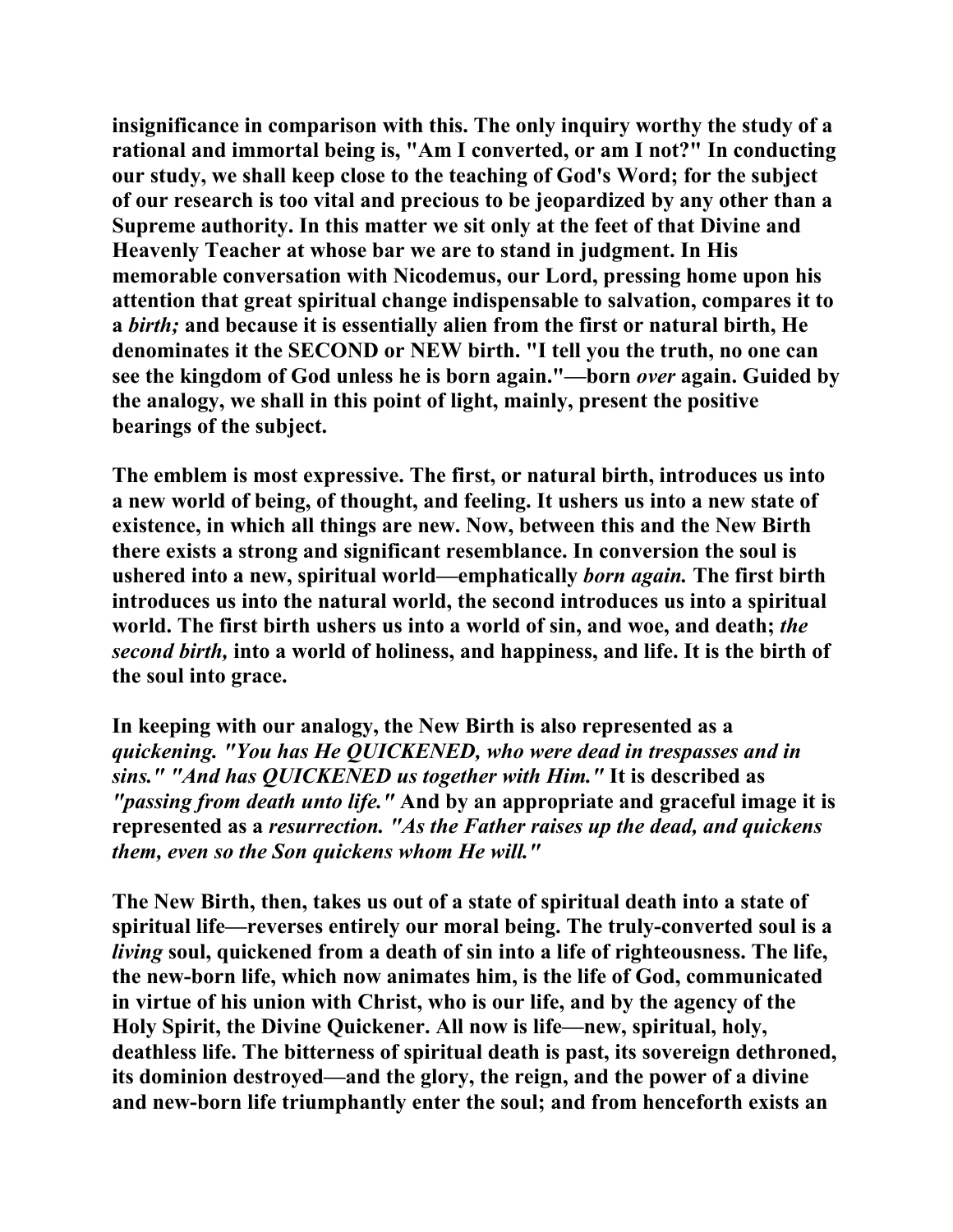**empire as lasting as the being of Him who created it.** 

**And now the soul begins really to** *live.* **It swims in an infinite sea of life—the life of God. As from and in Him, so to and for Him that life is now lived. Christ is his life, and to Christ that life is consecrated. Spiritual death—dead faith, dead obedience, dead hope—is abolished, and the spiritually-quickened soul bathes itself in a divine ocean of vitality and bliss. Henceforth, for him to live is Christ; henceforth, whether he lives or dies, it is to the Lord. The tree, no longer exhibiting the fruitless bough, the seared and withered leaf, bursts forth into all the bloom, beauty, and fertility of** *life,* **laden with the fruits of righteousness, which are by Jesus Christ.** 

**How precious are its** *actings!* **Prayer, is life breathing; faith, is life trusting; love, is life adoring; service, is life laboring; submission, is life patiently suffering. Life of God in the soul of man! how do you manifest your origin, prove your existence, and foreshadow your destiny, O divine and glorious thing!** 

**My reader, here let us press the personal inquiry, Have** *you* **passed from death unto life? Do you feel the life of God pulsating within your soul? Are you expatiating in a new-born world of thought, and feeling, and action? In holy meditations on God, in spiritual breathings after holiness, in loving desires for Christ, and in ardent aspirations for glory? Does this living water—the indwelling of the Spirit of life—spring up, and ascend heavenwards? In a word, are you living for God? If so, then we confidently address you in the language of Paul,** *"You has He QUICKENED, who were dead,"* **for you are**  *born again!* 

**The New Birth likewise consists in the restoration of the Divine image to the soul. The moral image of God was effaced in the fall of the first Adam. Sin obliterated the divine holiness, and we became more human and less divine. The righteousness and holiness in which God originally created us gave place to the empire and reign of sin; and the image and superscription of a usurped sovereign became enstamped upon the coin of the soul. But the New Birth is a restoration of the lost image of God to man. By Christ, the Second Man, it is effectually and indelibly recovered. In regeneration, the soul is formed in the likeness of Christ. The New Birth, then, is the restoration of the image of God to the soul of man.** 

**But the apostle puts it yet more distinctly,** *"The new man, which is after God*  **[or, the image of God]** *is created in righteousness and true holiness,"* **(Eph.**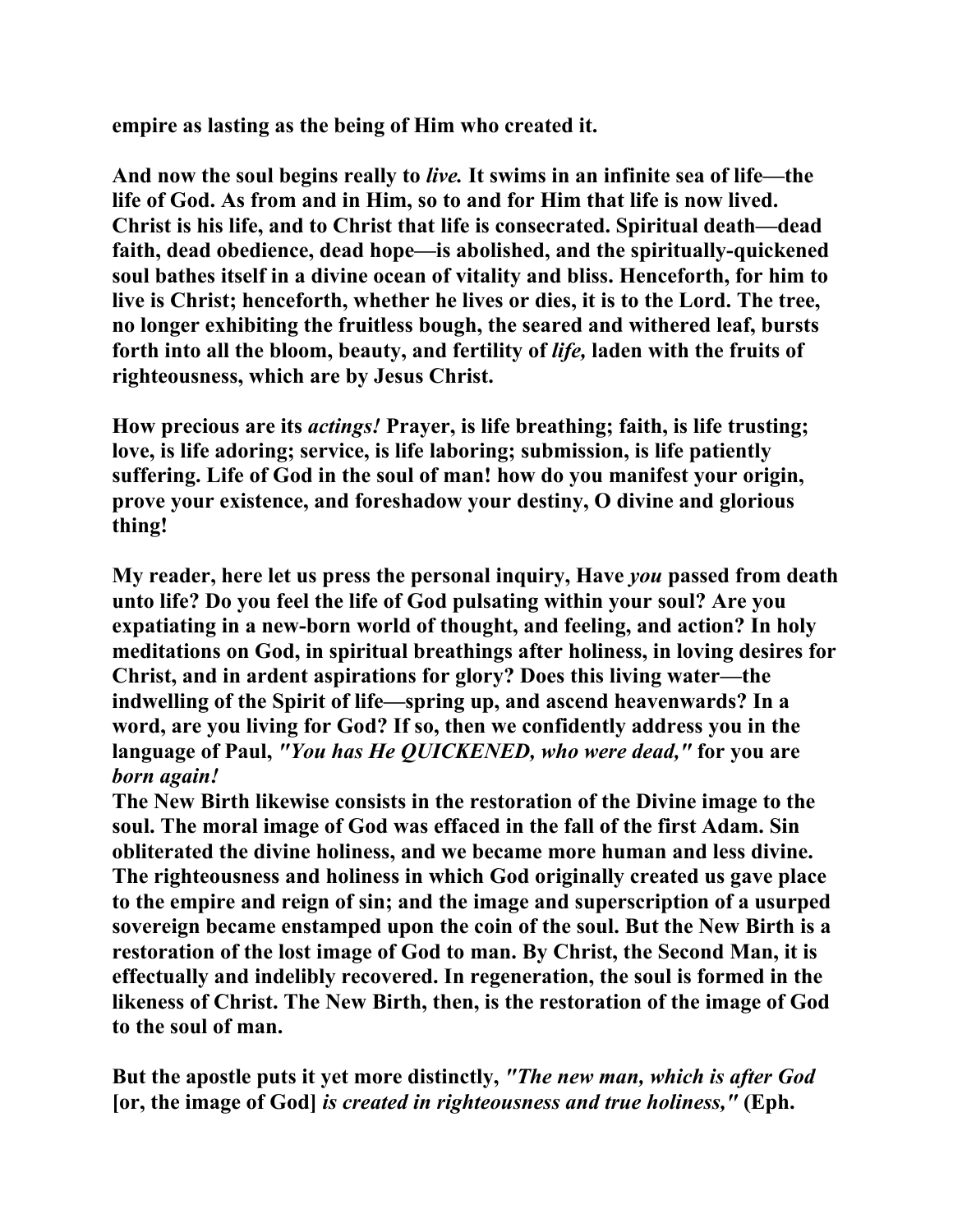**4:24.) We know not a more correct, and at the same time a more precious, view of the New Birth than this. It is nothing less, it cannot possibly be more than, the repencilling of the obliterated moral image of God—the image of holiness—upon the fallen but now regenerate soul.** *"Partakers of the divine nature"—"Partakers of His holiness,"***—for these are the expressions of the Holy Spirit—we become, in regeneration, GOD-LIKE.** 

**A higher, holier, diviner image than that which angels wear is ours. Theirs is the image of nature, ours the image of grace. Theirs is angelic, ours divine. They stand, by reason of their first creation, remote from the Sun—we, by reason of our second creation, stand in the inner circle, close to Christ the Center, the human assimilated to the Divine, mortal swallowed up in Immortality, the creature absorbed in the Creator, man in God! Again we press the inquiry,** *Whose* **moral image do you bear? Is your soul reinstated in the likeness of God? Does the Divine holiness attach to your being? Are you living in the cultivation of that holiness without which no man can see the Lord? If so, you then are** *born again!*

**A new or changed** *heart—a heart renewed and sanctified***—enters essentially into the New Birth.** *"A new heart will I give you,"* **is the Divine promise pointing to this great change. What multitudes rest satisfied that they are converted who know nothing of the** *renewed heart* **involved in this great spiritual change. Vainly imagining that the natural instincts of love and benevolence, of amiability and kindness, of virtue and truth, are the** *"beauties of holiness"* **which adorn and evidence the New Birth, they recognize not the necessity of being renewed in the spirit of their mind, and of seeking that purity of heart which only exists in the new-born soul, and without which none can see God. By** *nature, the heart is deceitful above all things, and desperately wicked.* **But by** *grace* **it becomes penitent and believing, loving and holy, the temple of the Spirit, the home of the Savior, the shrine of God. Marvelous is the change! divine the conquest! The converting grace of God has achieved the wondrous revolution. The rebellious heart has become penitent; the proud heart, humble; the unclean heart, pure; the selfish heart, loving; the heart that despised Christ now embraces Him; that which was at enmity against God, now loves Him; that which strove with the Spirit, is now His willing sanctuary.** 

**My reader, it is** *here* **the New Birth begins, it is here it carries on and terminates its mighty transformation. Its commencement, so gentle and veiled; its advance, so gradual and progressive; its victories, so unseen and**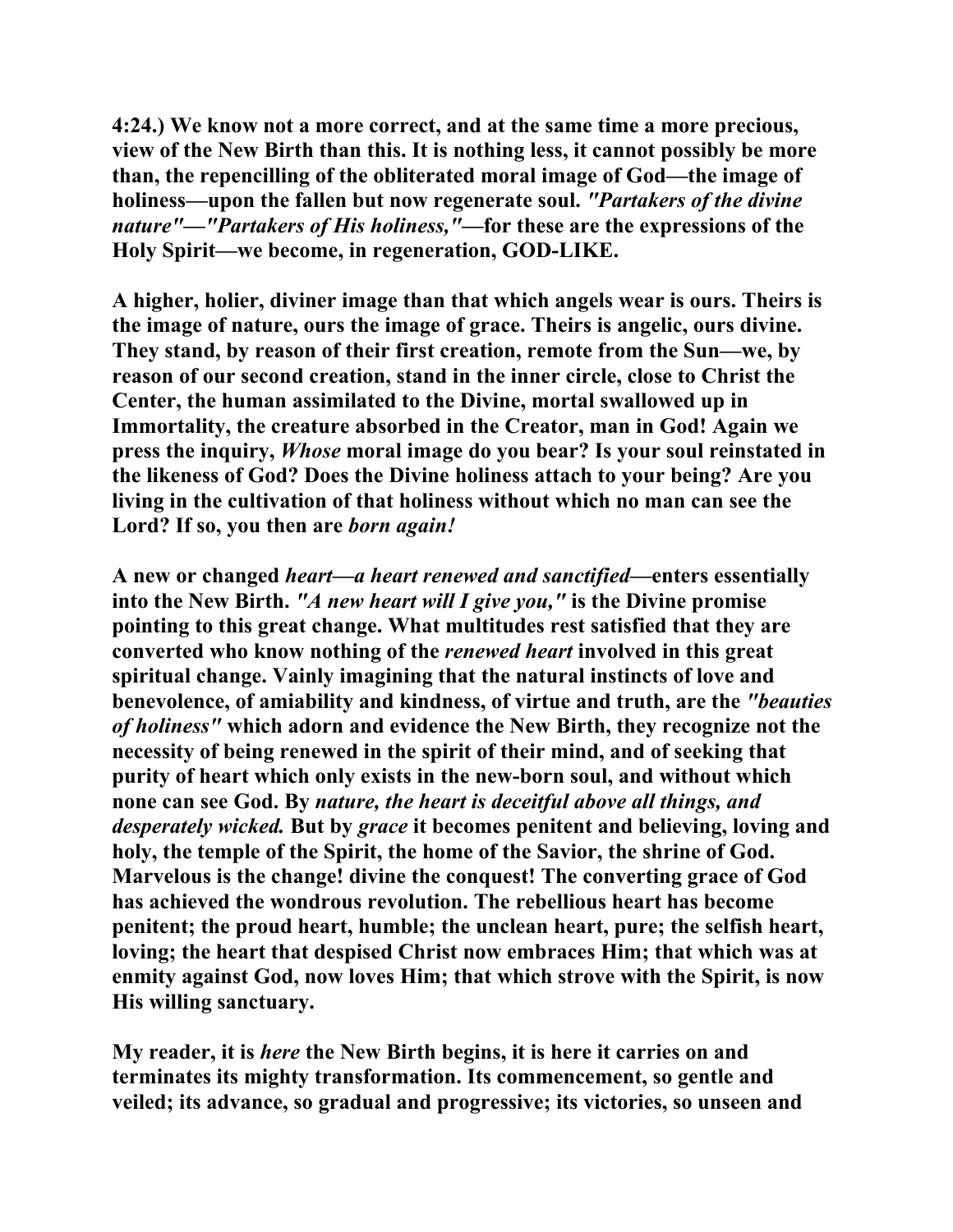**noiseless; a mightier revolution than ever upheaved a dynasty, or overthrew an empire, has transpired, and none but God and the soul may know it!** 

**Oh, it is a great thing to have a new heart—a heart reconciled to God in its affections, entwined with Jesus in its faith, pure and heavenly in its breathings, the temple of God by** *the washing of regeneration, and the renewing of the Holy Spirit.* **Allow no sight and discovery of your heart's deeprooted sinfulness to persuade you that you are not a subject of the New Birth. Hail this discovery rather as an evidence that you are born again of the Spirit. You would be ignorant of the depravity of your nature, would feel nothing of the vileness of your heart, would weep and lament not over the deep and desperate evil within, were you not quickened to life by the Spirit. Here is holy sensibility, here is spiritual life. A Divine hand has withdrawn the veil from your heart, revealing the plague, the darkness, and the sin of this chamber of abominations; and that same hand of love will perfect the work thus so divinely and so effectually begun.** 

**There is not a solitary exercise of your soul at this moment that is not an evidence of your spiritual quickening. Your thirst for more grace proves your heart** *gracious.* **Your cry for stronger faith in God proves your heart** *believing.*  **Your desire for intenser love to Christ proves your heart** *loving.* **Your panting for a deeper inspiration of spiritual life proves you a** *living* **soul. These evidence the work of grace within you, as the perfume wafted from a bank of violets upon the soft south wind divulges the flower whose fragrance it breathes. These holy aspirations—heaven-descending, heaven-returning—are the crystal-jets of the living water welled within you,** *"springing up into everlasting life."* **Take courage, then, dear heart! Lift up the hands that hang down, and the feeble knees, for you have Christ in you the hope of glory.** 

**In unfolding the nature of the New Birth, we must not omit a very important and impressive illustration. It is represented, and most appositely, as a translation out of darkness into light. Thus it is expressed,** *"Who has called you out of darkness into His marvelous light,"* **(1 Pet. 2:9.) And again,** *"God who commanded the light to shine out of darkness, has shined into our hearts, to give us the light of the knowledge of the glory of God in the face of Jesus Christ."* **The analogy between the natural and the spiritual creation in this particular will suggest itself to the reflective mind. Darkness covered as with a pall the whole earth when,** *"God said, Let there be light, and light was."* **In a moment the mist rolled from off the face of creation, and a world clad in loveliness, resplendent in glory, and bathed in perfume, burst into view. By**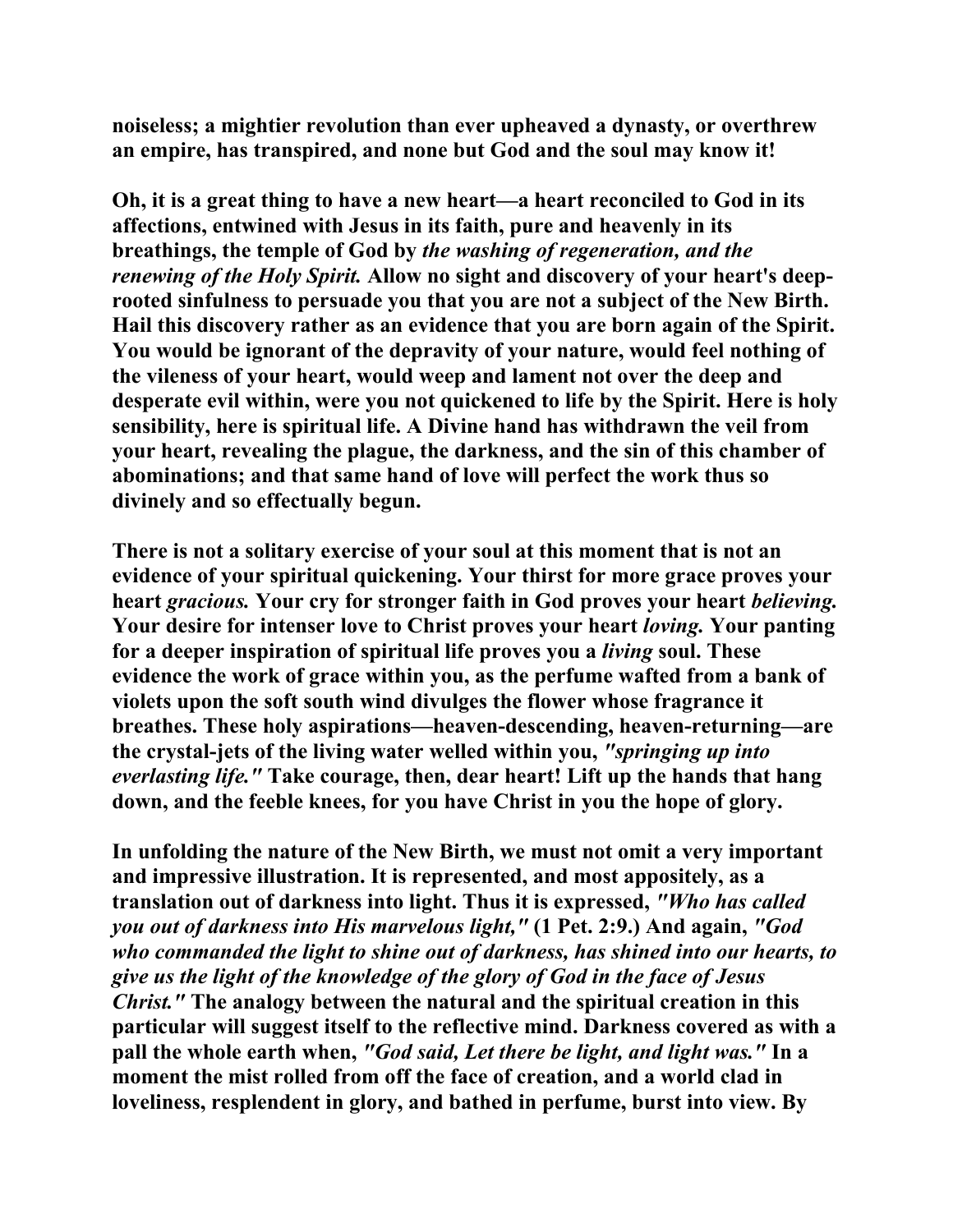**that same voice the** *moral chaos* **of man's soul gives place to the existence, symmetry, and splendor of a new-born spiritual creation. The spiritual darkness of the unrenewed mind, of the alienated heart, of the rebellious will, is such as might be felt. So deep, so impenetrable its gloom, no light can pierce it, no voice can change it, no power can uplift it but God's. He who commanded the light to shine out of darkness speaks—"Let there be light!" and in a moment spiritual light bursts upon the soul—***light is***—and a divine creation starts into being, and all the sons of God shout together for joy.** 

*"Marvelous* **light" it truly is! Marvelous its power—marvelous its revelations—marvelous its glories—marvelous the grace and love from whence it flows. And now, the newborn soul sees its sin, beholds its Savior, and looks upon its reconciled God. Floating upon the wings of light, it soars towards its native skies, and loses itself in the "Fountain of light." Henceforth, that new-born soul stands, where stood the apocalyptic angel,** *in the sun,* **itself a center of light in the orbit in which it moves, living and walking and acting as a child of the light, scattering the rays of holiness and truth on a darksome world, his path of righteousness shining more and more unto the perfect day.** 

**Again we press an individual application of our great subject, and inquire, Has this divine light shone in upon** *your* **soul? Revealing the blackness, the emptiness, the depravity within, has it led you to Jesus the true light; in His light to see light on the pardon of your sins and the acceptance of your person in Him the Beloved?** 

**We will not protract our description of the new birth longer than briefly to remark that it is a transfer of the soul into the kingdom of Christ—***"Who has delivered us from the power of darkness, and has translated us into the kingdom of His dear Son."* **This illustration is remarkably relevant. Our nature in its unregenerate condition is under the dominion of the prince of darkness—the god of this world. Dreadful picture! But not less appalling than true. Each individual of the human race is either a subject of Satan or of Christ, is under the power of darkness or a subject of the kingdom of God's dear Son. But conversion reverses this state. The new birth is a translation—a divine translation—from the galling, degrading power of darkness into the light and rule, the privileges and liberty of the kingdom of Jesus.** 

**There are two words employed by the apostle in this remarkable passage very significant—***delivered* **and** *translated.* **The former—implying a spiritual state neither desired nor deserved by its subject—has reference to the uplifting of a**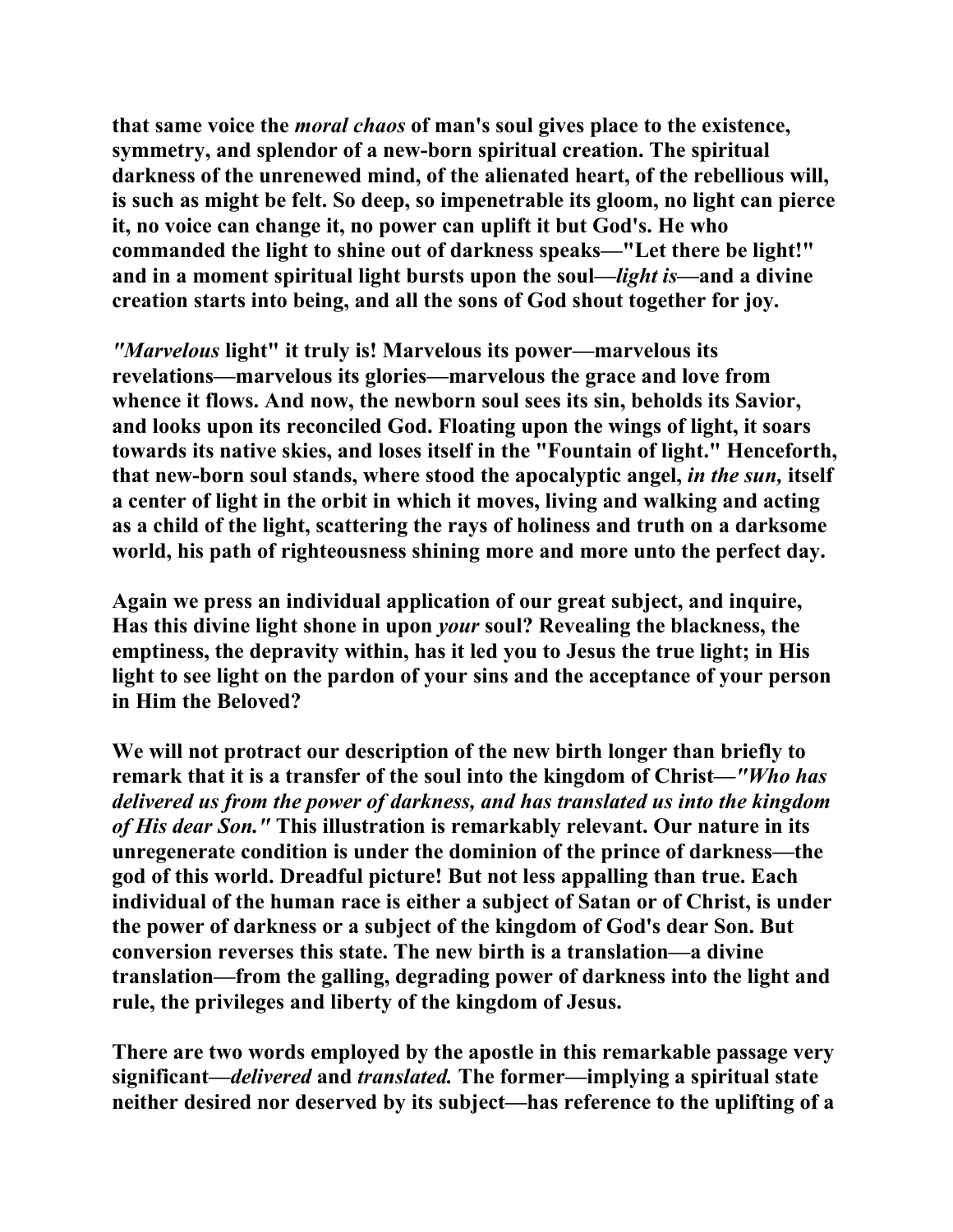**dead weight from a pit. By God's Spirit we are taken up out of the horrible pit and miry clay of corruption, and are brought into a state of grace. In the passage under consideration, it is represented as a deliverance from the power of darkness, or the dominion and will of Satan, the prince of darkness, who rules in the children of disobedience, and maintains his ascendancy by ignorance in the mind, rebellion in the will, and hardness in the heart. Therefore** *sinners* **are called** *"children of the night,"* **and** *sins* **are denominated**  *"the works of darkness."* 

**Thus, there must first be in the new birth this emancipation from the bondage of Satan—the Pharaoh of this world—before there is the translation of the soul into the kingdom of Jesus. The two dominions cannot co-exist in the soul. We must first be drawn out of the pit of corruption, delivered from the power of darkness, before we are placed in a state of grace, or translated into the kingdom of God's dear Son.** 

**Nor can the** *two images* **coexist in the same individual—the image of God and the image of Satan. The one must be erased and destroyed before the divine lineaments of the other can be drawn by the Spirit upon the soul. This deliverance from the power of Satan and the corruption of sin in the new birth is not such a deliverance as** *totally* **frees us from the indwelling of sin, or**  *entirely* **emancipates us from the temptations and harassings of Satan. With these the regenerate have to contend until life's last hour. That which is born of the flesh remains flesh until this corruption shall put on incorruption. And Satan, the accuser, will hover around the hour of the saint's departure intent upon winging his fiery darts to the very last. But, notwithstanding this, it is a blessed and glorious deliverance and disenthrallment which grace achieves. It is a deliverance from sin's guilt, condemnation, and reign. It is a disenthrallment from Satan's dominion, rule, and power. And so God, in the exercise of His sovereign grace, has delivered us who believe from the power of darkness, and for this deliverance heaven's high arches shall ever more ring with our shouts of praise!** 

**But God not only delivers us from the power of sin, but He puts us in a state of grace. Hence the expression,** *"Has TRANSLATED us into the kingdom of His dear Son."* **Translated, that is, transferred from one kingdom into another. It follows that, all who are born again are the subjects of Christ's rule and government and law. They have been translated into the mediatorial kingdom of the Lord Jesus Christ, and henceforth are governed by His special grace, restraining and mortifying their corruptions, daily renewing them in the spirit**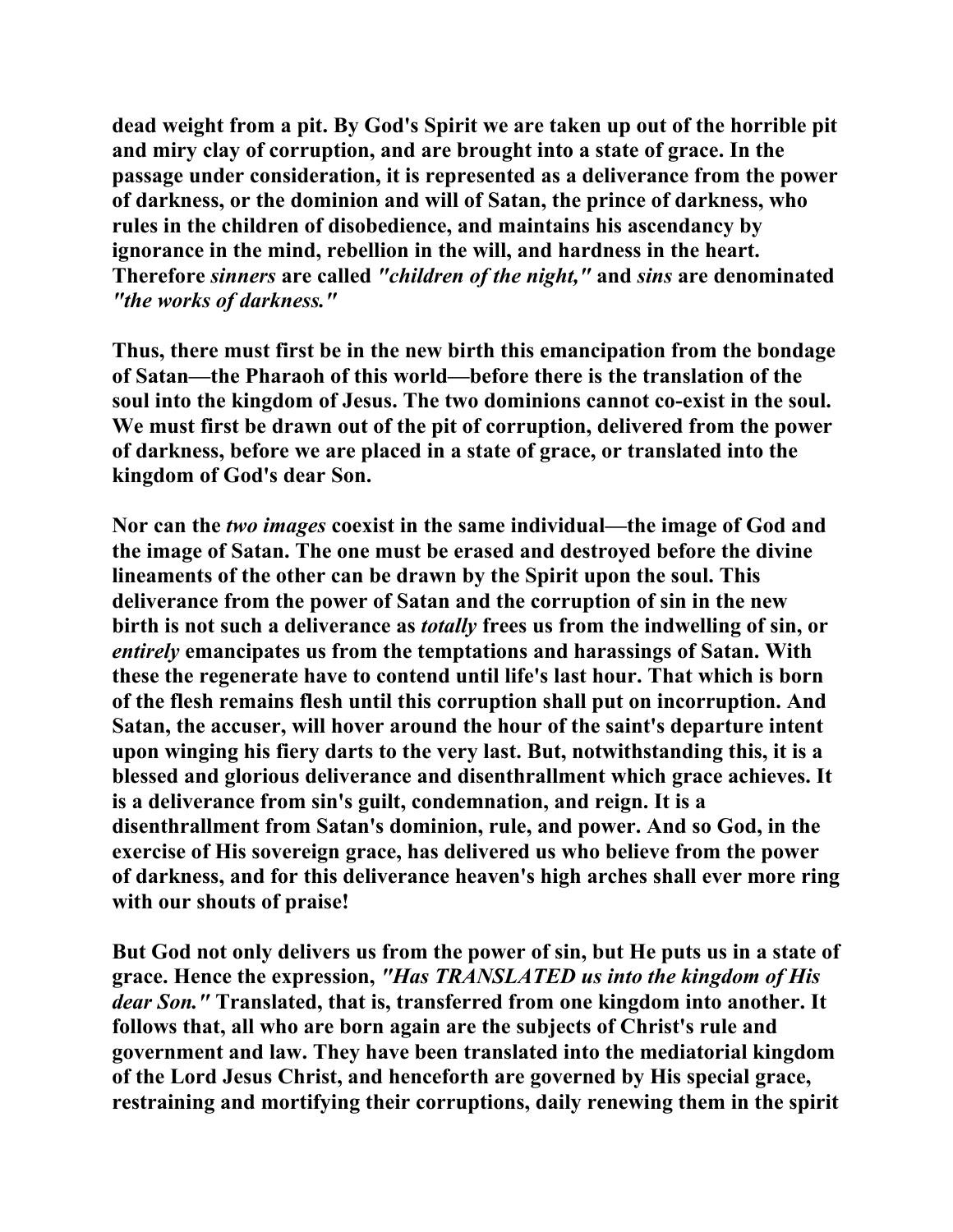**of their minds, will, and affections, bringing every thought, aim, and desire into obedience to Christ.** 

**Again, we pause, and press the inquiry, Have** *you* **been thus delivered and thus translated? Do you know what it is to have those galling fetters broken which bound you to the corruption of sin? Do you know what it is to have the yoke removed which bowed you under the service of Satan? This it is to be born again, and by this deliverance and translation you may know your condition as either regenerate or still unregenerate. And if by a careful examination of your real state as before God, and by bringing yourself to the unerring touchstone of the gospel, you are enabled to come to a scriptural and satisfactory conclusion that you are born again, hold fast the liberty with which Christ has made you free, and be not again entangled with the yoke.** 

**Ever remember that you have** *liberty* **indeed in Christ Jesus, but that it is a spiritual and not a carnal, a holy and not a lawless, liberty. You have become freed from the curse of the law, Christ having been made a curse for you; from the rigor of the law, Christ having given it an exact and full obedience; and from the guilt, tyranny, and condemnation of sin, Christ having washed you in His own most precious blood. But you have no liberty TO sin, to use your liberty as an occasion for the flesh, but are bound by the most sacred, solemn, and eternal obligations to** *"deny all ungodliness and worldly lusts, and to live godly, righteously, and soberly in this present evil world."* 

**If the description which we have thus given of the nature of the new birth be true—and scripturally true we verily and solemnly believe it to be—no lengthened argument will be needed to establish the proposition that it is a DIVINE and SUPERNATURAL work. Holy ancestry does not insure it, pious parentage does not convey it, human eloquence does not inspire it, moral persuasion does not produce it. As high as the heavens are above the earth, so high is the accomplishment of this work above created power. How clear does the Holy Spirit put this—***"As many as received him, to them gave he power to become the sons of God, even to those who believe in his name. Who were born not of blood, nor of the will of the flesh, nor of the will of man, but of God,"*  **(John 1:12, 13.)** *"That which is born of the flesh is flesh, and that which is born of the spirit is spirit." "Born again"***—marg., "born from** *above."* 

**But we wish in this necessarily brief statement to concentrate the reader's attention upon a single truth—the divine agency of the Holy Spirit in the accomplishment of the new birth. One passage from God's Word will suffice**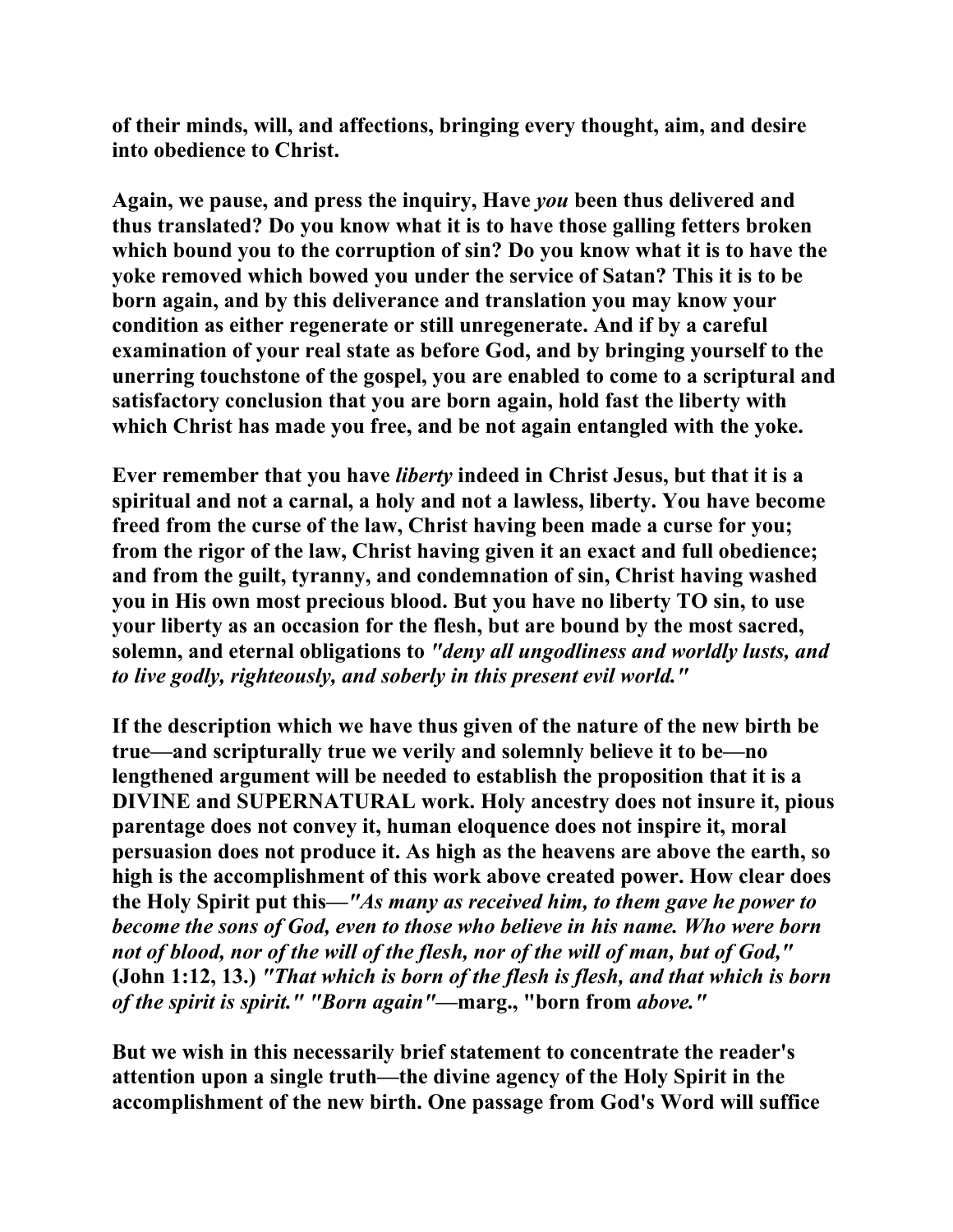**to establish this point—"IT IS THE SPIRIT THAT QUICKENS, THE FLESH PROFITS NOTHING." Clearly and indisputably, then, to be born again is, to be** *"born of the Spirit."* **Now, HOW does He produce this great change? By what steps does He conduct the soul to this divine and heavenly birth?** 

**There is first, the Holy Spirit's work in the convincing of sin. He uplifts the veil that enshrouds the heart, and shows its plague and sin and defilement. He makes the sinner to** *know himself***—the first step in real conversion. He breaks up the fountain of feeling, produces godly sorrow, inspires holy contrition, awakens true and saving repentance. It was by His power that Job exclaimed,**  *"I abhor myself, and repent in dust and ashes.***" It was by His power that David cried out,** *"Against you and you only have I sinned, and done this evil in your sight."* **It was by His power that the tax-collector prayed,** *"God be merciful to me a sinner."* **Has He wrought this repentance for sin, beloved, in** *you?*  **Uplifting the veil, has He given you an insight into the chamber of imagery within your breast; in other words, has He so uncovered and revealed and dissected your heart to your own eye as to force from you the exclamation, "I am vile! I am undone! Lord, save me, or I perish!" O blessed discovery! O glorious revelation! O life-breathing cry! You are** *born again!* **Flesh and blood did not reveal this to you. Unregenerate nature never sent to heaven such an appeal. Spiritual death never breathed to Jesus such a living cry. It is the Spirit who has shown you your blackness, your vileness, your ignorance, your death, and having thus begun the good work in you, He will conduct you from grace to grace, and from glory to glory.** 

**The next step of the Holy Spirit is to lead the soul to Christ. He deals not cruelly with the poor sinner—revealing the plague, and not the remedy; wounding, and withholding the balm; showing the sinner himself, and veiling Christ from the eye. Having wrought** *repentance* **towards God, His next step in the process is to work in the heart** *faith* **in the Lord Jesus Christ. Making the soul to feel the sickness of sin, He leads it to the balm that is in Gilead, and to the Physician who is there. He takes of the precious things of a precious Christ, and shows them to the soul. He leads to the atoning blood, and applies it. He takes the robe of righteousness, and imputes it. He conducts the trembling soul to Jesus, and unveiling His love, and grace, and merits, brings it to a believing recumbence upon Christ; resting, not only in the blood and righteousness of Jesus, but resting in Jesus Himself.** 

**And what a life-giving, hope-inspiring discovery is JESUS! Penitent, heart-**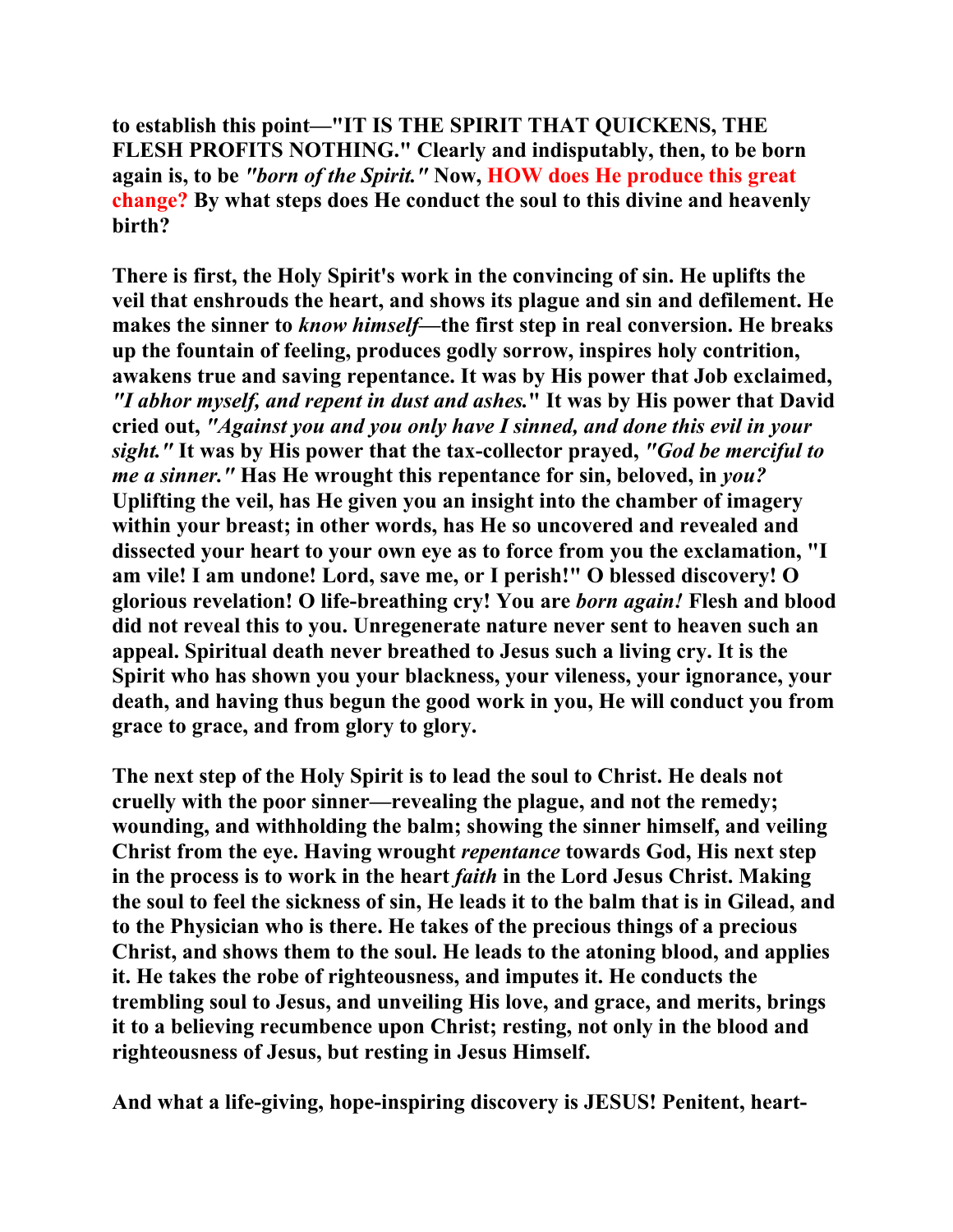**broken, humble sinner, Jesus is just the Savior you need, just the Friend you seek. You have come to the end of your own righteousness, and strength, and striving—you have besought in vain every physician, and have tried every remedy with no avail, and now you have lain you down to die—helpless, hopeless, despairing! Behold the Lamb of God, wounded, bleeding, slain for you! He took your sins, endured your curse, bore your condemnation, paid your debt, and now invites you to the cleansing of His blood, to the investiture of His righteousness, to the pavilion of His love, to the free acceptance of all the precious things of His grace.** *"Look unto me, and be saved, all the ends of the earth; for I am God, and none else." "Come unto me and I will give you rest."* **Doubt not either His ability or His willingness to accept and save you to the** *uttermost* **extent of your sinful, unworthy, and hopeless condition.** 

**But we must advert to the INSTRUMENT which God has ordained in accomplishing in the soul the new birth. The Spirit of God being the Divine and efficient** *Agent, the Word of God* **is the Divine and passive instrument of regeneration. A few quotations from this Divinely-inspired Word will establish this.** *"Being BORN AGAIN, not of corruptible seed, but of incorruptible, BY THE WORD OF GOD, which lives and abides forever,"* **(1 Peter 1:23.)** *"Of His own will He BEGAT us WITH THE WORD OF TRUTH,"*  **(James 1:18.) The apostle gloried in the gospel of Christ, because it was** *"the power of God unto salvation."* **The psalmist testified to this truth***—"The law of the Lord is perfect, CONVERTING the soul."* **But the testimony of the Lord Himself sets the question at rest—***"The WORDS THAT I SPEAK UNTO YOU, they are spirit and they are life."* 

**Thus then, the revealed word of God is, in the hands of the Holy Spirit, the appointed and Divine instrument of our being born again. As God never works apart from instrumentality, when instruments are made ready for His use, so the Holy Spirit never accomplishes this great and marvelous change in the soul apart from the truth of God. In His hands the gospel is a rod that works the miracle, a sword that pierces the soul, a fire that burns the dross, a hammer that breaks the rock, a light that dispels the darkness, a balsam that heals the wound, a seed that germinates, a voice that awakes the dead. And all this it does because it is the Word of the living God.** 

**Shall we impugn its Divine authority—tracing thus its miraculous and marvelous effects? There are those who dare to do so! But, we ask the bold skeptic, can that be other than a mirror of Divine construction which, faithfully upheld to the soul, brings to view every thought and feeling, purpose**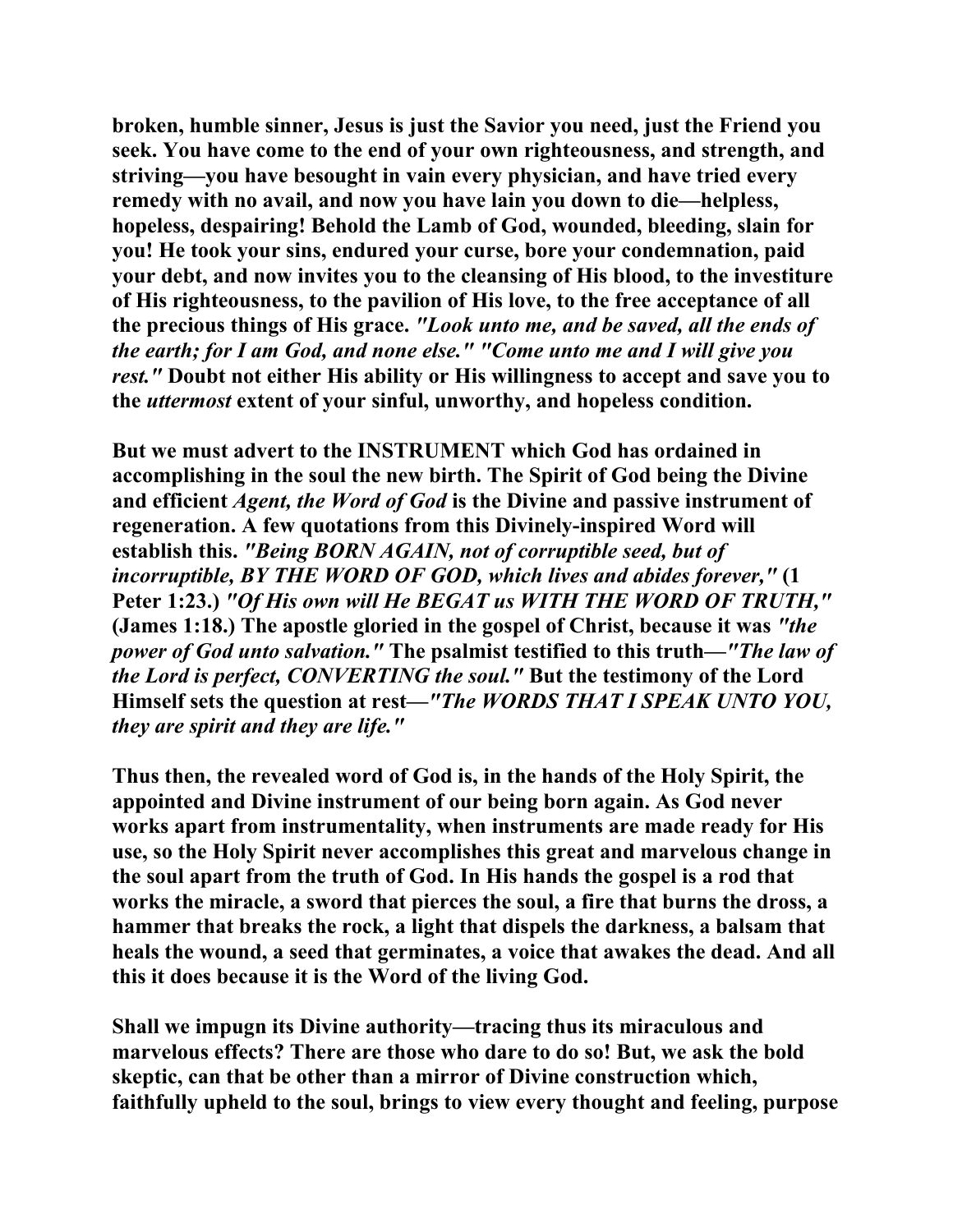**and aim, deep-veiled within its secret cloisters? Would the God of truth invest a** *lie* **with the mission and power which clothes the gospel of His grace? Would He from whom comes down every good and perfect gift bless a fiction, a falsehood, a myth, as He has blest the gospel in the conversion of countless myriads of souls, of all nations, and tongues, and peoples, who, in the great day of His coming, shall crowd the throne of Christ the Lamb, all attesting its divinity, and witnessing to its effects?** 

**What has wrought such moral revolutions in the world, achieved such spiritual changes, conferred such intellectual freedom, battered down such strongholds of error, as the Gospel of God? If the devotee of superstition has been converted by it, the slave of sin disenthralled by it, the captive of Satan delivered by it, the soul raised from death by it—if it has made the spiritual blind to see, the lame to walk, the deaf to hear, has tamed the lion, transformed the wolf into the lamb, and the vulture into the dove—if it soothes the deepest anguish of the heart, calms the fiercest tempest of the soul, sweetens the bitterest calamity of life, and in life's last hour unfurls the banner of victory over death, and sheds upon the Christian's tomb the radiance of a glorious immortality—then, achieving such marvels, attended by such signs and attested by such evidences, we accept the Gospel as of God, believe in its Divine authority, bow to its ultimate decisions, and stake our eternal all upon its doctrines, promises, and hopes.** *"Though we or an angel from heaven preach any other gospel unto you than that which we have preached unto you, let him be accursed."* 

**"Should all the forms that men devise,** 

**Assault my faith with treacherous art,** 

**I'd call them vanity and lies,** 

**And bind the gospel to my heart."** 

**What mighty power, then, has the Word of God in the hands of the Spirit! What heavenly dew distills from its promises; what spiritual life breathes from its doctrines; what sanctifying power flows from its precepts; what a heaven of glory is unveiled in its hopes! "One word of the gospel, a single sentence, has erected a heavenly trophy in a soul, which all the volumes of the choicest mere reason could never erect. One plain scripture has turned a face to heaven that never looked that way before, and has made a man fix his eye there against his carnal interest. One plain scripture has killed a man's sins, and quickened his heart into eternal life. One word of Christ remembered by Peter made him weep bitterly; and two or three scriptures pressed by the same Peter upon his hearers pierced their hearts to the quick. How has hell**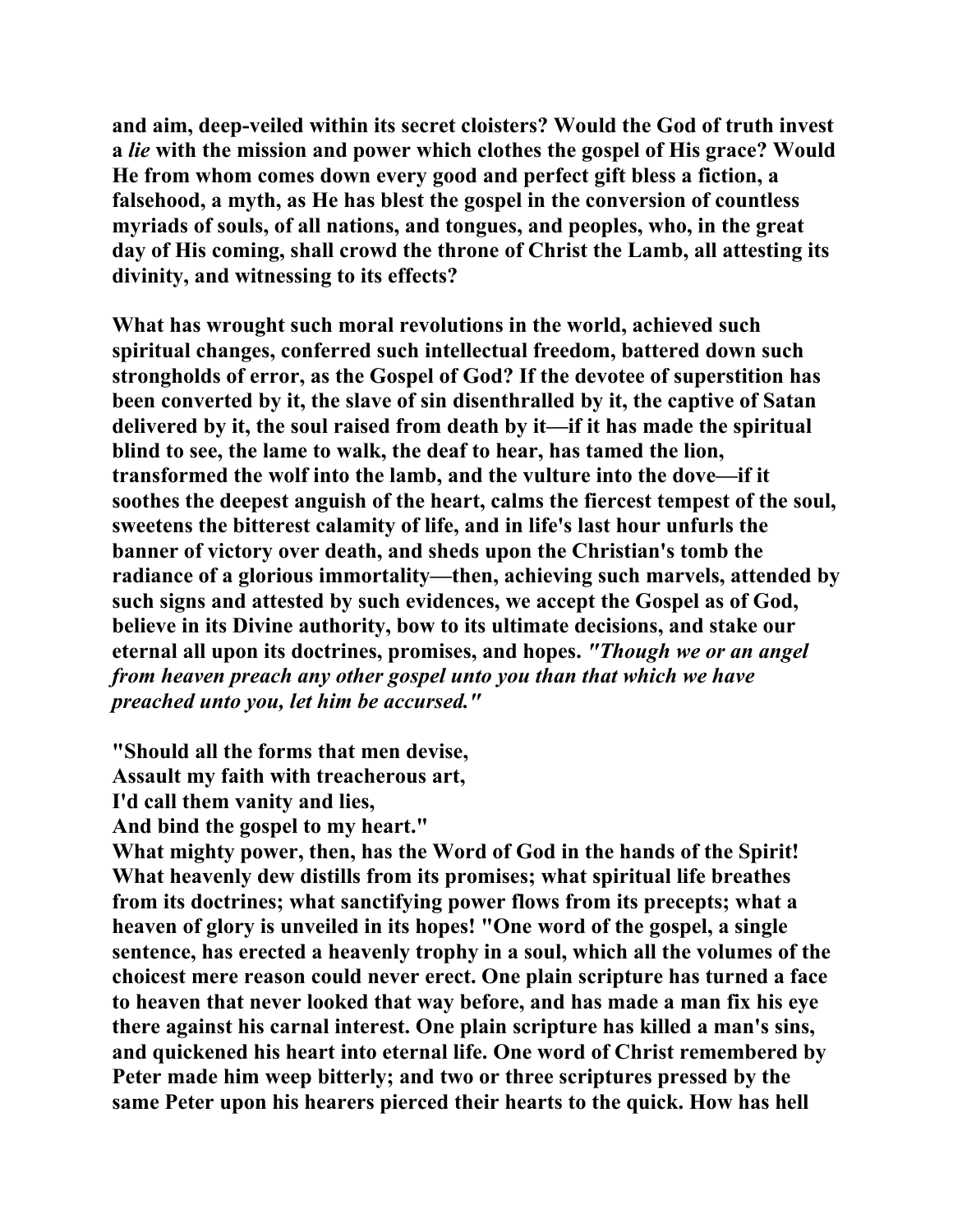**flashed in the face of the sinner out of the small cloud of a threatening, and heaven shot into the soul from one little diamond-spark of a promise. A little seed of the word, like a grain of mustard-seed, changed the soul from a dwarfish to a tall stature." (Charnock.)** 

**This, and this only, is the preaching which will beget souls again, people the world with new creations, and erect, from the ruins of the fall, living temples of the Holy Spirit. Before it the wisdom of man dwindles into foolishness, and the power of man dissolves into weakness, and the glory of man pales into insignificance. To supplement it with human teaching is to blunt the edge of the sword, and to veil the luster of the diamond, and to render the Word of God of no effect. God has made His Word the tabernacle for the Sun of Righteousness to move in, and he who preaches it not fully and faithfully, without reserve and without deceit, throws the pall of hell's darkness around that divine Orb, and leaves the endangered and deathless soul to plunge, unillumined by one ray, into the darkness that is outer and eternal.** 

**We reiterate the important truth that, the Word of God—than which the Church on earth possesses not a treasure so divine, costly, and precious—is the instrument employed by the Spirit in commencing, carrying on, and completing that work of grace on earth which is the soul's preparation for the enjoyment of glory in heaven.** 

**For one moment we venture to detain the reader with a glance at some of the OPERATIONS of the truth of God in the soul. As God's word of wisdom, it**  *makes wise* **unto salvation. As the word of life, it** *quickens.* **As a divine word, it**  *converts* **the soul. As the truth which is after godliness, it** *sanctifies***. As a nourishing word, it promotes** *growth in grace.* **As a word of consolation, it**  *comforts***. As a storehouse of supply, it thoroughly** *furnishes us unto all good works.* **As the divine light, it is our** *guide.* **As a spiritual sword, it is** *a mighty weapon in the hands of the Spirit.* **And when the books are opened,** *it will judge us at the last day.* **Such is the word of God, which lives and abides forever.** 

**Our Lord, in announcing the momentous doctrine of the new birth to the inquiring ruler, emphatically and solemnly insisted upon its necessity.**  *"Marvel not that I said unto you, You MUST be born again."* **Were this great spiritual change a matter of no moment in its relation to our future; were it placed upon the same footing in the Bible with baptism, or the Lord's Supper—institutions, the observance of which is not** *essential* **to salvation—we could afford to view it with comparative indifference. But, seeing that it is an**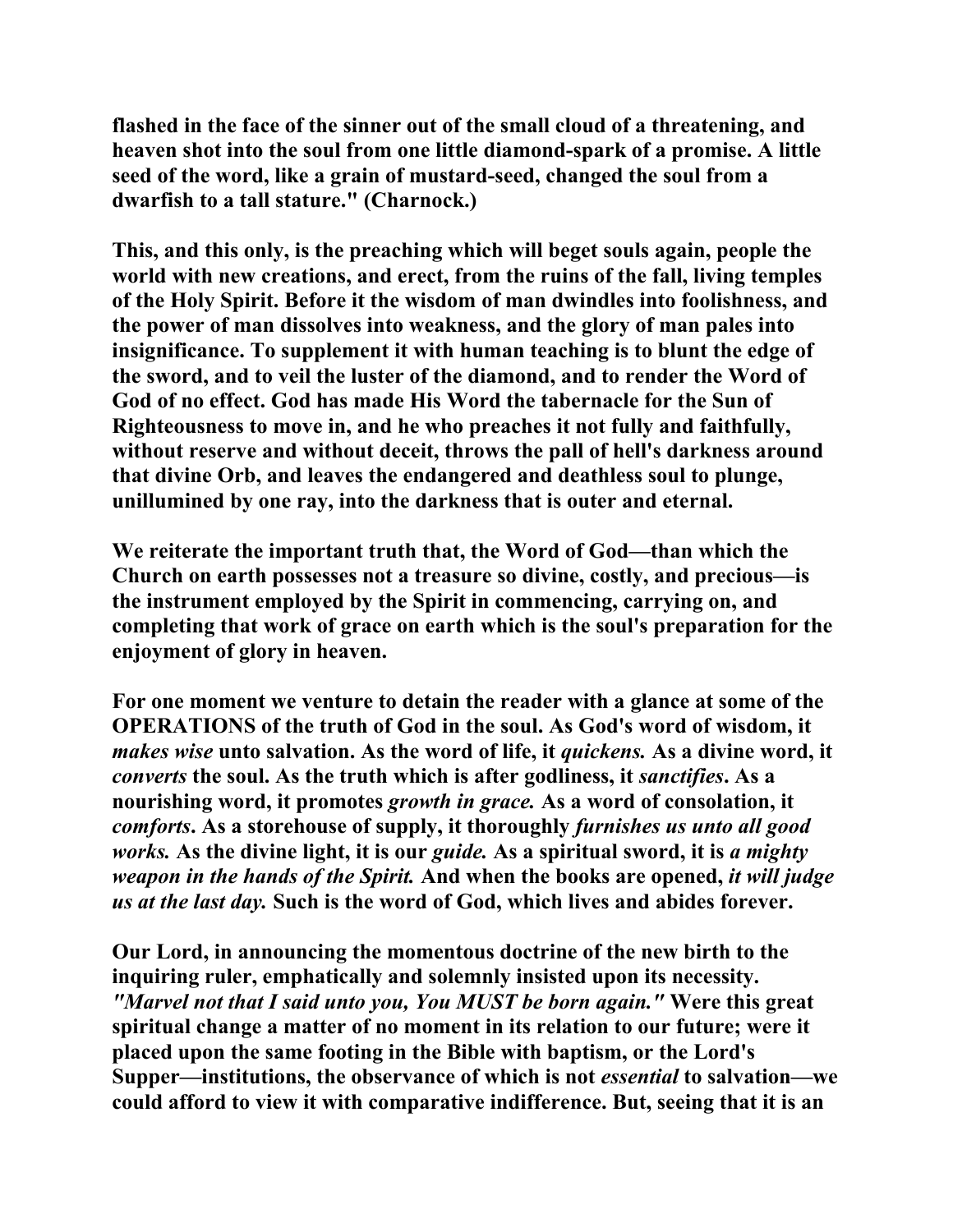**indispensable condition of salvation, and seeing that without it we cannot enter into the kingdom of grace on earth, and must be forever exiled from the kingdom of glory in heaven, it is a change, the absolute** *necessity* **of which we must press with all the arguments which the Scriptures supply, and with all the solemnity which eternity inspires.** 

**What are some of the grounds of the ABSOLUTE NECESSITY of the new birth? Briefly these. It is** *necessary,* **in order to fulfill the eternal purpose of God with regard to His people. All His saints are born again. In the mystery of the Spirit's operations—viewless, noiseless as the wind; in the** *sovereignty* **of His grace—that wind blowing where it wills—all His elect people pass through the process of the heavenly birth.** *"So is every one that is born of the Spirit."* 

**It logically follows that the new birth is necessary in order to authenticate our spiritual union with the Lord's people. We possess no scriptural, valid evidence that we are the true disciples of the Lord Jesus, or that the privileges of God's Church, and the immunities of the heavenly citizenship are ours, until we are born again. The true Church of God is composed alone of** *living*  **stones; the Family, of reconciled and adopted children, the Kingdom of Jesus, of living subjects made willing in the day of His power. All other materials now outwardly mixed up with this—the wood, the hay, the stubble—will be consumed in the fire of the last day, for that day shall try every man's religion and hope of what sort it is.** 

**Solemn thought! Reader, is your conversion of such a nature as to stand this fiery test? Are you spiritually, truly born again? Away with your rites and rituals, your forms and ceremonies, your morals and splendid virtues, your ecclesiastical relations, lifeless creeds, and costly doings. It is written,** *yes, it is written, "You MUST be BORN AGAIN!"* 

**The New Birth is** *necessary***, also, to the bringing forth of real holiness. There is not one grain of holiness in our unrenewed, unsanctified nature. There dwells in the flesh** *no* **good thing. In vain we garnish and adorn this sinful and corrupt humanity with the** *external* **beauties of holiness—it is but an embalmed** *corpse***. We admit that the moral virtues are necessary to the adornment and well-being of human society. For what would this fallen world be apart from this restraint? And yet, spiritually viewed, what are they, in their highest cultivation, but 'refined flesh'? A picture is not a living being, a glow-worm is not a star, the sun reflected from a lake is not a sun; so, nature 'improved' is not nature 'renewed'; and the soul beautified with virtues is not**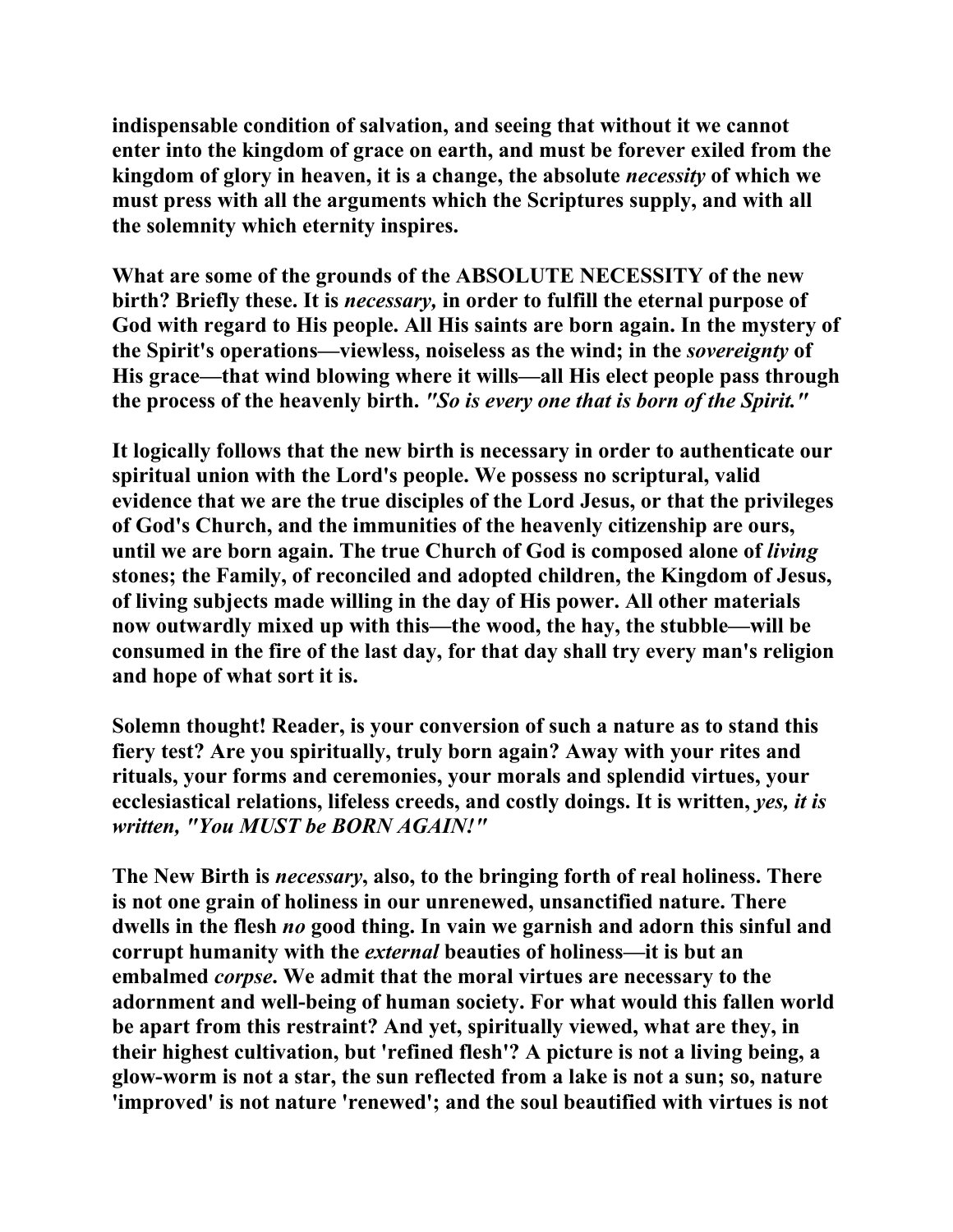**the soul sanctified by grace; and the life regulated by the recognized laws and conventional manners of society is not a life quickened, ennobled, consecrated by the indwelling Spirit of God. Apart, then, from the New Birth, there is no true holiness, and** *"without holiness no man can see the Lord."* 

**The last plea for the New Birth is a solemn one—without it there is no admission within the kingdom of heaven. Eternity begins with time—heaven commences on earth—glory has its first fruits in grace. The soul must be educated and disciplined for heaven, brought into holy sympathy and moral assimilation with its nature, character, and employments. An unholy being could not exist for one moment in glory. Its atmosphere would be too pure, its society too holy, its worship too spiritual, its enjoyments too refined. If the pilot, soaring to a lofty altitude above the earth, finds the air too thin to exist; surely an** *unholy* **being, in a moment translated to heaven, would discover that in its perfectly pure and holy atmosphere he could not for a moment breathe.** 

**To be fitted for glory, we must be** *gracious;* **to dwell in heaven, we must be**  *heavenly;* **to see God, we must be** *pure* **and** *holy* **in heart; to be forever with the Lord, we must partake His nature, cultivate His image here, and, constrained by love, confess His name, and bear His cross until we pass from grace to glory.** 

**"Marvel not that I said unto you, you must be born again."** 

# **The EVIDENCES of the New Birth**

#### *"If any man be in Christ, he is a new creature—old things are passed away; behold, all things are become new."***—2 Cor. 5:17**

**It demands great skill in the holy art of dealing with Christian** *evidence***—the evidence of the life of God in the soul of man. The fact we seek to confirm is so momentous, the evidences of that fact so varied, and the counterfeits of those evidences so many, that the work of sifting the true from the false, the genuine from the spurious, is more difficult and delicate than appears upon the surface. He who undertakes faithfully to delineate the new creation of the soul has need to adopt as his sole guide the landmarks of God's Word, watchful of the false lights which gleam along the narrow channel through which he courses his intricate way, which seek to decoy the unwary voyager upon the shoals and quicksands of error which line the shores.**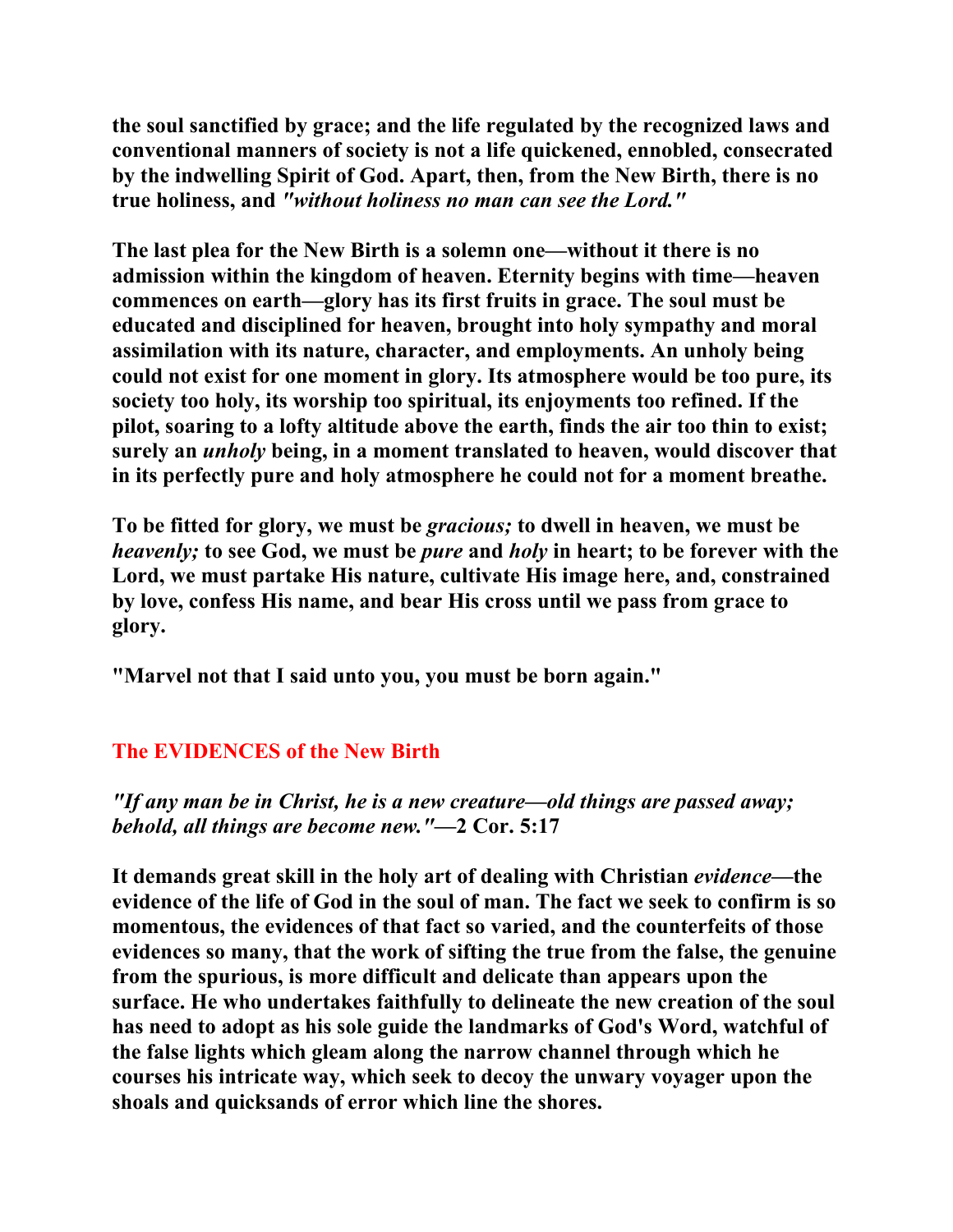**It is thus we must deal with the subject of which the present chapter treats the EVIDENCES of the New Birth in the soul. That these evidences vary, and that they are counterfeited, we have already intimated. It is of the utmost significance, then, that no reader of these pages should in matters of such infinite importance be misled. Born again or not born again, spiritually dead or spiritually alive, are the two spiritual conditions of our present being. And, seeing that between these two conditions there is no neutral position, and that either one or the other decides and foreshadows our** *future state* **of being, how great the responsibility resting upon him who deals with these evidences! Solemnly conscious of this, we shall adhere as closely as possible to the description which the apostle gives us of the New Birth, in the words placed at the head of this chapter,** *"If any man be in Christ, he is a new creature—old things are passed away; behold, all things are become new;"* **and, presenting what Bacon terms, "a gentle crush of Scripture," shall give a running exposition of the passage in its order.** 

**1. The doctrine of the indwelling of the renewed soul in Christ is the first truth that arrests our attention.** *"If any man be IN CHRIST."* **To be in Christ is to be in union with essential life. Life can only communicate life. The soul quickened with spiritual life is a reproduction of the life of Jesus. It is not that the soul lives, as that Christ lives in the soul. In Christ our death is quickened into His life, our demerit is merged into His merit, our unrighteousness merges into His righteousness, our blackness is lost in His loveliness. And thus Christ is the Divine principle, the root, the substance, the alpha and the omega of all that is godly in us.** 

*"Christ, who is our life."* **From the commencement to the completion of grace in the soul—from the first tear of godly sorrow wept on earth, to the first note of holy joy sounded in heaven—Christ is essentially and indivisibly one with His people. The spiritual life of the soul springs from the cross, is entwined with the cross, is fed by the cross of Jesus; and, when that life springs into heaven, it will be from the foot of the cross that shaded and sheltered it in all the vicissitudes through which it passed in its journey from grace to glory.** 

**The New Birth, then, is the spiritual reinstating of the soul into Christ. Sin broke the stem of Eden's beauteous flower—the sinless creature man—and flung it, a poisoned weed, upon the dark, seething waters of the curse, henceforth to drift away upon the treacherous current toward the yawning gulf of endless woe. But the New Birth recovers this broken stem, reinstates it**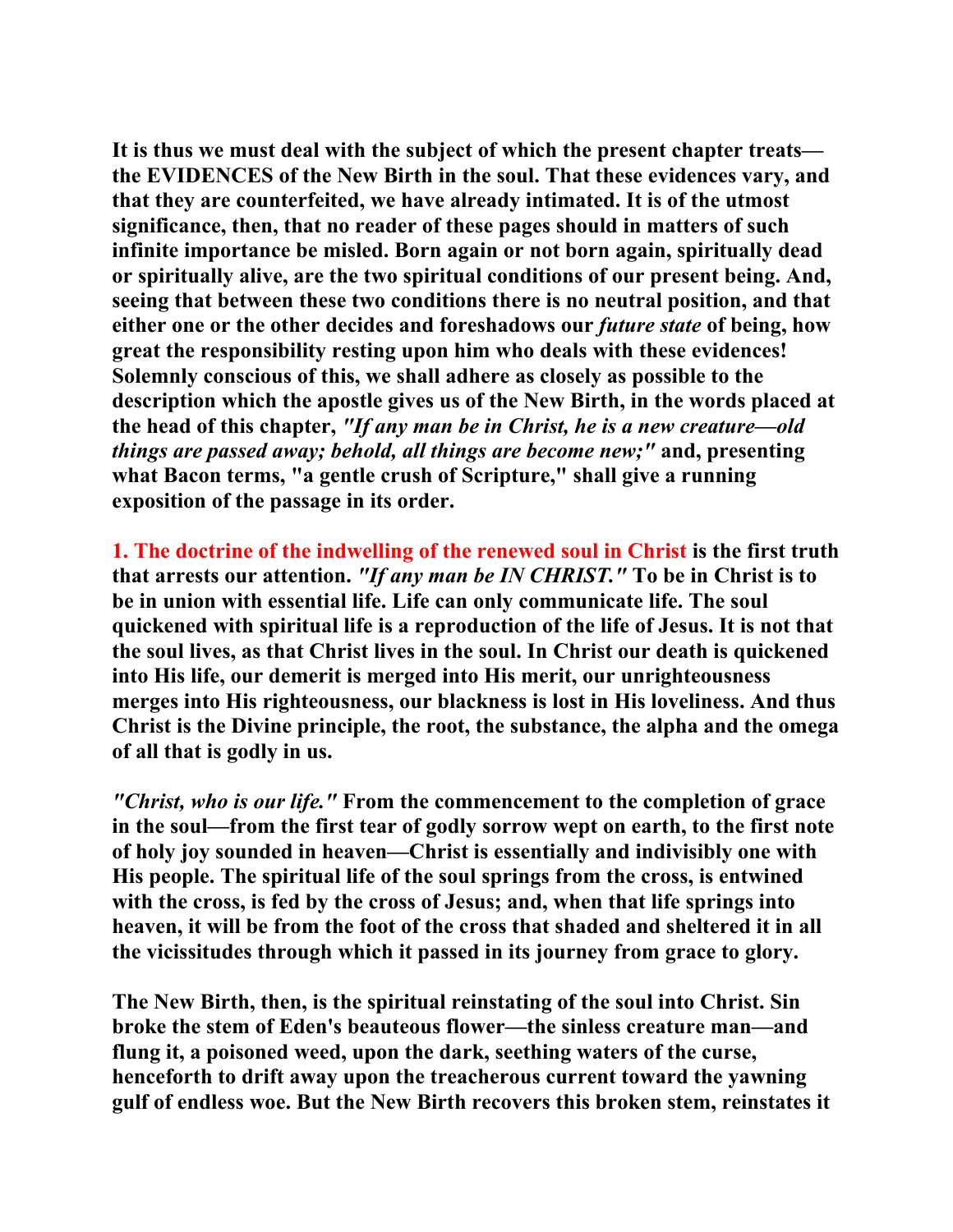**into Christ, henceforth to bear the precious fruits of grace here, and, in full bloom, to be laden with the golden fruits of glory hereafter.** 

**With every step in this divine and marvelous recovery of man it is instructive to trace the union of the Lord Jesus—how all flows from Christ, leads to Christ, and through Christ conducts us up to the Father, from whose ineffable love it first springs, and to whose divine glory it shall eternally redound. The Church was loved in Christ, chosen in Christ, blessed with all spiritual blessings in Christ, is called in Christ, preserved in Christ, and with Christ will be ultimately glorified. How clearly and impressively does His inimitable figure illustrate this truth,** *"I am the vine, you are the branches."* 

**Sweet to trace all 'streamlets of grace' to JESUS—eternal election, preservation in unregeneracy, effectual grace, full pardon, free justification, divine adoption, full salvation, endless glory. Not a link can we strike in this golden chain of covenant blessing but it echoes the name of Jesus! Touch the lowest on earth, and it sends its vibration of faith and love up to the central throne of heaven, where sits and reigns and intercedes the Lamb that was slain. O believer, how ennobling your union, how exalted your position, how secure your standing! You are in Christ—vitally, inseparably one with Him, your life is with His life, your heart is enshrined within His heart, your interests are entwined with His interests, your hand is locked in His hand, and His eye, beaming with love, bends ever over you. The Lord, having espoused your person, has become surety for all your interests, temporal, spiritual, and eternal.** 

**So entirely are you spiritually incorporated with Christ, your sins are drowned in His blood, your demerit is lost in His righteousness, your helldeservings are annihilated in His heaven-winning merits, your entire self is absorbed in Him, and you stand before God without one law-condemning charge, or one guilt-effacing spot.** *"There is therefore now no condemnation to those who are in Christ Jesus."* 

**What! am I now and forever acquitted at the bar of infinite justice—all my accusers silenced, all my charges met, the indictment quashed, and the sentence of full and free justification pronounced? Yes! Jesus has done it all, leaving me nothing to do but** *believingly* **to accept the free gift of His love. His obedience honored the precepts of the law, His death satisfied the claims of justice, His resurrection ratified and sealed the engagements He undertook, and I go forth to breathe the free air and to bask in the warm sunshine of a**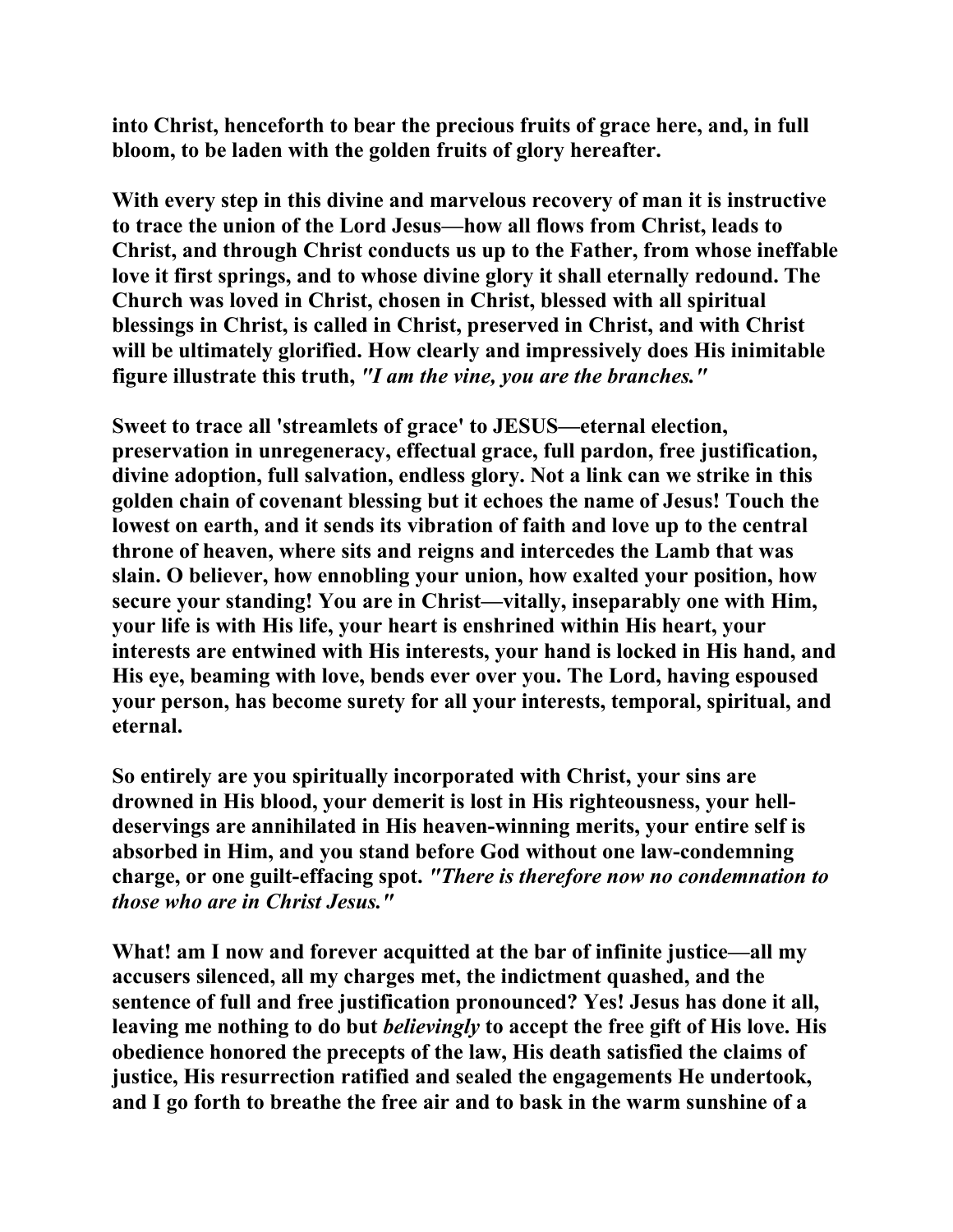**present and a full salvation. The debt is cancelled, the prison is thrown open, the lawful captive is delivered, and heaven shall ring with hallelujahs, and God shall be eternally glorified. "Be astonished, O heavens, at this!"** 

**Reader, endeavor to get into Christ. Rest not short of it. Be not satisfied without the assurance that it is your true position. Christ is an open door to all poor comers—enter and be saved. Wait not to mend one filthy rag, to obliterate one dark spot, to heal one festering wound; approach and enter, all sinful and unworthy as you are, and once in Him, your filthy garments are exchanged for beautiful attire, your soul is made whiter than snow, the bruise is healed, the scar is effaced, and** *you are COMPLETE in Him.* 

**What a consolatory truth is this, also, in deep trial! Christ's interest in His people is not a divided interest. He does not separate their** *persons* **from their**  *circumstances.* **One with you, He is one with** *all* **that appertains and attaches to you. He moulds and pencils all the events of your life—giving to each its form and complexion; is pledged to the supply of every need, to guide each step, sustain in every sorrow, and to keep you by His power unto the end. Oh, the blessedness of being** *in Christ!* **Here alone is liberty, security, and peace. The foe cannot assail you, the arrow cannot wound you, the storms cannot reach you, encompassed by His divine perfections, and pavilioned within His living, loving heart.** 

**Living in Christ, it is the privilege of the believer to depart hence in Christ.**  *"Those who sleep in Him."* **It is not death to die in the Lord. It is life in all but the name. We call it death, but He** *"has abolished death,"* **and the believer in Jesus shall not see death. And when the last enemy approaches, all armed for the dread battle, he finds the soul he had thought to claim as his victim has become his victor, and he retires vanquished from the field amid the shout of the departing conqueror,** *"O death! where is your sting?"* **And when the Lord shall descend from heaven, all those who died in the Lord shall swell His train.**  *"For if we believe that Jesus died and rose again, even so them also which sleep in Jesus will God bring with Him." "And the dead in Christ shall rise first."* 

**2. A new creation. But the second truth brings us still nearer to our present subject,** *"If any man be in Christ, HE IS A NEW CREATURE,"* **or, a new creation. The Word of God scarcely supplies a simile more expressive of the New Birth than this. Was not that a new creation when God, from the disorder and darkness of chaos, educed this magnificent world, teeming with life and radiant with beauty? It is true, matter existed, but the earth was**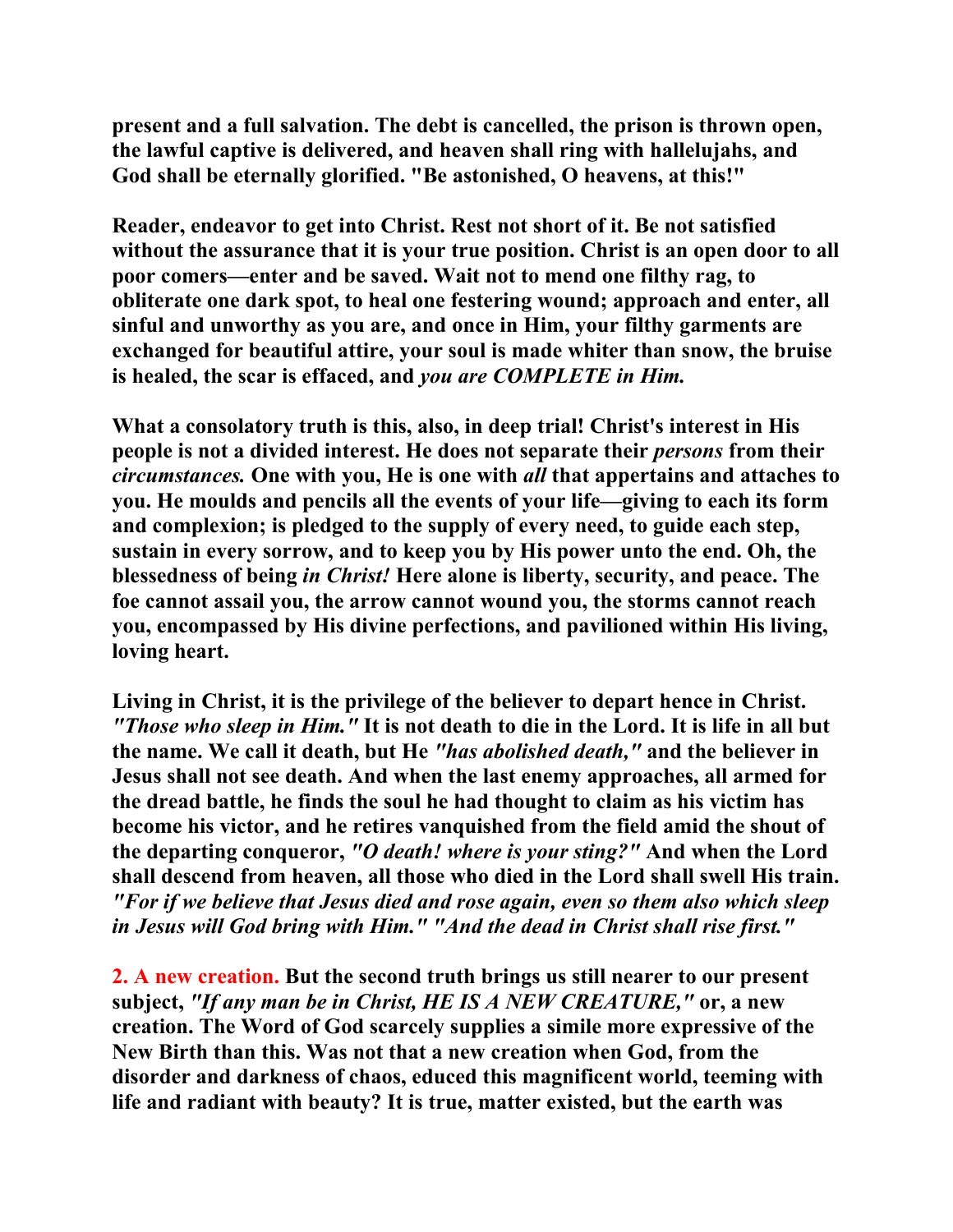**without form and void, and darkness flung its sable mantle over all. But the Spirit of God moved upon the face of creation, and a new world floated into view.** 

**The spiritual analogy is perfect. The New Birth of the soul is emphatically a new spiritual creation. The same Divine power that formed the original elements of creation, that woke it from its deep sleep, quickened it with life, and clothed it with light, recreates the soul of man, and forms it a new creature. Behold all things are new! The regenerate soul has found a new life, for the Second Adam, who is a quickening Spirit, has breathed into him the breath of life. He never before felt the power, or tasted the sweetness of life until now. He surveys the past of his existence, and it seems as if he had been dwelling in a tomb, wrapped within the winding-sheet of death. But now born again from above, quickened by the Spirit, he emerges from his "grave of sin" into newness of life, and henceforth he lives for God. A new principle of life animates him, a new atmosphere of life encircles him, a new object of life engages him, and he finds himself bathing his soul in a new element of existence, worthy of his dignity and destiny as a rational, accountable, and immortal being.** 

**Even the world of NATURE seems to him as a new-born creation now that he has passed from death unto life. The sun shines brighter, the air breathes softer, the flowers smell sweeter, the landscape is clad with deeper verdure and richer loveliness; in a word, the whole creation appears in new-born beauty and sublimity, since seen by an eye that traces in all a Father's hand.** 

**It may be truly said, that the spiritual creation of the soul in the New Birth presents the being and character of GOD in a new light. It is like a new revelation of Jehovah to the mind. The unregenerate man does not worship the God of the Bible. The God therein revealed and made known to us, only in and by the Lord Jesus Christ. Worshiping a god of his own imagination, he rears his altar to "THE UNKNOWN GOD." Divesting the God of Scripture of His divine perfections—His holiness, His justice, His truth, His power—he completely undeifies Him, robbing Him of His glory, and annihilating His very being.** 

**But, now born again, a new creature, lo! the God of the Bible bursts upon his new-found vision and his wondering gaze, as a newly-revealed God. Clothed with new attributes, arrayed with new perfections, bathed with new glory, standing in a new relation, the new creature falls down at His feet in adoring**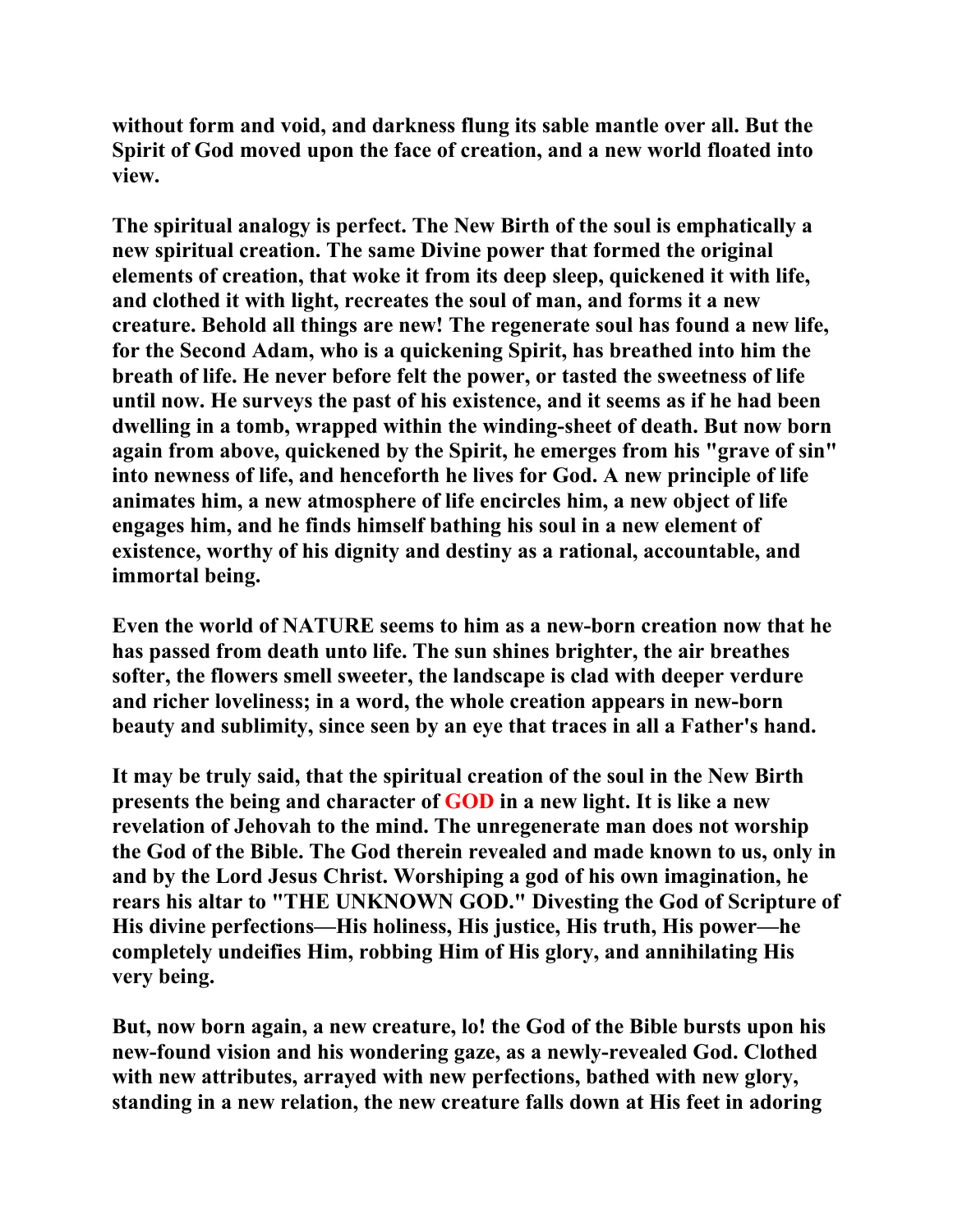**admiration and love, exclaiming,** *"I have heard of You by the hearing of the ear—but now my eye sees You. Therefore I abhor myself, and repent in dust and ashes."* **Never did the being of God appear so true, the perfections of God so glorious, the character of God so great, the government of God so holy, the relation of God so endearing as now. Born into a new world, the GOD Sun of that world—the GOD of the new creation—unveils to the eye as infinitely, ineffably lovely.** 

**Like a being born and grown up in a dark mine, and brought to the earth's surface to gaze upon the sun in its noontide effulgence, the new created soul is astonished, bewildered, overpowered by the splendor, glory, and greatness of the being, character, and perfections of Jehovah.** 

**Reader, test your conversion by the experience of this truth. What is God, the God of the Bible, the God who gave us Christ, the God whose glory shines in the face of Jesus, the God who has revealed Himself as reconciled—what is this God to you? What is He as a God of holiness, of spotless purity, who cannot look upon sin but with abhorrence? What is He as a God of righteousness, just and upright in all His ways? What is He as a God of truth, keeping covenant, fulfilling His word, in which it is impossible for Him to lie? What is He as a God of love, sending His dear Son into the world that we might live through Him—a God pardoning iniquity, transgression, and sin? What is He as a God pacified in Christ Jesus, all His perfections harmonized, bending upon you a Father's eye, and sending His good Spirit into your heart, awakening the response, "Abba, Father?"** 

**Oh, see if the God you love, the God you adore, the God you worship, the God you hope to dwell with through eternity, is the God who sent the Bible, who gave His beloved Son to die for sinners, who was in Christ reconciling us to Himself, not imputing our trespasses unto us. This is the God who dwells amid the new creation of the soul, pronouncing it very good, taking infinitely more delight in it than when He spoke the universe out of nothing, irradiating every faculty of the soul with His glory, and tuning every power with His praise. And in what a new-born light does** *the* **SAVIOR appear to the new creature! Until that moment of quickened life, when the veil is withdrawn from the heart, and the scale falls from the eye, Christ was never truly, experimentally, savingly known. He may have acknowledged Him with the lip, have bent the knee at the mention of His name, and called Him, 'our Savior,' and this was all he knew of Jesus. But, born again, he has found a new Savior, has discovered who Jesus is, and what He is, and he marvels that he never until**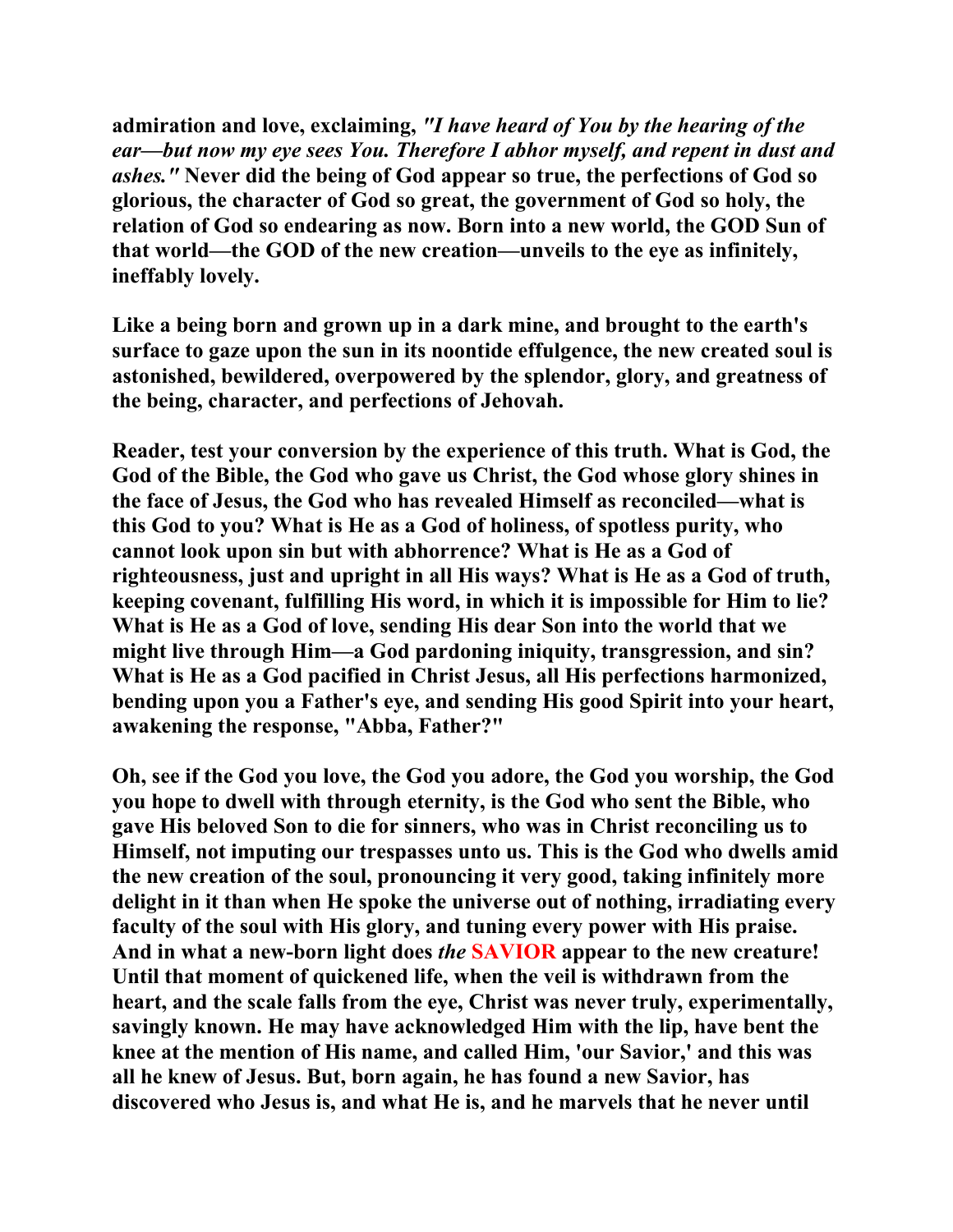**now saw His glory, discovered His beauty, realized His presence, or felt His love.** 

**Now he sees Jesus to be the Sin-bearer, the Atoning Sacrifice of His people, the physician, not of the whole, but of the sick; the Savior, not of saints, but of sinners; receiving and saving, not the righteous and the worthy, but the vile, the ruined, the lost. Probably there is nothing which more truly and distinctly evidences the new birth than the revolution it creates in all our apprehensions of the Lord Jesus Christ. It transposes every view, changes every conception, transforms every thought, and revolutionizes every feeling relating to the glorious and precious Savior of sinners.** 

**The soul quickened with spiritual life is brought to its grand center, Christ. Finding that center, it has found God; it stands in the focus of His love, in the sun of His glory. The Lord Jesus Christ is both the Revealer and the Revelation of God. The** *fullness of the Godhead bodily dwelt in Him,* **and,** *"no man knows the Father but he to whom the Son shall reveal Him."* **How glorious and excellent does Christ, then, appear to the soul born again of the Spirit! How the eye admires Him, how the heart loves Him, how the spirit adores Him, how closely, inseparably, and supremely does every faculty, power, and desire of the whole being center in, and entwine around, this matchless, peerless, altogether lovely One—the Lord Jesus Christ!** 

**How** *precious***, also, to the believing heart, does He now become. His Person, as the God-man—precious. His blood, cleansing from all sin—precious. His righteousness, justifying from all things—precious. His grace, subduing all iniquity—precious. His sympathy, soothing every sorrower—precious. His intercession, presenting us to God in heaven—precious. His name, as ointment poured forth—precious. Truly,** *"unto those who believe He is PRECIOUS."* 

**My reader, what do you think of this Christ? Is He lovely to your eye and precious to your heart? Is He the Teacher at whose feet you sit, the Pattern whose example you imitate, the Savior in whom you trust, the All in All of your soul? Then you are born again! Flesh and blood revealed not to you this wondrous Christ; nature taught you not to admire and accept, to love and serve Him whom the world hates, despises, and rejects. The love that glows in your heart to Him, though it appears but as a spark; the discovery of His excellence which you have made, though but partial; the sight of His cross which you have caught, though but dim; and the desire to depart and to be with Him which you cherish, though but feeble—all evidence the great, the**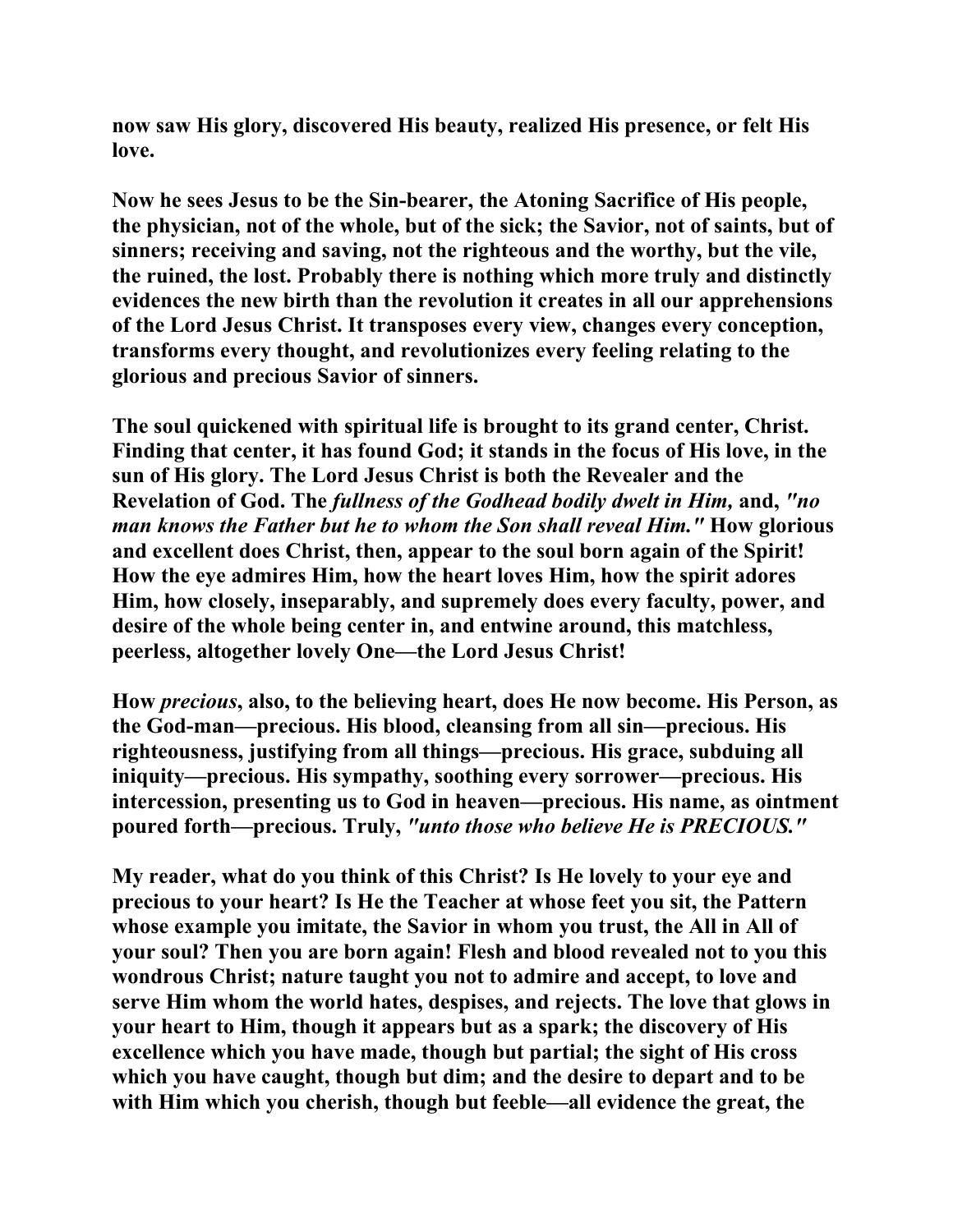**spiritual, the blessed change through which, in the sovereignty of Divine grace, your whole being has passed.** 

**You are a new creation. Jesus is its Sun, the Spirit its Author, and God its glory. On earth there are none to be compared with Jesus; in heaven there are none to surpass Him. Whom have you in heaven but Christ, and who is there on earth that you desire before Him?** 

**"Jesus! the very thought is sweet! In that dear Name all heart-joys meet; But sweeter than the honey far The glimpses of His presence are.** 

**"No word is sung more sweet than this, No Name is heard more full of bliss; No thought brings sweeter comfort nigh, Than Jesus, Son of God, Most High.** 

**"Jesus! the hope of souls forlorn, How good to them for sin who mourn, To those that seek You, oh, how kind! But what are You to those that find?** 

**"No tongue of mortal can express, No pen can write the blessedness; He only who has found it knows What bliss from love of Jesus flows.** 

**"O Jesus! King of wondrous might, O Victor glorious from the fight, Sweetness that may not be expressed, And altogether loveliest!"** 

**The reader will infer from the preceding statement, touching the nature and evidence of the New Birth that, as a spiritual and divine work its Author must be supernatural. The Scriptures of truth leave us in no doubt as to this essential point. We are told by our Lord emphatically that,** *"it is the Spirit who quickens, the flesh profits nothing."* **Again—***"Born not of blood, nor of the will of the flesh, nor of the will of man, but of God."* **To the Holy Spirit, then, the third person of the ever blessed Trinity, the breathing of the divine life in the soul, the new spiritual creation of man, is ascribed. Having already adverted**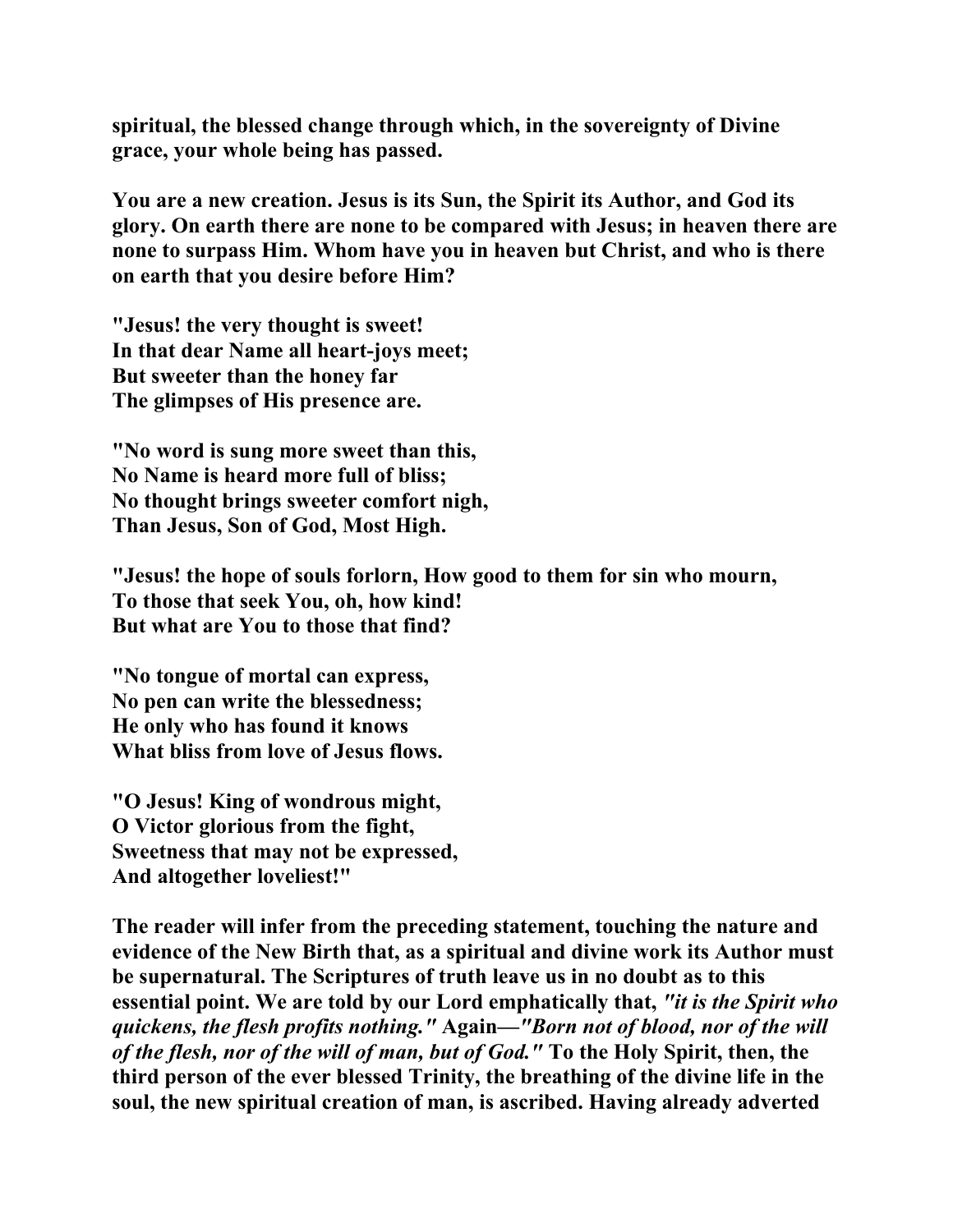**to this truth in the preceding pages, a brief reference to it in this connection is all that will be required. And yet, how momentous it is that we keep perpetually and distinctly in view the divine and sole agency of the Holy Spirit in conversion! Ignore or lose sight of this doctrine, and Baptismal Regeneration is in the ascendant. And from this soul-destroying heresy the Lord deliver His Church!** 

**The Spirit of God commencing this work of the new creation of the soul, carries it on to final and eternal completion. He who unsealed the first tear of godly sorrow for sin, and created the first trembling touch of faith, and inspired the first thrill of holy joy, carries forward the work from step to step, from stage to stage. It is the Spirit who teaches us more of Jesus, increases our knowledge of God, deepens our sanctification, seals to us the pledge of our inheritance, witnesses to our sonship, speaks the promise, and conveys the consolation of the Lord of all comfort to our soul. Oh, the debt, the deep, the eternal debt, we owe to the Spirit—what arithmetic can compute it? Shall we not give Him divine honor, acknowledge His personal glory, listen to His still small voice, obey His holy injunctions, and in all things seek to please and magnify Him?** 

**My reader, is your professed conversion the work of the Spirit? Is He the author of your hope for eternity? Has He discovered to you your guilt, danger, and universal corruption of your nature? Has He roused you from a state of carnal security, of spiritual stupidity and indifference, to an affecting view of the holiness of God, of the purity and strictness of His law, of the terrors of its penalty, of the great evil of sin, and of your exposure to the Divine displeasure because of it?** 

**Has He, thus giving you to pass through these pangs and throes of the New Birth, unveiled to you the cross of Calvary, revealing to your faith the Redeemer of men, the Savior of sinners, hanging upon that tree, wounded and bruised, bleeding and dying for our transgressions?** 

**Has He enabled you to let go everything else—baptism, and sacraments, and church, self-righteousness, and unrighteousness—and look to the cross, and touch the Savior, and grasp Him as the limpet the rock, and stake your eternal salvation upon the blood, the righteousness, the merit, the finished work of the Lord Jesus? Have you got, as Rutherford expresses it, "a grip of Christ?" These are vital questions, which must be met and answered and disposed of graciously and savingly now, or to our eternal confusion and**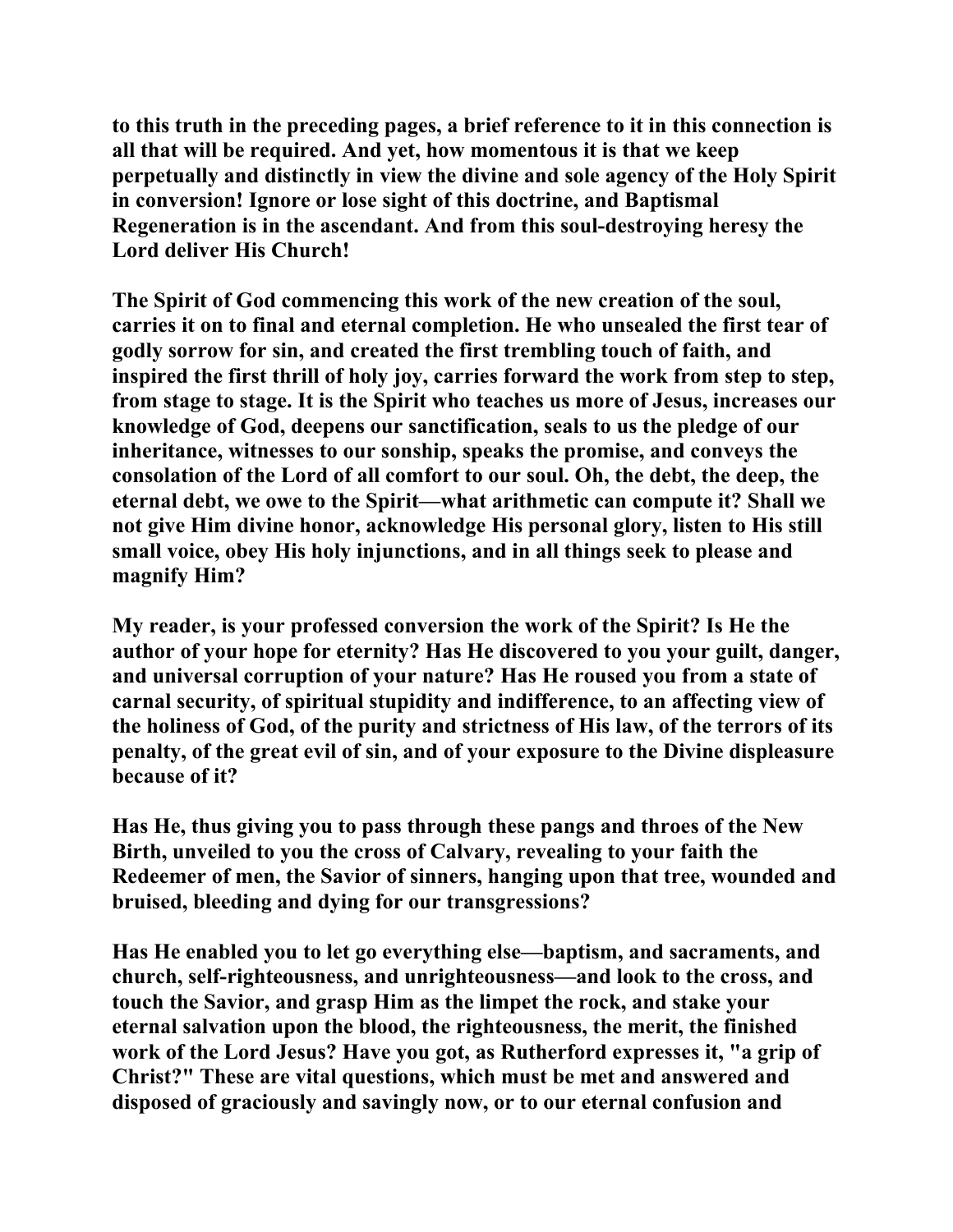**condemnation in the great day of judgment.** 

**But there is one view of this new creation which we must earnestly vindicate and scripturally and distinctly place before the reader, seeing that there exists so many ideas that are vague and erroneous concerning it. Let it be clearly understood that the new creation of which we speak is not an integral, component part of the old creation, or a mending and improvement and development of the fallen and corrupt nature which we possess in the first Adam. Far from this. It is entirely, totally, essentially different.** 

**It is a new, a divine, a holy nature imparted to the soul; so that the believer becomes the possessor of two natures—the one, the old nature, essentially and totally sinful; the other, the new nature, essentially and totally holy. The new creation of the believer is not a superadded, supplementary thing engrafted upon the old; it is a substitution, a thing wholly and entirely distinct in itself, essentially, incorruptibly holy. The Scripture statements of this truth are clear and unmistakable.** *"That you put off, concerning the former conversation, the old man, which is corrupt according to the deceitful lusts; and be RENEWED in the spirit of your mind; and that you put on the NEW MAN, which after God is created in righteousness and true holiness,"* **(Eph. 4:22-24.)** 

**It is in the light of this truth we get some insight into the meaning of the apostle John, when, personifying the renewed nature, he employs this remarkable language,** *"Whoever is born of God does not commit sin; for His seed remains in him—and he cannot sin because he is born of God."* **This, and similar declarations in the epistles of the same evangelist, have received various interpretations from different writers. Some, by an unwarranted accommodation of the passage, have pressed it into the service of teaching, and countenancing the doctrine of** *sinless perfection.* **But nothing can be clearer than that the apostle, neither here or elsewhere, nor any of the apostles, taught a doctrine so opposed to the whole teaching of divine truth, and so contradictory to the uniform experience of the entire Church of God.**  *"If we say that we have NO SIN, we deceive ourselves, and the truth is not in us."* 

**Others have interpreted the text as teaching the inability of the Christian to sin wilfully, or habitually, or, "in such a sense as to lose all true religion, and be numbered with transgressors." But neither can we accept** *this* **as the mind of the Holy Spirit by the apostle. What, then, is the meaning?**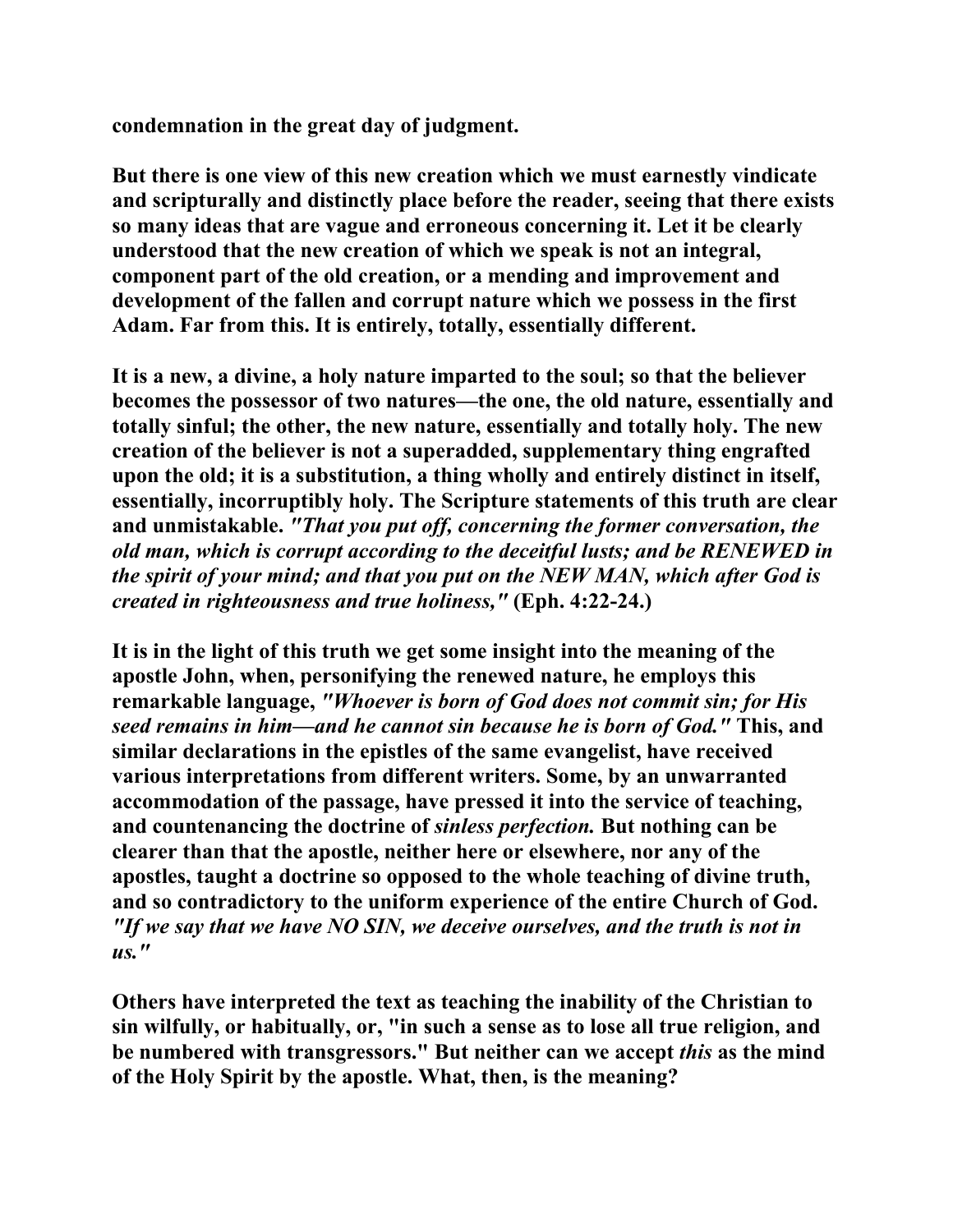**The evangelist is now speaking of the new nature, which is the divine nature in the soul of the regenerate. He** *personifies* **this new nature thus—***"And that you put on the NEW MAN, which after God is created in righteousness and true holiness,"* **(Eph. 4:24.)** *"And have put on the NEW MAN, which is renewed in knowledge after the image of Him that created him,"* **(Col. 3:10.) Now, it is of this new, this divine nature in the soul of the regenerate of which the apostle speaks that** *IT cannot sin. "He"***—the new man—***"cannot sin, because he is born of God."* 

**The new nature of the believer is so essentially holy, it cannot be tempted to sin, for it is incorruptible; it is so essentially divine it cannot of itself sin, for it is of God.** *"We know that whoever is born of God sins not."* **Such we believe to be the true and only logically correct interpretation of this remarkable text. That the best of God's saints have fallen into the worst of sins, is a fact patent in the history of the Church of God. That the most holy and matured Christian is perpetually battling with the existence of sin and the propensities to evil within, is equally true. To what conclusion, then, can we arrive but this, that, while in the flesh of the regenerate dwells no good thing—flesh remaining flesh until corruption returns to corruption—there exists in the renewed soul** *"the NEW MAN, created according to God in righteousness and true holiness;"* **and this** *"new man,"* **essentially, perfectly, and unchangeably holy, is not, as we have previously shown, an engrafting of grace upon the old and fallen nature by which its evil is either exterminated or else changed into good; but is a separate and distinct nature in the believer, intrinsically divine and holy, the result of the creative operation of the Holy Spirit, and forms the germ of his future, higher, and nobler state of spiritual being, before long to be unfolded in its perfection and glory in heaven, dissevered from all that would taint its purity, mar its beauty, or shade its luster.** 

## **3. The evidence of the new birth.**

**But from this unfolding of the nature of the new creation in the soul of the regenerate, we pass to consider its** *evidence* **as laid down by the apostle.** *"Old things are passed away, behold all things are become new."* **This is the Spirit's comment upon His own previous declaration. "He is** *a new creature,"* **says the Spirit. The evidence?—***"Old things are passed away, behold all things are become new."* **The first idea suggested by these words is, the VISIBILITY of the New Birth. We are invited to look upon it.** *"Behold!"* **The change produced by the internal regeneration of the Spirit is often thus described as open and seen. It is the visible expression of an invisible work; an alteration of**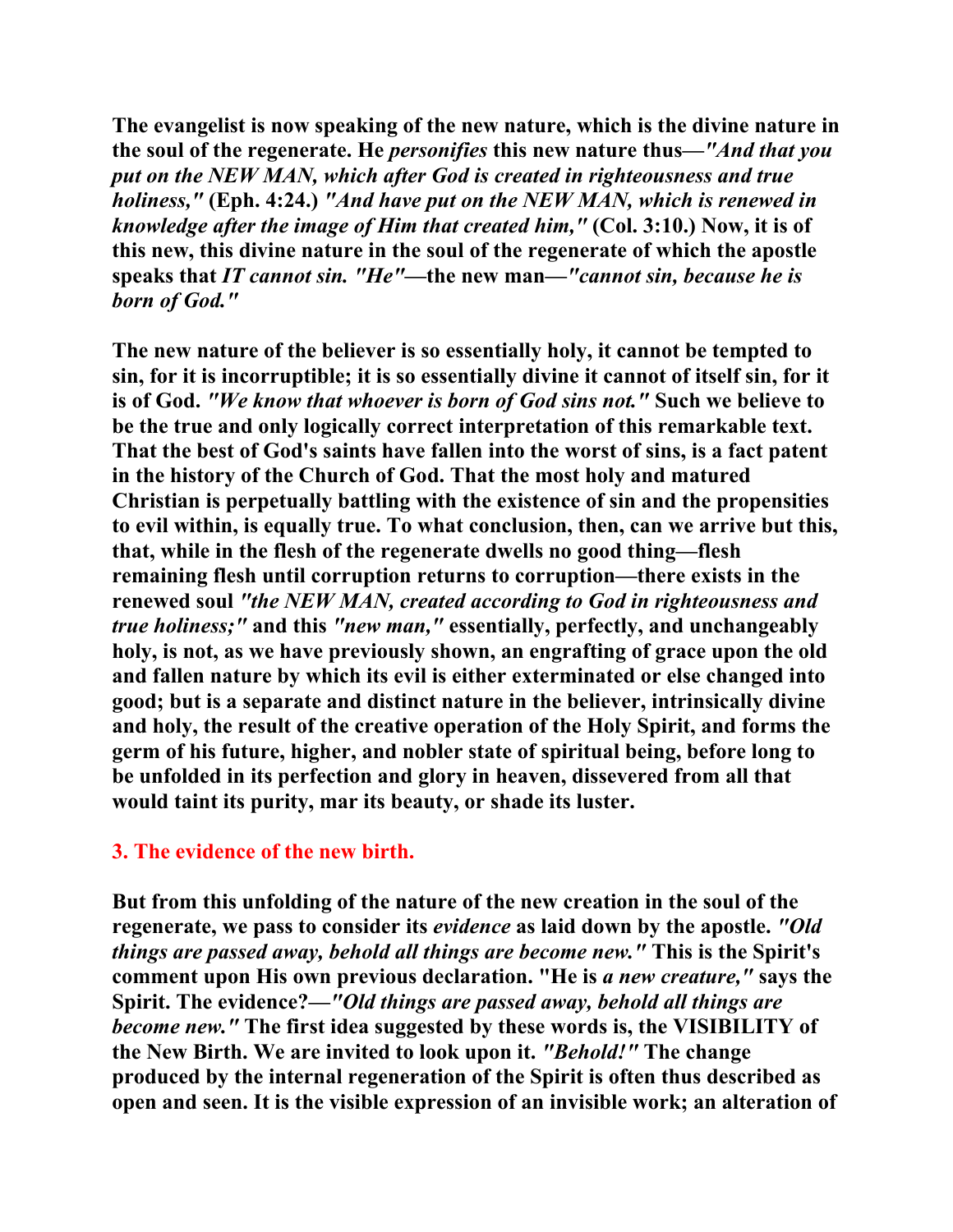*life* **consequent upon a change of** *heart***. If conversion revolutionizes our entire being, molding our principles, sanctifying our minds, purifying our hearts, shaping and tinting our spiritual feelings, our words and actions, then the passing away of old things and the taking their place by new must be discerned by ourselves and be discernible to others. The great spiritual change is so real that it cannot be concealed—the effect on the life is so palpable it cannot be mistaken.** 

**The WORLD takes knowledge of us that we have been with Jesus and have learned of Him. They behold our light—for it** *shines***. They mark our faith for it** *works***. They trace our love—for it** *constrains***. They behold our religion for it** *influences.* **How writes the apostle Peter? "Be careful how you live among your unbelieving neighbors. Even if they accuse you of doing wrong, they will SEE your honorable behavior, and they will believe and give honor to God when he comes to judge the world." 1 Peter 2:12.** 

**The best of men, as were Christ and His apostles, are exposed to the shafts of an ungodly world. The man of God may not always be able to avoid false accusation, misinterpretation, and malicious calumny—even the doctrines he holds and the good he does shall be evil spoken of. But, by the grace of God, he may so live as to refute the calumny and even to convert the calumniator. We thus see that the New Birth is a visible thing in its effects. It should be so. Our Lord and Master justly expects that those who assume His name should honor it; that those who profess His religion should exhibit it; that, confessing Him and His words before men, they should everywhere be known and recognized as truly His disciples. That,** *children of the day,* **they should let their heavenly light shine, as lighthouses shine, illumining the dark ocean of life, and guiding, it may be, the perilous pathway of some benighted and bewildered voyager, so bringing glory to God.** 

**The religion of a child of God should be visible and unmistakable. An** *epistle of Christ,* **written not with ink but with the Spirit of the living God—a** *living*  **epistle—the writing should be manifest, legible, and readable. He should not so live as that those who see him are surprised when they are informed that he is avowedly a professor of religion, a disciple of Christ, a guest at the table of the Lord. "What!** *he* **a Christian, a follower of the Savior, a partaker of the Spirit of Christ? I would not have thought it possible!" But, if old things are passed away and all things are become new, it will be said of him,** *"Behold an Israelite indeed!"* **Be this our highest aim to reflect the image of Christ.**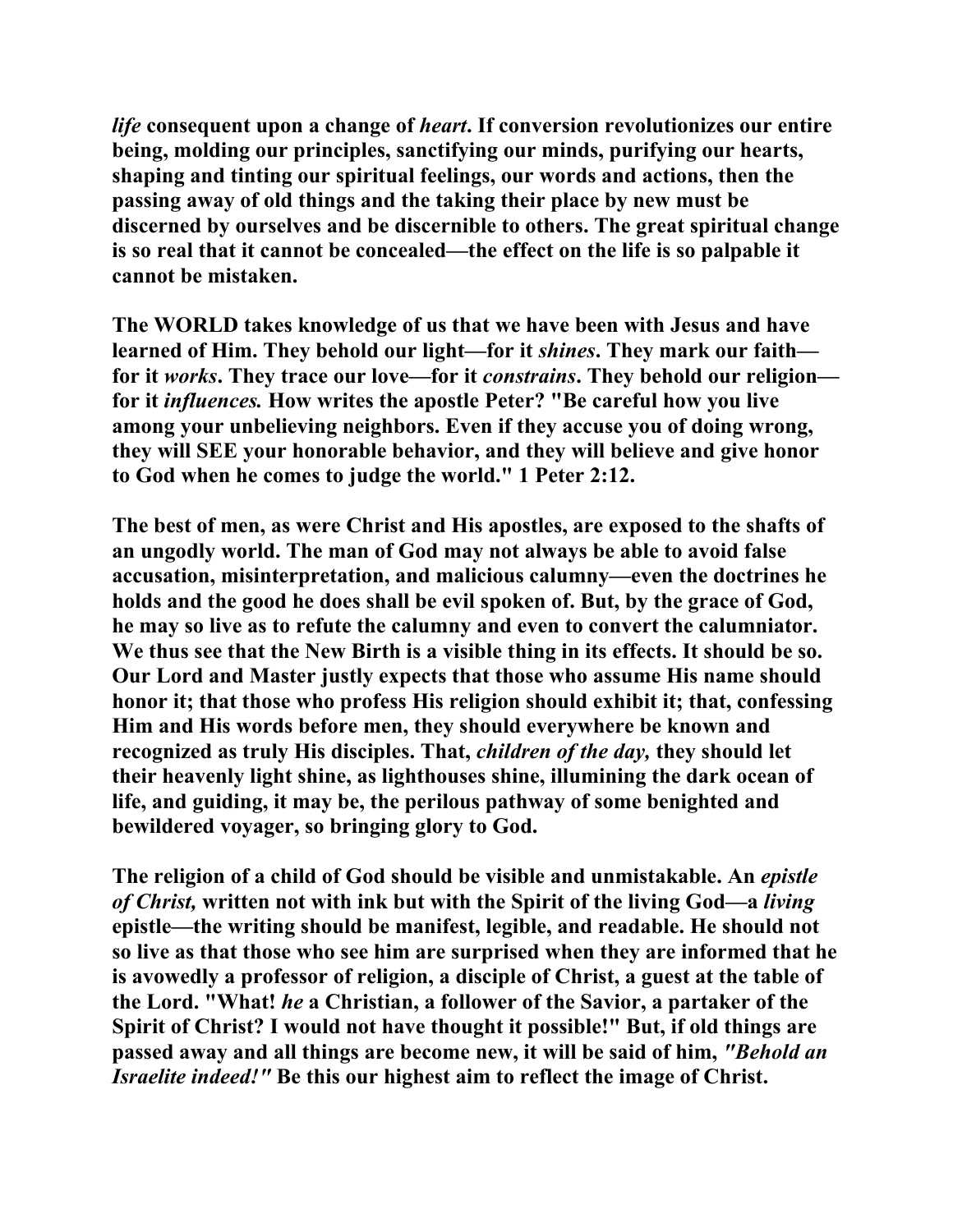**If Christ in truth is in us, our Christianity will be as the light, pure and visible, transparent and illuminating. It will not be that** *we* **are seen so much, as that**  *Christ* **is seen in us. The New Birth will be manifest in our Christlike temper and mind and spirit. The old things of our unrenewed nature will give place to the new things of our regenerate nature—and this will be manifest and visible. The moroseness and churlishness, the pride and selfishness, the worldliness and frivolity, the levity and man-pleasing which cropped up so luxuriantly from the soil of our unsanctified heart, will now, in a great measure be supplanted by the fruits of righteousness springing from a heart changed, sanctified, occupied by the Spirit of God. The walk and conversation of a renewed man will be the outward and visible reflection of an inward and invisible grace.** 

**As the stream cannot ascend higher than its level, neither can fall below it, so the holiness of the Christian's** *life* **will be in proportion to the sanctification of his** *heart***. As the hands of a clock moving upon the face of the dial indicate the condition and working of the hidden mechanism of the timepiece, so the holy living and conversation of the regenerate point to the divine power from which they originate, and evidence the renewed and sanctified heart from whence they flow.** 

**Let, then, beloved, your conversion be manifest, your religion be molding and visible. Let it impress its divine shape and impart its hallowed tint to all your actions, pursuits, and recreations. Let it influence and sanctify all the domestic, professional, and social relations and doings of life. Let its** *home*  **power be visible and influential. Move amid the domestic circle as a new creature, a being of holiness and love, living for eternity; a beam flowing from the infinite sun, irradiating, softening, cheering in its hallowed influence on all around. As a parent, and as a child, as a brother, a sister, a domestic, so let your light shine, so let your life evidence its reality, so let your religion be visible in its lowliness and gentleness, its loveable and loving spirit, as to command from all who see it the admiring exclamation,** *"Behold!* **old things are passed away, and all things are become new!"** 

**O Lord, let the new nature within me be an open vision, a luminous and faithful copy of Your own. It is Your nature, united though it be with frail, and sinful, suffering flesh; Your own divine workmanship, destined hereafter and forever to reflect Your glory and hymn Your praise—and upon Your head, O Christ, shall the crown flourish!**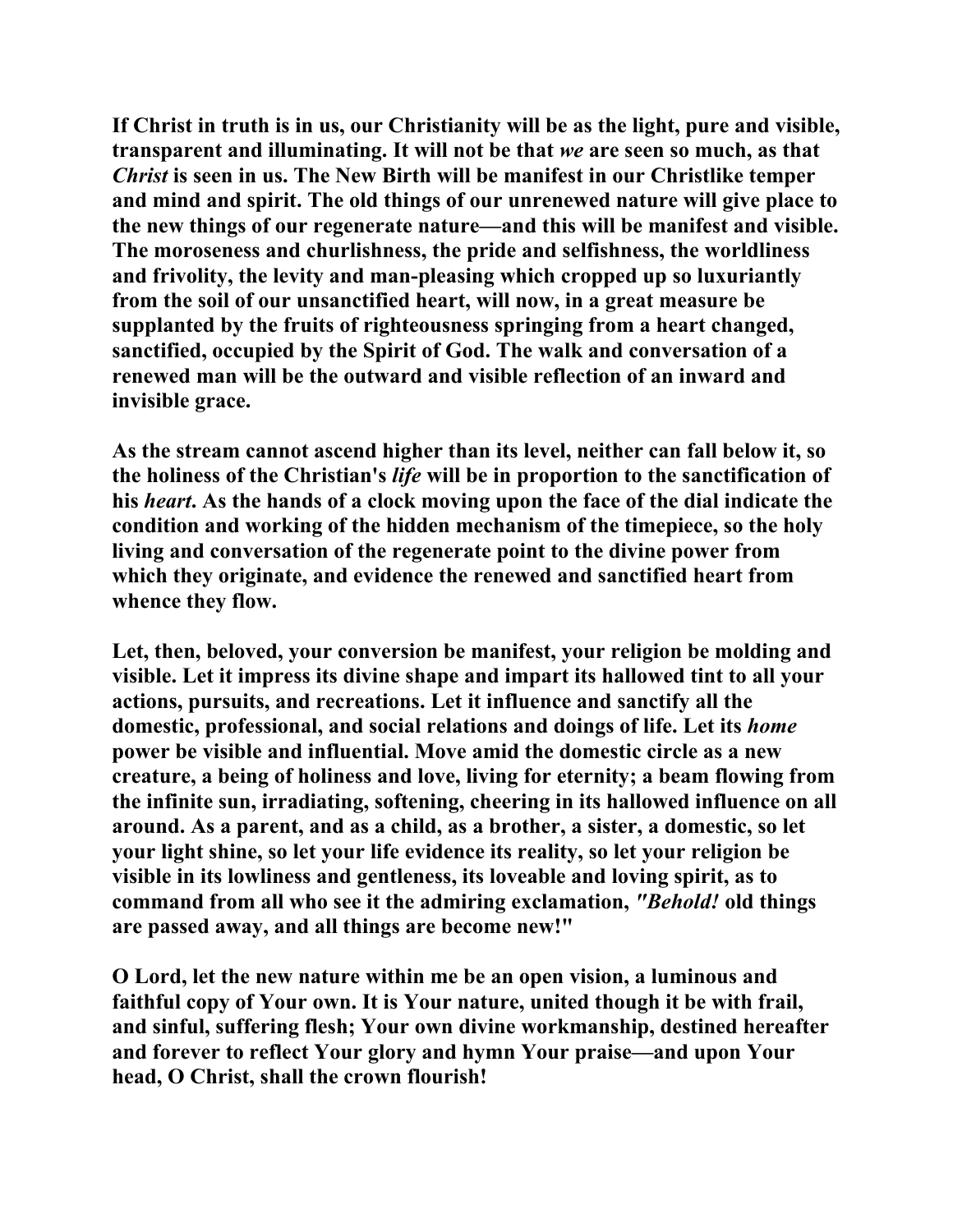**The effect produced by the new creation of the soul is** *radical and thorough. "ALL things are become new."* **The work of God, like Himself, is perfect. The conversion which** *man* **would effect has respect to a partial reformation only, leaving the** *heart* **untouched and unchanged. But God's work of grace is radical and thorough. It begins at the center and works its way to the farthest circumference of the whole man.** 

**The heart—once so hateful and hating—has now become a fountain of sweet waters, transmitting its pure and holy streams throughout the whole soul, changing the entire conduct of the individual, and working out, in its degree, a universal holiness of his whole being.** *"Old things have passed away."* **The world he once loved is now as a crucified thing. The pleasures he once indulged have lost their charm. The sins he once committed are now loathed and forsaken. The society he once enjoyed no longer attracts or pleases. In a word, old things have passed away with the old nature, and with the advent of a new nature behold all things are become new! How comprehensive the words, how vast the change!** 

**Trace it in some of its radical results–** 

*IMPENITENCE* **is replaced by a broken and a contrite heart. The old hardness and insensibility of the unrenewed nature have passed away, and God has made the heart soft by grace, and the Holy Spirit has wrought that godly sorrow for sin which lays the mouth in the dust, and dissolves the soul into holy contrition at Jesus' feet. Sweet contrition! Sweeter far the bitterest tears for sin at Christ's cross, than the sweetest pleasures of sin in tents of worldly enchantment.** 

**Reader, has the old impenitence and hardness of your heart passed away, succeeded by a heart spiritually softened and divinely sealed? Has the Spirit emptied, humbled, and laid you low? You know nothing experimentally and savingly of Christ until He has. He is the Great Healer, but He heals with His blood and binds up none but sin-wounded consciences and guilt-broken hearts.** *"The sacrifices of God are a broken spirit—a broken and a contrite heart, O God, you will not despise."* **What, my reader, is** *yours?* 

**The old principle of** *UNBELIEF* **is passed away, and the new and divine principle of** *faith* **in Christ has succeeded. And with this new-born principle in the soul, behold, all things are become new. Faith changes the character and the aspect of everything in the experience of the believer. It revolutionizes the entire range of his vision. It diminishes things that are present, and enlarges**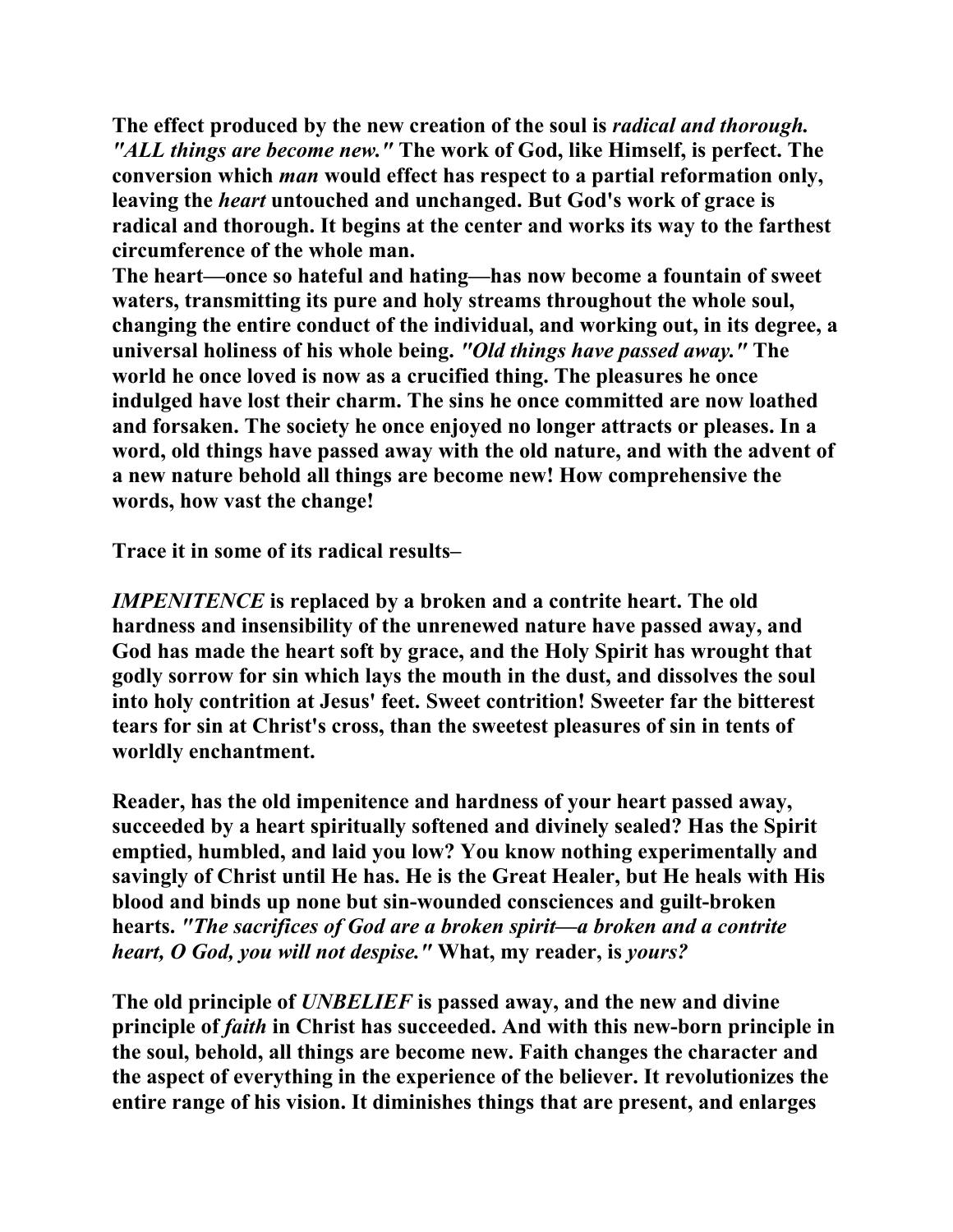**things that are future. The visible things fade upon the sight, the invisible things unveil their grandeur. It is** *microscopic* **in its view of things that are seen and temporal, it is** *magnifying* **in its view of things that are unseen and eternal. It looks alone to Christ, and in Him it sees the Father revealed, and beholds the glory of God in that face once marred more than the face of any man. It deals only with the blood and righteousness of Christ, rests alone and confidently in His merits, obedience, and sufferings, and commits the keeping of the soul to His hand, and exclaims,** *"I know whom I have believed, and am persuaded that He is able to keep that which I have committed unto Him against that day."* **Thus the old unbelief which rejected Christ, and excluded the soul from salvation, has passed away, and behold the new principle of faith which receives Christ, and rests in Christ, has succeeded it; and with the advent of this divine and new-born principle are the first fruits of glory in the soul.** 

**My reader, do** *you* **believe in the Son of God? Have you the faith that travels—sinful, poor, and empty-handed, to Christ, and accepts with childlike, unquestioning trust, the full and complete salvation which Jesus purchased at a price so costly, and gives with a love so free?** 

**Not less conspicuous among the evidences afforded of the reality of the New Birth is, the essential change which takes place in the views and feelings of the regenerate with regard to** *SIN.* **Originally shaped in iniquity, and conceived in sin, the love of sin, and the hatred of holiness, are born with us. But when by the Holy Spirit we are born** *over* **again, and are made partakers of the Divine nature, this original and natural love of sin, and hatred of holiness, are reversed. A new and heavenly principle is implanted which leads the regenerate to hate sin and love holiness. In nothing are the reality and divinity of this momentous change more apparent than in this.** 

**We have shown that the** *new nature* **in the regenerate is essentially and inalienably holy. It not only is of itself uncorrupted, but it is** *incorruptible* **by any power whatever—it** *CANNOT sin***. Now, it is in this divine principle that the love of holiness in the believer is implanted, and a power in antagonism to sin is implanted in his heart. What a reverse now transpires! The regenerate now love what they once hated, and hate what they once loved. We loved sin, lived in sin, in some of its many forms—intellectual sin, gross sin, refined sin, open sin, secret sin.** *"The lust of the flesh, the lust of the eye, the pride of life,"*  **the power of Mammon, the fascination of the world, the idolatry of the creature, the love of self, some or all these forms of sin maintained the supremacy, held their unbroken, undisputed rule.**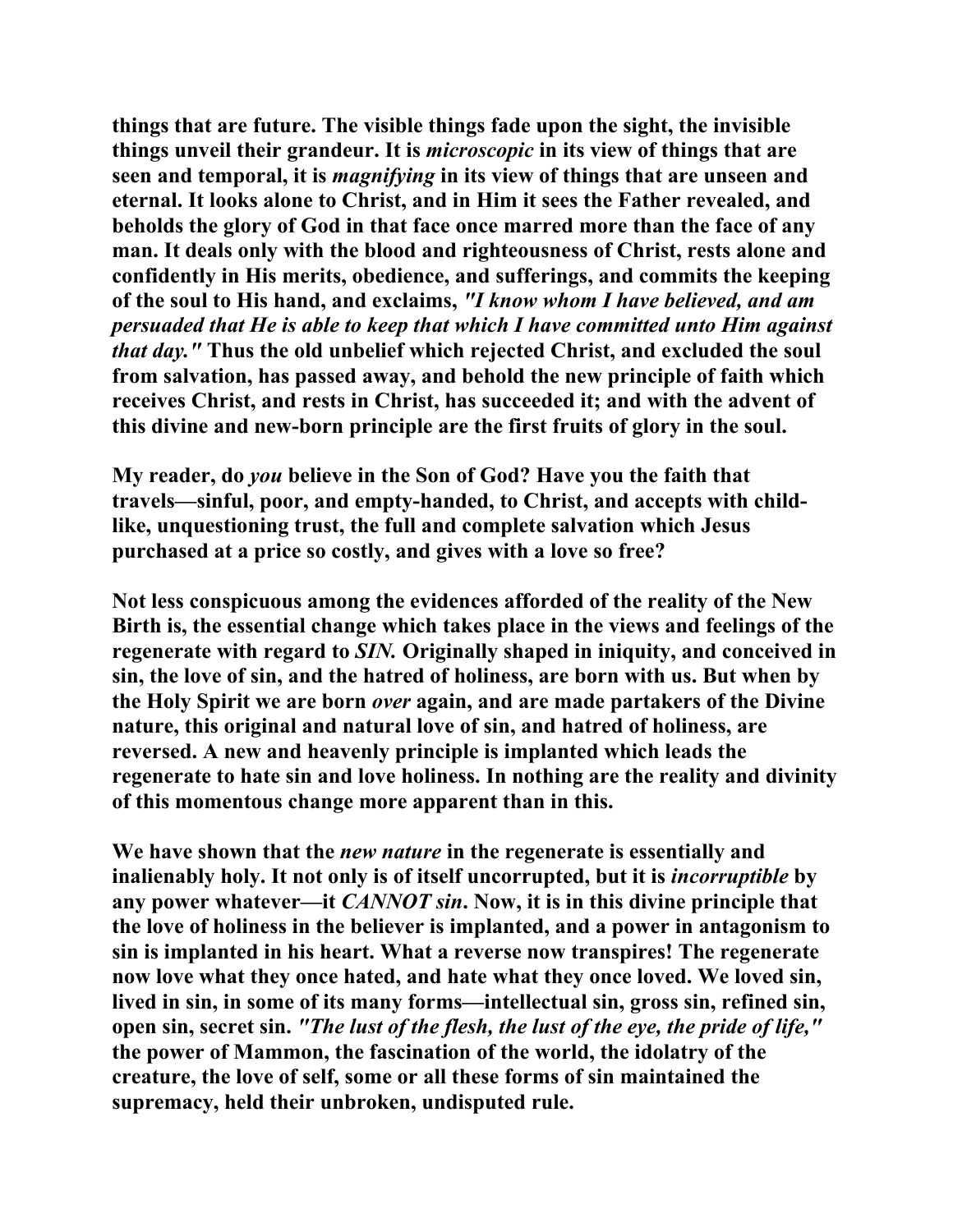**Oh, how changed a man is he now! The sins which he before committed, the objects which he loved, the tastes which he cultivated, the sensualities in which he indulged, have lost their power to fascinate, to please, and to enthrall. The principle of sin may still exist embedded in the renewed heart; but the new man, day by day increasing in strength, advancing in holiness, and, growing in grace, gradually obtains the ascendancy; and so the believer puts off the old man with his deeds, and puts on the new man, which after God is created in righteousness and true holiness.** 

**O Lord, give to me this evidence, that I am born again! Implant in my heart the** *principle* **of holiness, deepen in my heart the** *love* **of holiness, strengthen in my heart the** *power* **of holiness, adorn my heart with the** *beauties* **of holiness, and enrich my heart with the** *fruits* **of holiness. Whatever brilliant gifts You withhold, whatever active service You forbid, whatever great achievements You restrain, whatever sacred honor You shade, oh, grant that I may be a true and humble partaker of that divine HOLINESS—deepening, ripening, perfecting—arrayed in which I shall behold Your face in righteousness, satisfied when I awake with Your likeness.** *Create in me a clean heart, O God; and renew a right spirit within me.* 

**The spirit and carriage of the renewed soul** *under ADVERSITY* **is no slight evidence of the reality and blessedness of the New Birth. Adversity before conversion, and adversity after conversion, seem not the same discipline. Affliction BEFORE the New Birth transpires in the soul, unsanctified by the grace of God, stirs up the enmity of the natural heart, increases the rebellion of the carnal mind, and arms the hostility of the will against Jehovah. The natural man kicks against God, flies in the face of His providence, and is as a bullock unaccustomed to the yoke.** 

**But when the new nature, descending from heaven, makes its triumphant and glorious entrance into the soul, oh, how changed is everything! The rebellion of the will transformed into submission, the enmity of the mind changed into love, the hostility of the soul subdued into harmony, the afflictive and corrective dealings of God are now interpreted and received as the righteous, wise, and loving discipline of a Father, who because He loves chastises us, who because we are sons scourges us.** 

**Mark the spirit of the chastened believer—***"And Aaron held his peace."* **Listen to the language of the afflicted child—***"The cup which my Father has given me,*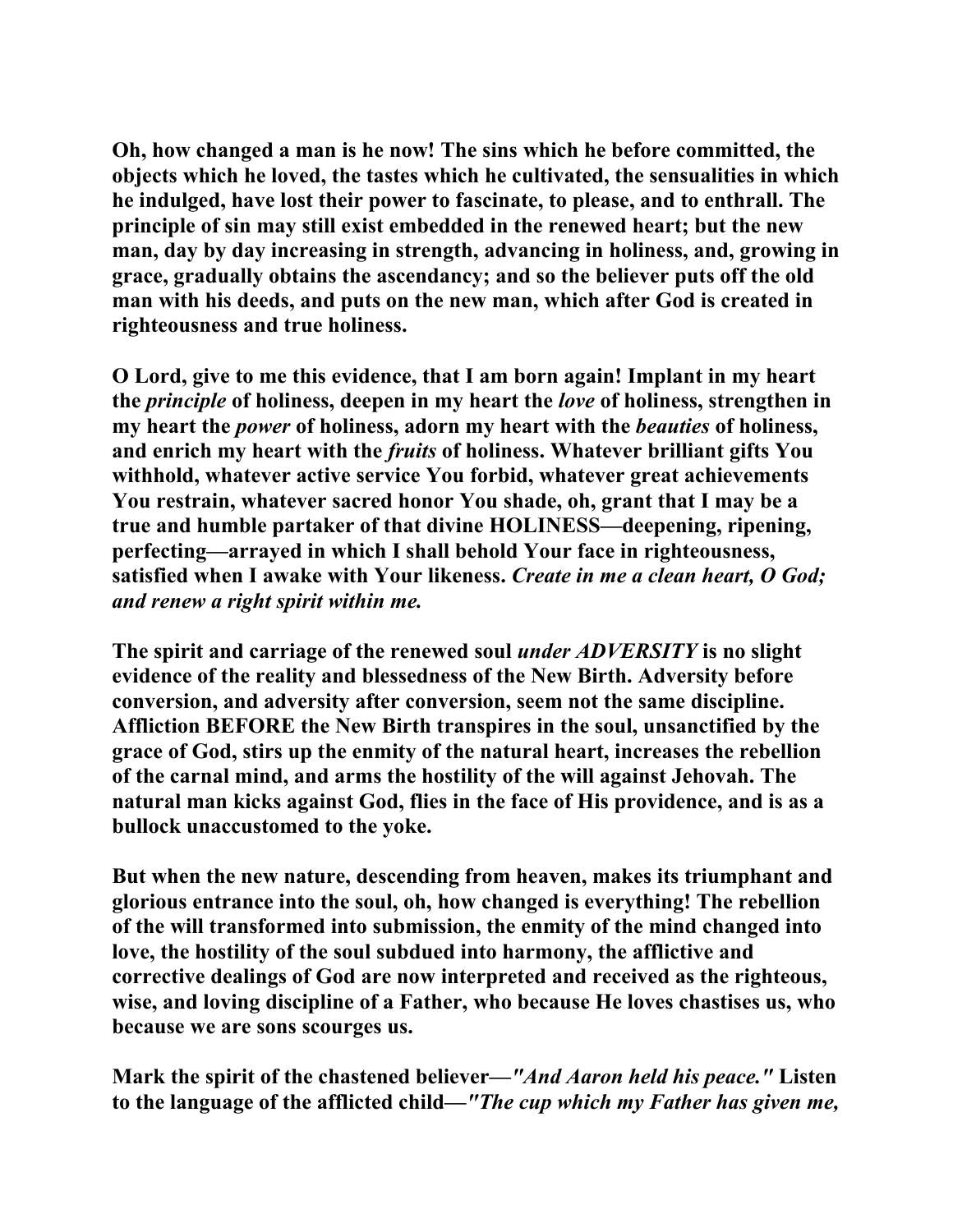*shall I not drink it?"* **Contemplate the picture of the sorrowful saint—***"I have behaved and quieted myself, as a child that is weaned of his mother—my soul is even as a weaned child."* **Truly have old things passed away, and all things have become new! Afflicted and chastised one! be your spirit and demeanor under God's present dealings a bright reflection of this. The hand of God may be heavy upon you. Dark may be the cloud shading your tabernacle, mingled the draught brimming your cup, and painful the sword which enters into your soul—nevertheless, in all this God is** *love***—paternal love, unchanging love; and His present discipline of sorrow is but to bring your soul more deeply into the experience of His love, and to increase and burnish the evidences of your new and heavenly birth.** 

**You are traveling the family-road to heaven—the King's highway to glory, trodden by the King Himself. Through much tribulation we are to enter the kingdom. Your present affliction, your present trial is in the covenant, appointed and ordained by everlasting love, infinite wisdom and righteousness. God, your own covenant God and Father, has appointed all, has shaped all, is overruling all, and is with you in all. Dark and mysterious as is this event, it involves a wise and loving** *needs be.* **God deals intelligently as well as righteously, wisely as well as lovingly, with His children. Every trial has its mission, every cross its lesson, every sorrow its blessing.** 

**We little comprehend how much wise love is contained in what at first sight seems directly adverse to our best interests, to militate against our true happiness. A trial that seems a severe correction is often a wise prevention; a cross that wears a threatening aspect often proves a timely and wholesome check. The path of worldly sunshine, and often that of spiritual prosperity, may be as a sea of ice; and so God strews it with the sand of affliction, that our feet may not slide. He roughens the smooth way, that we may be safe.** 

**When the Holy Spirit restores to the renewed soul the lost image of God, repencilling it with the lineaments of His holiness, the Lord sees fit that the newly-created vessel should pass through the fire, in order to deepen, consolidate, and perpetuate the sacred imprint. The Divine likeness is burned indelibly in the soul. This led the holy but afflicted Job to exclaim,** *"When He has tried me I shall come forth as gold."* **And so shall every furnace-tried believer issue forth a vessel purified and fit for the Master's service.** 

**Do not think, then, O afflicted one, that God is dealing with you strangely! It is by the discipline of sorrow—it may be sickness, bereavement, loss of earthly**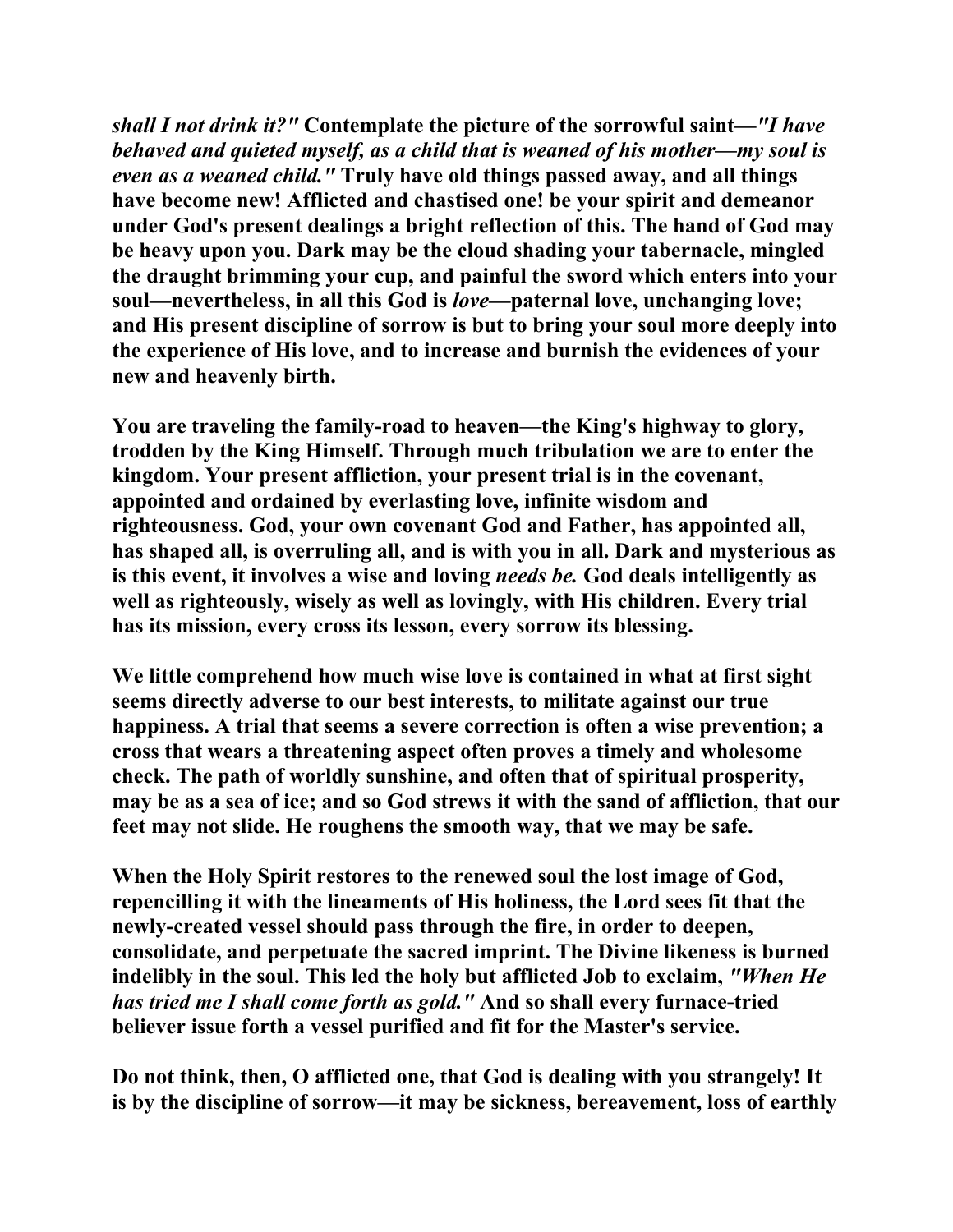**substance, or the calamity befalling one we love—that our Lord is assimilating us to Himself. And is there not a holy congruity that the disciple should be as his Lord? Who would not be like Christ? Shall the Head be thorn-crowned and tried, and the Body be exempt from sorrow and suffering? Shall the Bridegroom be a man of sorrows, and the Bride a wife of pleasures? Oh, no! forbid it, love! forbid it, faith! forbid it, hope of glory! Jesus left us an example of** *suffering,* **that we should follow His steps.** 

**The Lord** *tries the righteous,* **in order to deepen, mature, and bring forth their righteousness in noontide light. Sanctified trial develops and advances the new nature in the soul. The effects of trial in the godly are in striking contrast with the effects of a similar discipline of the ungodly. While affliction stirs up the corruption of the unregenerate heart, it stirs up the grace of the renewed heart. The one emits a noxious and loathsome exhalation; the other breathes its sweet and fragrant aspirations, bounding heavenward as the springing of a fountain of perfume. Oh, marvelous grace, that can extract purity and sweetness from hearts so vile as ours!** 

**Lord, of Your own we give You; Your grace shall wear the diadem of praise, of all that is divine, and holy, and lovely within us! In the light, beloved, of these truths read the present discipline of God. He may now seem to be taking you down, but it is only to build you up and put you together again—a fairer, lovelier, and more symmetrical temple. He is** *teaching* **you, also, by trial as you could learn in no other school.** *Now* **you interpret the dark symbol which before was so difficult to decipher—that the saints' afflictions stand for God's**  *blessings***—blessings, indeed, when He is blessed for sending them.** *"The Lord gave and the Lord has taken away, BLESSED be the name of the Lord."* 

**What if He has imposed a daily cross, heavy, and chafing? You have not long nor far to carry it.** *"This light affliction is but for a moment."* **The "little while" of cross-bearing, of furnace-trial will soon be past and gone—gone like the foam that crests the ocean billow—and you will stand triumphant upon that shore, washed by no waves but bliss, and will awake the golden strings of your harp to the sweetest praise of Immanuel for every cross, tribulation, and trial.** 

**Oh, could we even now but see the** *reason* **God has for appointing each sorrow—the wisdom that ordained it, the goodness that sends it, the power that controls it, the grace that sanctifies it, the sympathy that soothes it, and the mission of love on which it bends its dark wing to our abode—we would**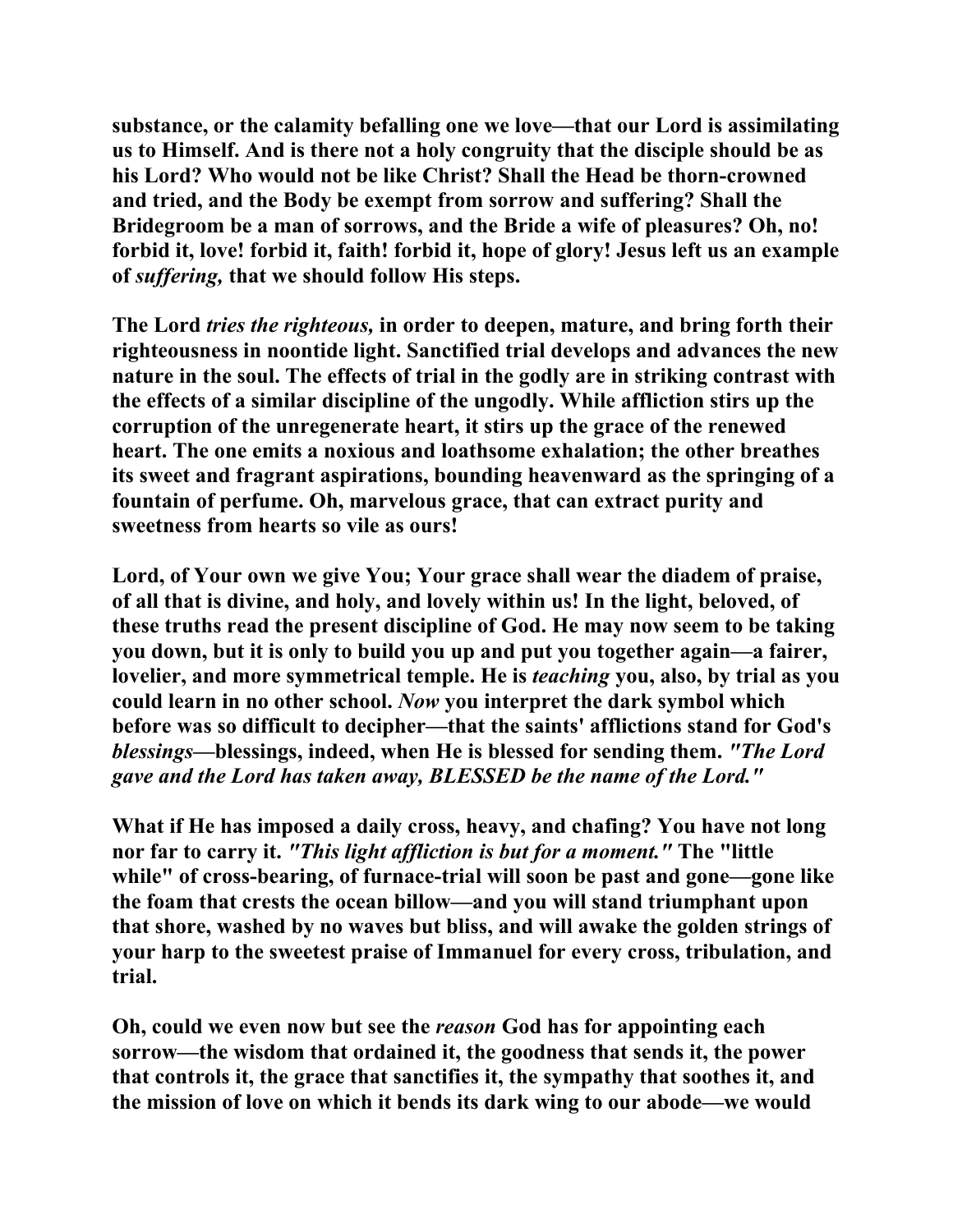**not feel a moment's anxiety or trouble in our mind; but, like David, behave and quiet ourselves as a weaned child, calmly, confidently waiting the blessed outcome—our more perfect fitness by grace for a perfect heaven of glory.** 

**Let, then, your spirit and deportment under trial evidence, beloved, that with you old things are passed away and that all things are become new. Glorify God in the fires. Be meek, mute, resigned. Nothing but** *love* **is in this deep, dark calamity. Then shall grace triumph over nature, and your heavy affliction shall but unveil the love, illustrate the power, and increase the glory of Jesus. He, once the sorrowing and the suffering One, but now the loving and the sympathizing One, has not left you alone in this adversity. In all your afflictions He is afflicted; and His grace will heal the sorrow, and His love will control the grief, and His power subdue the rebellious will, and His sympathy soothe the suffering; and so the name of the Lord Jesus shall be glorified in you.** 

**We ought to refer for one moment to the** *INDESTRUCTIBILITY* **of the new nature in the regenerate. Old things have passed away, never more to reassert or regain their ascendancy. The new nature may pass through varied and trying vicissitudes, for the Christian life has its lights and shadows; but it continues the same nature still, uncorrupted by the sin in which it dwells, unmixed with the alloy of earth through which it travels, unshaded and unextinguished by the clouds and waves through which it courses its way to glory; its path is as the shining light, which shines more and more unto the perfect day.** 

*"He that has begun a good work in you will perform it until the day of Jesus Christ."* **Nothing shall arrest its progress or imperil its safety. It is a** *good*  **work, and what is good is imperishable; it is** *God's* **work, and God's work is perfect. And since He annihilates nothing that He has made, not an atom of matter, do you think that He will destroy, or allow to be destroyed, the work of His new creation in the soul? Will He permit one grain of precious faith to perish, one spark of holy love to expire, one life-look at Jesus to be deathglazed? Will He allow a soul redeemed with the heart's-blood and the death agonies of His Son, quickened by His Spirit, called by His grace, kept by His power, to perish? Never, no** *never!* 

**The new nature of the believer is as holy, as indestructible, as immortal as the God who created it. The gifts and calling of God are irrevocable. He will never revoke a pardon He has given, call back a grace He has bestowed, efface a**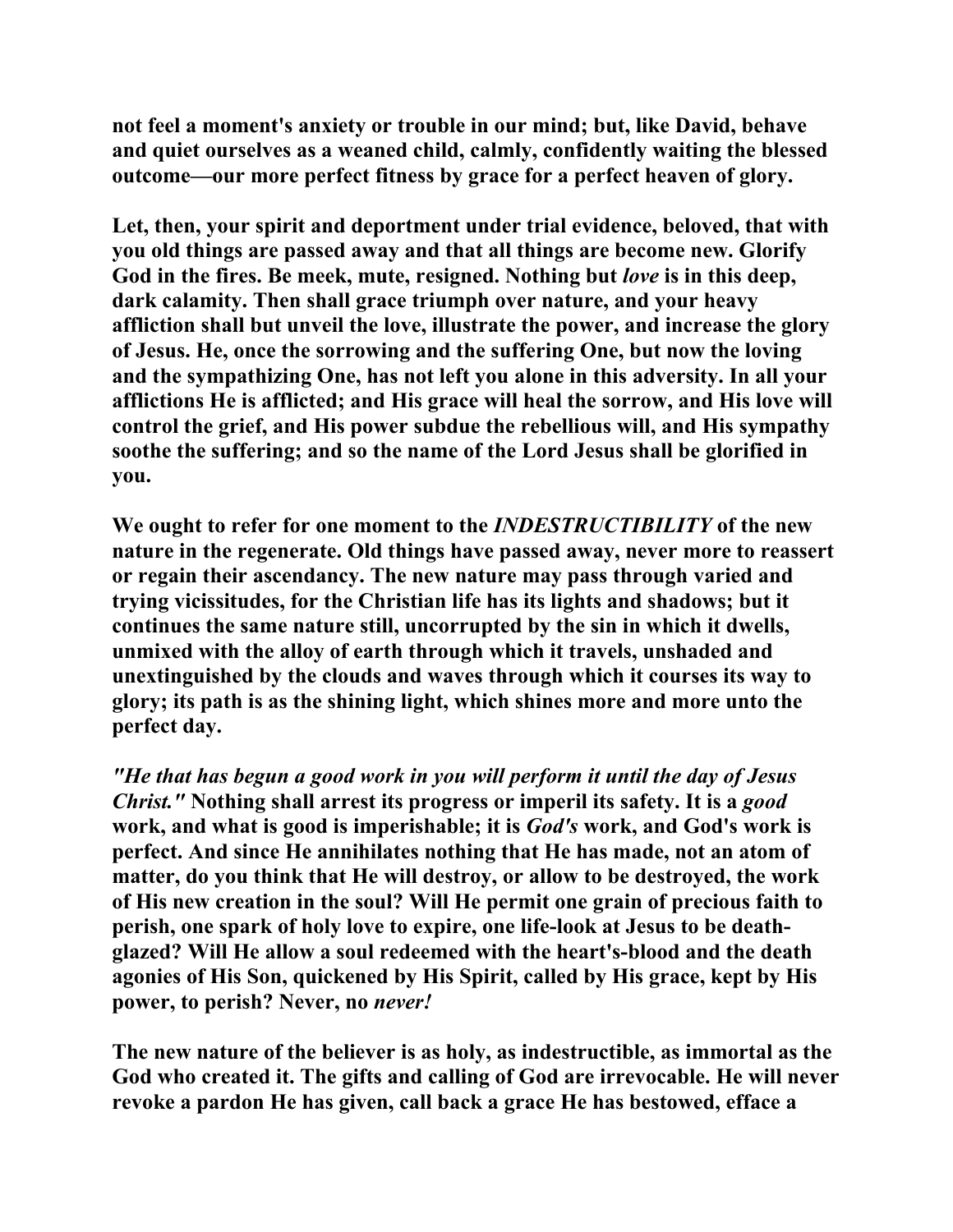**divine lineament He has penciled upon the soul. Angels shall never be summoned to hush their harps to silence because of the apostasy, the final ruin, of one over whose repentance and conversion those harps once woke their jubilant melody.** 

**Cheer up, then, dear heart! You weak and trembling saint, your touch of faith has saved you; your look of love has won the heart of Jesus, and no poor sinner that once crowned Him with the weakest faith, or clung to Him with the faintest love, shall ever hear Him say, "Depart!" Listen to His own assurance, and with this we close the argument of the final perseverance of all the regenerate—***"My sheep hear my voice, and I know them, and they follow me; and I give unto them eternal life; and they shall never perish, neither shall any man* **(any one)** *pluck them out of my hand."* **And thus the new creature which could not sin because it was born of God, and which could not perish because God was in it, shall advance towards its destined completion, from grace to grace, until it is changed from glory to glory.** 

**Before we close, let us solemnly and personally ask the reader, Have you these evidences of the New Birth? Are you a real Christian, a visible Christian, a thorough Christian, a growing Christian? Do not think that we exaggerate the importance of the great change, or that we demand evidences of its reality so high that you cannot attain unto them. If you question the correctness of our view of the subject, examine the Scriptures for yourself. Suppose that, after all, we should be right. Then what is your hope for eternity? And that we are right, it is spoken—spoken by Him who is the Truth, and who cannot lie— "you MUST be born again." What could be more explicit or more solemn? It is unequivocally appointed of God that you pass through this spiritual change. It is absolutely necessary in order to your entrance into heaven. Your eternal and changeless destiny turns upon the balance. Heaven or hell—the undying worm or the unfading crown—the quenchless fire or the eternal song—with demons and lost souls, or with Christ and glorified spirits forever are the solemn, momentous issues suspended upon your decision. Search the Scriptures, examine your heart, look into your life, and ascertain if of a truth you are BORN AGAIN.** 

**But there yet remains one test of the reality of the new creation of the soul the last and most solemn, the all-important hour when DEATH, the foe of nature but the friend of grace, approaches, loosens the silver cord, and translates the believer from earth to heaven. That all death-beds of God's people are precisely alike, that all exhibit the same jubilant joy, and exultant**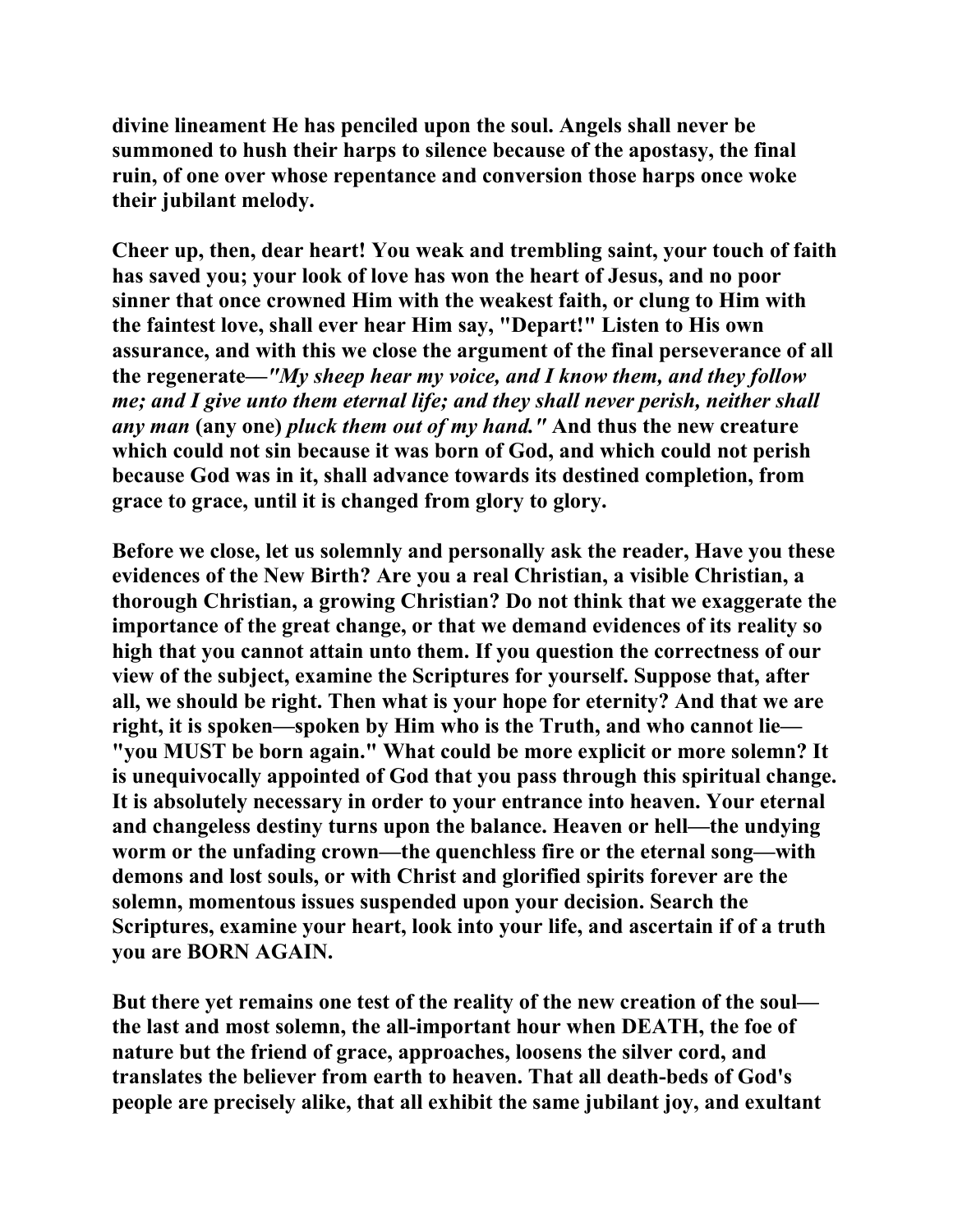**hope, and triumphant entrance into glory, we do not affirm. But whatever may be the dying experience of the departing saint—whether God puts His child to sleep in the dark or in the light—whether he departs hence with the lowly prayer of the tax-collector, or with the triumphant song of the martyred apostle breathing from his lips, the renewed nature will evidence its reality and exhibit its power; and no holy watcher of the solemn scene shall retire from that chamber but with the conviction that it was not the Christian, but**  *death* **that died.** 

**You may go down to the bank of the river in fear, in gloom, and in tears, but you shall pass through it in confidence, in light, and in song. Oh, how will the new creature prove its heavenly birth, unveil its divine wonders, and evidence its deathless existence** *then!* **Emerging from its long and deep veiling—the sin that enwrapped it, the infirmities that impaired it, the sorrows that shaded it, the body of sinful, suffering flesh that imprisoned it—it will burst forth into a reality and a grandeur that will awe while it delights, astonish while it entrances the spirits of saints and angels gazing down intent upon the spectacle.** 

**In all this, how glorious and precious will Christ appear! Living or dying, Christ is all in all to the believer.** *IN* **Christ has been his heaven below;** *WITH*  **Christ will be his heaven above. To Him we owe all the grace that saves us now, and will ascribe all the glory that glorifies us hereafter. Blessed Lord Jesus! You who stooped to my fallen, sinful, sorrowful nature to raise it into union with Your own divine, pure, and happy nature—You who carried my cross in weariness, in shame, and woe, that I might sit with You upon Your throne—oh, claim my heart for Yourself, and rule and reign without a rival!** 

**"My heart is fixed, Eternal God, Fixed on Thee; And my immortal choice is made– Christ for me. He is my Prophet, Priest, and King, Who did for me salvation bring; And while I live I mean to sing, Christ for me.** 

**"In Him I see the Godhead shine, Christ for me. He is the Majesty Divine,**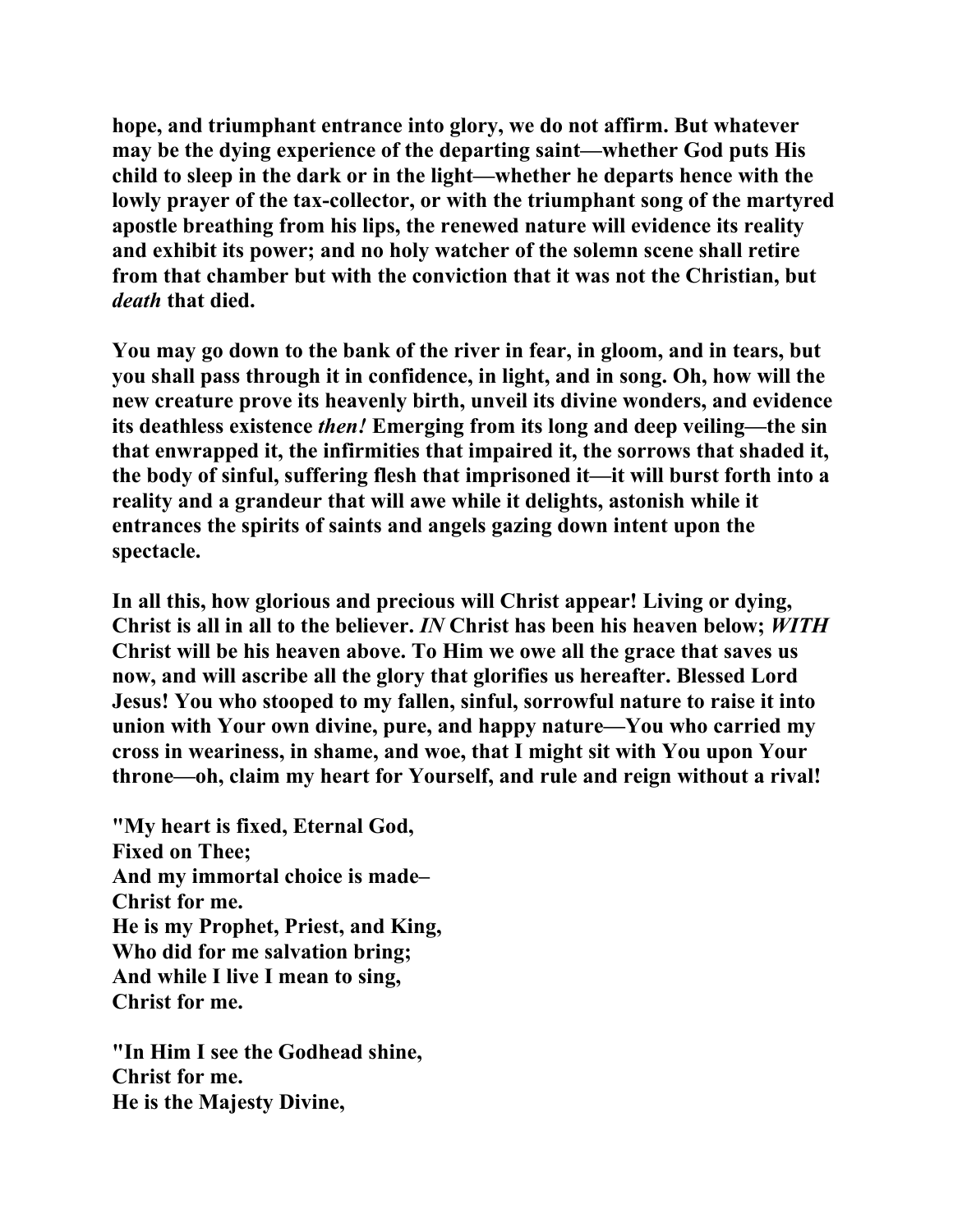**Christ for me; The Father's well-beloved Son, Co-partner of His royal throne, Who died for human guilt alone, Christ for me.** 

**"Let others boast of heaps of gold, Christ for me; His riches never can be told, Christ for me. Your gold will waste and wear away; Your honors perish in a day; My Portion never can decay, Christ for me.** 

**"In pining sickness or in health, Christ for me; In deepest poverty or wealth, Christ for me. And in that all-important day, When I the summons shall obey, And wing my heavenly flight away, Christ for me!"** 

## **The FRUITS of the New Birth**

**"Being filled with the fruits of righteousness, which are by Jesus Christ, unto the praise and glory of God."—Phil. 1:11** 

**From tracing some of the more distinctive marks of the New Birth, we pass to a consideration of its FRUITS—a more advanced view of the same subject. There may be certain marks or features in a tree which, to a skillful eye, indicate its** *genus,* **while it is the fruit the tree bears which alone clearly proves the** *species* **to which it belongs. We have thus far in these pages reviewed but the elementary principles of conversion, sufficiently distinctive, however, to enable the general reader to arrive at a correct conclusion as to the real state of his own soul for eternity. The present chapter will present the New Birth in its more developed or advanced stage—tracing some of the more appropriate and matured** *fruits* **of the great change from death unto life.**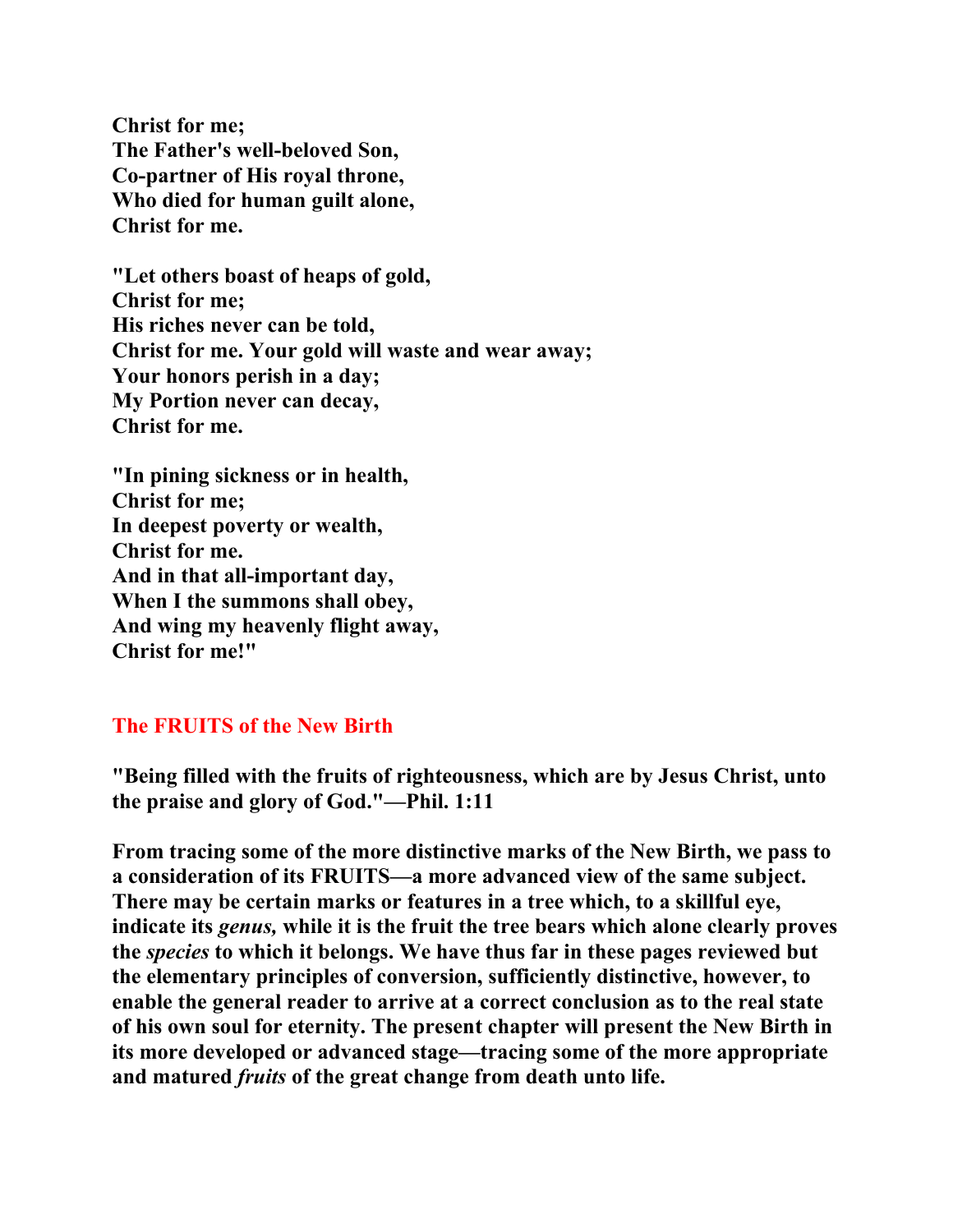**If we infer, and correctly so, that the individual is born again by his hating the things he once loved, and loving the things he once hated, we have more than inferential proof, we have** *positive* **and unmistakable evidence of the fact in the ripened fruits of holiness which adorn and sanctify his life. We trace not the gentle bud, or the opening blossom of grace merely, but the mellowed and golden fruit of righteousness, yielding yet loftier praise and richer glory to God.** *"Being filled with the fruits of righteousness, which are by Jesus Christ, unto the praise and glory of God."* 

**The figurative language of the passage will be familiar to the reader of his Bible. It is a favorite mode of address with the Holy Spirit. Believers are called,** *"trees of righteousness, the planting of the Lord, that He might be glorified."* **In landscape scenery, God has constituted the tree the principal object of beauty. In the spiritual world it is the Church. The Church of God is the beauty of the world—its only adornment and sanctity. Take the saints out of the world, and the salt is removed—its real conservative element is gone, and nothing is left but spiritual putrefaction—fuel for the flame.** 

**Now, the leading thought we wish to place prominently before the reader is, that of** *APPROPRIATENESS***. The tree is a** *"tree of righteousness"***—the fruit it bears is the** *"fruit of righteousness."* **This idea must not be superficially passed over. It supplies all infallible** *test* **of Christian character, a sure criterion of real conversion. Believers are known to be trees of righteousness, or righteous trees, by their righteousness of life. The tree is known by its fruit. The deadly upas tree is distinguished by its shadow of death. The sandal tree is known by the fragrance which it breathes. In the spiritual world it is precisely the same, with this difference—that the test is yet stronger, and the result more certain.** 

**An UNCONVERTED state will bear fruit corresponding with its own nature. It must, in the nature of things, be so. It would be a miracle, a miracle of grace, were it not.** *"Do men gather grapes of thorns, or figs of thistles?"* **So is it in the spiritual world. The enmity against God of the carnal mind, the rejection of the Lord Jesus, the governing principle of SELF, the supreme ascendancy of the world, the slavery of sin, indicate, unmistakably, the unrenewed, unregenerate nature from which they spring. Old things have not passed away. We do not expect you to yield the fruits of holiness from an unholy nature. The life you live is in keeping with the unrenewed heart you possess. You are of the earth, earthly. It is consistent with your unregenerate nature that you should be of the world, should love the world, and that the**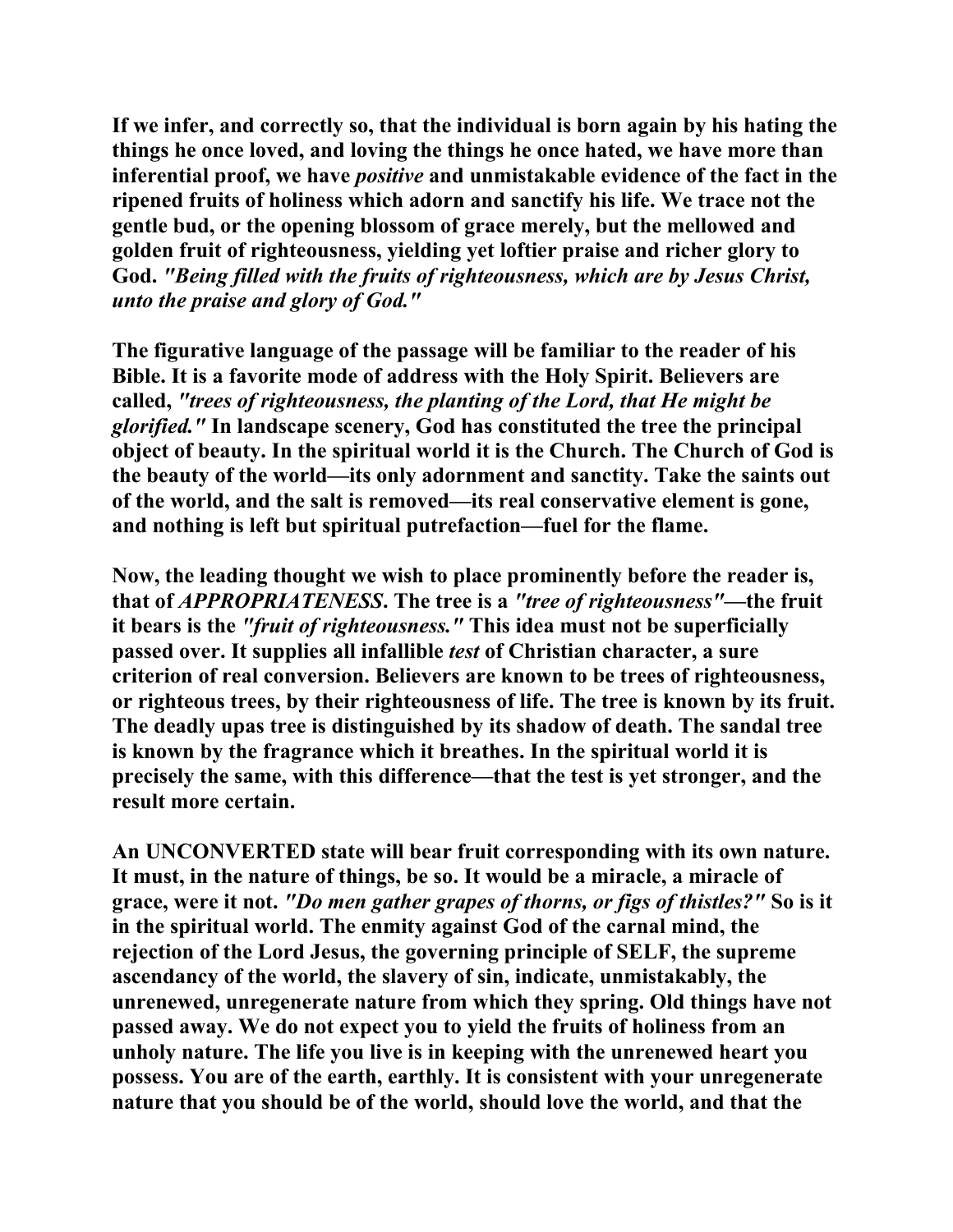**world should love you and claim you as its own—that the things of the world—its pursuits, and pleasures, and sins—should harmonize with your nature, charm your taste, delight your senses, and bind your affections in their spell. It is only the thistle and the thorn yielding the fruit proper to their nature.** 

**You walk, as others, according to the course of this world, according to the prince of the power of the air, and so you clearly evidence that you are not born again. In the absence of the fruits of righteousness, your present religious condition, and your future and eternal destiny, are melancholy and perilous in the extreme. Lose not a moment in examining your true position for eternity! With death all around you, its sentence upon you, eternity before you, the judgment-seat of Christ soon to confront you, postpone not the consideration of the great matter of conversion, lest you should be compelled to take up the lamentation,** *"The harvest is past, the summer is ended, and I am not saved!"* 

**But we turn to the RENEWED nature. We enter the Church of God where the trees of righteousness His own hand has planted grow. What a sacred and solemn enclosure is this!—a spot reclaimed from the world's wilderness by sovereign grace, and walled around with the ineffably glorious attributes of Jehovah. And now we stand amid the wonders and the glories of the new creation of the soul! Truly it is the garden of the Lord, the spiritual Eden of this fallen universe. A new and Divine sun quickens into deathless life every tree and flower and fruit. A new and heavenly atmosphere encircles it; new and exhaustless springs water it, a new and eternal heaven shines above it lo! Christ has in His Church made all things new. It is a field which the Lord has blessed, does bless, and will through eternity bless. Such is the one, elect, redeemed Church of God, composed of all the trees of righteousness—trees of various sizes and forms and degrees of beauty and fruit, yet all trees of righteousness—of His own right hand planting, that He might be glorified.** 

**But it is the** *fruit* **of the new nature of which we are now more especially to speak—the fruits of holiness which at once indicate its divinity and evidence its vitality. One word expresses emphatically the idea—**

**"RIGHTEOUSNESS."** *"The fruits of righteousness."* **The bitter, poisonous fruits of unrighteousness meet us at every turn. They confront us in every species and shape and tint. Oh, what an** *ungodly* **world is this! Who would not sigh and cry for all the abominations that are done beneath the sun of heaven? The impurity, the insanity, the frivolity, the fraud, the oppression, the wrong,**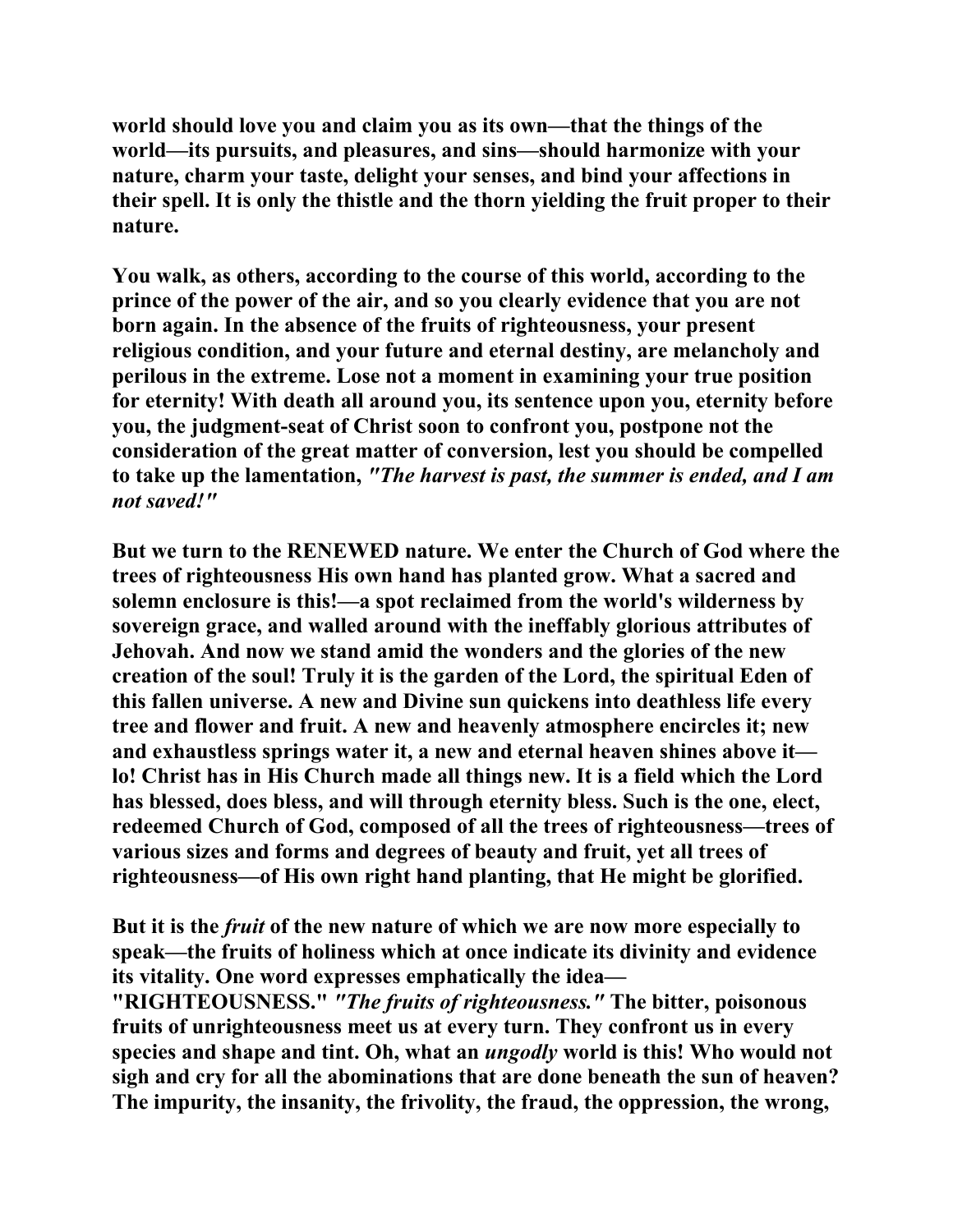**the cruelty, the injustice, the selfishness, the baseness, the torture, the profanity, the hypocrisy, the utter, total defiance of God, disbelief of His Word and rejection of His Son, all,** *all* **unite to confirm the truth of the inspired declaration,** *"The whole world lies in wickedness"***—in the Wicked One. Such are some of the fruits borne by the unrighteous tree.** 

**But the plants of God's setting, the trees of His own planting, are righteous, and the fruit they bear corresponds with their nature—divine, fragrant, precious fruit of righteousness by which His great and holy name is glorified. The regenerate are emphatically the righteous. The language is strong which sets this forth. Speaking of the Church of God, the prophet says,** *"This is the name with which she shall be called, The Lord our righteousness."* **The very name applied to the Lord Jesus is here given to His Church! It is fit that the Lamb's Wife should bear the name of her Divine and Royal Husband—"The Lord Our Righteousness." Standing in His imputed righteousness, the believer is counted as righteousness in Christ.** *"Their righteousness is of me, says the Lord." "He has made Him to be sin for us, who knew no sin, that we might be made the righteousness of God in Him."* 

**In addition to this external imputation of righteousness—constituting the full and free justification of the Lord's people—is the internal righteousness of the Spirit—the germ of holiness implanted in regeneration, which, as remarked, is the work of the Holy Spirit in the soul. Such, then, is the nature of the fruit the believer bears. While all other trees—at the root of which the axe is laid prepared to fell them to the earth at the bidding of God—bring forth not good fruit, these, through electing love and sovereign grace, in the springtide of youth and in mellow old age bring forth good fruit, even the fruits of righteousness, and God is glorified.** 

**What are** *you***, O reader? A tree of righteousness, or of unrighteousness? What is the fruit you bear? What is the life you are living? Think of your responsibility, remember your accountability, meditate upon your immortality! Are you sowing to the flesh or to the Spirit, for time or eternity, for a harvest of woe or a harvest of bliss, for heaven or hell? Rest not short of real conversion. Until you pass into the experience of the new birth, all the moral fruit you bear—though like the apples of Sodom, lovely and pleasant to look upon—is but the bitter fruit of a sinful, unregenerate nature, supplying fuel for the last, the terrible, the eternal fire.** *"And now also the axe is laid unto the root of the tree—therefore every tree which brings not forth good fruit is hewn down, and cast into the fire."*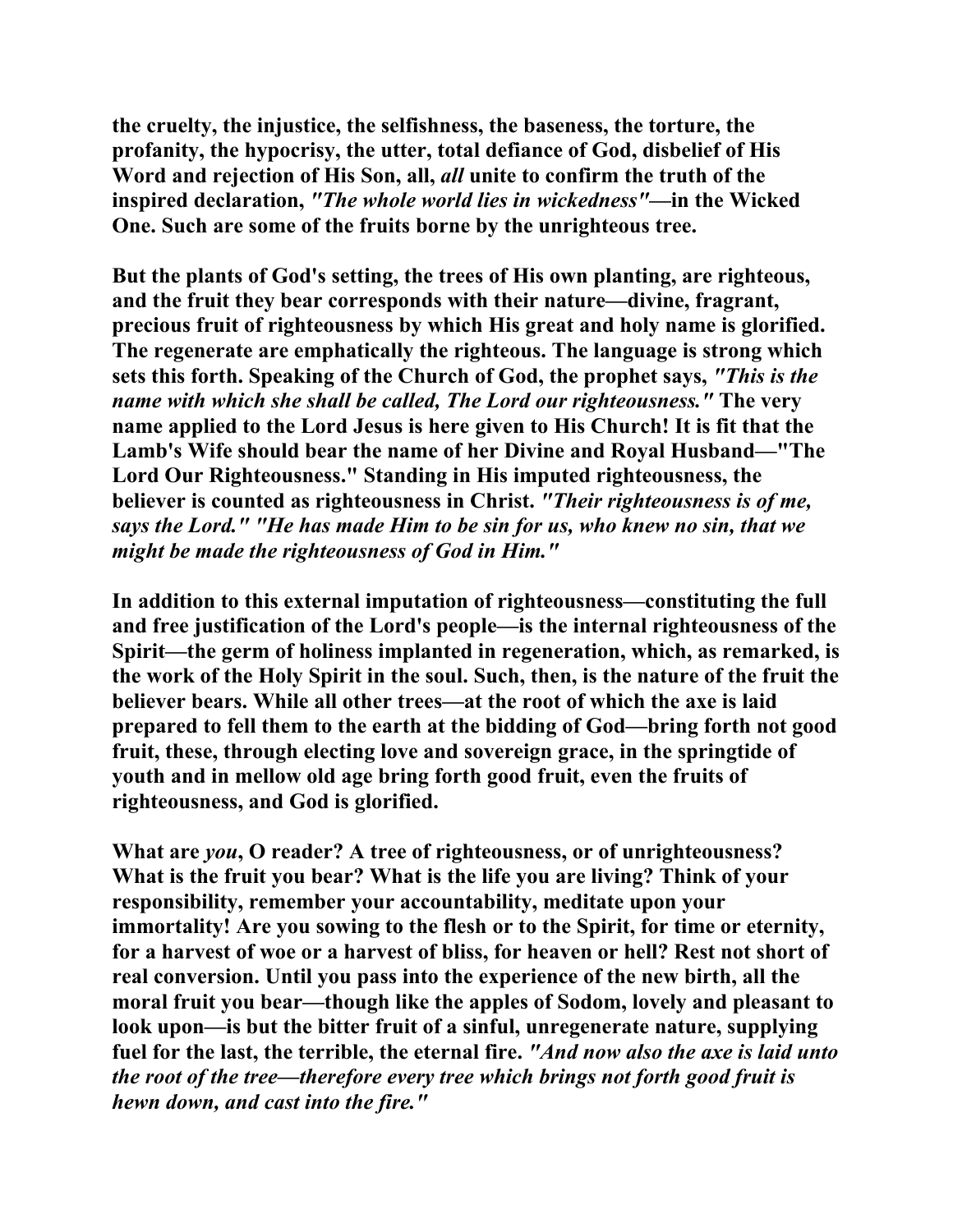**But there is fruit that endures unto eternal life. Let us examine it. Having stated its nature, let us attempt a brief classification. The apostle speaks in the plural—***"fruits* **of righteousness." The Lord's trees of righteousness bear all manner of holy fruit. For,** *"the fruit of the Spirit is love, joy, peace, patience, gentleness, goodness, faith, meekness, temperance."* **Let us consider some.** 

**In the foreground of our picture we place the** *fruit of FAITH.* **The contrast in this particular with the unregenerate is very striking.** *Unbelief* **is the great characteristic—the master sin—of the world. Referring to the coming of the Holy Spirit, our Lord intimates this.** *"When He has come, He will convince* **(or convict)** *the world of sin, because they BELIEVE NOT on me."* **We live in a world** *unbelieving* **as to all that relates to the world to come. It will believe**  *everything* **as to the world that now is, though it be the most ridiculous illusion that ever floated before the wildest fancy; it will believe** *nothing* **as to the world to come, though God, who spoke in times past unto the fathers by the prophets, has in these last days spoken unto us by His Son.** 

**But** *faith* **is the grand characteristic of the trees of righteousness. Basing his belief upon the BIBLE as a divine revelation, receiving it as the Book of God without demur or qualification, the Christian believes all that the Holy Scriptures of truth make known. The faith that accepts and spiritually understands the Bible, possesses and understands the Library of the universe. Marvelous volume! Without it what a blank would the annals of the present world be, and how bewildered would be our historians and sociologists, philosophers and moralists, to account for a large proportion of the phenomena which meet them at every step! How inexplicable the creation of the world, the introduction of natural and moral evil, the history of the primogeniture of the race, the manners and customs of the early ages, the multiplicity of races and of languages existing on the earth, the history of that most astonishing of all people the Jews, the remarkable phenomena in the internal structure of the earth, as well as the existence of 'marine remains' found upon the summits of some of the loftiest mountains far remote from the sea! And yet, there are those in this enlightened age who, with the solemn vows of God upon them to believe and defend the Divine inspiration of the Scriptures, are endeavoring to shake our faith in their integrity.** 

**But the most prominent characteristic of the faith of the Christian is its repose in the Lord Jesus Christ as its great Object of reliance. There is no true faith in God, or in His Word, where there exists unbelief in Christ—the Christ**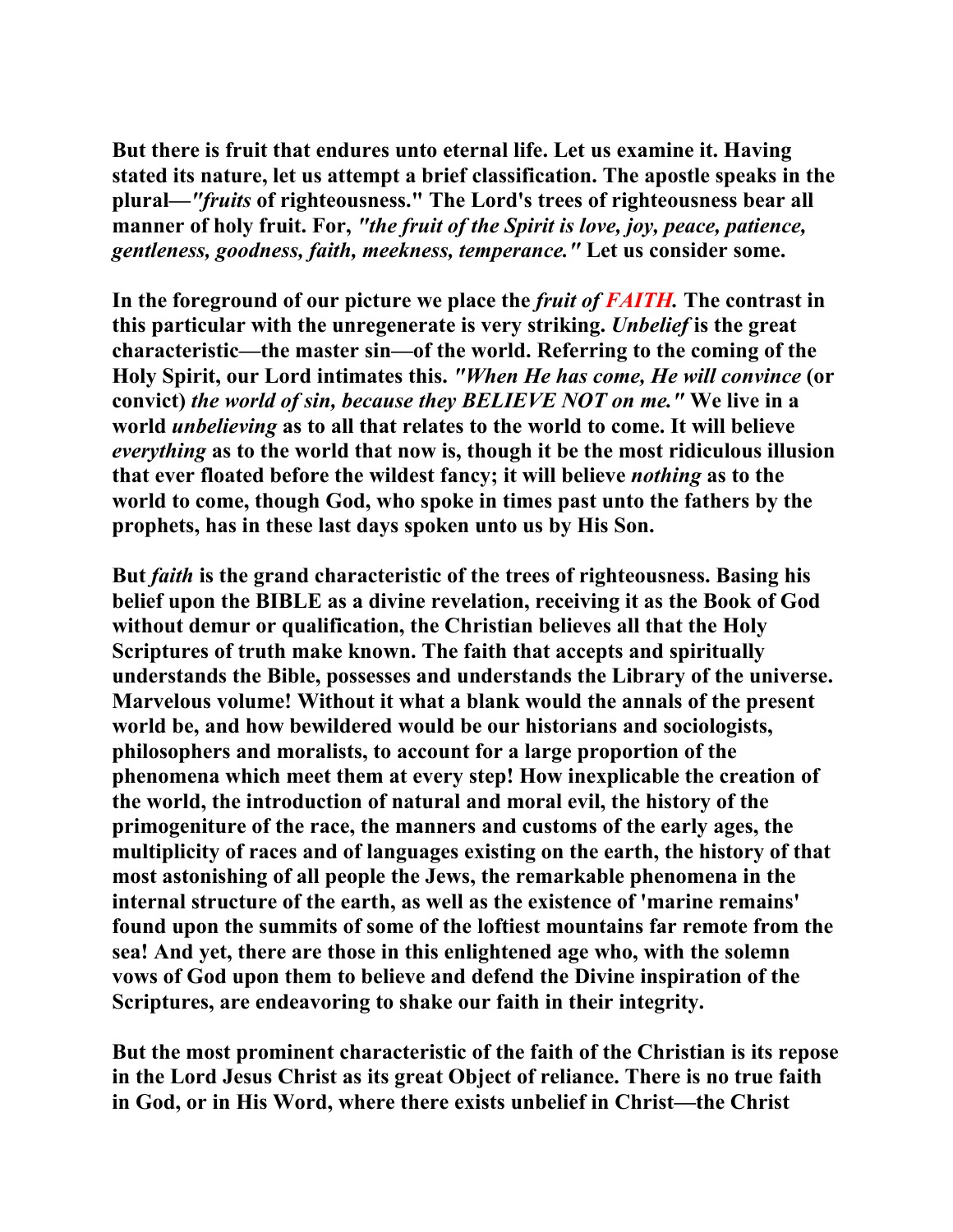**whom God's Word reveals as the Sent of God. We may have just that faith in the existence of God which saves us from absolute** *atheism,* **but not that faith in God which brings us into actual** *theism.* **An ocean plant exquisitely formed, a coral reef curiously constructed, a simple flower shedding its fragrance amid alpine snows, may, in their silent, convincing eloquence, testify to you of**  *'a God'***—that** *He* **formed that marine plant so exquisitely; created the insect that piled up that coral reef so curiously; penciled the flower that blooms amid those frosts so sweetly; but, believing only in God as the God of nature and not in Him as the God of grace—the God who sent His beloved Son into the world to save it—your faith still leaves you in the gall of bitterness and in the bond of iniquity—the servant of sin and the slave of Satan.** 

**The carnal mind is at enmity against God; and faith in His 'natural attributes' will not dissolve into love one atom of its malignity. And what regard has God for the faith which brings to Him but the Cain-offering of fruit and flower, while it disbelieves in His beloved Son, rejects His unspeakable gift, and brings no Abel-offering of** *faith* **in atoning sacrifice for sin? It is the utterance of Jesus Himself—***"He that honors not the Son, honors not the Father who sent Him."* 

**But the faith of the true believer embraces Christ, and believing in the Son, it embraces also the Father—***"Then Jesus cried out, When a man believes in me, he does not believe in me only, but in the one who sent me."* **Such is the fruit clustering in all its beauty and fragrance upon the trees of righteousness! And no language can adequately describe the worth and preciousness of that faith that accepts without hesitation or qualification, on God's terms, the Lord Jesus Christ. The honor which this act of faith brings to JEHOVAH—the diadem of glory which it places upon His head—can but find its expression in the words of Jesus—***"This is life eternal, that they might know You the only true God, and Jesus Christ whom You have sent."* 

**The confused and vague conceptions which many cherish of faith tend very much to render the fruit of this grace slender and sickly. It is impossible to entertain views** *too simple* **of the nature and operation of faith. Departing from the teaching of God's Word, and submitting themselves to human reasoning the definitions and teachings of man, which tend to obscure rather than to elucidate Divine truth—they are lost in endless and fruitless speculations touching this most Divine, most fruitful and precious grace of the Spirit. And yet, taking the Bible as our manual, nothing is more simple and clear than its teachings concerning faith. What is faith? It is simply to** *believe* **what God**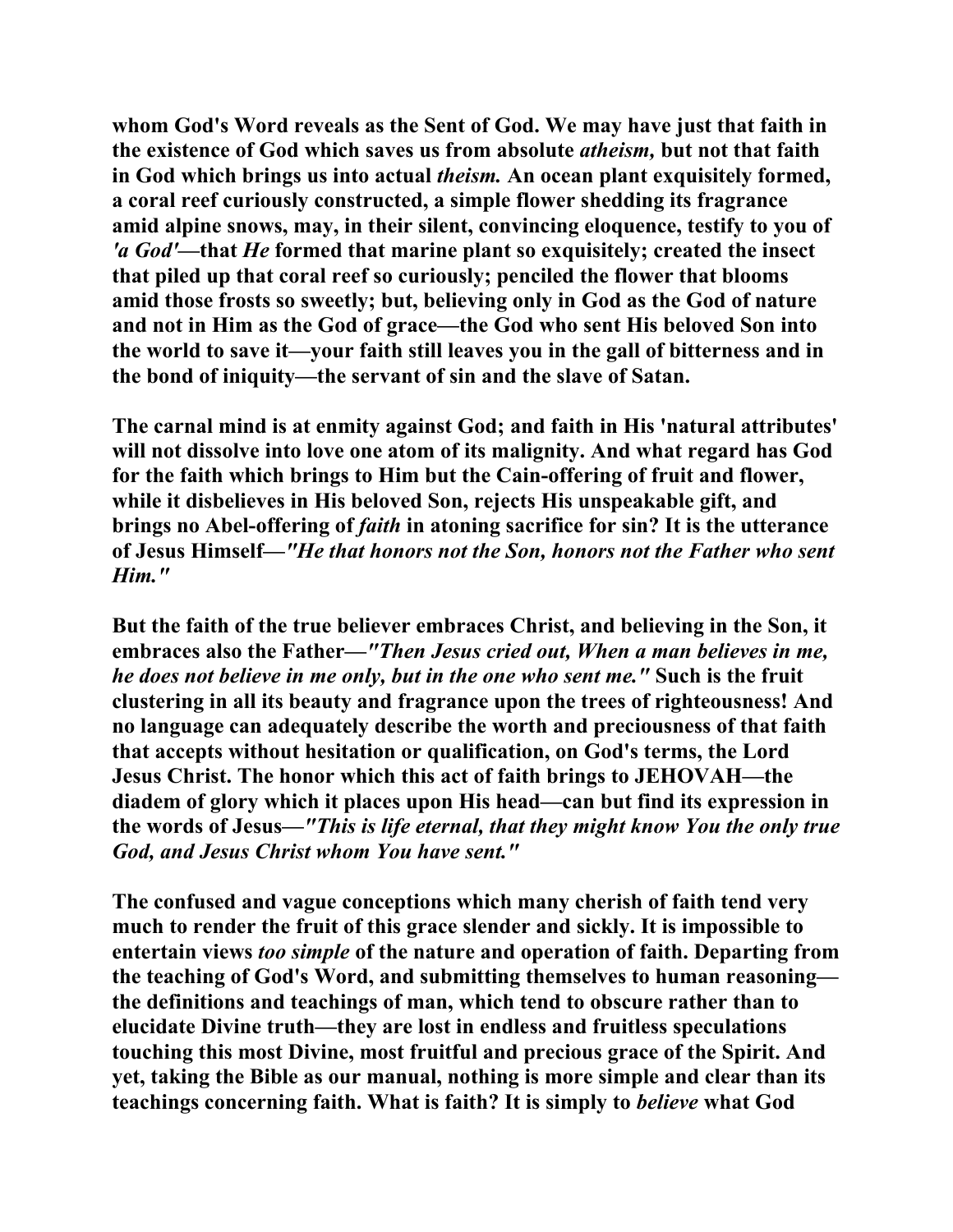**says. The words are—***"Have faith in God." "BELIEVE that I am able to do this?" "BELIEVE in the Lord Jesus Christ." "Lord, I BELIEVE." "Be it unto you according to your FAITH." "Your FAITH has made you whole." "Blessed are they who have not seen, and yet have BELIEVED." "It is of FAITH, that it might be by grace."* 

**Now, the faith that receives Christ is the most direct, simple, and saving exercise of this marvelous grace, and the most lovely and precious exhibition of this fruit. To believe in the Lord Jesus Christ, is everything to the soul. An eternity of bliss is involved in it. Believe in Christ, and the treasures of heaven are swept into your bosom. Believe in Christ, and a present salvation is yours. Believe in Christ, and the hope of glory dawns upon your soul. Believe in Christ, and you are linked with the bliss of eternity.** 

**You have nothing to do, only to BELIEVE. Away with conditions—away with reasonings—away with questionings—and immediately, simply, only BELIEVE that Jesus Christ came into the world to save sinners, and you are SAVED! It is when faith in Christ is simple that it is strong; when its hand is empty that it is full; when it comes in its deepest poverty that it is rich; and when it is the most weak in created dependencies that it is the strongest in God. See, then, that you bear this fruit of righteousness, and so evidence your new creation. Have faith in God—in His word of promise, in His infinite power, in His immutable faithfulness.** 

**Take Him at His word, and though He slays you, yet trust in Him. Be your faith that before whose far-seeing eye the present pales, the future brightens; which** *diminishes* **the present things of trial, and suffering, and need, and**  *magnifies* **the future things of happiness, fruition, and glory. Be your faith that which purifies the heart, which works by love, which walks humbly with God, which lies securely and peacefully at anchor upon the promise in the storm, which reposes quietly in the very bosom of Him whose chastening hand has smitten you. O glorious fruit of righteousness! Lord, let Your sun warm, let Your springs water, let Your hand prune my soul, that I may be filled with this precious fruit of faith, to the greater honor and glory of Your holy name!** 

**In close proximity to the fruit of faith is that of LOVE. Love is that Divine principle which more than all others, perhaps, assimilates us to the Divine nature.** *"God is love."* **And when the love of God is shed abroad in our hearts, sanctifying our character, molding, influencing, and constraining us, we are**  *like God.* **The religion of Jesus is the religion of LOVE. It is the revelation of**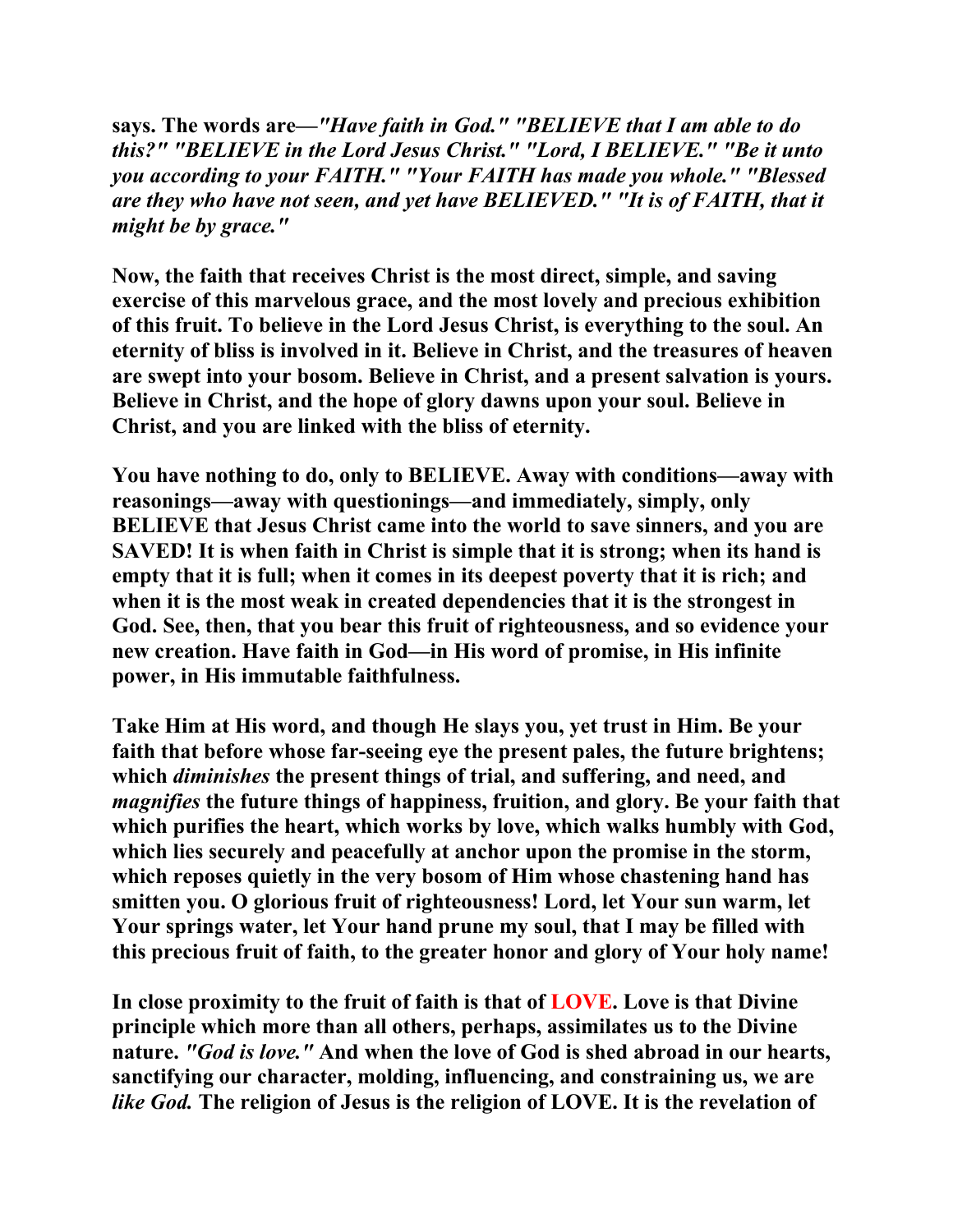**love—the sacrifice of love—the story of love—the love of the Savior to sinners; and, as the subjects of His religion, the fruit of love will be seen in the life we live. Love, then, is the fruit of the new birth—***"Love is of God, and every one that LOVES is BORN OF GOD, and knows God."* 

**The** *absence* **of this fruit of righteousness—love to God supreme influencing and assimilating; love to Christ constraining us to obedience and conformity; love to the saints because they are saints, tiding over all differences of judgment, prejudices, and infirmities, manifesting our love to the Lord in the disciple; love to the Word of God, delighting in it more than in our necessary food, sweeter to our taste than the honeycomb, and more precious in our estimate than pure gold—***negates* **our claim to the possession of the new birth; for, if we are begotten of God we shall partake the nature and reflect the image of God, and shall love, not only Him that begat, but them also who are begotten of Him.** 

**How truly lovely and precious is this grace of** *love!* **The obedience that springs from it is sweeter far and more honoring to the Lord than the obedience which is the result of** *fear* **only. As fruit forced in a conservatory has not the flavor of fruit of spontaneous growth, fruit brought to perfection by the sun, so the obedience that is coerced by the** *law* **lacks the sweetness and fragrance of the obedience that is constrained by the** *gospel. Love* **makes all the difference!** 

**Now, in proportion to the growth of the Divine nature within us, and the fidelity of our likeness to God, will be our** *love***—love to Jesus Christ and to all His saints—the poorest, the lowest, the weakest. And we ought to love the saints wherever we meet them,** *unlovely* **though their natural properties may be. Does not the Lord Jesus, the great High Priest, bear engraven upon His heart the names of all His people? Then, surely we, as a royal priesthood, ought to bear upon our hearts, in affection, sympathy, and charity, all who thus are borne upon the heart of Christ. No, more, we are called upon, as partaking of the Divine nature, to love our** *enemies—"I say unto you, Love your enemies."* 

**An unregenerate man will love his friend, but hate his enemy; a regenerate man, under a proper and holy influence, will love both—his friend and his foe. Such is the fruit borne by the renewed nature. But, oh, how lamentably deficient are we of this fruit of love! How little of it exists in the professing Church of God! Here and there a cluster is seen—its very rarity increasing its**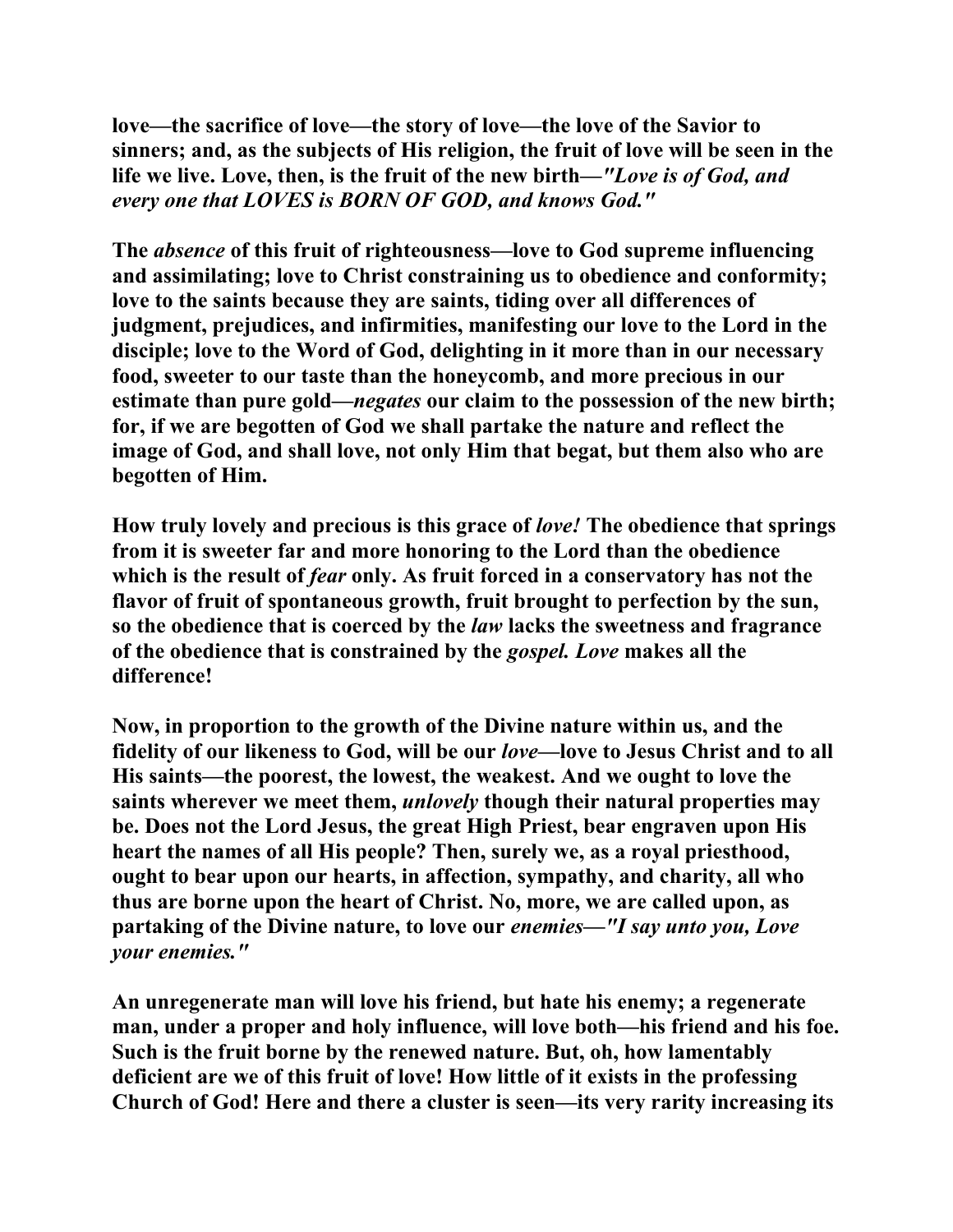**preciousness—but the easily offended demeanor of ecclesiastical and doctrinal systems too thickly veils it from view, even where it exists; and so the Church of God is robbed of much of her loveliness and power, and God and Christ of much of their praise and glory.** 

**But, oh, cultivate this fruit of righteousness! Look well to this, the badge of your Christian discipleship, the evidence of your new birth. Lacking it, what though you speak with the tongues of men and of angels; what though you have the gift of prophecy, and understand all mysteries and all knowledge; what though you have all faith, so that you could remove mountains; what though you bestowed your goods to feed the poor, and give your body to be burned—yet, lacking the grace of charity, or LOVE, you lack the most genuine and authenticating evidence that you are** *born of God;* **and all else is but as sounding brass or a tinkling cymbal, (1 Cor. 13:1-3.)** 

**And what precious fruit of righteousness is that which appears in the breathing of the renewed and devout soul after GOD and HOLINESS! One of the finest pages in David's recorded experience is that traced with these holy breathings—***"O God, You are my God; early will I seek You—my soul thirsts for You, my flesh longs for You in a dry and thirsty land, where no water is."*  **Here is the divine nature ascending to its Divine Savior, rising to its level; and where it exists, to that Savior it will ever ascend. That which is divine reaches after the divine. That which is holy breathes after holiness. That which is of and from God is, in its nature and actings, godly.** 

**The moral gravitation of the unregenerate is** *earthward***—that of the regenerate** *heavenward.* **Having borne the image of the earthly, the believer now bears the image of the heavenly. Oh, it is a holy and impressive spectacle that of the soul breathing after God! When none but God will satisfy your longings; when your spirit pants for Him as the deer pants for the waterbrooks, and more intensely; when, amid the din and turmoil of the world, like Isaac, you go forth to meditate in the field at eventide, your heart ascends to God in holy breathings, devout desires, and spiritual prayers, it is as though earth were kissing heaven, the human rising to the Divine, the finite losing itself in the Infinite. Such is prayer! a worm basking in the sun; a beggar at the beautiful gate; a child in communion with its parent; a sinner in audience with the Savior; a saint in fellowship with God. Drawing near to God in either of these relations, the nature and the actings of the renewed heart are exhibited in one of their holiest and most impressive forms.**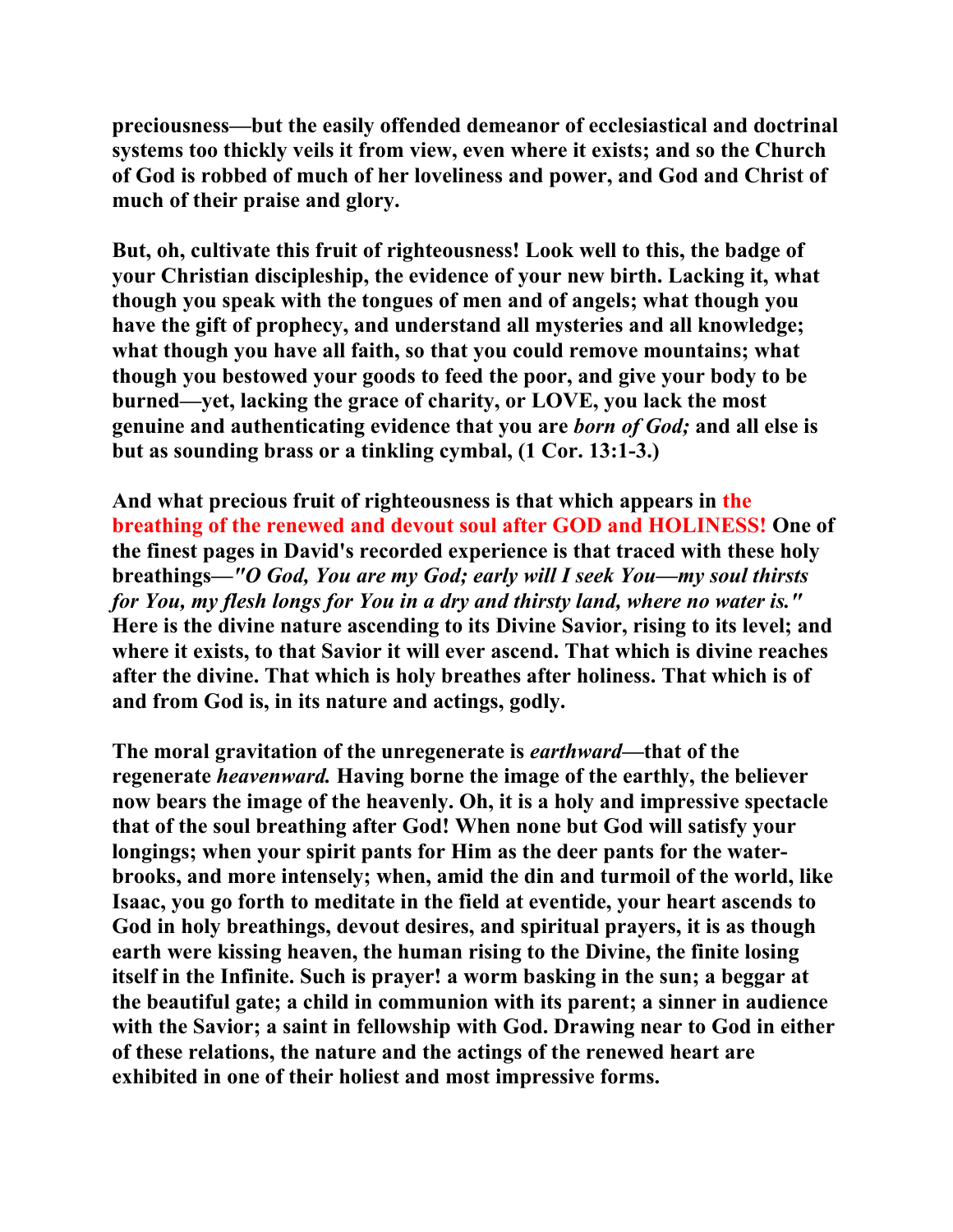**Beloved, seek earnestly more of this religion—the religion of** *vital communion with God.* **Earth has no sweets, the creature no delights, sense no joys like this. It is the only religion that proves its divine source and its heavenly nature. It is the only religion that meets the yearnings of the soul, that satisfies its desires, quenches its thirst, and sustains it amid afflictions and trials—the religion that deals closely, filially, humbly with God. Whatever heaviness, leanness, or sadness you may feel—when you have not a word to express, nor a heart to pray—never be tempted to give up prayer, to forsake the throne of grace. Go with your dullest, lowest frame—go with your shaded spirit, your sealed lips—and if you but lie in the presence of the Lord, detained, sad and mute, before the Ark, you will yet be conscious of a presence and a power which, soft and silent as the light, will diffuse life, joy, and radiance through your soul. Oh, give yourself to** *prayer!* 

**God knows your sorrows, Christ interprets the language of your tears, the Holy Spirit understands the meaning of your groans. May this fruit of righteousness abound in us, who through grace believe, more and more! May our Christianity be more marked by poverty of spirit and mourning for sin; more faithful dealing with conscience and with our own hearts; more intense thirsting after holiness and more close communion with God; in a word, more of that divine vitality that ascends to, and loses itself in, God, the infinite Fountain of uncreated bliss!** *"As the deer pants after the water-brooks, so pants my soul after You, O God."* 

**But by whose grace and vitality does the believer bring forth these fruits of righteousness? The apostle tells us—***"Being filled with the fruits of righteousness, WHICH ARE BY JESUS CHRIST."* **Here is the true source of our fruitfulness. We bear no holiness but in union with Him—***"From Me is your fruit found."* **Engrafted into Christ, we necessarily become one with Christ; and in virtue of this vital and spiritual union we bear the fruits of righteousness. One with Christ, we are one with Deity, are one with mediatorial life, and so one with all the fullness of the Godhead bodily. Surely, if ever there existed a true, vital graft, it is this. Blessed union! one with the Lord Jesus! One with Him, as the branch is one with the vine. Thus united to Christ, by Christ dwelling in us through the Spirit, we partake of His life, and His life germinates in us; and so we yield the fruits of righteousness by Him.** 

**Not only in virtue of our union with Christ, but in consequence of our**  *receiving from* **Christ, we become fruitful. Once more we quote that most remarkable and significant declaration in Hosea—***"From Me is your fruit*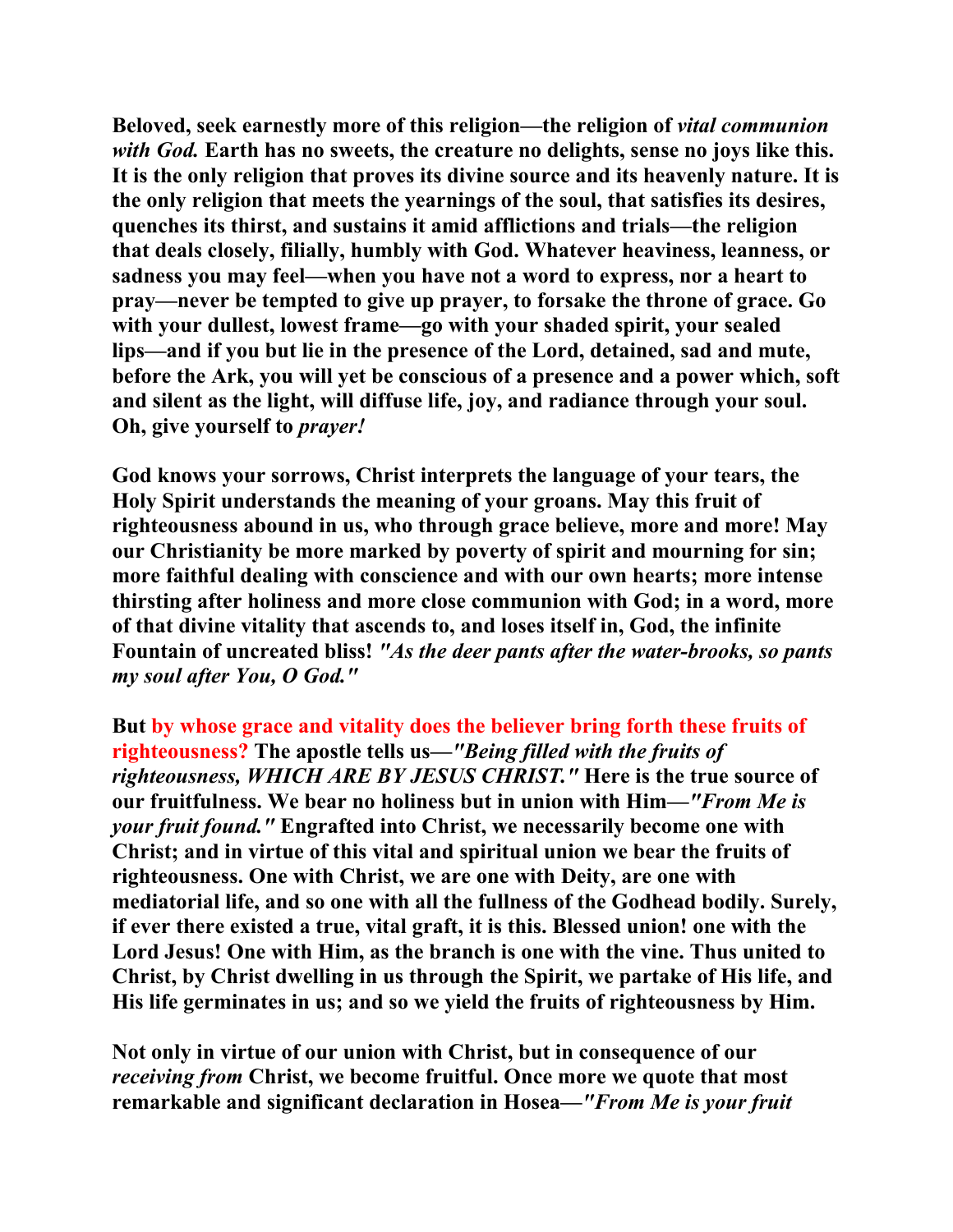*found."* **The New Testament echo of these Old Testament words is in John 15:4—***"Abide in Me, and I in you. As the branch cannot bear fruit of itself, except it abide in the vine; no more can you, except you abide in Me.* " Now, this **abiding in Christ is the believer's own act, and involves the life of faith he lives on the fullness, sufficiency, and person of the Lord Jesus. As the branch extracts its life and nourishment from the vine, and thus becomes fruitful, so the believer receives out of Christ's fullness grace following upon grace, strength succeeding strength, life quickening life; and thus he is filled with the fruits of righteousness, which are by Jesus Christ.** 

**Oh, it is by the life of Jesus, the supplies from Jesus, the intercession of Jesus—drawing constantly and largely from His overflowing fullness—taking to Him every corruption, confessing every sin, unveiling to Him every sorrow—that we become fruitful in faith, and love, and prayer. From Christ, and not from ourselves, we derive the skill by which we foil our foe; the grace by which we accomplish our service; the strength by which we sustain affliction; the life, the energy, the self-denying spirit by which, in whatever position we are placed, we glorify God. Leaning thus upon Christ—abiding thus in Christ—traveling thus to Christ—associating Christ with every duty, and cross, and trial, and service—doing nothing, undertaking nothing, enduring nothing without Jesus—we shall be filled with holy fruit.** 

**How sweet it is thus to have Jesus blended with every thought, and feeling, and act! Conscious of His presence, to enter upon every self-denying service, to bear every painful cross, to lay down every precious idol, to drink every bitter cup to which He calls us—this it is to bear fruit by Jesus Christ. It is** *our*  **fruit, indeed, but it is** *from Him* **we derive and by Him we bear it. Oh, how kind and gracious of the Lord to call it** *our* **fruit, as if it were all our own, and not all from Him! But this is so like Jesus. He takes the crown, as from His own head, and places it upon that of His saints.** *"YOUR FAITH has saved you."* **And yet, that faith was all the work of His own Spirit and the free gift of This own grace. And still He commends and crowns the lowly recipient, as though the merit and the achievement of the faith were all our own! Oh, what a gracious, condescending Savior is ours!** 

**Lord, we give You back the crown You would place upon the head of our graces; for, from You alone is our fruit found, and to You belong, without a rival, the garland of our praises and the diadem of Your own glory. Without You, severed from You, we can do** *nothing.* **Shade Your sun, suspend Your showers, withdraw Your life, and we droop, wither, and die. Every grace**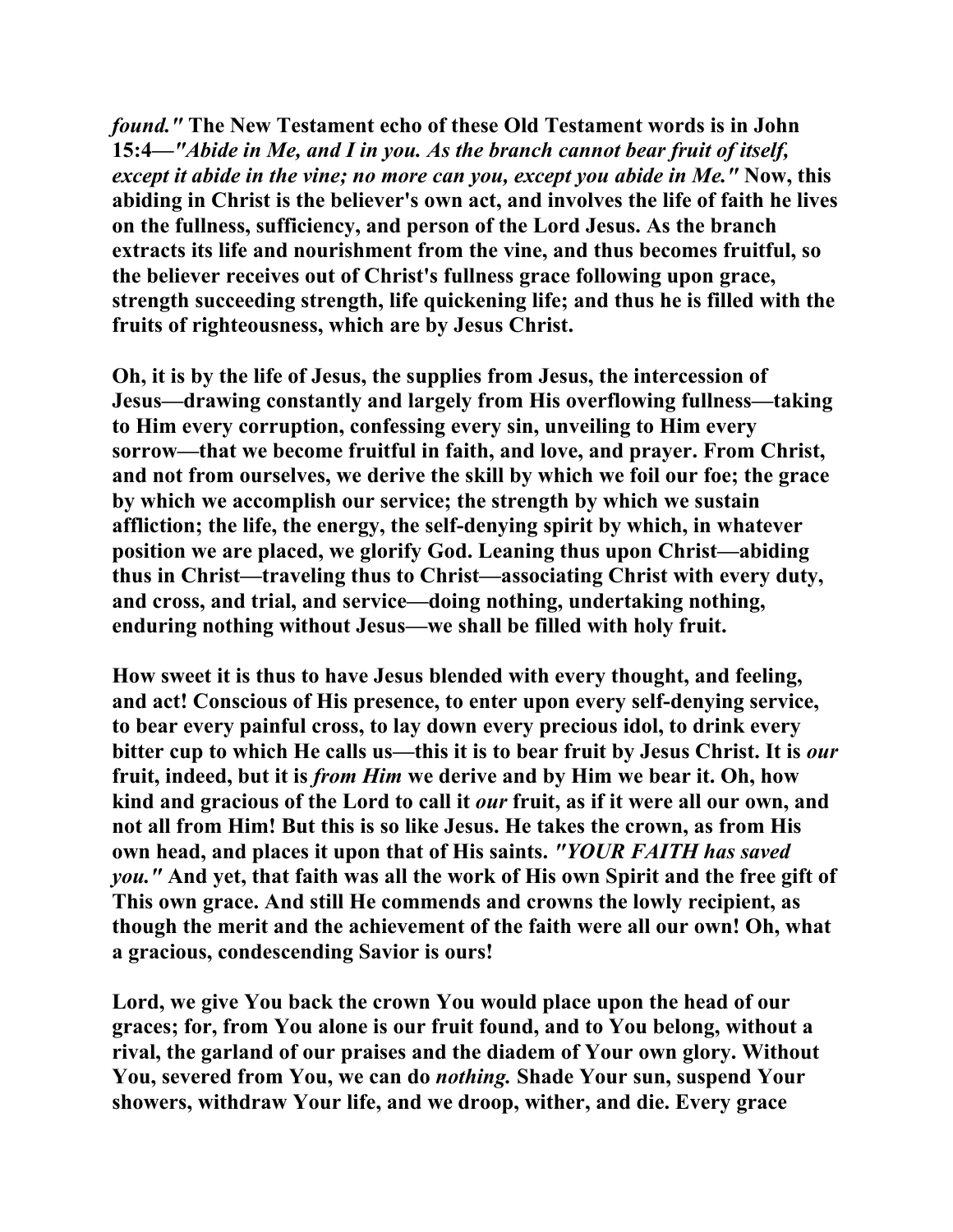**perishes. Faith falters and fails; hope droops and is crushed; love wanes and expires; and we become barren and unfruitful, cast forth as a branch that is withered.** 

**Look, then, O believer, to Christ the living vine to make you fruitful of holiness. No spiritual fertility of soul will be promoted by looking either within yourself or to your duties. You must** *ABIDE in Christ.* **Realizing your union with Him, your acceptance and completeness in Him, your supplies of grace as from Him; looking to Christ, living upon Christ, associating everything with Christ—you will become filled with the fruits of righteousness.** *"Herein is my Father glorified, that you bear much fruit; so shall you be my disciples."* 

**The great END of all our fruitfulness is,** *the praise and glory of God.* **And what an appropriate and sublime conclusion is this! It is a solemn, and yet a glorious truth, that everything God has created shall terminate in Him as its great and final end. All shall result in His glory.** *"I have created him for my glory." "The Lord has made all things for Himself."* **The salvation of the righteous, and the everlasting destruction of the wicked, shall alike show forth His praise and illustrate His glory. Yes, those fruits of righteousness—that lowly faith, that humble love, that feeble grace, that imperfect service, that weak endeavor to please Him, that victory over the tempter, that conquest of sin, that heavy cross carried, that bitter cup drank, that long, lingering illness, that suffering of death—all,** *all* **shall redound to the praise and glory of JEHOVAH'S grace when the Lord shall come to be admired by His saints, and to be adored in all those who believe. If only the preparation of the soil, the sowing of the seed, the culture of the plant, the maturing of the fruit, brought such praise and glory to the Lord God** *here,* **oh, how great will be the revenue of praise and glory He will receive when all the golden sheaves are sickled, and the fruit is garnered, and heaven resounds with the song of the HARVEST HOME!** 

## **The ASSURANCE of Conversion**

**"I know whom I have believed, and am persuaded that He is able to keep that which I have committed unto Him against that day."—2 Tim. 1:12** 

**If there is one question involving our personal well-being upon which, above all others, there should not linger the shade of a shadow of uncertainty and doubt, it is the momentous question of our conversion to God—our preparedness for death and eternity. Other questions relating to the present**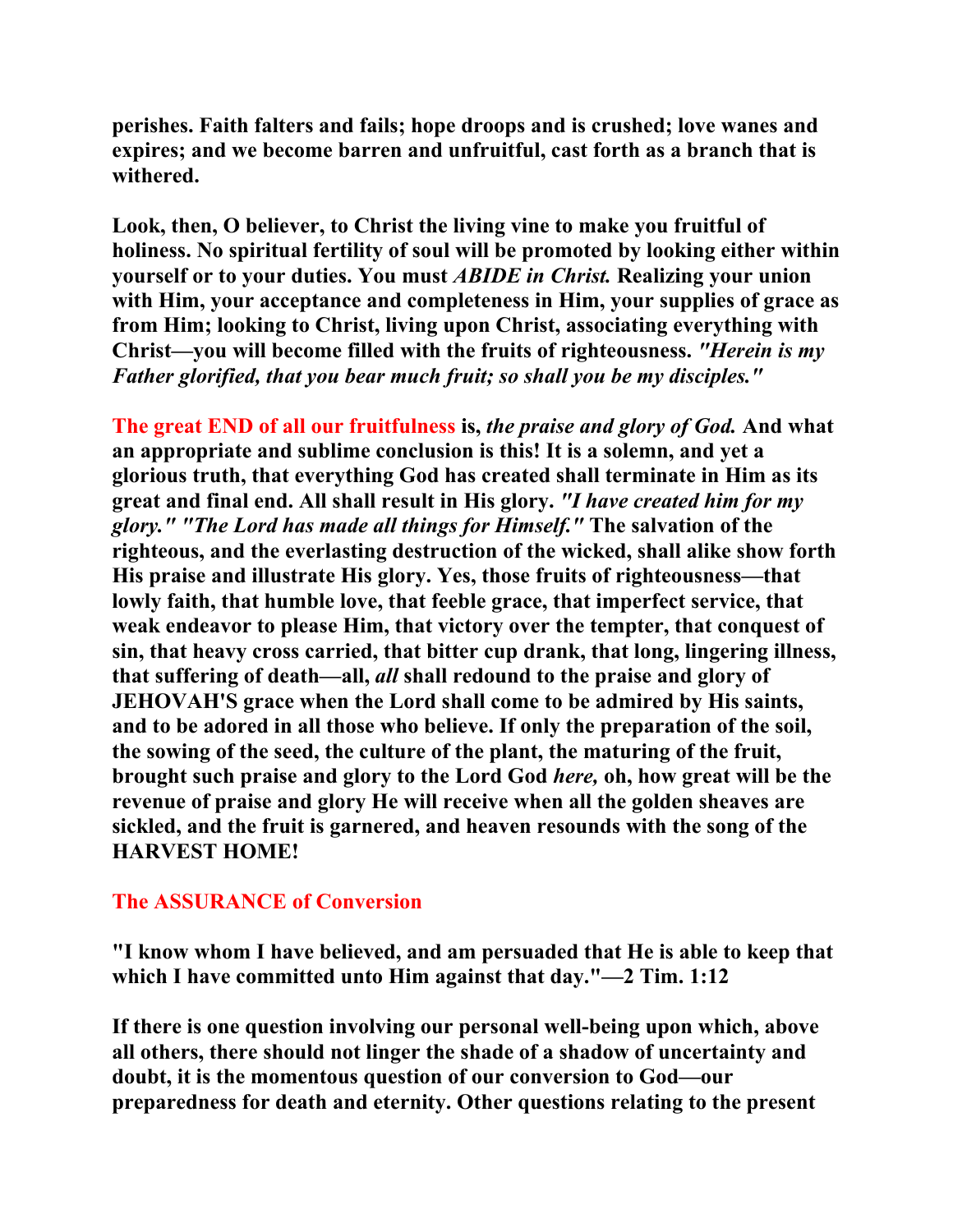**life may reasonably admit of distrust and postponement, even of indifference and neglect; but, the question of our New Birth—the issues of which are solemn as eternity—admits of no uncertainty or delay.** 

**In the preceding pages we have represented the new nature of the believer as a thing visible in its transforming effects. The spiritual change of the heart is evidenced by the moral revolution of the life. The world beholding it, exclaims, "Old things are passed away, behold, all things are become new!" Now, if this great moral change is thus so evident to those who only trace its external evidence, how much more so should it be to the regenerate themselves! Surely, if others recognize and acknowledge it, we ourselves ought to be** *quite sure* **that we have passed from death unto life—are born again of the Spirit. Such is the holy state which we purpose in the present chapter to present—such the truth we shall endeavor to unfold—the believer's spiritual certainty, or, Divine authenticity, of his conversion to God. "I know whom I have believed." The points we shall briefly illustrate are—real conversion a self-evidencing fact—the way this assurance may be attained, and then the blessedness of its attainment.** 

# **I. Real conversion is a self-evidencing fact.**

**By a self-evidencing thing we, of course, mean that which is of itself so convincing and demonstrative, as to require no process of reasoning to establish. We say of the Bible that its divinity is self evidencing; that, apart from collateral proof of its Divine inspiration, to an honest and intelligent mind it possesses in itself the proof and evidence of its divinity, cumulative and conclusive; so that, no ingenuous and devout inquirer can rise from its study without the overwhelming conviction that it demonstrates and authenticates its Divine authorship—as the book of God. Now, the new birth admits of a similar line of proof. The moral change it produces is so great and radical, so spiritual and divine, its happy subject** *knows* **that he is a new creature—that he is regenerated, adopted, pardoned, justified beyond the shadow of a doubt, and can say,** *"I KNOW whom I have believed."* 

**That we are not placing too lofty a Christian attainment before the reader, the following few declarations of God's Word, which seem to inculcate the state of assurance as attainable by the believer, we think will show.** *"We KNOW that we have passed from death unto life, because we love the brethren." "We KNOW that we are of God, and the whole world lies in wickedness." "KNOWING, brethren beloved, your election of God."* **In Col. 2:2, the apostle speaks of** *"the*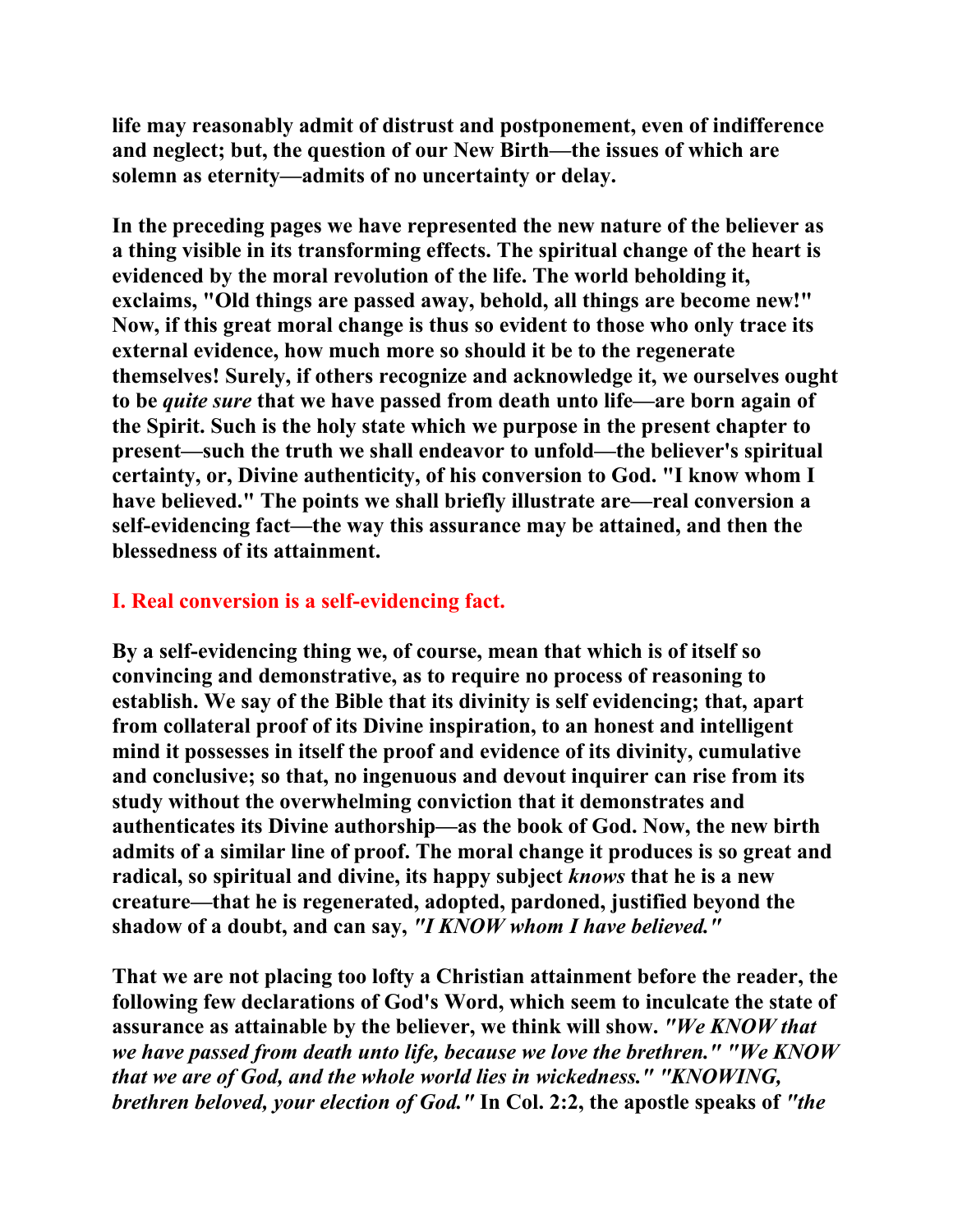*full assurance of understanding."* **In another place he employs this language—** *"Let us draw near with a true heart, in full assurance of faith."* **Thus it will be seen that the doctrine of assurance is a truth of Divine revelation, that it rests upon the Bible as its basis. Corresponding with these divinely-inspired declarations is the experience of God's saints in all ages of the world. Job could say with assurance,** *"I KNOW that my Redeemer lives."* **David could exclaim with assurance,** *"When I pass through the valley of the shadow of death I will fear no evil, for you are with me."* **How full of sweet and holy assurance was the exclamation of Thomas,** *"My Lord, and my God!"* **We need not multiply these quotations; they are sufficient to convince the mind that the feeblest believer in the Lord Jesus may arrive at a moral certainty that he is born again of the Spirit.** 

**But the point of light in which we desire to place this subject is that of a**  *present salvation***—a truth as replete with comfort as it is with sanctification. Our object will be to confirm the believer in the assurance of the fact that he is** *saved***—saved** *now***—saved as** *certainly* **as he will be when the redemption of the body shall be as complete as the redemption of the soul. We predicate this fact upon the declaration of the Lord,** *"Verily, verily, I say unto you, He that hears my word, and believes on Him that sent me, HAS everlasting life, and shall not come into condemnation; but HAS PASSED from death unto life."* **The language of the apostle speaks as assuringly of the same fact***—"By grace you ARE SAVED."* **Such is the truth we present. We earnestly desire to confirm you in the scriptural assurance of your** *present* **standing before God, knowing how much your comfort and holiness are involved in its experience.** 

**Take, for example, the state of PARDON in which Divine grace places the believer. Is it a present or a future pardon of sin which he receives? Most assuredly a** *present* **one. If pardoned, it is a pardon now, a pardon full, and a pardon forever. It is not a blessing we have to hope for or expect. If we are truly converted, really born again, Divine and sovereign grace has put us in a present forgiveness, in the personal and holy enjoyment of which it is our privilege to walk. How consonant with this truth is the Word of God, which alone could reveal it.** *"You, being dead in your sins and the uncircumcision of your flesh, has He quickened together with Him, HAVING FORGIVEN you all trespasses,"* **(Col. 2:13.) And what the language of Jesus to the penitent woman bathing His feet with tears? Did He dismiss her still laden with guilt, still polluted with sin? No! Listen to His words—oh, words none more precious!—** *"And He said unto her, Your sins ARE FORGIVEN."* **Need we multiply, which we could to a great extent, these proofs?**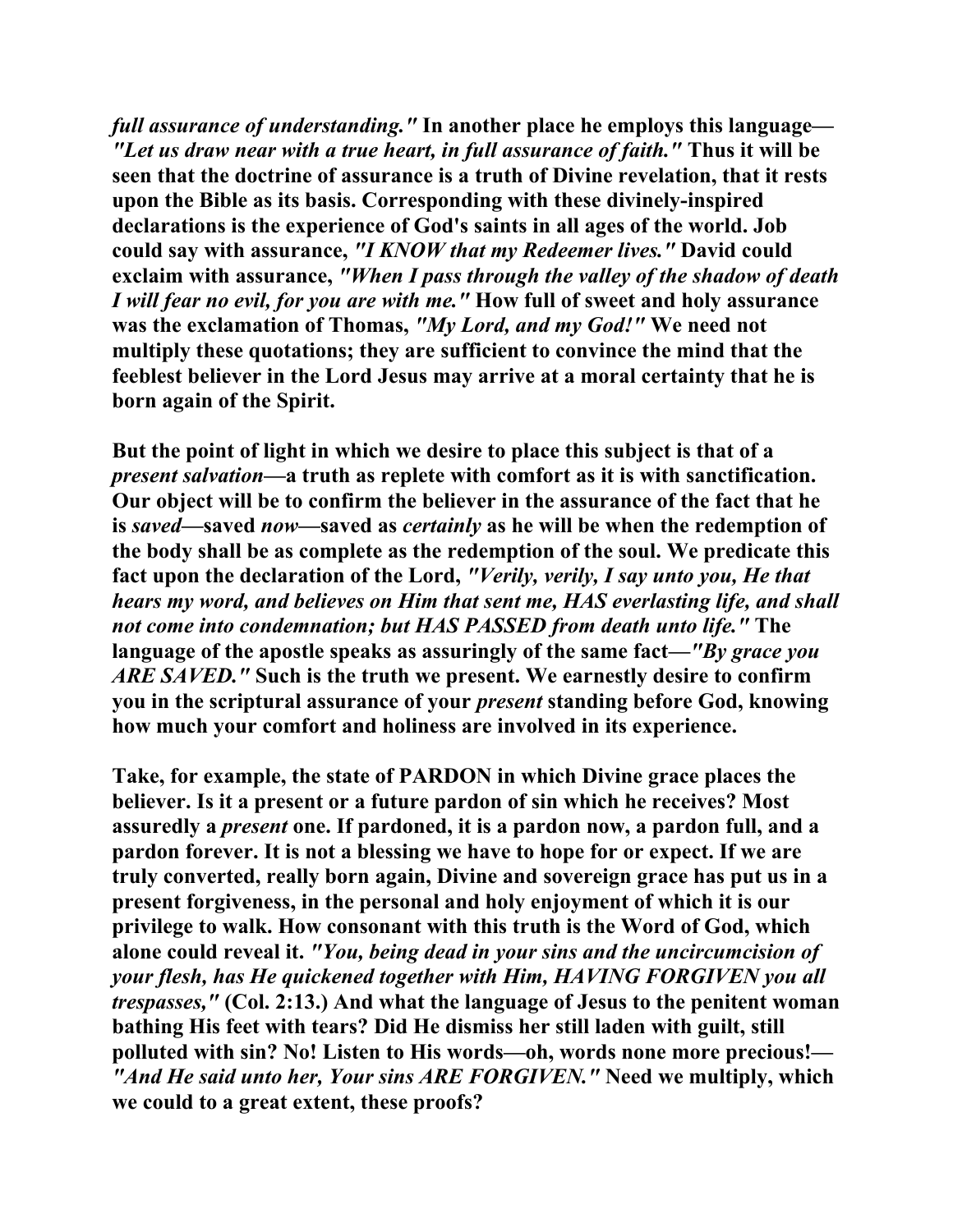**Beloved, knowing your election of God, we write these things unto you. If your souls are really regenerate, the blotting out of your sins is not a thing to be realized and experienced at some future period of your life, but is a** *present*  **blessing, and should be a** *present* **enjoyment. If washed in the atoning blood of Jesus, you are clean every whit. Not more fully pardoned are the glorified spirits in heaven than you are at this moment. For this you have the Divine asseveration—***"I HAVE blotted out as a thick cloud your transgressions, and as a cloud your sins."* **He has done it, and having done it, He will never undo it. Once pardoned, fully pardoned; pardoned freely, and pardoned forever. Oh, realize your present standing as a pardoned sinner! Do not keep going over the great debt as still existing against you.** 

**Suppose that the original amount has been fearfully augmented by superadded debts—debts infinite in number and aggravated in character? Be it so. Still it is written—***"Having forgiven you ALL trespasses." "Your sins ARE FORGIVEN you for His name's sake,"* **(1 John 2:12.)** 

**Do not think that God, whose work is perfect, works this His master-work partially and imperfectly. Is it like Him to exercise this the highest prerogative of His moral government and the greatest act of His grace in a way that would lower its dignity, impair its power, and neutralize its effects? No! His pardons are worthy of His infinite greatness and love. He pardons like a God.** *"Who is a God like unto You, that pardons iniquity, and passes by the transgression of the remnant of His heritage?"* 

**Again, we press upon you the realization of your present state as standing in God's sight, washed in the blood of Christ from all past, present, and future sin. Never was there a more entire annihilation, a more perfect canceling of anything, than the forgiveness of sin which has passed upon all God's people.** *"In those days, and in that time, says the Lord, the iniquity of Israel shall be sought for, and there shall be NONE; and the sins of Judah, and they shall NOT BE FOUND—for I will pardon them whom I reserve,"* **(Jer. 50:20.)** *"You will cast all their sins into the depths of the sea,"* **(Micah 7:19.) Timid child of God! loving disciple of Christ! see your sins all cast into these unfathomable depths. Sought for by justice, by the law, by Satan, by yourself, you shall never find them—all,** *all* **entirely and eternally forgiven—annihilated by God Himself. Walking in the happy sense of a present forgiveness, you will walk carefully, circumspectly, holily, hating your sins, and the sin still dwelling within you, all the more that God, your sin-pardoning God, has entirely and forever forgiven**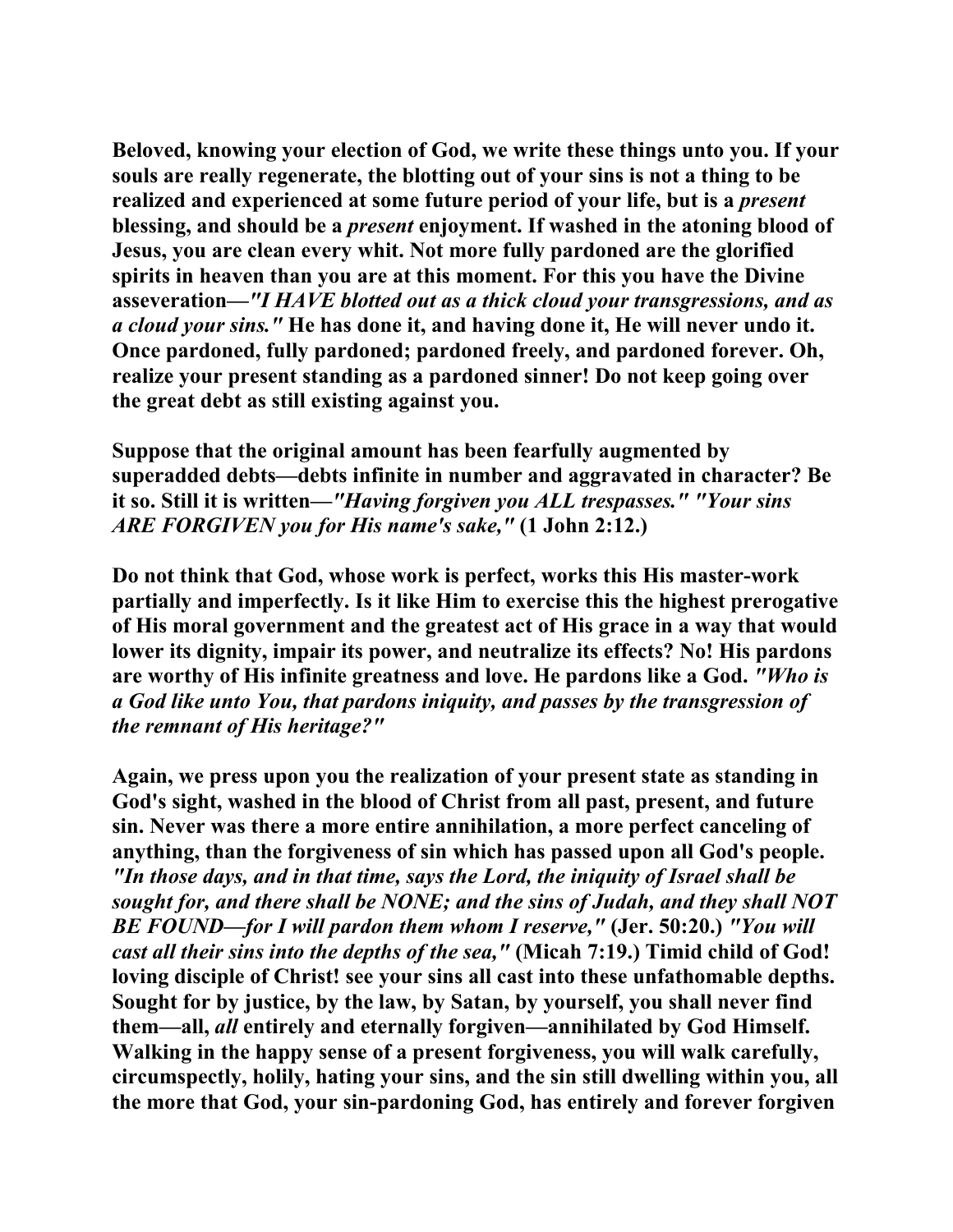**you.** 

**Take the state of ACCEPTANCE***.* **Is it a present or a future blessing? Is it a state the believer first enters into when he enters into glory? or, does he enter into it** *now,* **as the condition and the earnest of that glory? Most assuredly, if we are not brought into a state of justification by grace here, we have no pledge of a state of justification in glory hereafter. The act of justification passes upon the believing soul in this life, and is his title-deed to the inheritance of the life which is to come. The language of the Holy Spirit is confirmatory of this truth—***"To the praise of the glory of His grace, wherein He HAS MADE US ACCEPTED in the Beloved." "BEING JUSTIFIED by faith, we have peace with God through our Lord Jesus Christ."* **And then we have the statement respecting the righteousness of Christ, which justifies. It is declared to be,** *"unto all and UPON all those who believe."* **Believe this to be your present state before God. Not more fully, though more openly and declaratively, justified will you be when the Lord shall extend the welcome,**  *"Come, you blessed of my Father,"* **than you are now if you believe in the Lord Jesus Christ to the salvation of your soul. "ACCEPTED"—present time—not may be, or shall be, but,** *"ACCEPTED in the Beloved."*

**Oh, what peace will follow from the Spirit's witness to this your present condition as in the sight of God! Realizing that you are clothed in white garments—that God looks upon you only in Christ, lovely through His loveliness put upon you—you will daily clasp the belt of prayer and faith round the robe of righteousness, and so walk with Jesus in all the growing holiness of a full, a free, a present justification of your soul by Jesus Christ our Lord.** 

**A present salvation, also, involves a present act of ADOPTION***.* **This cannot possibly be a future, remote exercise of God's love. If we are in a state of regeneracy, born again by the Spirit of adoption, then, beloved,** *"Now are we the sons of God." "And because you ARE Sons, God has sent forth the Spirit of His Son into our hearts, crying, Abba, Father."* **It is on the basis of this our present adoption that we draw near unto God as our Father who are in heaven. We call Him "our Father"—we feel Him to be our Father—He responds to us as a Father, and when we depart out of this life, in the words of Jesus, our Elder Brother, we** *"go to the Father."* 

**Walk, then, with God, beloved, in the sweet, holy consciousness of your present adoption. Not more fully adopted, not more really will you be a child**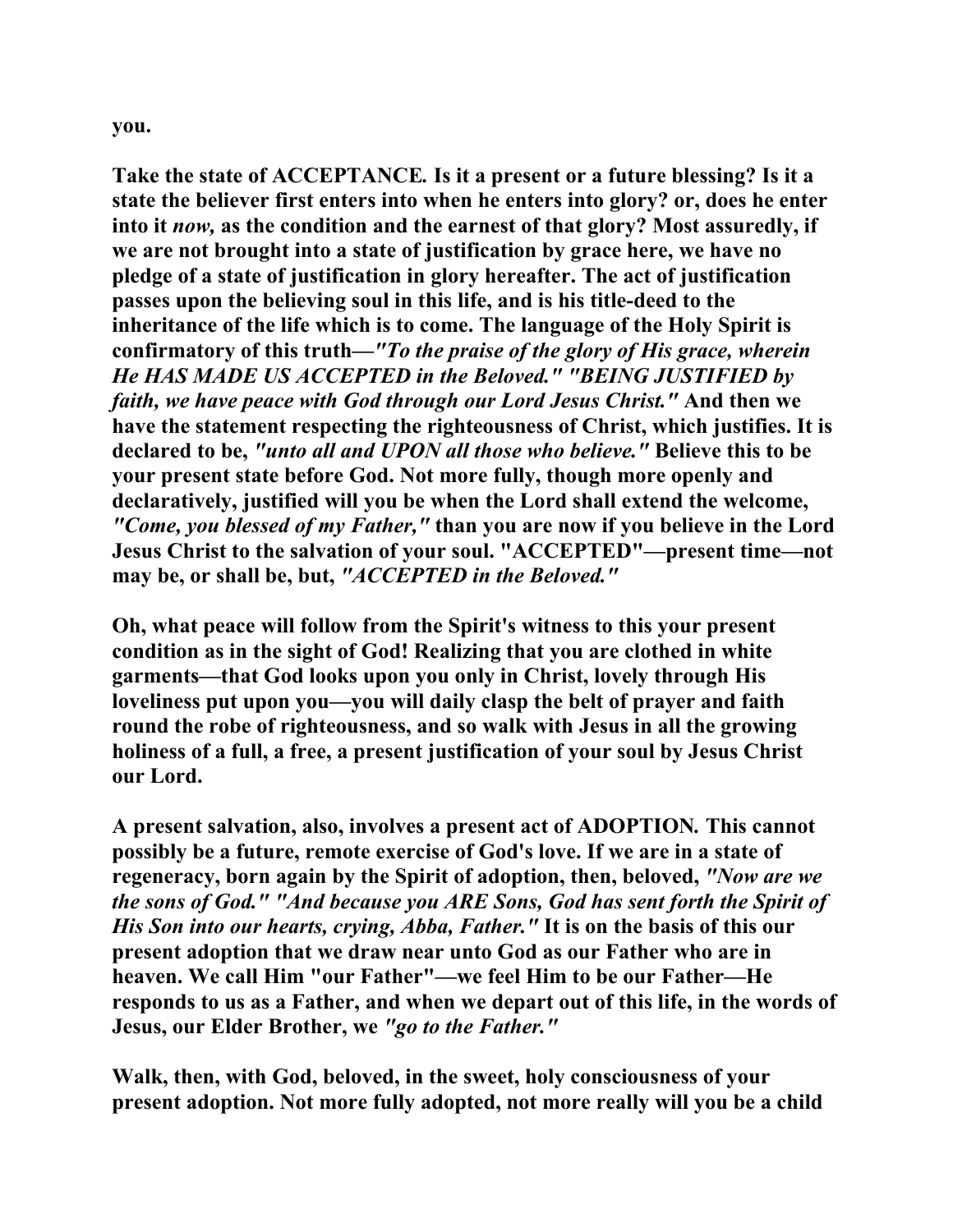**of God when you arrive in heaven and see your Father there, than at this present moment, if, born again, you have received in faith the Lord Jesus Christ.** *"As many as received Him, to them gave He power* **[or privilege]** *to BECOME THE SONS OF GOD, even to those who believe on His name."* **Such is your** *present* **filial standing before God. Oh, what a motive to walk worthy of so high a relationship!—what an encouragement to draw near to God as to a Father, acknowledging sin, unveiling sorrow, revealing need, and in all circumstances and places—in mental sadness, in heart-grief, in temporal need—pouring all into that Father's ear, embosoming all in that Father's heart!** 

**Equally, also, is our SANCTIFICATION by the Spirit a present attainment of grace. It is of great importance to keep this prominently before us, since our holiness here is our fitness for our glory hereafter. "Sanctification, indeed, unlike the parts of the new creation we have referred to, is a gradual work, yet, seminally, it is a complete thing. In its growth progressive, yet in its nature perfect. Still, gradual and incomplete, as our personal holiness is, it is an actual and a present grace, and may be advanced to a high standard of culture.** *"This is the will of God, even your SANCTIFICATION."* **Again we read,** *"God has from the beginning chosen you to salvation, through SANCTIFICATION of the Spirit."* 

**For this high attainment let us press onward. Possessing in the renewed nature the germ of perfect holiness—its perfection arrived at only in glory let us seek its development and growth, that we may be more holy, more separate from the ungodly world, more decidedly on the Lord's side, fairer copies of the mind, the loveliness, and example of Christ, maturing in grace here, amid all its opposition and difficulty, for the glory that is to be revealed in us at the coming of the Lord Jesus.** 

## **II. The way this assurance may be attained**

**The question now arises, how may the believer arrive to this assurance of his personal and present salvation? That it is attainable, we have shown from the precepts and examples cited from the Word of God. The question is, how may I attain unto this grace?** 

**1. We answer, first, by a direct and simple dealing with the Lord Jesus. An assurance of salvation must necessarily spring from the great Object of salvation. We only know that we are in the light by coming to the light. No one**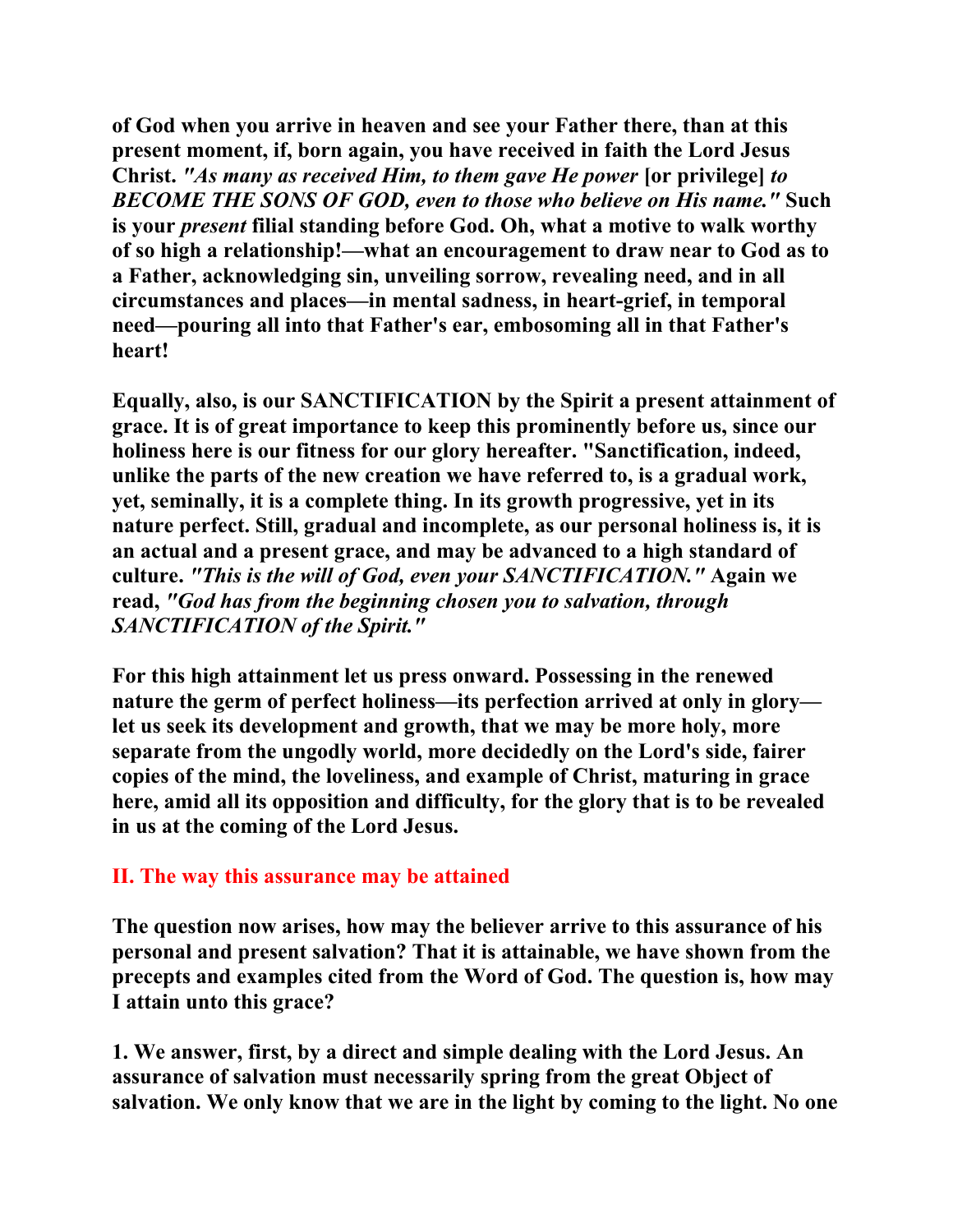**immured in a dungeon can speak of the warmth and radiance of the sun experimentally. He must emerge from his darkness and stand in the light. A sick man could hardly expect to derive healing but from the process of healing. He could not reasonably expect to be cured but by the remedy prescribed for the cure. Now, how may we arrive at a comfortable assurance that we are saved? By dealing with the Lord Jesus, by whom and in whom we**  *are* **saved. We derive light only from the sun, vitality only from the air, sustenance only from the bread. It is by a personal, believing, simple apprehension of Christ, looking only to Him, resting only in Him, receiving only from Him, that we can possibly know that we are saved.** 

**Assurance will never arise from looking at ourselves, or from mixing up anything with Christ. How can we possibly know that our guilt is cleansed, but as we wash in the blood? how that our people are justified, but as we put on the righteousness? how that God has accepted, and delights in us, but as we know that we stand in the Beloved? This is assurance of salvation—the full, unqualified acceptance of Christ. Approaching as a poor, empty, miserable sinner, and standing in this Divine Sun, all bathed in His light, all invested with His beams, all covered with His glory, we shall no more question the fact of our being saved, saved now, and saved forever, than we should, in our right minds, doubt the fact that the sun shines at noon while gazing upon its meridian splendor. This is assurance of salvation, looking believingly at the Savior.** 

**What ground have we for knowing that we are saved, but as we see our great debt paid by the offering and sacrifice of Jesus? our sins forgiven through His atoning merit? our persons justified, and we counted as righteous through the imputation of His obedience? We must in faith behold the Lord Jesus answering for all as our Surety, undertaking all as our Mediator, accomplishing all as our Divine Redeemer, before we can possess a firm persuasion that we are saved. The blood and righteousness of the Lord constitute the basis of assurance. Taking our stand upon this, we can exclaim with humble assurance,** *"'I KNOW whom I have believed.'* **I believe in Jesus, that He has merited all, suffered all, perfected all for me—paying all my debt, enduring all my punishment, endowing me with all His wealth, and investing me with all His glory."** 

**You have, perhaps, dear reader, long been in want of the** *assurance* **that you are** *saved.* **But you have sought it in yourself, and not in Christ. You have been searching for evidences amid the shadows and the taint of your own heart, the**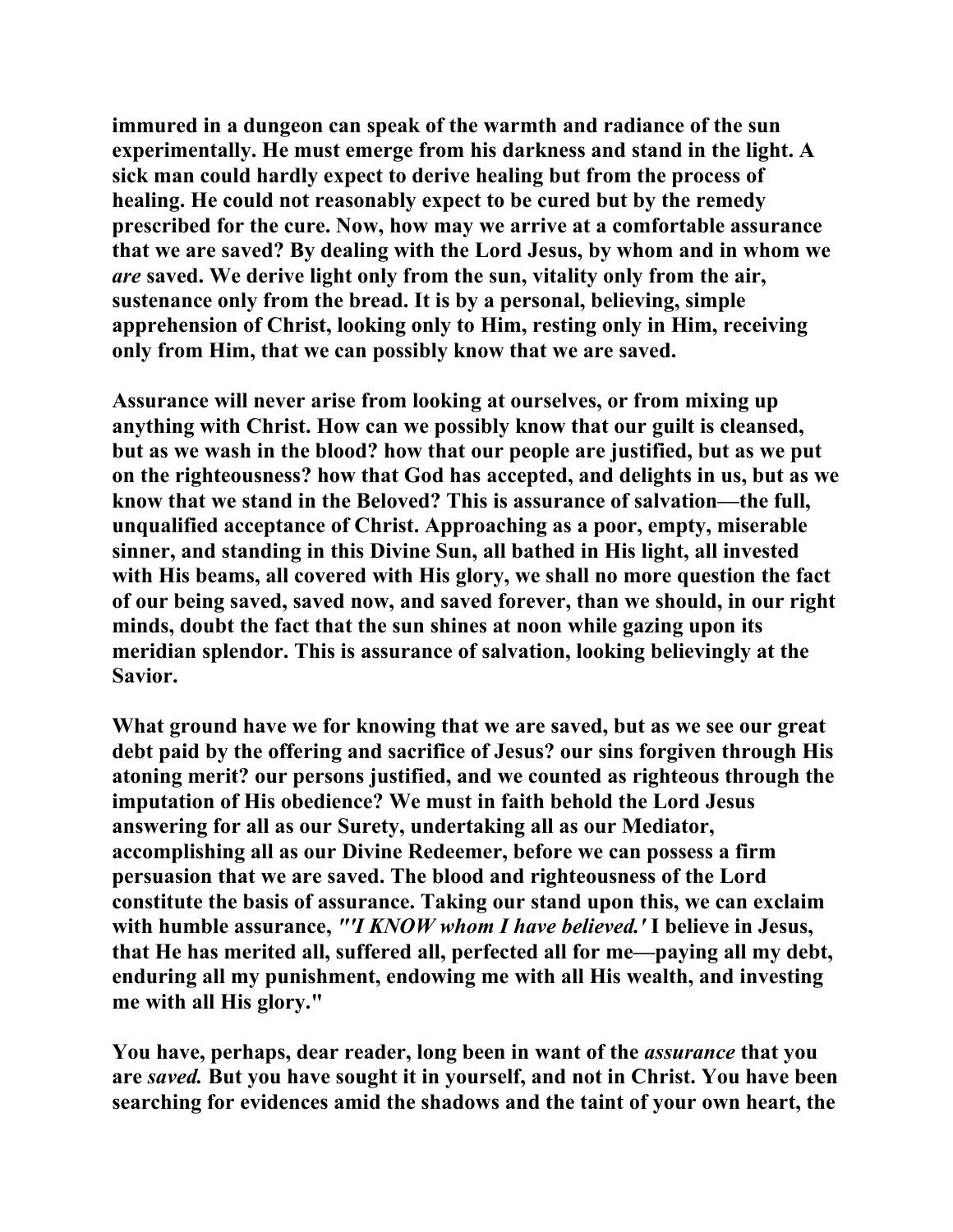**imperfect traces of your own doings, the varied exercises of your mind, and have sought them in vain. But now try the experiment—an experiment that has never failed one poor soul—of finding the evidence of your present salvation in a believing looking to a present Savior. Rest in Jesus from the burden and the guilt of sin; rest in Jesus from the conflict with doubt and fear; rest in Jesus from the fear of death and the dread of condemnation; rest in Jesus from your entire self; rest in His finished work, in His accepted sacrifice, in His boundless grace, in His unchanging love, and present intercession, and your assurance will be built upon a rock, against which no force of Satan or unbelief shall ever prevail.** 

**The chief instrument by which assurance is obtained is, FAITH***.* **It flows through the channel of** *believing.* **Indeed, the best definition of assurance of present salvation is, a lively and continuously-acting faith on the Lord Jesus. Assurance is** *believing,* **and nothing more. Believing that Jesus died for sinners—believing the record God has given concerning His Son—believing that His death was a sufficient atonement, and that His resurrection was its acceptance of the Father—simply, unquestioningly believing this—faith laying hold of the great salvation with a believing and assured grasp—hope sweetly and firmly resting upon it, yes, as sweetly and as firmly as upon the everlasting hills—assurance of salvation will follow, as any effect follows its cause. Now, according to the degree and strength of your** *faith* **will be the degree and strength of your** *assurance* **of salvation. In proportion as you believe in the Lord Jesus, faith will bring into your soul the peace, joy, comfort, and hope which ever follow in its channel; and the deeper and the wider the channel, the deeper and the wider will be the** *blessings* **which it conveys to your soul. It shall be unto you according to your faith.** 

**Oh, then, cease to do, and labor, and desire—all which exercise profits nothing. Cast overboard the oars with which you have impelled your bark against the tide, and spread your canvas to the heavenly gale. Trust to the irresistible power of** *believing prayer.* **Let your faith, dropping every other confidence, take hold of Christ—His person, His love, His word of promise. And the sun which shines, and, in its shining, warms into life, loveliness, and fertility the landscape of nature, will not diffuse more vitality, gladness, and song, than will that simple faith which clasps its arms around the Savior, and so brings the ocean-fullness of a present salvation into your soul.** 

**In proportion, then, to the simplicity of your faith in the Lord Jesus will be the personal conviction of your safety. Brood not over your sins, but confess them**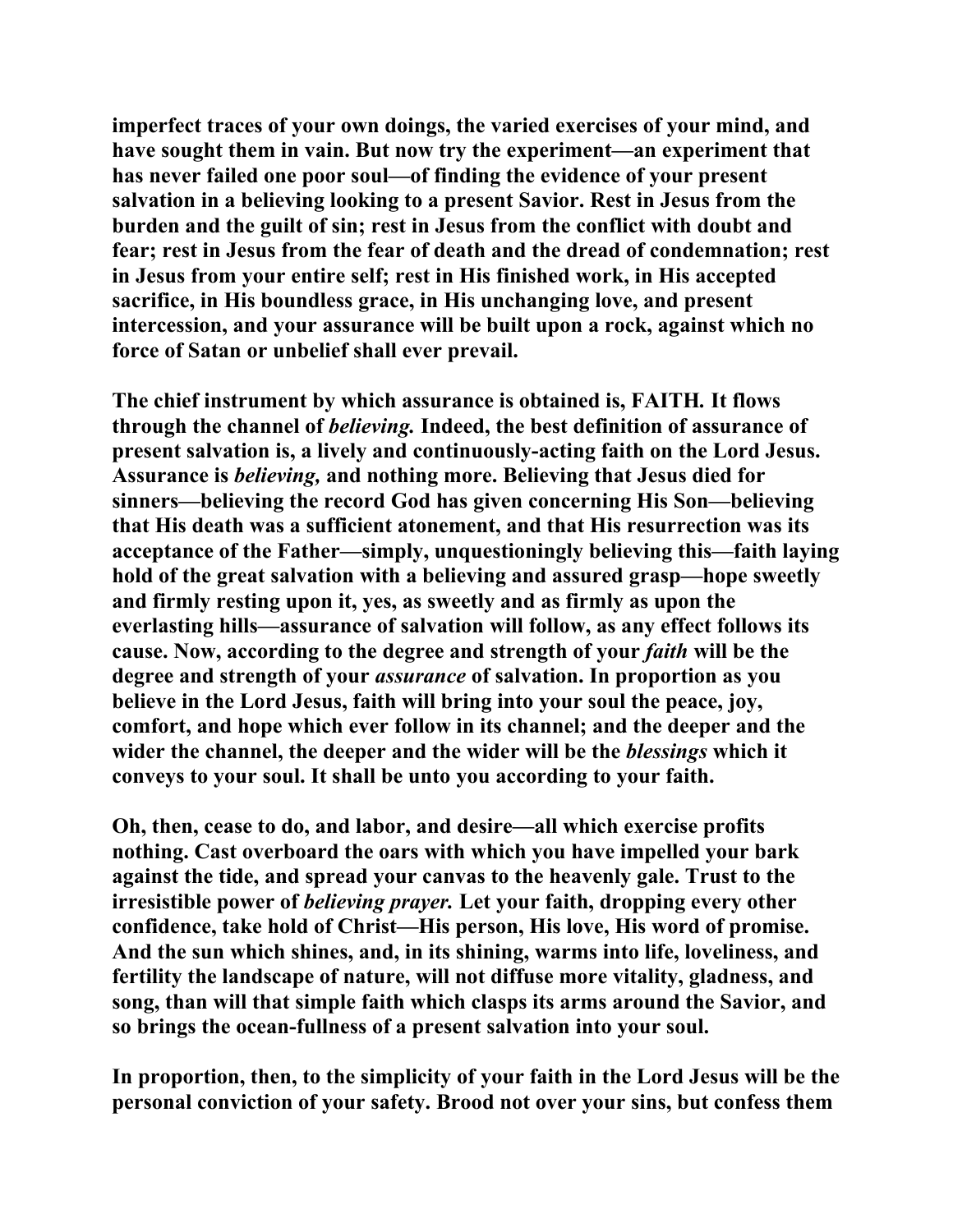**with a humble, lowly, and believing heart to Jesus, and the assurance of**  *pardon* **will follow. Be not dismayed at your demerit, but take it to the infinite merits of Christ, and the assurance of** *acceptance* **will follow. Rescued by a lifeboat from drowning, I am saved; if, however, I have any doubt of the fact that I am actually within the rescuing vessel, my conviction and joy of safety must be seriously diminished by that doubt. But, firmly believing that I am in the vessel, floating securely and calmly upon the foaming billows, at which now I smile, the assurance that I am actually saved, and the transport springing from that assurance, will be unimpaired and unclouded by a doubt. In proportion to the hold which your believing heart has upon the Lord Jesus—the Divine Lifeboat of the soul—for He came into the world to** *save*  **sinners—will be the strength and the joy of your personal salvation. Believe that you are actually in Christ—realize your union with Him—deal only with the infinite sufficiency of His person and the complete fullness of His work receive Him as a sinner all guilty, as a bankrupt having nothing to pay, as sindiseased, having resorted to every physician, having tried every remedy, and as being nothing bettered but rather grown worse—dealing simply, and fully, and only with Jesus the Savior—and, with the holy apostle, you, also, shall triumphantly exclaim,** *"I KNOW whom I have believed."* 

**In addition to the assurance of salvation which a believing apprehension of the Lord Jesus imparts, we have the witness of the Holy Spirit testifying to our possession of the new nature. Having formed this new and divine nature within us, it is His office, as His delight, always to authenticate its existence and unveil its glories. In the new creation of the soul, the noblest achievement of His creative power, He has made His personal and permanent abode.** *"He*  **[the Spirit]** *shall ABIDE with you forever." "The Spirit himself bears WITNESS with our spirit that we are the children of God."* **Thus we have the highest source of assurance—the testimony of God the Holy Spirit Himself. Earnestly seek it. His seal, His attestation, His endorsement will quell every fear, annihilate even doubt, and not the shadow of a shade shall veil the existence or becloud the luster of God's new creation in your soul.** 

**Eternal and blessed Spirit! though I have slighted, grieved, and wounded You times without number, stifling the still small voice of Your love, and checking the gentle constraints of Your grace, yet shine upon Your new creation in my soul, awaken the joys of God's salvation in my heart, dispel my sadness, dissolve my darkness, and turn my night of weeping into a morning of joy!** 

**Such are some of the channels through which the assurance of a present state**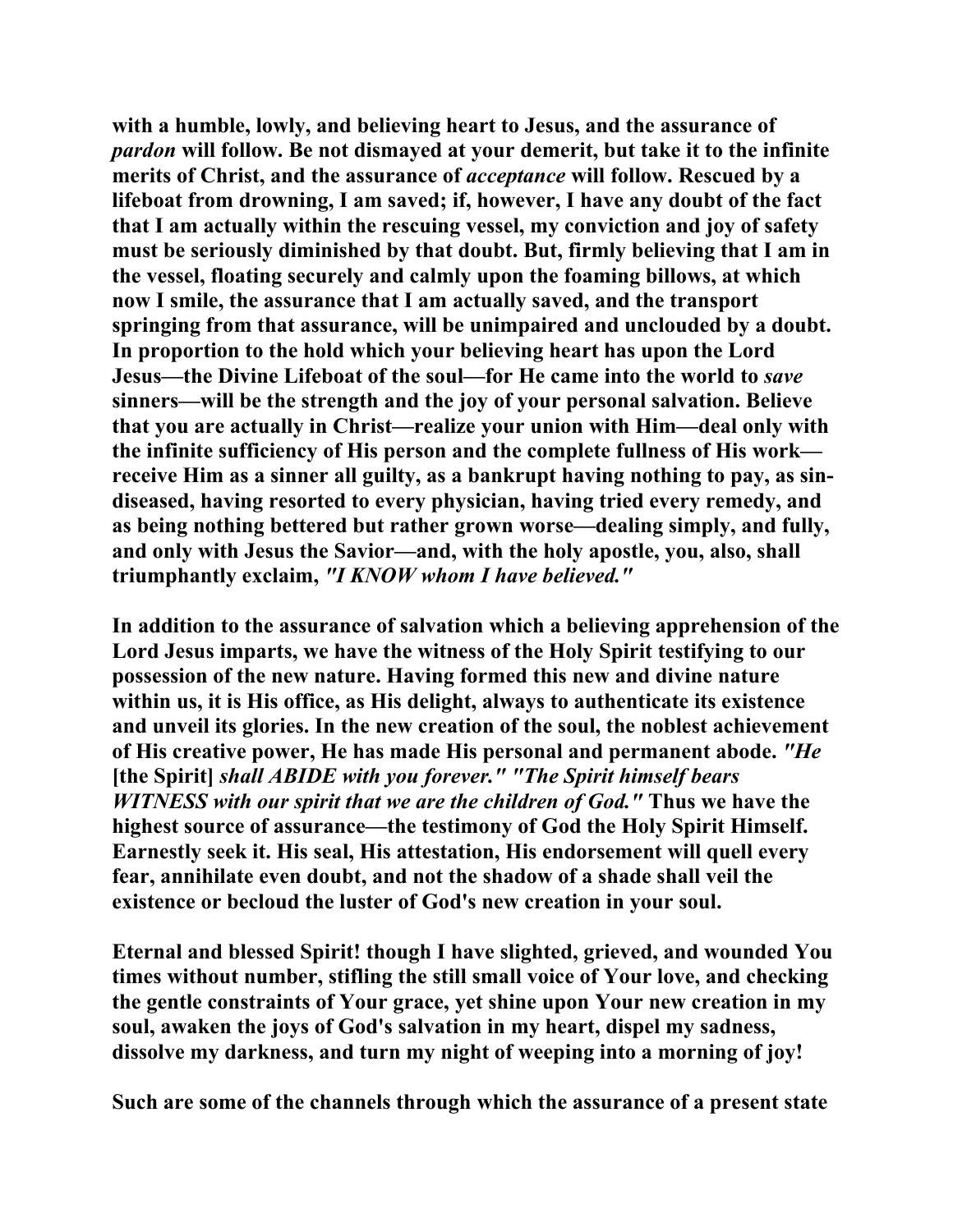### **of salvation flows to us.**

### **The means of its attaining assurance.**

**Let us, in conclusion, glance at some of the means of its attainment. PRAYER shall be the first we quote. For this great, comforting, and sanctifying attainment in grace the Lord will be inquired of to give it. It comes not forth but by** *prayer.* **As communion with God is the chief characteristic of the new creature, the life of God in the soul, so it is by this means that that life is kept vigorous, health, and progressive. The willful** *neglect* **of prayer—the soul withdrawing even from what is holy, that it might enter into the "Holy of Holies" for secret communion with the Invisible One—will seriously affect the assurance of our salvation. But closeness of walk with God, frequent communion with Jesus, will keep the heart in bloom, will nourish the germ of holiness, and so encompass the soul as with a shield as shall prevent the accumulation of these corroding doubts and fears around the heart which render its spiritual action sluggish and feeble. Then, give yourself to prayer! Draw near unto God, and He will draw near unto you. He inspires prayer, loves prayer, listens to prayer, answers prayer; and by prayer you shall live in the happy, holy experience of a present salvation, walking in the full assurance of your saving interest in Christ, of your adoption into the family of God.** 

**Meditation on God's Word essentially aids our comfortable assurance. The truth as it is in Jesus is the manna of the renewed soul, the spiritual nourishment of the life of God within us.** *"Your words were found, and I did EAT them; and your word was unto me the joy and rejoicing of mine heart." "Man shall not live by bread alone, but by EVERY WORD that proceeds out of the MOUTH OF GOD."* **There is nothing so nourishing to the new nature nourishment so appropriate to the new man—as the pure wheat of God's Word. Its glorious doctrines of grace strengthen it, its divine precepts mold it, its precious promises comfort it, its blessed hopes animate it. It is from this Divine granary that the true nutriment is drawn by which the new man lives. Hold fast God's Word in its integrity, contend earnestly for the faith, live upon every word that proceeds out of the mouth of God, let your soul stand in awe of His Word, read it meditatively, study it prayerfully, treat it reverentially, believe it fully—so shall it feed and nourish and render fruitful the new nature of God within your soul. Thus shall you be a man of God, thoroughly furnished unto all good works.**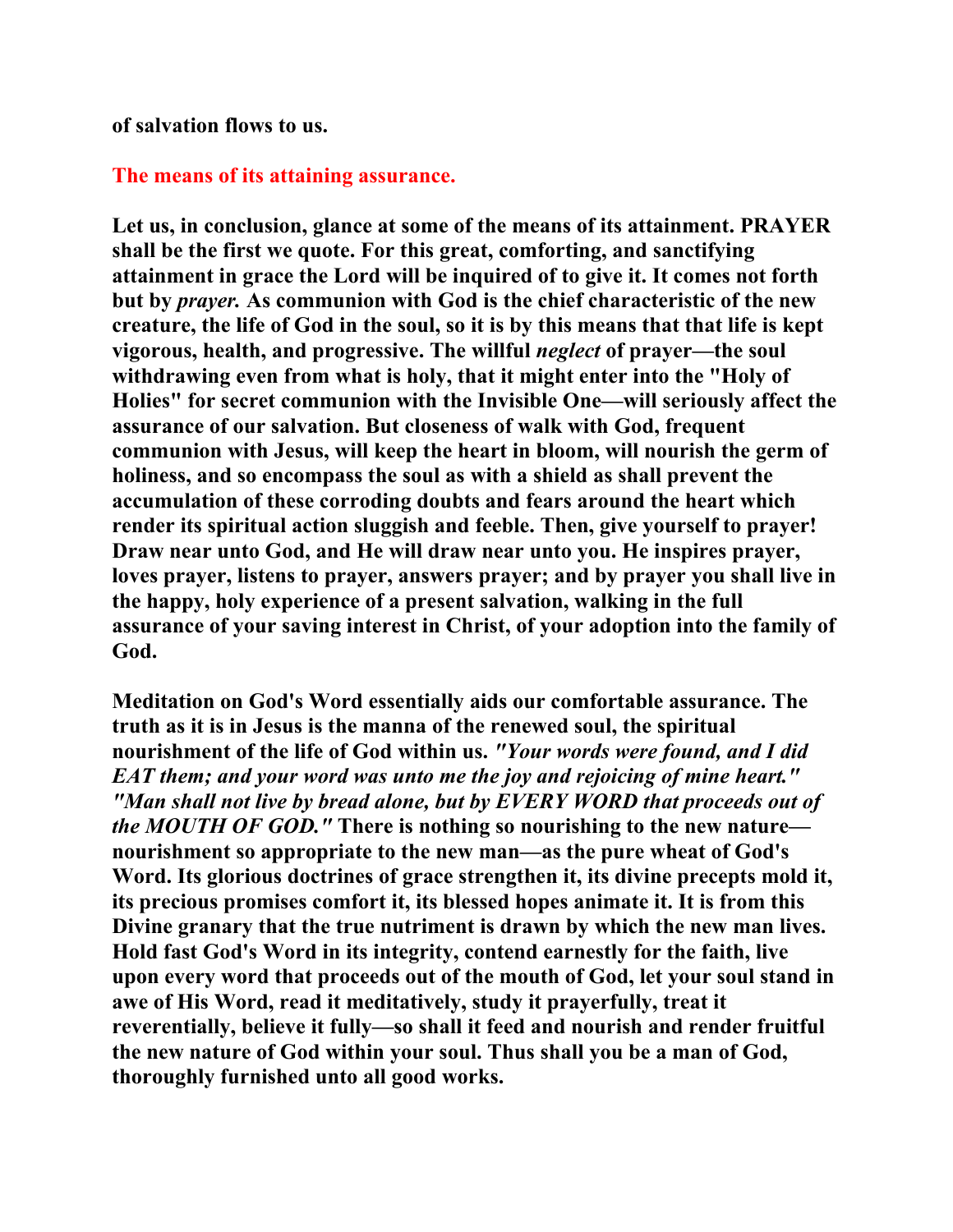**Nor would we fail to remark that full assurance is only found in the way of holy obedience. Speaking of the relation of Christian evidence with evangelical holiness, our Lord says,** *"If any man will DO His will, he shall KNOW of the doctrine whether it be of God."* **By the same test—doing the Divine will—a man of God may know his heavenly calling. Ever remembering that,** *"to obey is better than sacrifice, and to hearken than the fat of rams,"* **reverence for the lowliest command of Christ will be a deep and prevailing sentiment of the true believer. Obedience to one divine command will be, in his estimation, of more importance than the costliest sacrifice. Now, in this path of holy, unreserved obedience the Lord meets His disciples with tokens of His favor.** 

**In seeking to carry out the Lord's will in the small as the great precepts of His Word, in the minor as the more important concerns of life, in all things and under all circumstances doing the will of God, the believer shall lack no evidence of his new birth.** *"You meet him that rejoices and works in righteousness, those that remember you in your ways."* **Oh, rich the comfort, deep the peace, unclouded the assurance which will flow into his heart who seeks to stand complete in all the will of God.** 

**Christian assurance and unreserved obedience are inseparably linked in the experience of God's saints. This, perhaps, may suggest a defect in your walk, my reader. You have been seeking the assurance of your salvation, but not in the path that has been most honoring to the Divine commands as a child of God. Examine well your obedience! Is there any command of Christ wilfully dishonored, any divine precept knowingly slighted, any required cross daily neglected in your Christian walk? Then marvel not that the trembling fear, the anxious doubt, the darkling cloud intercepts the comfortable possession of your interest in the Savior. Take up the cross, however self-denying, and follow the Lord fully, and you shall know from most happy experience that in keeping His commands there is great reward.** 

**To sum up the whole matter—prayerfully and watchfully avoid whatever tends to impair and becloud your assurance. A distant following of Jesus, much contact with the world, too close communion with cold-hearted, halfhearted Christians and inconsistent religious professors, trifling with conscience, neglect of confession of sin, dealing slightly with atoning blood, looking into self instead of looking unto Jesus, needless exposure to temptation, reserves in obedience, a shrinking from the cross, undervaluing the means of grace—because of these things many of the Lord's people are weak and sickly, and many sleep, and walk not in the peaceful, joyous, holy**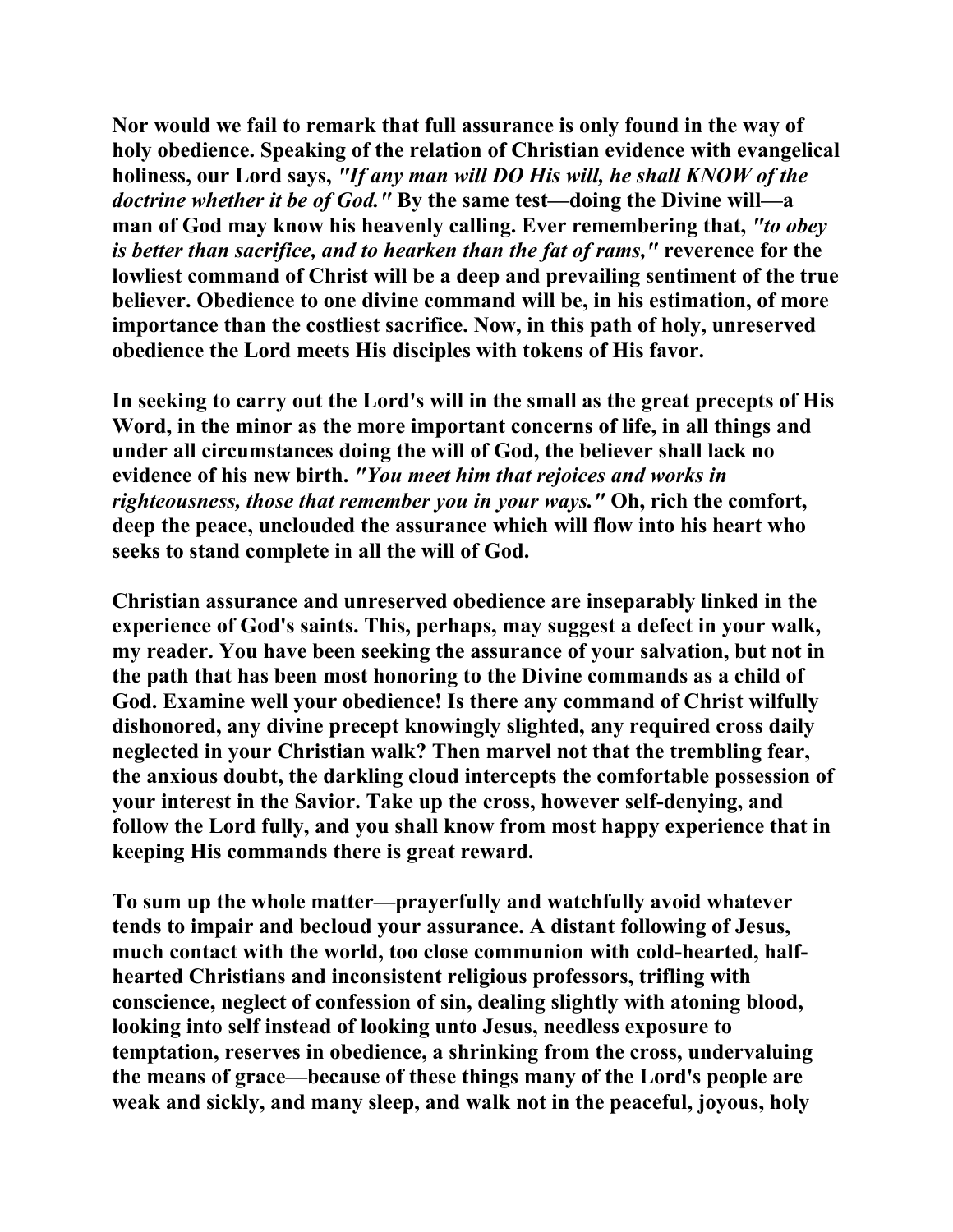#### **experience of a** *present salvation.*

**But, beware of making a** *savior* **of assurance. This were to rob you of the blessing altogether. Whatever in the experience of the believer displaces Christ, casts a deep shadow upon his soul. Whatever is exalted above its proper place, or is exaggerated beyond its legitimate position in the plan of salvation, must materially affect the happiness of the Christian. Christ is all in our salvation. The alpha and the omega, the first and the last. Place assurance of salvation upon a level with salvation itself, and you have introduced a disturbing element. Exalt any part of Christian experience to a level with Christ, make it essential to salvation, and you dishonor the Lord Jesus, and veil the sun from your soul.** 

**Assurance that you are saved is not an** *essential* **principle of your salvation. It may be necessary to your holy and happy walk to be fully persuaded that you are a believer in Christ, but it is not necessary to your standing with acceptance before God. Christ, and Christ alone. Christ, and nothing more. Christ, and nothing less. Therefore, in the absence of that full and comfortable persuasion of your eternal safety which you desire, still keep your eye intent upon Christ, who can save you, and is prepared to save you and bring you to His eternal glory, though in weeping and mourning, you follow Him to the grave. Mary weeping at the tomb had no assurance that her Lord was alive; and yet how she loved, and how He loved, and how near Jesus was to her! Look not, then, to your assurance, but—look simply, directly, and only to Christ.** 

**But, make** *sure work* **of conversion! Let not this essential, all-important, allmomentous change be a dubious, uncertain, unauthenticated matter with you. So long as you remain** *unconverted,* **your condition is one of imminent peril. What, if leaving your home in the morning radiant with life, before nightfall you are borne back to it—***a corpse?* **For what is life but a vapor? And among all uncertainties what more uncertain than it?** *"In the morning it flourishes and grows up, in the evening it is cut down and withers."* **What, if amid the still hours of midnight, the summons should be heard, "Your soul is required of you?" and, before morning light, your body lies a 'ruined tent' upon the ground? Are you in readiness to meet the solemn change? We beseech you, then, make** *sure work* **of the NEW BIRTH. Take nothing for granted in a matter involving interests so momentous and precious. Be satisfied only with LIFE in your soul. All things new, the divine image restored, Christ precious, the new nature blooming and fruitful, maturing beneath the Sun of**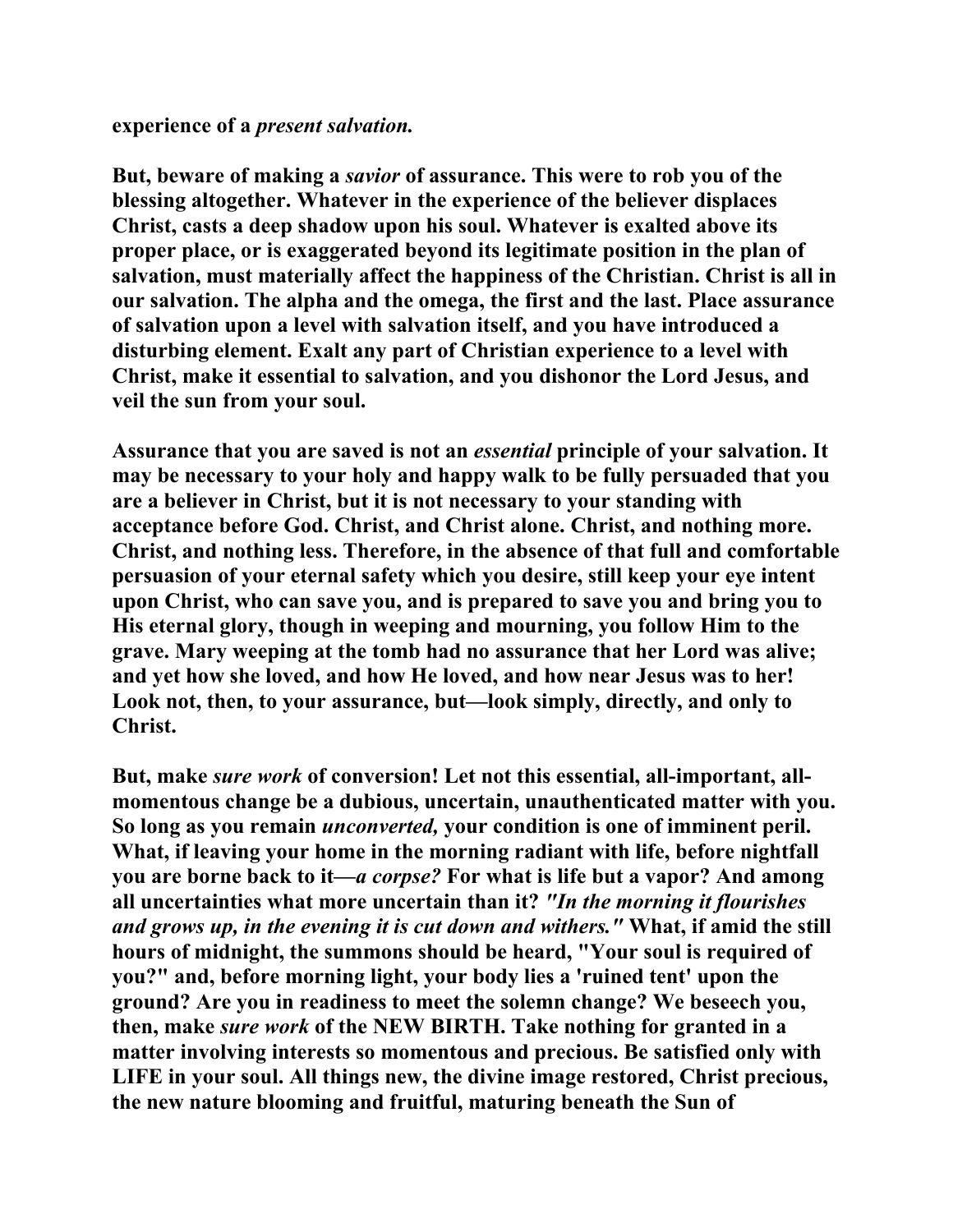**Righteousness for its native paradise on high. But scorn it, trifle with it, postpone it if you will– "This fearful truth will still remain, The sinner must be BORN AGAIN, Or sink to endless woe!"** 

**Thus living upon a present Savior—present ever at your side, in all places and at all times—you will live upon a present salvation. It is with the** *present,*  **fleeting though it be, rather than with the future, we have more immediately to do. The present is more solemn and momentous than the future, since the future is all that the present makes it. A present of** *grace* **involves a future of** *glory.* **The Lord has graciously provided for the present of the believer in the life of faith He has appointed him to live. The life he now lives in the flesh, with all its needs, sorrows, and trials, is by the faith of the Son of God. So live! Go and tell the Lord Jesus every present need, perplexity, and trial.** *"To whom COMING."* **Coming** *now***—coming** *incessantly***—***ever* **coming—coming with the same trials and needs, the same backslidings and infirmities, the same sins and sorrows—never ceasing to come so long as the heart has a corruption to be subdued, earth a sorrow to be comforted, or life a service to be done.** 

**What an evidence is afforded of the DIVINITY of the Savior in the assurance which the apostle expresses, and into which we desire to mold every Christian reader of this volume! What was the treasure which Paul committed to Jesus Christ? It is something personal, something valuable, something precious. What was it? What but his immortal soul—his redeemed body—his whole interests for eternity? Would he entrust this deposit—a deposit compared with which the wealth of the universe were as the dust in the balance—to a creature—a man—a mere man—an arm of flesh—a human savior? Oh, extreme of folly! Oh, dream of madness! He knew whom he believed. He knew Him to be GOD—absolute God—the** *"Almighty God"***—the only-begotten Son of God—the** *"brightness of His Father's glory, and the express image of His person"—"God manifest in the flesh."* **To no other hands but those of a DIVINE REDEEMER can we safely confide our undying soul.** 

**Who that possesses a sense of the value of his soul—that has an enlightened view of its relation to eternity, its sinfulness, its accountability, its immortality, its exposure to an ever-living death—would confide its deathless interests to any than to Deity? My reader, Paul never dreamed of entrusting the keeping and salvation of his soul to a** *created* **Redeemer. Man, though Christ was, Paul**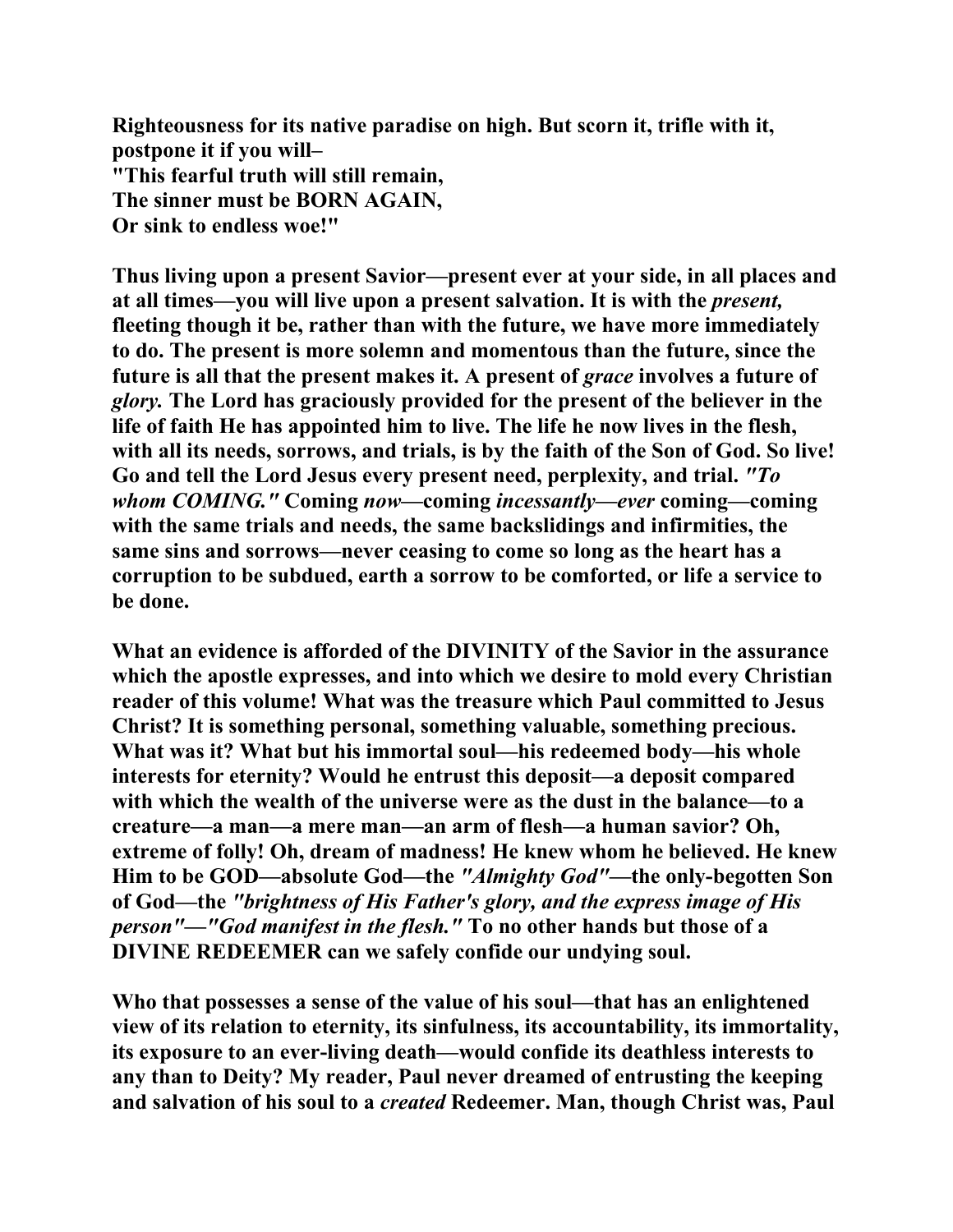**knew that the light of Divinity gleamed from His eye, that the thunder of Divinity slumbered in His arm, and that the words and power of Divinity were upon His tongue. Well, also, did he know that, possessing all the essential attributes of God, Christ had attested His Divinity by the miracles which He wrought. He transformed water into wine, fed thousands with a few loaves, raised the dead, restored the paralyzed, healed the sick, ejected demons, controlled the elements, and trod the earth, as a province of His empire, with the keys of the invisible world pendent from His belt. And then dying, all nature testifying her sympathy with her expiring Creator, He burst from the imprisonment of the grave, and was declared to be the Son of God with power by the resurrection from the dead. We marvel not at the bold, triumphant language of Paul,** *"I know whom l have believed."* 

**To that same Divine Redeemer, as unto a faithful Creator, you too, O believer, have entrusted the salvation of your soul; and with like precious faith, and with like full assurance, you may confide your interests for time and for eternity—your present of grace and your future of glory—confidently and safely in the hands of Jesus. Oh, do you think that He will not securely keep what you have committed to His care against the great day of judgment? Do you think that he will not guard, as with unslumbering eye, the soul for which he sorrowed and sobbed in Gethsemane—suffered, bled, and died on the cross? Stagger not, then, at this Divine and precious truth through unbelief. Command your doubts to be gone. Give your fears to the winds. Jesus will keep to the end, and will conduct in safety and in triumph from grace to glory, the lowest, weakest of His saints. Not one shall perish. The hand that touched with trembling faith the border of His robe, shall sweep the golden harp of heaven to His praise. The eye that caught the dimmest view of His cross of humiliation, shall gaze with unclouded vision upon the throne of His ineffable glory. Christ shall see of the travail of His soul and shall be satisfied, and both the Savior and the saved shall rejoice together through eternity. "I know whom I have believed, and am persuaded that he is able to keep that which I have committed unto him against that day."** 

### **ANXIETY FOR CONVERSION**

**"What must I do to be saved?"—Acts 16:30** 

**Many readers of this work may have traveled through its pages to the present chapter with a sad conviction that hitherto their spiritual state touching the**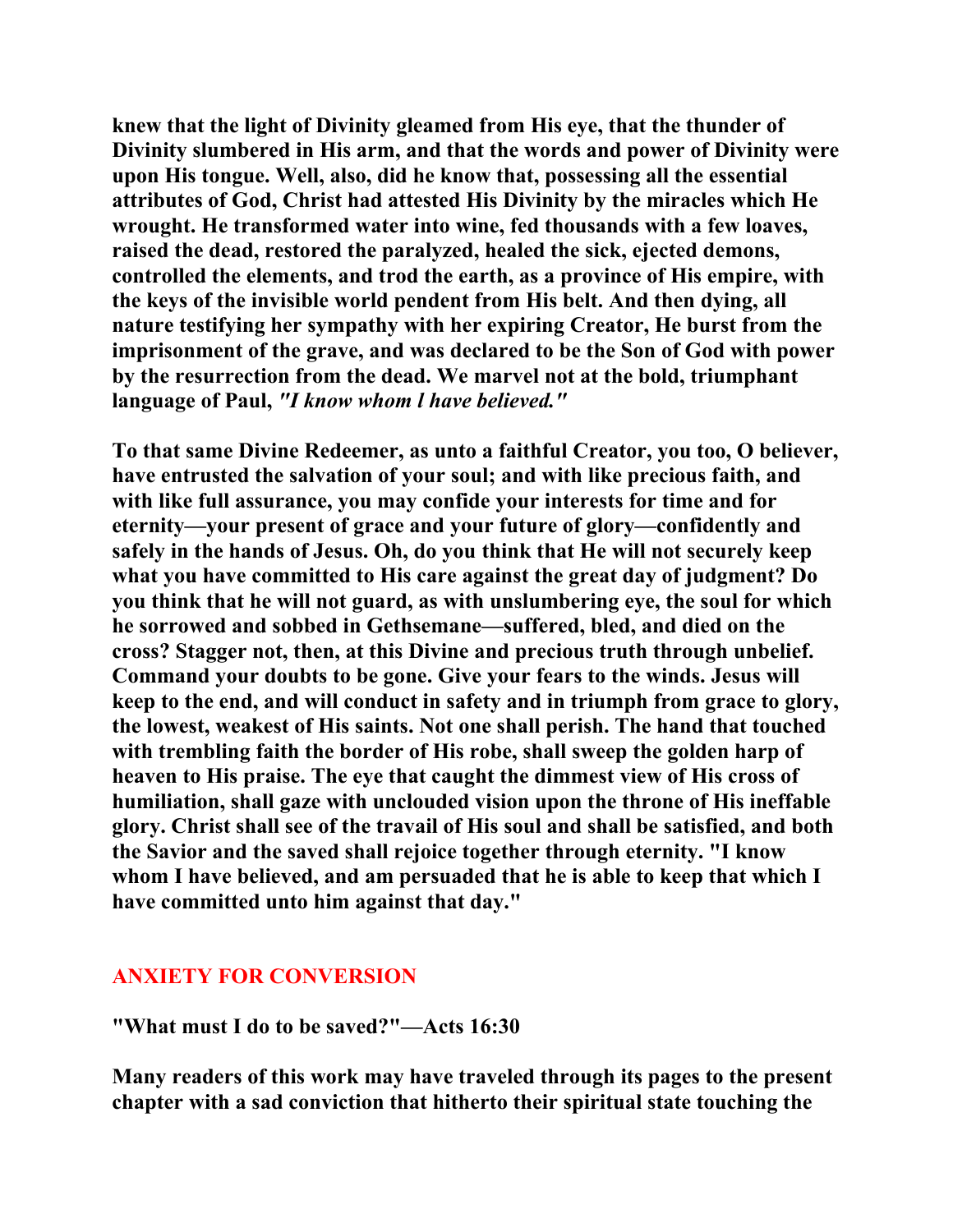**momentous subject of which it treats has been unmet. Feeling that they cannot lay claim to Christian experience so advanced, they are ready to close the book in despair of having any part or lot in the matter—as possessing no scriptural evidence of spiritual quickening in the soul. To meet the case of such, whose very anxiety is no small sign of life, we devote the present chapter of our work, designed to exhibit conversion in its incipient form—the sincere, earnest anxiety of a soul to be converted. We select, as the illustration of this stage, the often-quoted and familiar, but not less appropriate and instructive, case of the Philippian jailer. The inquiry which he proposes must, more or less intense, be the inquiry of every individual born again. All must commence their spiritual course from this starting-point—all with that momentous inquiry,** *"What must I do to be saved?"* 

**It is an inquiry which only God can answer, as it is a state which only the Holy Spirit can produce. It is the most profound, the most weighty, the most solemn question that ever stirred human feeling or awakened human thought. Traverse the circle of human inquiry, and select the most learned, important, and thrilling subject that ever engaged the intellect or called into being the energy and enterprise of man, and place it in contrast with this single, simple question—"What must I do to be saved?"—and it pales into the profoundest insignificance. It is as the child gathering pebbles on the shore, compared with the diver searching for the pearl, or the miner excavating for the diamond. It will be seen, then, how much importance we attach to the first or incipient stage of the new birth. So far from despising the day of small things in grace, so far from regarding with indifference the anxious, trembling state of mind which the question betrays, it presents itself to our view as the most important, touching, and lovely stage of conversion.** 

**Can there be any difficulty in tracing this anxiety for salvation to other than its proper and legitimate SOURCE? Man could not convey it, nature could not inspire it, flesh and blood could not reveal it. It is of God. We turn to the trembling jailer. Two great convulsions were transpiring at the same moment. The one was** *natural***—the earth quaking; the other was** *supernatural***—the soul morally convulsed from a sense of sin. God is at no loss for means to bring to Himself His chosen people. He can employ an earthquake, a flash of lightning, a thunder-clap, a sudden bereavement, to rouse the soul to the all-important concerns of eternity. Tell us not that, that conversion is not genuine, that, that spiritual change is not real, because produced by some stirring, alarming event of God's providence—a convulsion of nature, the prostration of health, the loss of property, the knell of a departed soul.** *"Lo, all these things works*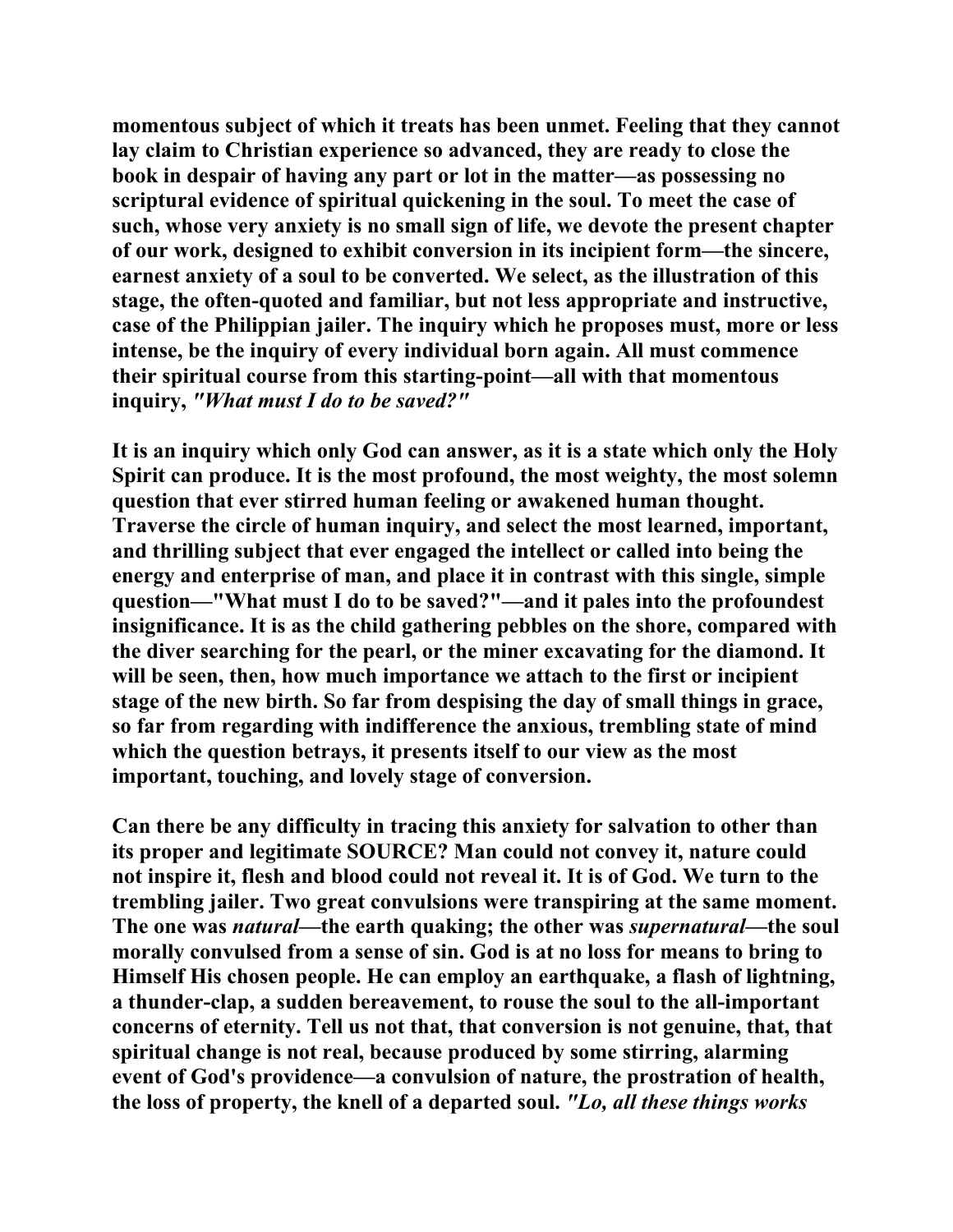#### *God oftentimes with men."*

**God grant that the solemn, startling events of His providence in your history, my reader, may not be without their spiritual impress upon your soul! Sad, yes, most dreadful, if, when your present probation closes in a destiny changeless as the throne of Him who will appoint it, it should appear that you were deaf when God spoke, you trifled when God was serious, were impenitent when God called; and that all His startling providences, solemn warnings, earnest and touching appeals tended but to fit you all the more for condemnation, as the sun's heat seasons the fuel for the flame. But we address the soul anxious for salvation.** 

**We approach the consideration of this state of mind with solemn and tender interest. If the angelic host contemplate the spectacle with wonder, and find in its study material for joy—beholding in it the fruit of Christ's death and the wondrous working of God's grace, the struggles and the pangs of a soul passing into the new birth—surely we are justified in regarding it as possessing vital and transcendent interest, worthy of our deepest, tenderest consideration.** 

**Anxiety for salvation is, as we have remarked, conversion in its latent or incipient state. It may arise from various causes, but essentially it is the same. You feel yourself a lost sinner. You have made the startling, momentous discovery that you are** *not* **saved! Hitherto, living in ignorance of yourself as a sinner, and of your state as under condemnation; living for the world as your portion and for self as your god, you now awake as from the sleep of death, and find and feel yourself lost, guilty, self-destroyed. Your great anxiety now is—***how* **you may be** *saved.* **Shall we attempt to analyze your anxiety? You feel yourself—a** *SINNER.* **This is the great concern of your soul. Sin is your distress, your burden, your alarm. Sin as sin against God, sin as polluting your entire being, sin as exposing you to condemnation, sin as the most oppressive weight that ever crushed you to the earth, sin as separating you from the holy on earth and from the glorified in heaven, is the cause of present conviction, anxiety, and alarm.** 

**But, startling and solemn as this discovery of your condition as a sinner is, be not more startled if we pronounce it as most** *blessed!* **It is the first dawn of light, the first pulse of life in your soul. Before you are healed, you must feel that you are** *diseased.* **Before you are cleansed, you must feel that you are**  *unclean.* **Before you are saved, you must feel that you are** *lost.* **Before you**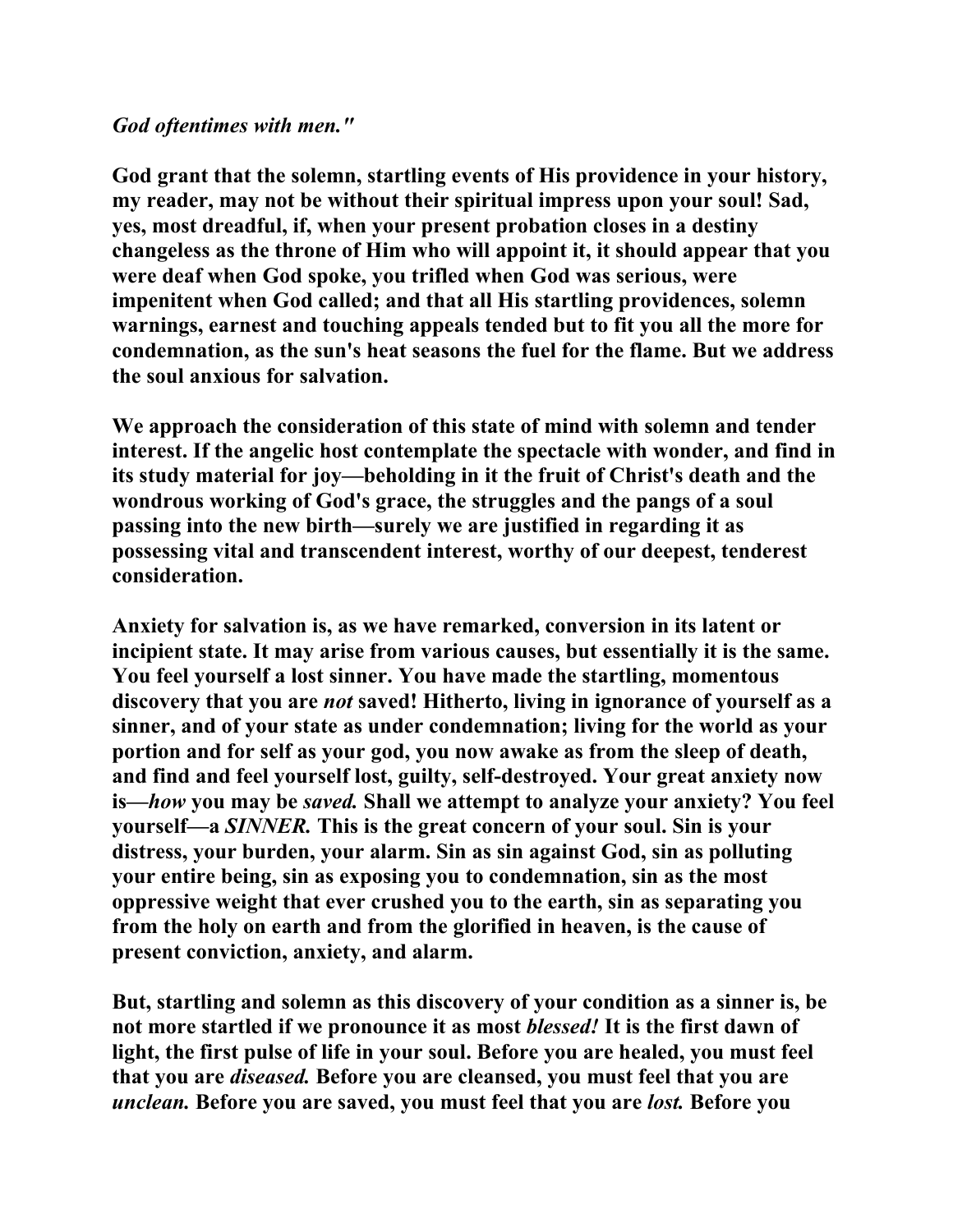**repair to the Savior, you must feel that you are a** *sinner.* **Do you see the fitness of all this?** 

**Administer medicine to a corpse, and supply it with nourishment. Is there a fitness, a harmony in the means you are employing to the end? Most assuredly not. But, let there be life—conviction of disease, sense of hunger—and your proceeding is rational and proper. Now, all this will apply to your spiritual condition. None come to Jesus but under the vital drawings of the Spirit. None come for healing but the sin-sick. None repair to Him for the bread of life but the soul hungering for salvation. I am now supposing this to be your case. You are inquiring the way of life. You are anxious to be converted. You long to be saved. This is just the process the Holy Spirit is taking to bring you to the Savior. The illumination of the understanding, the conviction of sin, the enkindling of godly sorrow, is a work supernatural and divine. To withdraw the mental veil, to remove the spiritual cataract from the spiritual eye, to unlock the chamber of the heart, to crush the rebellion of the will, and to subdue the whole soul before the cross, oh, this is the work of God the Spirit, and is the sure precursor of that New Birth, which, transpiring in grace here, shall be perfected and eternized in glory hereafter.** 

**The soul-anxiety you now feel, being the fruit of the Holy Spirit, will terminate in your full conversion to God. Conversion does not depend upon the depth of sin-conviction, nor upon the clearness of faith's eye. In one night the Philippian jailer repented and believed, was converted, saved, and baptized. That night that heard, amid the trembling of the earth, the earnest inquiry of the alarmed and anxious penitent, heard songs of gladness in heaven over one sinner that was saved.** 

**And why not** *you?* **In one hour you may be awakened, converted, saved. Listen to the recorded conversion of an eminent saint of God in tracing the way the Lord brought him to Himself—"As I was alone in the field, all my past life was opened plainly before me, and I saw clearly that it had been filled up with sin. I went and sat down in the shade of a tree, where my prayers and tears, my longing and striving for a better heart with all my doings, were set before me in such a light that I perceived I could never make myself better, should I live ever so long. Divine justice appeared clear as condemnation, and I saw that God had a right to do with me as He would. My soul yielded all to His hands, fell at His feet, and was silent and calm before Him. And while I sat there I was enabled by Divine light to see the perfect righteousness of Christ, and the freeness and richness of His grace, with such clearness that my soul**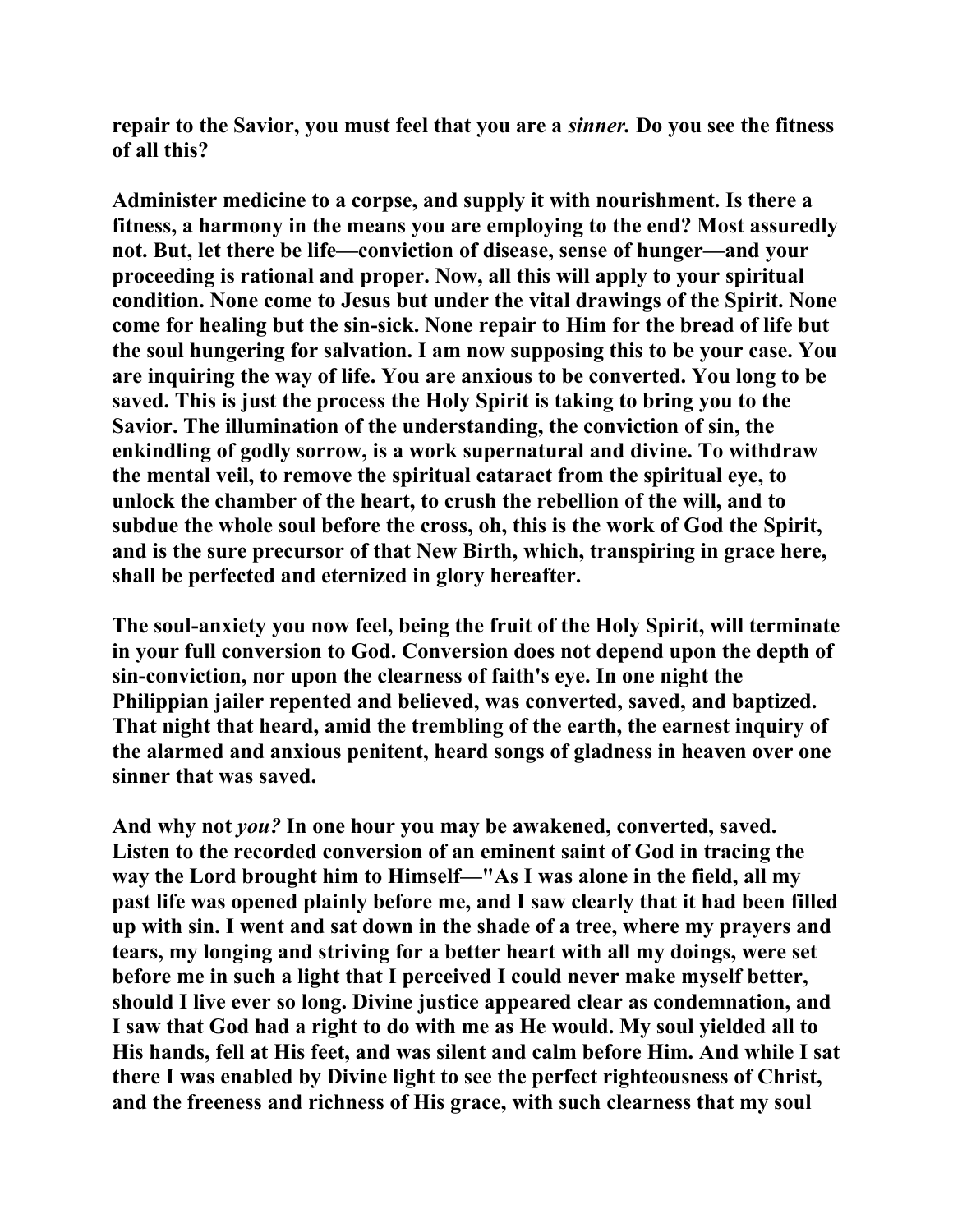**was drawn forth to trust in Him for salvation, and I wondered that others did not also come to Him who had enough for all. The Word of God and the promises of His grace appeared firmer than a rock, and I was astonished at my previous unbelief. My heavy burden was gone, tormenting fears were fled, and my joy was unspeakable. Yet this change was so different from my former ideas of conversion, that for above two days I had no thought of having experienced it. Then I heard a sermon read which gave the characters of the children of God, and I had an inward witness that those characters were wrought in me—such as a spirit of prayer, a hatred of sin, an overcoming of the world, love to the brethren, and love to enemies; and I conclude that I then had the sealing of the Spirit of God, that I was a child of His. New ideas and dispositions were given me; the worship and service of God and obedience to His will were the delight of my soul. I found such happiness therein as I never had in all the vanities of the world." (Memoir of Rev. Backus of America.)** 

**Such may be the joyous termination of your present serious impressions, anxious feelings and desires. Your inquiry is—***how* **you may be** *saved.* **If so, then your mind is brought into sympathy with the greatest work in which the God of heaven ever embarked—the work of saving sinners. Salvation! It is but one word, and yet, oh how pregnant with significance! How glorious its meaning! Salvation was the one thought of the Father from eternity, when He devised the scheme of its accomplishment. Salvation was the one thought of Jesus when he made His advent to our world, with the blood-sweat, the sighs, and sobs of Gethsemane, the cross, the agonies, and the passion of Calvary confronting Him. His one mission was to—***save.* **He objected not at the price, hesitated not at the terms, shrank not from the sacrifice. Though it involved such humiliation, and such sorrow, and such suffering, and such a death, and such a sacrifice as convulsed the universe—struck terror into hell and awoke amazement in heaven—the Son of God dying for the chief of sinners!—yet he voluntarily undertook and faithfully finished the salvation of countless millions. One life sacrificed—and by that one life sacrificed innumerable lives saved.** *"He saved others, Himself He cannot save."* **Such is God's salvation, worthy in all respects of Him who embarked His all of love, and power, and wealth in its accomplishment!** 

**Contemplate it in some of its transcendent blessings. WHAT IS IT TO BE SAVED?** 

**1. To be saved is to be delivered from the guilt and despotism of sin. And what**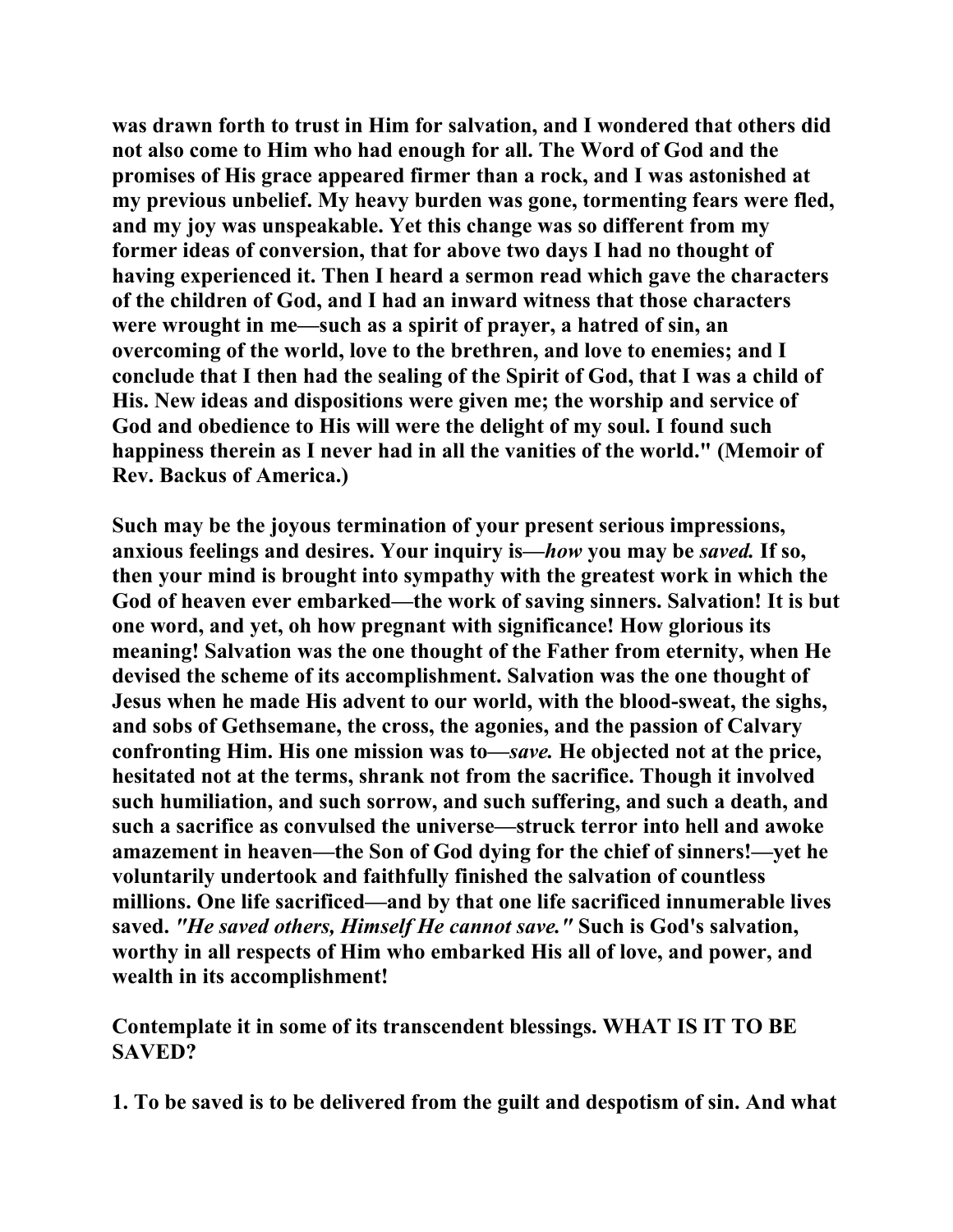**a salvation is this! Who can estimate its greatness and its preciousness, but he who has felt the burden of sin uplifted and removed, the corrodings of guilt cleansed and effaced entirely and forever? This the blood of Jesus effects. That blood was sacrificial and atoning, expiatory and cleansing.** *"Who His own self bore our sins in His own body on the tree." "He was wounded for our transgressions, He was bruised for our iniquities." "He bore the sin of many." "The blood of Jesus Christ His Son cleanses us from all sin." "His name shall be called Jesus, for He shall save His people from their sins."*

**What truth can be more luminous or what declaration more precious than this? What could avail to efface so deep a stain, to blot out so dark a spot, to annihilate so heinous a thing as SIN, but the atoning blood of Immanuel, the incarnate God? And** *this* **BLOOD has done it!—has done it now, has done it fully, and has done it forever in the happy experience of all who believe in Jesus. Bring your sins, your crimes, your transgressions in believing contact with Christ! Let them touch the cross—and the cloud shall dissolve, the chains shall fall, the burden shall vanish, and no sounds shall linger upon your ear but the Words of Jesus—***"Your sins are forgiven—go, and sin no more."* 

**2. To be saved is to be delivered from the condemnation of the law. In an unconverted, non-saved state, we lie under the curse, and are shut up to the eternal condemnation of the law.** *"The law works wrath." "Cursed is everyone that continues not in all things written in the book of the law to do them."* **But the salvation of the Lord Jesus is a deliverance from the law in its anathematizing and condemnatory power. It flashes no more curse, and rolls no more condemnation over the heads of those who are in Christ Jesus.**  *"Christ has delivered us from the curse of the law, being made a curse for us."*  **And oh, what a salvation is this! The curse annihilated, the sentence repealed, the condemnation removed, and yet the law fully repaid, perfectly obeyed, divinely honored and magnified in the eyes of all holy intelligences, in the life of Him** *"by whose obedience many are made righteous."* **Thus, our Lawgiver is our Law-Fulfiller; and His fulfillment of the law is imputed to us who believe; and so we become the righteousness of God in Him, which righteousness is unto all and upon all those who believe.** 

**3. It follows from the preceding statement, strictly logical, that the salvation of Christ insures our deliverance from the wrath which is to come. If there is no present condemnation to those who are in Christ Jesus, then the future, with all its tremendous realities, its dreadful solemnities, unveils no dread, awakens no terror, to those who are saved. The Lord Jesus, offering Himself as our**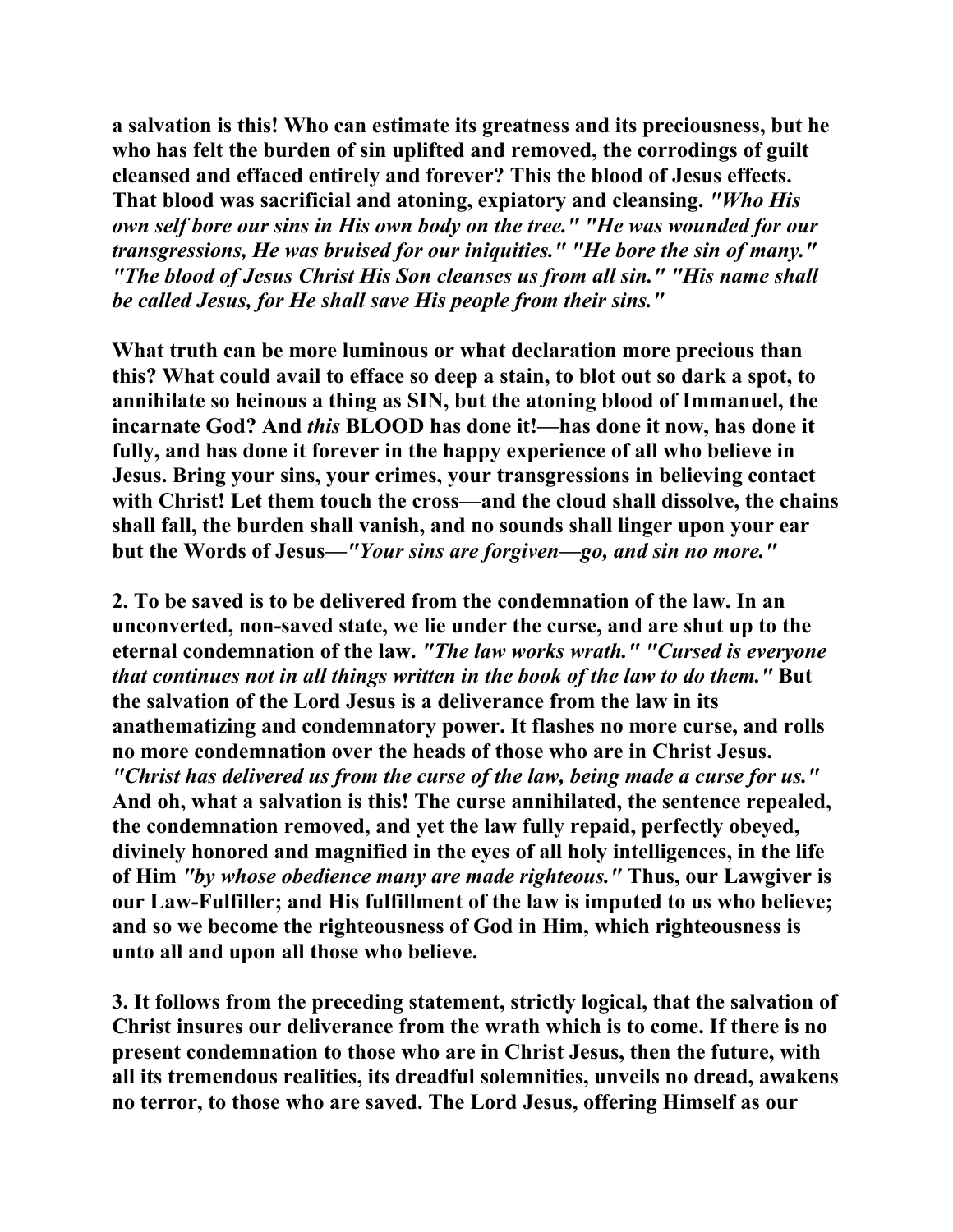**substitute, engaging as our surety, obeying for us, suffering for us, dying for us, has exhausted the curse of the law, drained the cup of wrath, and saved us from its future outpouring. Having by sovereign grace turned from idols to serve the living and true God, we now** *"wait for His Son from heaven, whom He raised from the dead, even Jesus, who delivered us from the wrath to come."* **Oh, what a salvation this! Saved from the quenchless flames, from the undying worm, from the companionship of the lost, from the pangs of the death which is eternal! Who would not utter the cry—never ceasing to utter it, until, piercing the heart of the Savior, it brought down the gracious response—***"Lord, save, or I perish!"* 

**And still the great question remains unanswered—***"What must I do to be saved?"* **We wish the anxious inquirer particularly to mark how the apostles those sons of consolation, those blessed heralds of the cross, to whom was given the tongue of the learned, that they might know how to speak a word in season to the weary—met the question. They did not commence, as, alas! too many human teachers unskilled in the Word do, by investigating the nature or gauging the depth of the jailer's conviction; nor did they set him upon the hopeless task of doing something of himself to soothe the intense anguish of his soul; neither did they direct him to an external reformation of his habits—to go to the synagogue, to partake of baptism, or the communion of the Lord's supper—to fast, and pray, and read. Still less did they exhort him to throw off his serious thoughts, to drown his mental distress in scenes of worldly frivolity and excitement. Oh, no! Miserable comforters they would have been, physicians unskilled in the are of spiritual healing, to have employed means like these—means which must have proved a vain and cruel mockery of a case so peculiar and desperate.** 

**But what did they? They at once preached to him JESUS—they uplifted the cross—directed his eye to the Crucified—brought him to the Savior.** *"Believe in the Lord Jesus Christ, and you shall be saved."* **What a marvelous announcement! How suitable, how simple the remedy! This was all they prescribed. Not a word about election, or baptism, or church, or reformation. The one instrument of healing was** *faith;* **and the one Object of that faith,** *the Lord Jesus Christ***.** 

**And such is the gospel, the glorious gospel, of the blessed God. It proclaims with clarion notes of sweetest melody, everywhere and to all, "BELIEVE, and be SAVED!" All man's working, all human merit, all self-doing of the anxious soul is utterly ignored. What says the Scriptures? "However, to the man who**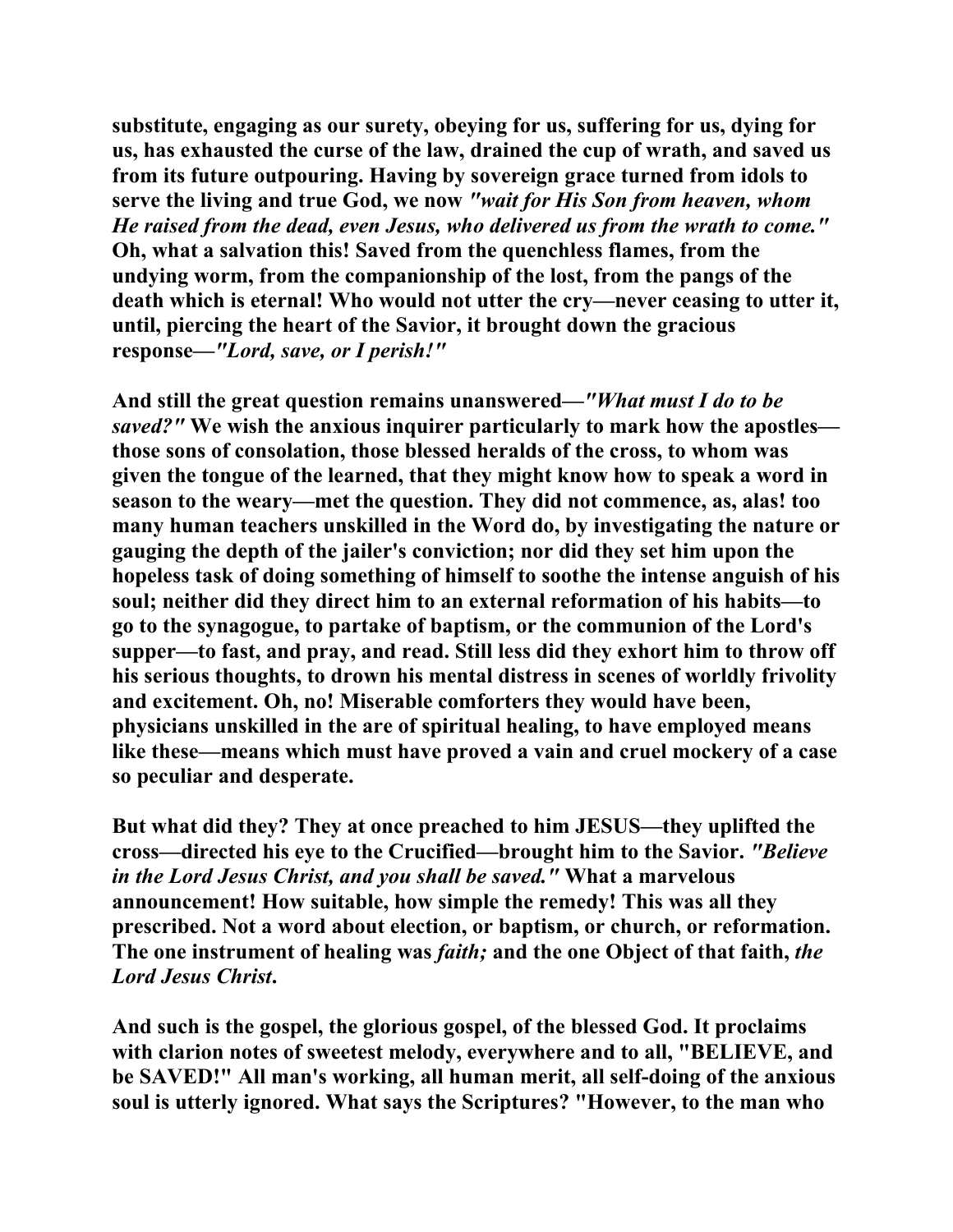**does not work but trusts God who justifies the wicked, his FAITH is credited as righteousness." Anxious soul, listen to the joyful sound!—welcome the good news of the gospel of the grace of God! Sinner though you are—the vilest, the greatest, the very chief—receive in faith the Lord Jesus Christ, and you shall be saved!** 

**Do not hesitate because of the feebleness or the dimness of your faith. Faith is not your Savior, but JESUS. The mightiest faith ever possessed would not save you, apart from the sin-atoning Lamb. Therefore it is that the weakest, dimmest faith ever exercised in the Lord Jesus will save from going down to the pit the greatest criminal. Jesus is mighty to save, is willing to save, is pledged to save, is eternally glorified in saving. Without a work, without one particle of merit—as a poor bankrupt sinner, having nothing to pay—He has promised, and is pledged to save you to the uttermost. Did He ever repel a sincere penitent? Did He ever reject an humble suppliant? Did He ever refuse to save a poor sinner? Did He ever scorn and reject a trembling, sorrowing outcast? Oh, never! That case is yet to transpire of a soul convinced of sin by the Spirit, and falling down at the Savior's feet seeking His pardoning mercy, on whom He bends a frown of anger, exclaiming, "Begone! you are too vile, too unworthy, too great a sinner to be saved; the sins of your youth, of riper years, of old age, exclude you from my mercy—place you beyond the pale of my salvation. You have resisted light, have stifled conviction, have striven with the Spirit, and there remains to you no room for repentance, no sacrifice for sin, no hope of** *pardon."* **We say, this fact is yet to transpire. And when it does, there will be a profound and prolonged silence in heaven, and a loud laugh of fiendish triumph in hell!** 

**What, then, hinders your coming to Christ, and coming to Him** *now,* **O anxious soul? Is it** *ELECTION?* **Election is among your greatest encouragements to come to Christ; since, were you not one of His elect, the Holy Spirit would not have convinced you of sin, and Christ would not have inclined you to come, by His grace. All that the Father gave to Him shall come to Him; and your coming to Christ under the drawing of the Spirit is just the evidence that you are one of those given to Him of God. Who will dare affirm that you are not one included in the eternal purpose of God, whom He has made to see, feel, and deplore your impotence, vileness, and nothingness in His sight?** *"Whom He predestinated, them He also CALLED;"* **and the voice of His effectual grace is now calling you to Himself, and so you have irrefutable evidence that you are one of His. Making your** *calling* **sure, you will make your** *election* **sure; and so, taking hold by faith of the lowest link in the golden**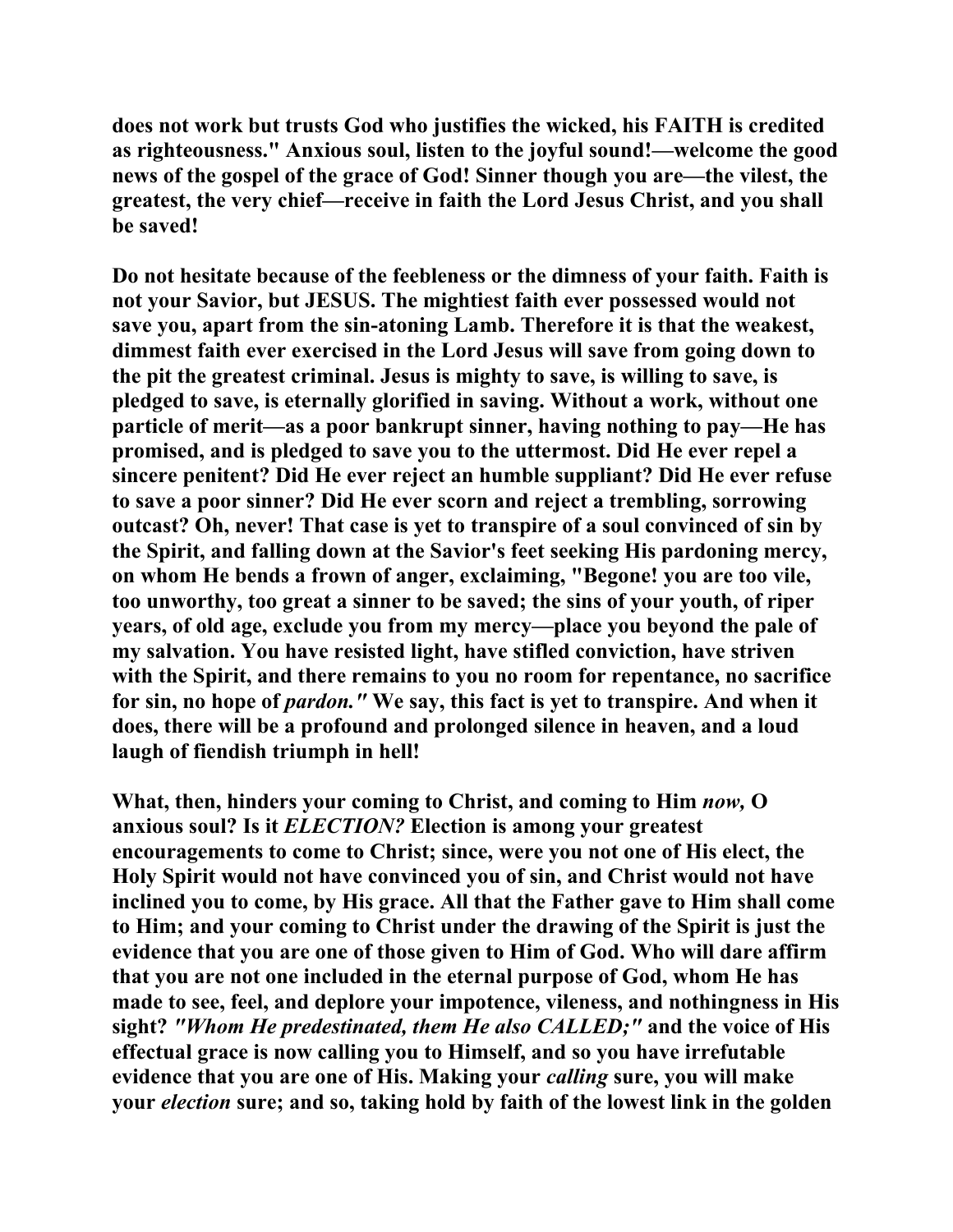**chain of God's salvation, you shall rise to the highest, and before long partake of the rapture of the saints, and find yourself in heaven—having passed from grace to glory!** 

**What hinders you coming now to Christ? Is it your SINS***?* **Why should this be a bar? Jesus made His advent into the world to save** *sinners;* **He shed His atoning blood to save sinners; He gave Himself a sacrifice to save sinners; He rose again from the dead to save sinners; and He is now exalted at the right hand of God to give repentance and remission of sins to poor sinners. In addition to all this, He has left on earth His great and glorious** *promise,* **that, "him that comes unto me, I will never cast out." Upon this magnificent, this precious promise you may venture, and hope, and rely.** 

**This plank has saved many a drowning soul from going down into the yawning pit; and if you will with simplest faith grasp it, it will save** *you.*  **Accumulate all the arguments, objections, and difficulties to your coming to Christ which it is possible for sin to allege, unbelief to suggest, or Satan invent, and hurl them in faith against this one Divine and gracious promise, and they will fall as powerless, broken, and scattered as the billows which launch their thunders against the ocean's rock. Bunyan, in his own quaint but forcible way, thus puts it—"'But, I am a great sinner,' say you.** *'I will never cast out,'* **says Christ. 'But, I am an old sinner,' say you.** *'I will never cast out,'* **says Christ, 'But, I am a hard-hearted sinner,' say you.** *'I will never cast out,'* **says Christ. 'But, I have served Satan all my days,' say you.** *'I will never cast out,'* **says Christ. 'But, I have sinned against light,' say you.** *'I will never cast out,'* **says Christ. 'But, I have sinned against mercy,' say you.** *'I will never cast out,"* **says Christ. 'But, I have no good thing to bring with me,' say you.** *'I will never cast out,'* **says Christ.** 

**Thus might I go on, and show you that this promise was provided to answer all your objections, and to ease all your fears. Many, like you, have feared that the Savior would not receive them; but** *'I will never cast out'* **is a promise of Christ upon which millions more will yet rely, and which, when the grass is withered and the flower faded of all creature strength and glory, shall endure forever. You blessed spirits in glory! tell us, is it not a faithful saying that Jesus Christ saves sinners?" You Saul of Tarsus, who once gloated in the dying agonies of Christ's first martyr, yourself a Pharisee and blasphemer, tell us, is it not a faithful saying that Jesus receives and saves sinners, even the very chief? And you Mary Magdalen, once demoniacally possessed, tell us, is it not a faithful saying that Jesus has might to cast out the Evil One, and save**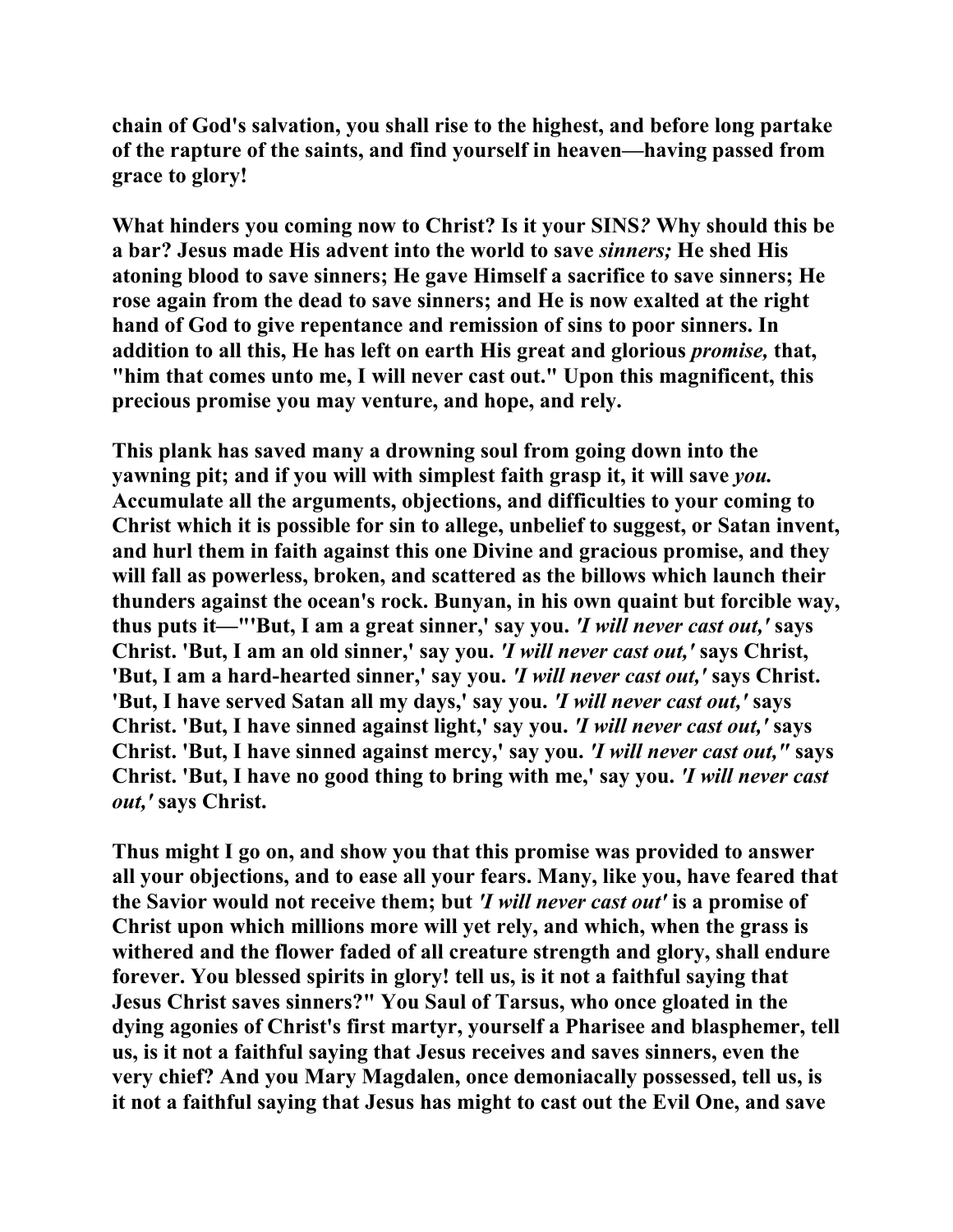**to the uttermost the poor victim of his power? And you expiring malefactor, appealing in penitence and faith to the crucified Savior, at whose side you did languish and die,** *"Lord, remember me when You come into Your kingdom,"* **tell us, is it not a faithful saying, and worthy of all acceptance, that Jesus Christ came into the world to save sinners?** 

**And what, my anxious reader, is the testimony which this great cloud of witnesses bears?—"Oh, yes, it is a most true and precious saying, worthy of all belief and acceptance. We came to Jesus as sinners, the vilest, the greatest, the very chief, and He welcomed and saved us; we washed in His blood, and we clothed us in His righteousness, and He saved us by His grace, and brought us home to glory, and now we sing, Unto Him who loved us, and washed us from our sins in His own blood, and has made us kings and priests unto God and His Father, to Him be glory and dominion forever and ever. Amen." Anxious soul! humble penitent! come to Jesus, and come** *now!* **For, "we believe that, through the grace of the Lord Jesus Christ, we shall be saved, even as they."** 

# **THE TRIAL OF THE NEW BIRTH**

**"The Lord tries the righteous."—Psalm 11:5** 

**It is the perfection of God that He does everything for Himself; this, while it is the greatest imperfection of the creature, is the highest perfection of the Creator. The works of creation exhibit the glory of God. Not an insect floats in the sunbeam, not a flower blooms in the valley, not a dewdrop sparkles upon the rose leaf, but has its end in God. It is equally so in the works of providence. All its events—the greatest, the most minute, the mysterious, and the lucid illustrate His wisdom and promote His glory, and terminate in Himself. If in the kingdoms of creation and of providence it is so, how much more in the kingdom of grace! The fall of man from his original righteousness, to his recovery from that condition by electing grace, and his final translation to glory, is that masterpiece of Divine workmanship which will fill heaven with God's glory and replenish eternity with His praise.** 

**We have a striking illustration of this thought in the subject to which the present chapter is devoted—the process of trial through which God permits the renewed nature of the believer to pass. It might seem to a superficial eye, or to the mind of a young convert to Christ, at first sight strange and**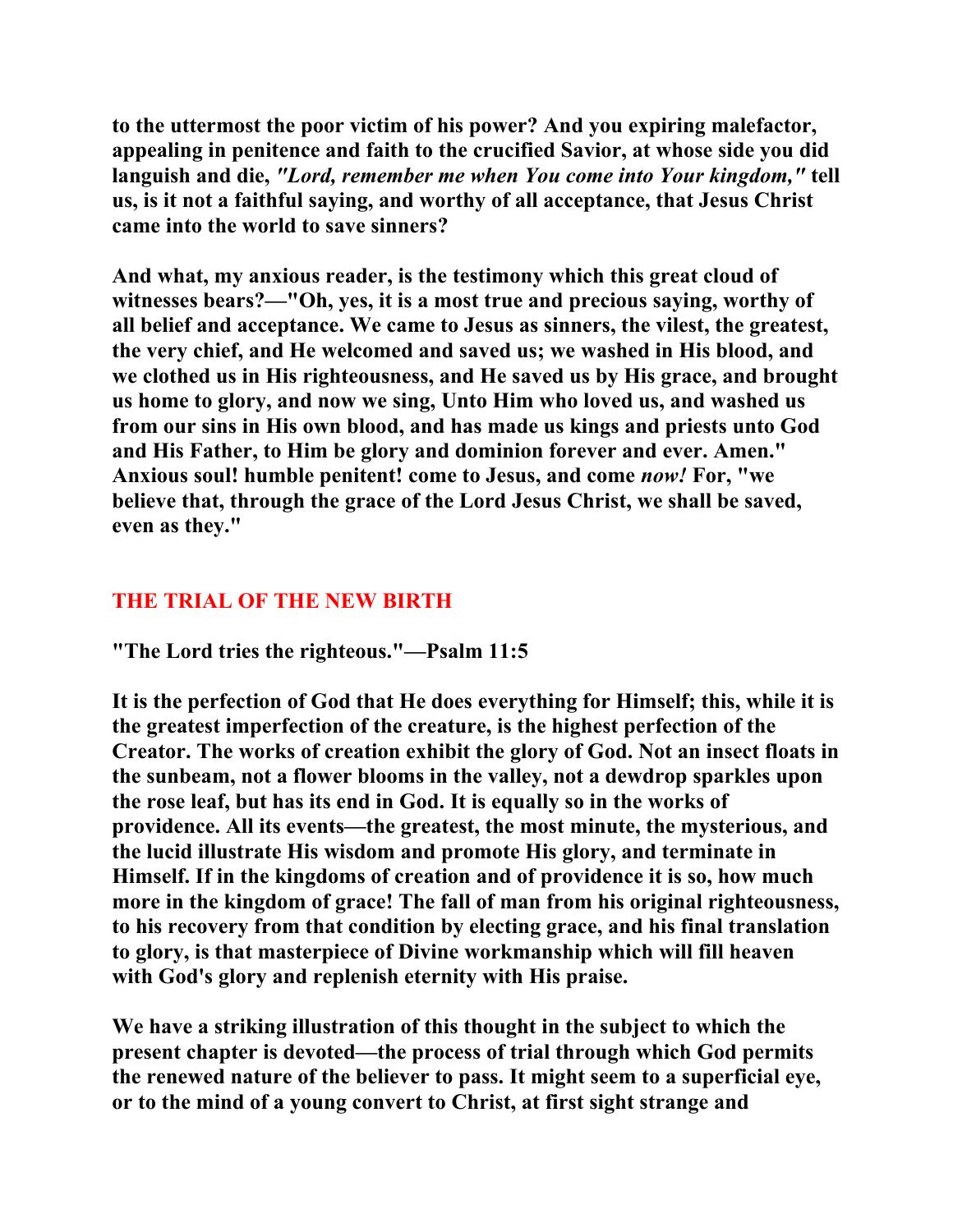**incongruous that the Lord, who loves the righteous, as He does, should often subject them to trials so severe and so prolonged. That He should impose sufferings so intense, and permit sorrows so many and deep, to come upon those whom He has pronounced the chosen objects of His love, in whom is all His delight, who are His peculiar and costly treasure, tender and precious to Him as the apple of His eye, seems mysterious, if not inequitable.** 

**And yet, all is right! It is proper and befitting that the new nature of God in the souls of His people should evidence its genuineness, develop its power, and unveil its glory. And the mode which the God of love and wisdom has chosen for this is just that one the best adapted to promote and accomplish the great end—***"The Lord tries the righteous."* **Such is the view we are about to present to the reader of this volume. But a brief description in the first place of the "righteous" is necessary, since in a preceding chapter we have dwelt at length upon the character.** 

**Contemplate the "righteous" in their PRIVILEGE***,* **as righteous in the righteousness of God. It is called** *"the righteousness of God,"* **not because it is the essential or abstract righteousness of God, for this is incommunicable, and cannot, therefore, describe the righteousness in which the believer is justified. But it is called "the righteousness of God" because it is the righteousness of Christ, who is God. To quote a text more than once referred to in this volume,** *"He has made Him to be sin for us who knew no sin, that we might be made the righteousness of God in Him"***—observe, made the righteousness of God** *in Christ.* **Thus, we stand by imputation, in the righteousness of Christ—God in our nature, Immanuel, God with us; "The Lord our Righteousness."** 

**What a vital and precious truth is this to the believer! The more the mind revolves round this doctrine, the more glory we see in it, and the more we seem to clasp it, as the drowning mariner the plank. And how some can talk of sin, and confess sin, and yet think of standing before God without this righteousness, is most puzzling! When we study the law of God—its spirituality and strictness; when we think that for one thought, one glance of the mind, it curses and condemns; that, it demands the body, the soul, the time, the talents, yes, our all for God—else it were a most wicked law—that, its terms are blood for blood, life for life—how suitable, how perfect, how glorious does the righteousness of an incarnate God appear which has met every demand, honored every precept, and which is unto all and upon all those who believe!**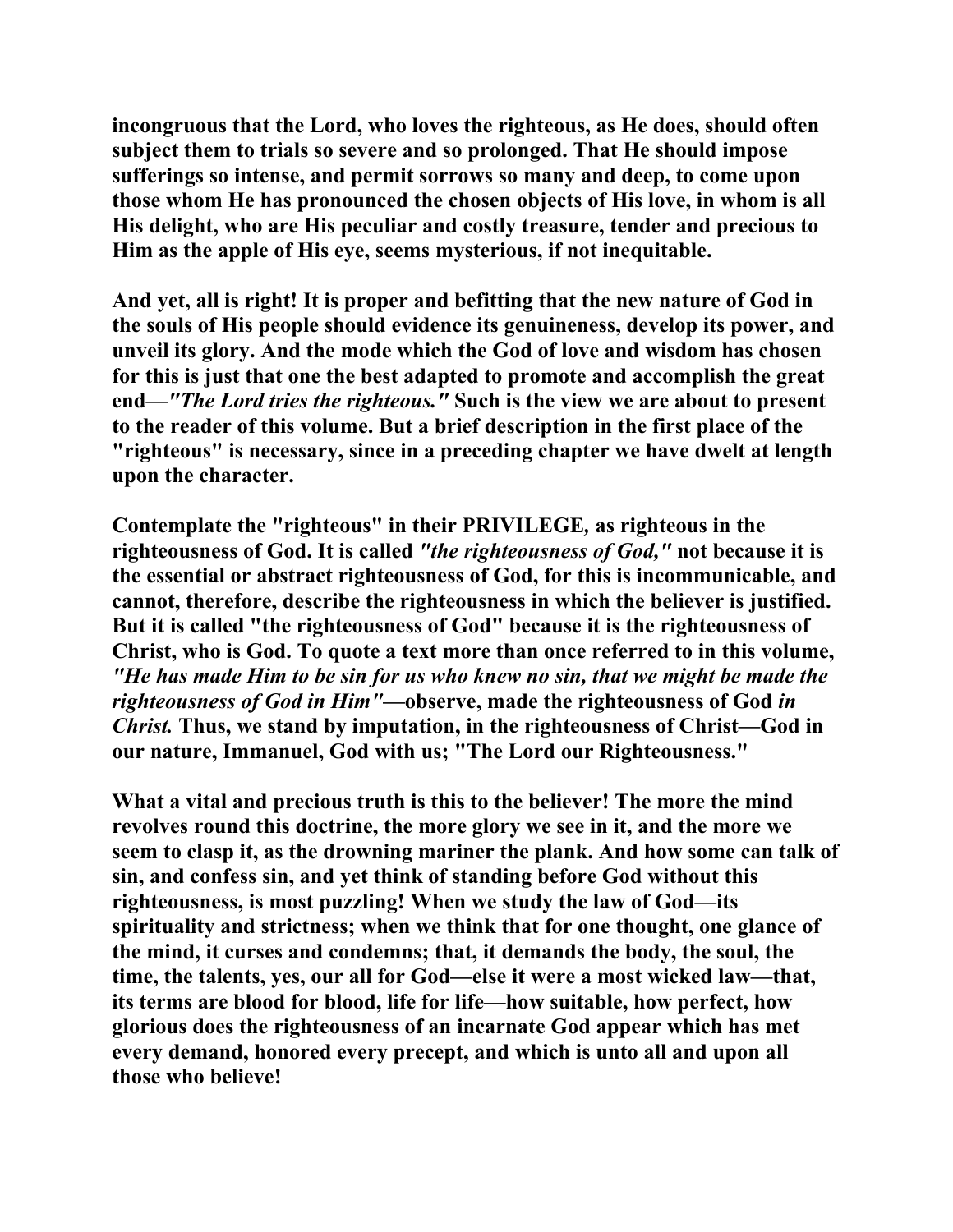**And when we consider that there bends not a believer over this page, however weak his faith or small the buddings of Divine grace in his soul—he may have been the vilest sinner, and now the weakest believer—yet looking to Jesus, notwithstanding all his imperfections and failures, he stands complete in the righteousness of God, how magnificent and precious does this doctrine appear! O blessed truth! how it abases, and yet how it exalts! To know that while our feelings fluctuate, and our frames vary, and our experience ebbs and flows as the tide, yet our righteousness varies not, changes not, and that we are not justified one moment more really, more freely, more completely than another, is a mercy unspeakably great.** 

**And when we examine our principles and their fruits, our aims and their results—striving to reach the center—the mark of the prize of our high calling—yet ever falling short, had we not this righteousness to stand in before God, how could we dare look up? O you saints of the Most High, you who are traveling on through much failure, through much infirmity, it may be through much trial and tribulation, shout the hallelujahs of heaven! Christ is yours, His righteousness is yours, His work is yours, His glory is yours, for** *you are complete* **in Him. Such are the "righteous" in their great privilege.** 

**Let us look at them in their CHARACTER***.* **They are denominated** *"the righteous."* **It is here the existence and vitality of the** *new nature* **appear so evident and illustrious. All the holiness that vitalizes and adorns the life of the child of God, all the righteousness which renders his path so luminous, his influence so sanctifying, his character so glorifying to God, is the new and Divine nature in his soul exercising its power and putting forth its fruit. Born of God, believers advance in spiritual stature, from the babe in Christ to the young man, from the young man to the father, and from the father to the hoary head found in the way of righteousness. And, as they grow up into Christ, the new nature exhibits more and more of its vitality, unveils more and more of its loveliness, and accomplishes more and more of its achievement. Growing up into Christ in all things, their religious progress is a gradual development of Christ's nature and image in them, and in the same ratio a gradual putting off the old man with his deceitful lusts and putting on the new. In other words, the believer growing up into Christ grows less like himself and more like Christ, less earthly and more heavenly. Thus does his newness of nature appear in the righteousness of life which he lives—***"He that does righteousness is righteous, even as He is righteous,"* **(1 John 3:7.)** 

**This will constitute the grand distinctive feature of the human race in the**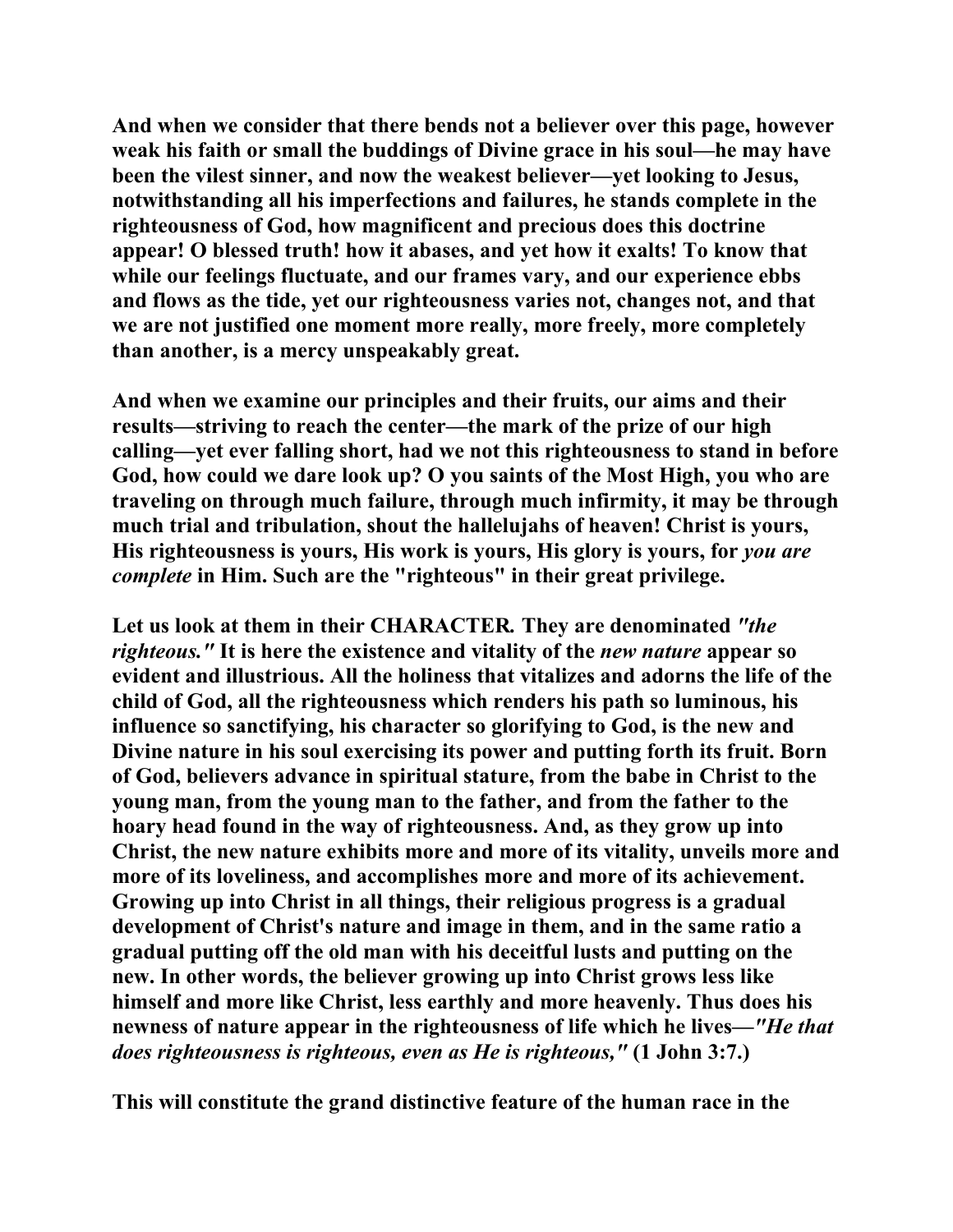**great day of judgment—***righteousness.* **The distinction of races and of languages, of rank and wealth, of churches and creeds, will vanish in that solemn day, and nothing will mark the great separating distinction of man from man but the righteousness of God imputed, and the righteousness of the Holy Spirit imparted, to those who shall be saved.** *"They shall be mine, says the Lord of hosts, in that day when I make up my jewels; and I will spare them, as a man spares his own son that serves him. Then shall you return, and discern between the righteous and the wicked; between him that serves God and him that serves him not,"* **(Mal. 3:17, 18.)** 

**"Jesus, Your blood and righteousness, Your beauty, are my glorious dress; 'Midst flaming worlds, in these arrayed, With joy shall I lift up my head.** 

**"When from the dust of death I rise, To take my mansion in the skies, Even then shall this be all my plea– Jesus has lived and died for me.** 

**"Bold shall I stand in that great day, For who aught to my charge shall lay? While, through Your blood, absolved I am From sin's tremendous curse and shame."** 

**But, "the Lord TRIES the righteous." To this truth let us now direct our attention. Trial is an essential part of our advance in grace here, and of our fitness for glory hereafter. There never was a saint of God exempt from trial. As has been remarked, God had but one Son exempt from sin, but never one exempt from suffering. Thus it is said of Jesus,** *"Though he was a Son, yet learned He obedience by the things which He suffered."* **Trial, as a part of earth's discipline for heaven's enjoyment, is nowhere a fact disguised or qualified in God's Word. It confronts us upon the very threshold of our conversion, that, if we become the true disciples of Christ, it must be by bearing His cross and following Him through much tribulation to the kingdom. God thus speaks of His Church, the remnant according to the election of grace—***"And I will bring the third part through the fire, and will refine them as silver is refined, and will try them as gold is tried," (Zech. 13:9.)* 

**The testimony of the New Testament is not less clear and emphatic. Thus**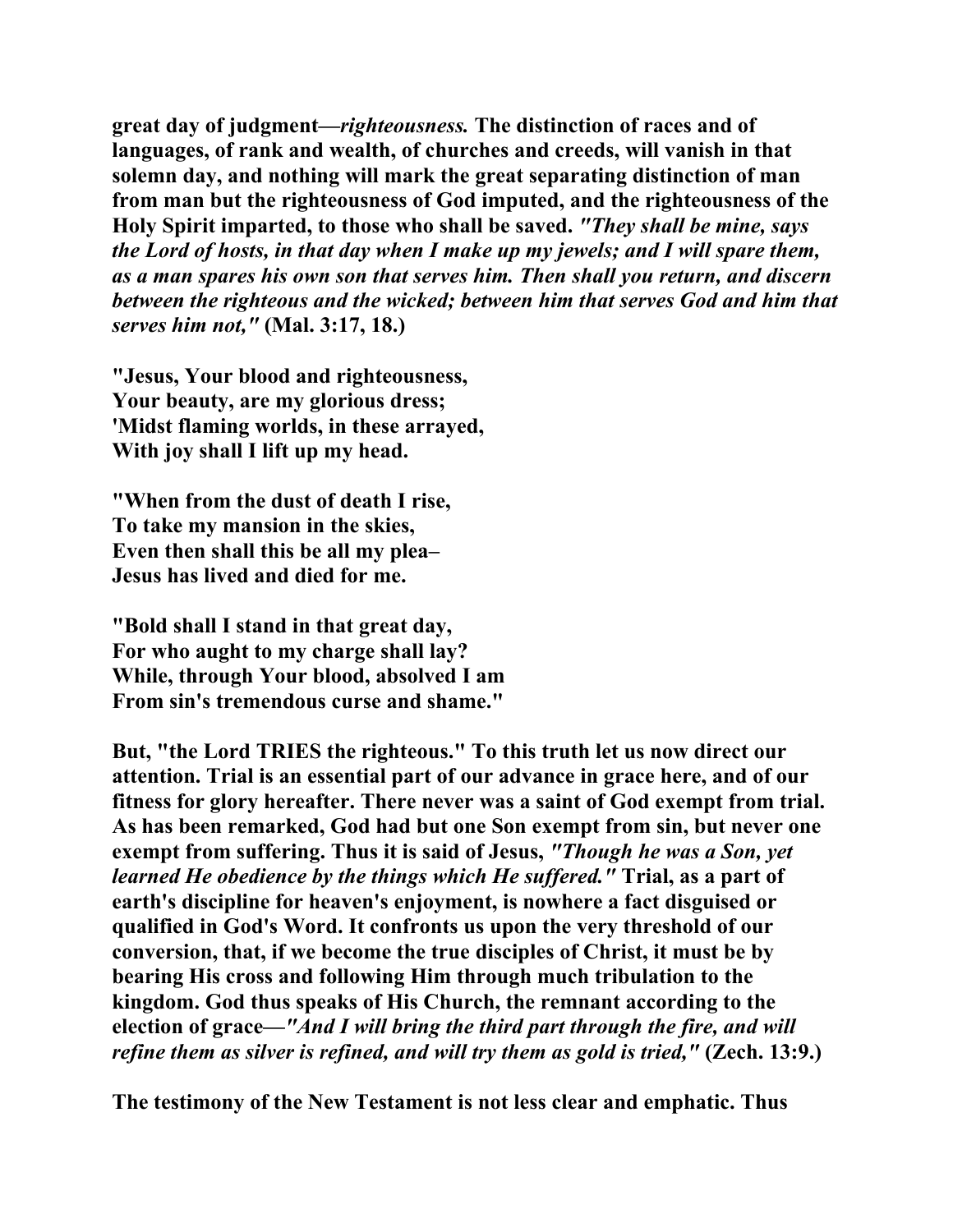**taught the first apostles of the faith. They went forth preaching the gospel in every city,** *"Confirming the souls of the disciples, and exhorting them to continue in the faith, and that we must through MUCH TRIBULATION enter into the kingdom of God."* 

**The very constitution of the renewed nature of the Christian implies its exposure to** *trial.* **Its existence in the living soul is where sin's empire is. It is a kingdom of light irradiating amid a kingdom of darkness—an empire of righteousness reigning amid an empire of sin—a spark of fire glowing amid the heaving ocean. What is the daily life of the believer from the moment he raises his head from his pillow in the morning until he replaces it at night, but a battle with inward corruption and with external temptation? Thus our very constitution, as those that are born again, is in direct and incessant antagonism with evil, and, consequently, is one of perpetual comment upon the inspired declaration,** *"The Lord TRIES the righteous."* 

**The discipline of trial to which the righteous are subjected is essentially different to what the world blindly supposes it to be. In the world's estimate the** *trial* **of the saints is a retributive judgment—a penal evil—a divine condemnation. But, as represented by God, what is the trial of the righteous? It is variously denominated. Thus, for example,** *trial* **is the believer's testimonial for heaven, (Matt. 5:10;) the gift of God, (Phil. 1:29;) the Spirit of glory resting upon him, (1 Pet. 4:14;) a baptismal consecration, (Mark 10:38, 39;) a filling up of the Lord's sufferings, without which Christ's sufferings in His Church are not complete, (Col. 1:24;) the evangelical perfection of the righteous, (James 1:3, 4) a refining of their faith, (1 Pet. 1:7;) their enhancement of glory, (2 Cor. 4:17;) their conformity to Christ their Head, (2 Tim. 2:11, 12.) Such are a few of the lights in which the Holy Spirit, in the Word, places the process of trial by which the Lord tries the righteous.** 

**It were a truism to remark that the** *trials* **of the Lord's people are VARIOUS***.*  **No individual can carefully and thoughtfully read and study God's Word, or his own personal history, without arriving at this conclusion. As the Lord's garden is planted with trees of various sizes—as God's family is composed of children of different growth—as Christ's body, the Church, is composed of different members; so the spiritual discipline of God with the righteous varies. Some of the Lord's people are tried in body and some in soul; some in their circumstances, and others in their families; some by the world, and some by the Church. Like a wise and loving parent, like a skillful and attentive physician, like an experienced and judicious husbandman, the Lord adapts**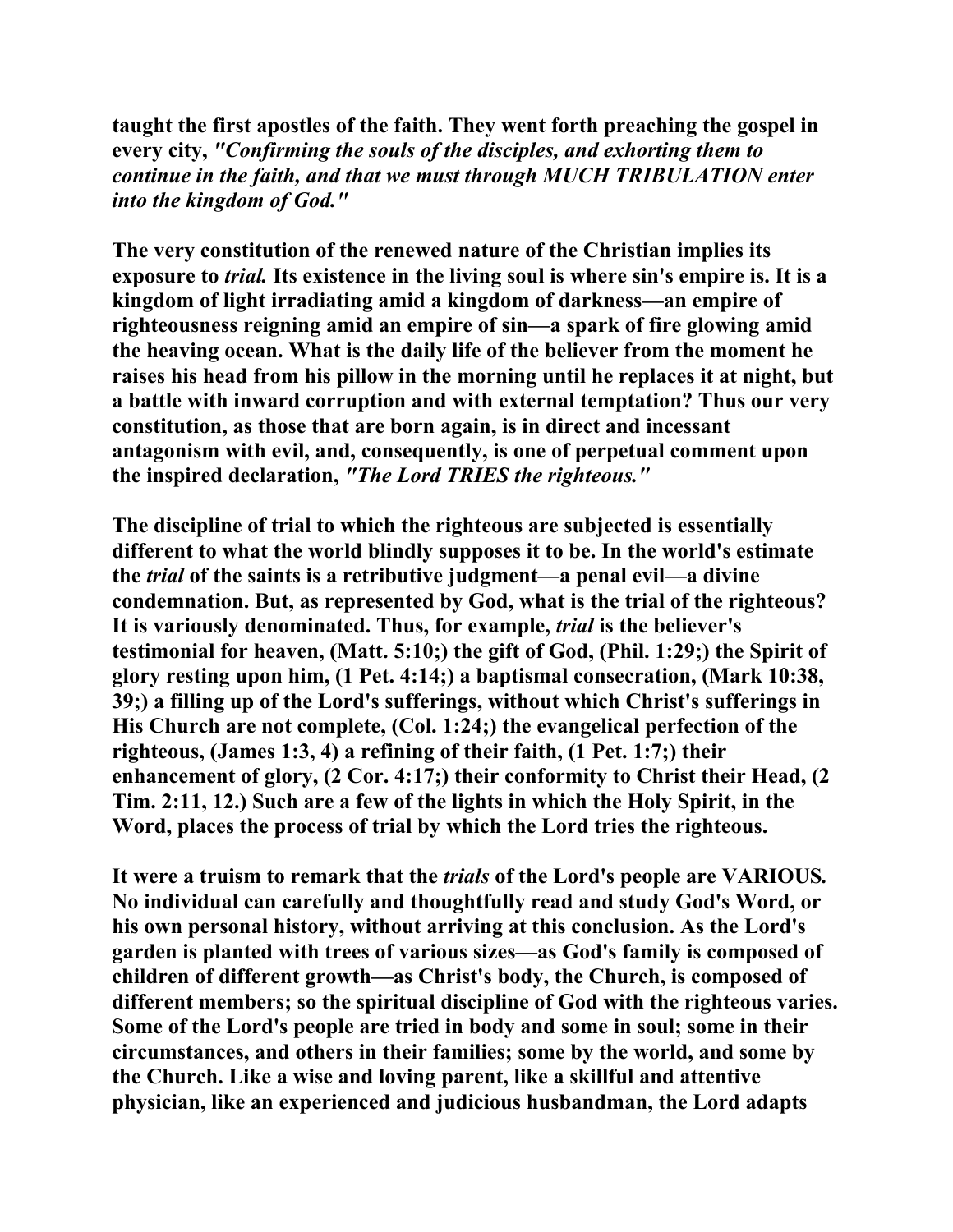**and moulds the discipline, the treatment, and the pruning in His trial of the righteous according to the nature and requirements of the case, so that every believer's cross and trial is just what the Lord makes it, and just what his case required.** 

**But whatever the trial to which the Lord in His love and wisdom may see fit to subject the new nature, it will but result in its greater development and maturity. When we remember how much there is within us opposed to its progress, how much to veil its beauty, to weaken its power, to shade its luster, and almost to imperil its very existence, is it any marvel that He whose work, whose nature, and whose image it is—jealous of His own glory, as its Author—should subject the righteous to the discipline of trial, that their righteousness might appear as the light, and their judgment as the noonday?** 

**The apostle Paul, in a passage already quoted, speaks of filling up that which is behind by the afflictions of Christ in his flesh. It was a noble sentiment worthy of his magnanimous spirit. But it expressed more than this. It sets forth a truth most consolatory to the believer– that is, that the afflictions of Christ's people are the afflictions of Christ Himself, so perfect is the oneness of Christ and His Church. Now, if it were an essential part of the Divine economy—if it were necessary as perfecting Him as the mediator of His Church, that Christ, the sinless Son of God, should pass through the process of trial—should be tried from every quarter and in every part, shall we count it a strange thing if God subjects His own work in our soul to the searching process of the crucible?** 

**It is written,** *"THE LORD tries the righteous."* **Sweet is this assurance, that it is** *the Lord Himself* **who tries them. Jesus is the Refiner. The work of our sanctification shall be His own. He will not allow His saints to fall into the hands of man for the perfecting of that which concerns them. The moment that the afflicted saint recognizes** *the Lord* **in the chastening, sees** *God* **in the calamity, he passes beyond the region of second causes—with which, alas! the latent infidelity and atheism of our heart deal so much—and the chastened soul rests in the First Great Cause of all events—Jehovah.** *"I was silent; I opened not my mouth, because You did it,"* **and so he behaves and quiets himself as a child that is weaned of his mother.** 

**Receive this strong consolation, chastened and afflicted one!** *"God HIMSELF has done it,"* **therefore it is well done. God can do nothing wrong. His work, like Himself, is perfect. And, if perfection traces His work of grace, shall we**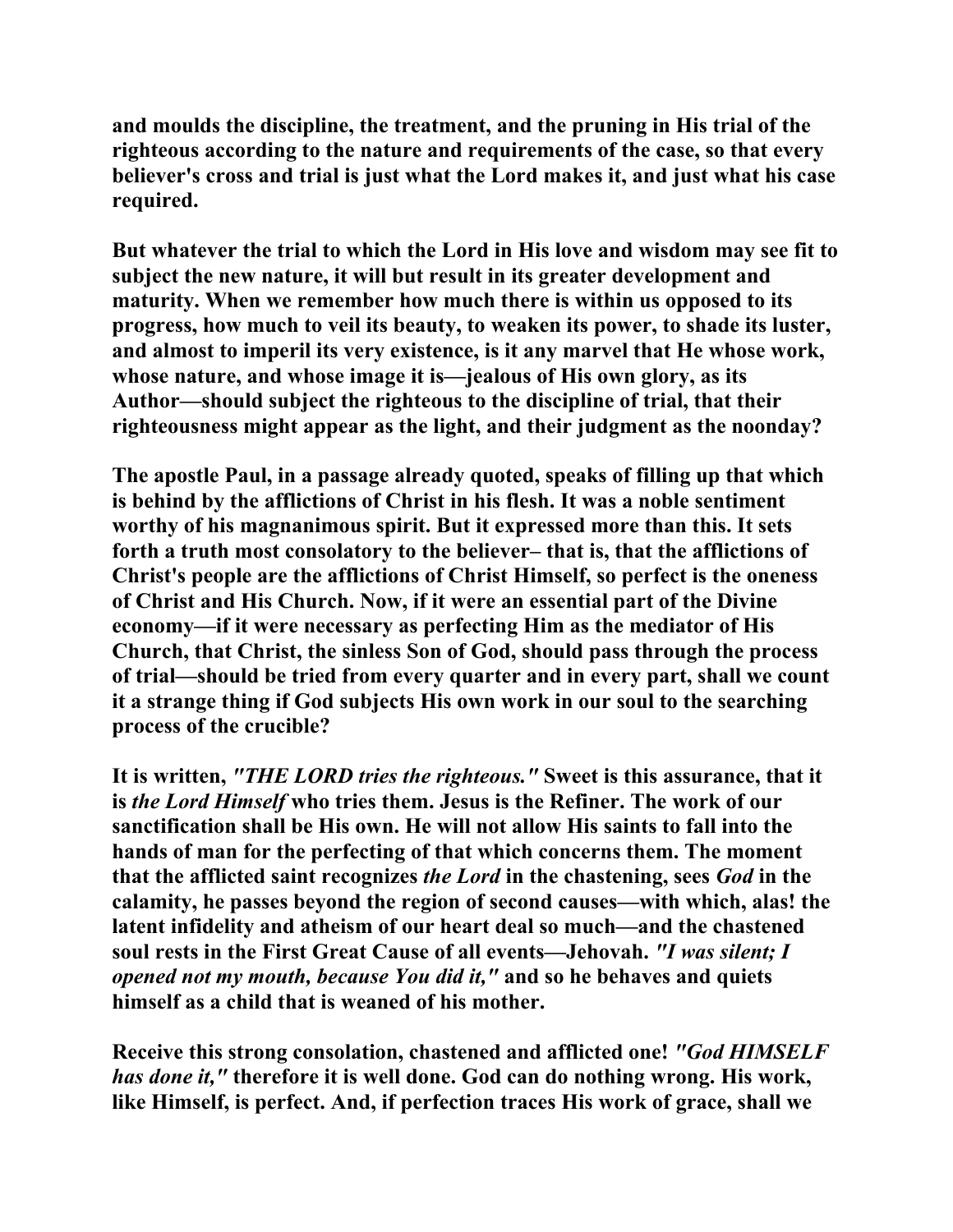**suspect imperfection in His work of providence? That be far from us! He who gave us His beloved Son, will He compromise our interests, imperil our happiness, rob us of one real blessing in the severest discipline of His hand? Oh no! infinite love prescribes, infinite wisdom shapes, infinite faithfulness and power execute all His purposes, thoughts, and doings concerning His people.** 

**Again, we repeat the truth—He to whom you are more delightsome and precious than myriads of planets like this; who laid all your sins and curse upon His beloved Son; who sustains to you the divine and the tender relation of a Father, has sent this present trial, this discipline of grief which bows your spirit to the dust. Look above the proximate causes of the event, and see the rod, the sword, the cup in your Father's hands, and hear Him say,** *"I will do you no hurt,"* **(Jer. 25:6.)** 

**But you have in this present trial with which the Lord is trying your grace more than a negative, you have a positive assurance of good. See how the faith of Jacob pleaded it with God—***"You said, I will surely do you good."* **Imitate the patriarch. God is honored when His people remind Him of His word of promise. Our faith has nothing stronger, yes, has nothing else to rest upon than the word of the living God. And faith asks no more.** *"Your word is TRUTH,"* **is the grateful acknowledgment of its deep, firm conviction. It deals with a God who cannot lie, whom it is impossible that He should deny himself, (Tit. 1:2.)** 

**Change is written upon every being and object but God. All is passing away! The verdant grass withers, the beauteous flower fades, the tall cedar bows, the aged oak falls, and in one hour the light of the home is extinguished, its center and attraction gone! Time passes, and removes the friend around whom the heart's fibers fondly entwined, and, like the vine wrenched from its support, our hearts lie torn and bleeding in the dust. Events, unexpected and startling, transpire, and in one short day the whole scenery of life is changed!** 

**And yet we go on in our creature idolatry, still loving, and clinging, and trusting; carving new idols, hewing out new cisterns, planting new gourds, so loath to hear the voice of love, which says,** *"Arise and depart, this is not your rest; it is polluted."* 

**But the unchanged and unchangeable, the infinitely blessed and all-satisfying One is—GOD! And He will assert His own supremacy in His people.**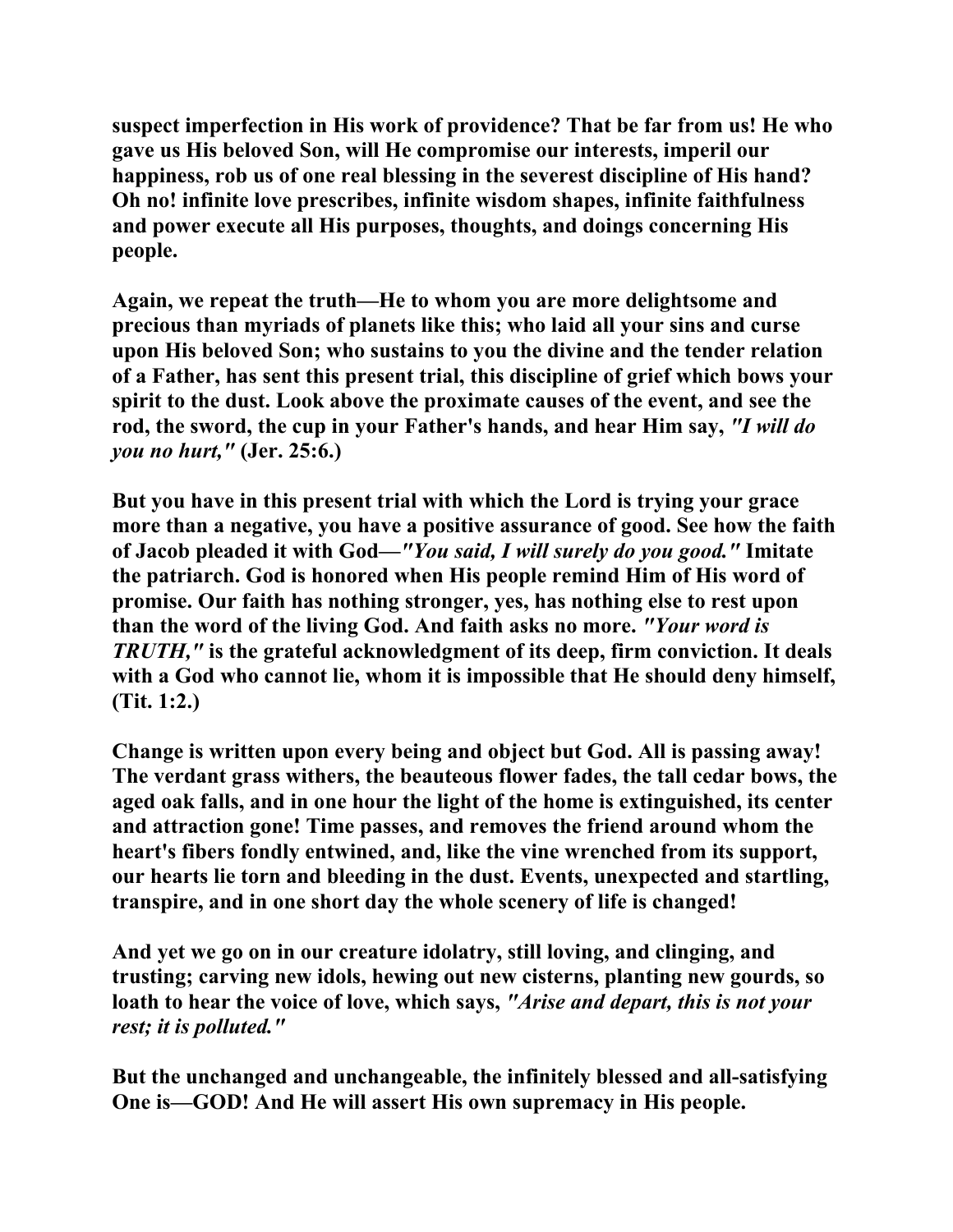**Everything outside of Him is unsubstantial, unsatisfying, and passing away. Nothing is real, no one true, but God. It is often trial alone, and that the most painful and humiliating, that will school us into the experience of this truth. Emptied from vessel to vessel, earthly hopes crushed, creature blessings torn up by the roots, human resources failing, we then are shut up alone to God, and never knew until then what a Fountain of bliss He was.** 

**Oh, what a true, all-satisfying, all-sanctifying portion is God! An infinite being, He is a boundless, inexhaustible Good. Creating the soul with a capacity to enjoy Him, He never intended that man should be happy in any other than Himself. And since the creature committed the crime of renouncing Him as its chief and only good—since man forsook Him, the Fountain of living waters—all His dealings in providence and in grace have been but to win and woo the soul back to Himself, its original, inalienable, and eternal Good. To accomplish this purpose, the Son of God—the same in divine essence with the Father, co-eternal and co-equal—assumed our nature, that the chain now broken, which once bound us in righteousness, and holiness, and love to God, might re-attach us to His being, that henceforth and ever He might be the– "The sea of love,** 

**Where all our pleasures roll; The circle where our passions move, The center of our soul."** 

**O Lord, though it were a trial that brings us to You; though to reach You we wade through billowy seas, walk over broken cisterns, tread upon withered flowers of human good, yet will we praise and bless You for all, if it but draw us nearer to Yourself, that we might loose ourselves in Your infinite bliss!** 

**"I thank You for sickness, for sorrow and care, For the thorns I have gathered, the anguish I bear, For nights of anxiety, watchings, and tears; A present of pain, a perspective of fears. I praise You, I bless You, my King and my God, For the good and the evil Your hand has bestowed. The flowers were sweet, but their fragrance is flown, They yielded no fruits, they are withered and gone; The thorn it was poignant, but precious to me, 'Twas the message of mercy—it led me to THEE!"**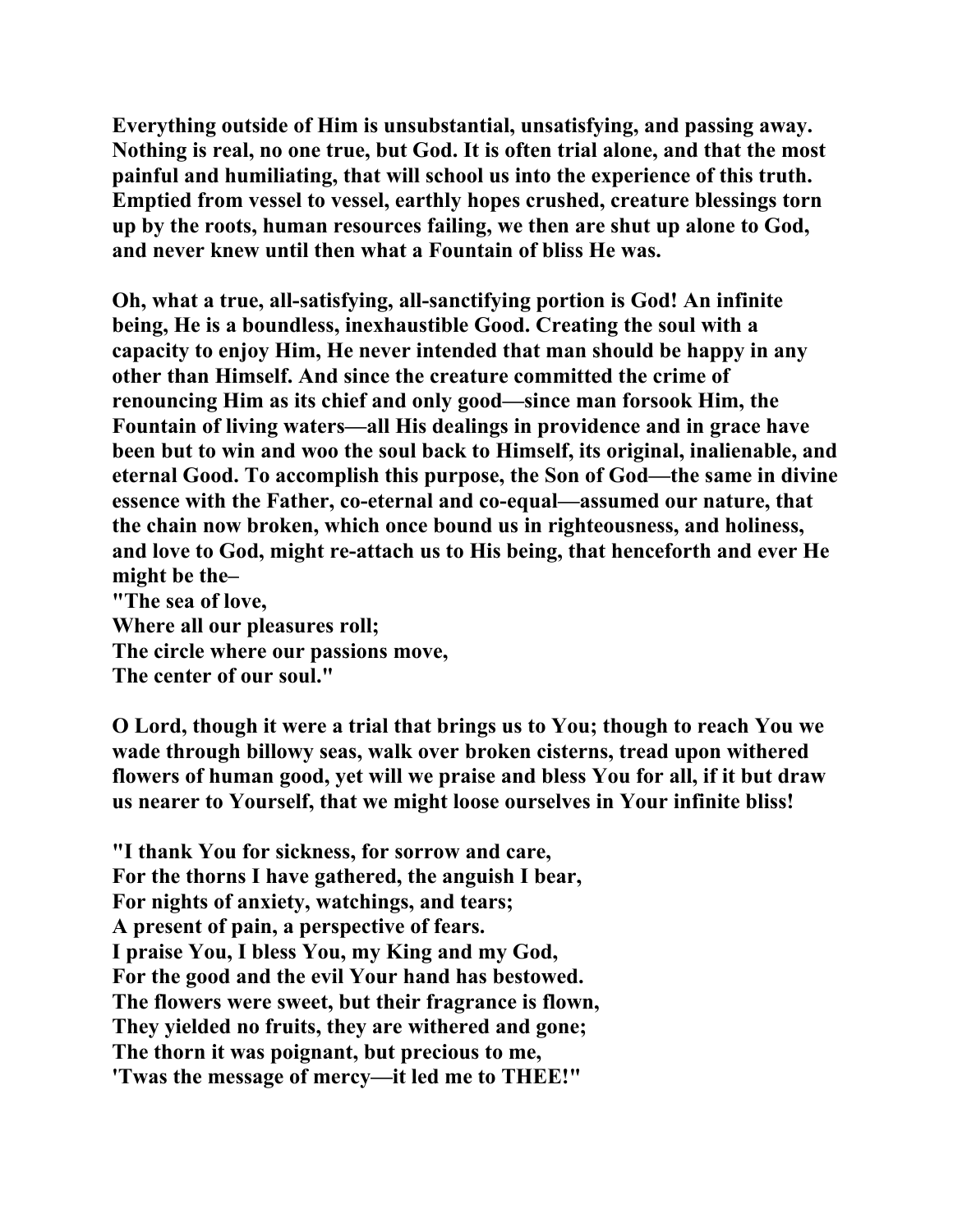**Before we conduct this chapter to a conclusion, it may be profitable to mention some of the spiritual BENEFITS accruing to believers from the trials to which the Lord subjects His own new nature in the soul of the regenerate.** 

**1. The first we quote is,** *the closer acquaintance into which it brings them with their own hearts.* **There are corruptions deeply embedded in the heart of the most holy, which the discipline of sanctified trial alone removes. It was not intuitively that the Church in the wilderness came into the experience of this fact. Thus we read,** *"He led you through the wilderness these forty years, to humble you, and to prove you, TO KNOW WHAT WAS IN YOUR HEART,"*  **(Deut. 8:2.) Until the hour of trial, how little know we of this the seat and chamber of all evil! What pride, what selfishness, what infidelity, what carnality, what idolatry, what ingratitude, what murmuring, what rebellion against God are there! Trial is searching in its tendency. It is the furnace alone that reveals the alloy, and separates it from the pure gold, and so brings to view the new nature in its reality, loveliness, and purity.** 

**Speaking of His Church in Jer. 9:6-7, God says,** *"Through deceit they refuse to hear me. Therefore, thus says the Lord of hosts, Behold, I will melt them and try them."* **As though He had said, "I will cast them into my furnace of love, and then will I discover themselves to themselves, and they shall know what was in their hearts." Thus the Lord by the same process deals with us. And then, in astonishment, we exclaim, "Woe is me! what a heart is mine! Did I suspect the existence of such latent virulence, such deep-seated depravity? How ignorant of myself have I been! Where is my faith in God, my love to Christ, my strength in service, my patience in suffering, my rejoicing in tribulation, my power in prayer? Instead of this, what do I discover but self-love, creatureidolatry, distrust of God, earth-bound affections, rebellion of will, and discontent of spirit against my God, my Father, my Friend!** 

**What sad memories, also, does my trial awaken! Since God has let in a little of His displeasure upon my soul, I am made, as it were, to recollect the sins of my youth, sins of riper years, sins of old age—so easily committed and so soon forgotten—and with the brethren of Joseph exclaim, 'We are certainly guilty concerning our brother.' Thus searching and humbling is trial.** 

**But if, like the surgeon's lance, the Lord's trial of His people is sometimes painfully probing, it is equally salutary and healing in its result. All this sad discovery of our hearts drives us more entirely out of ourselves to the Lord Jesus. We value Him as we learn to undervalue our own selves. Our thoughts**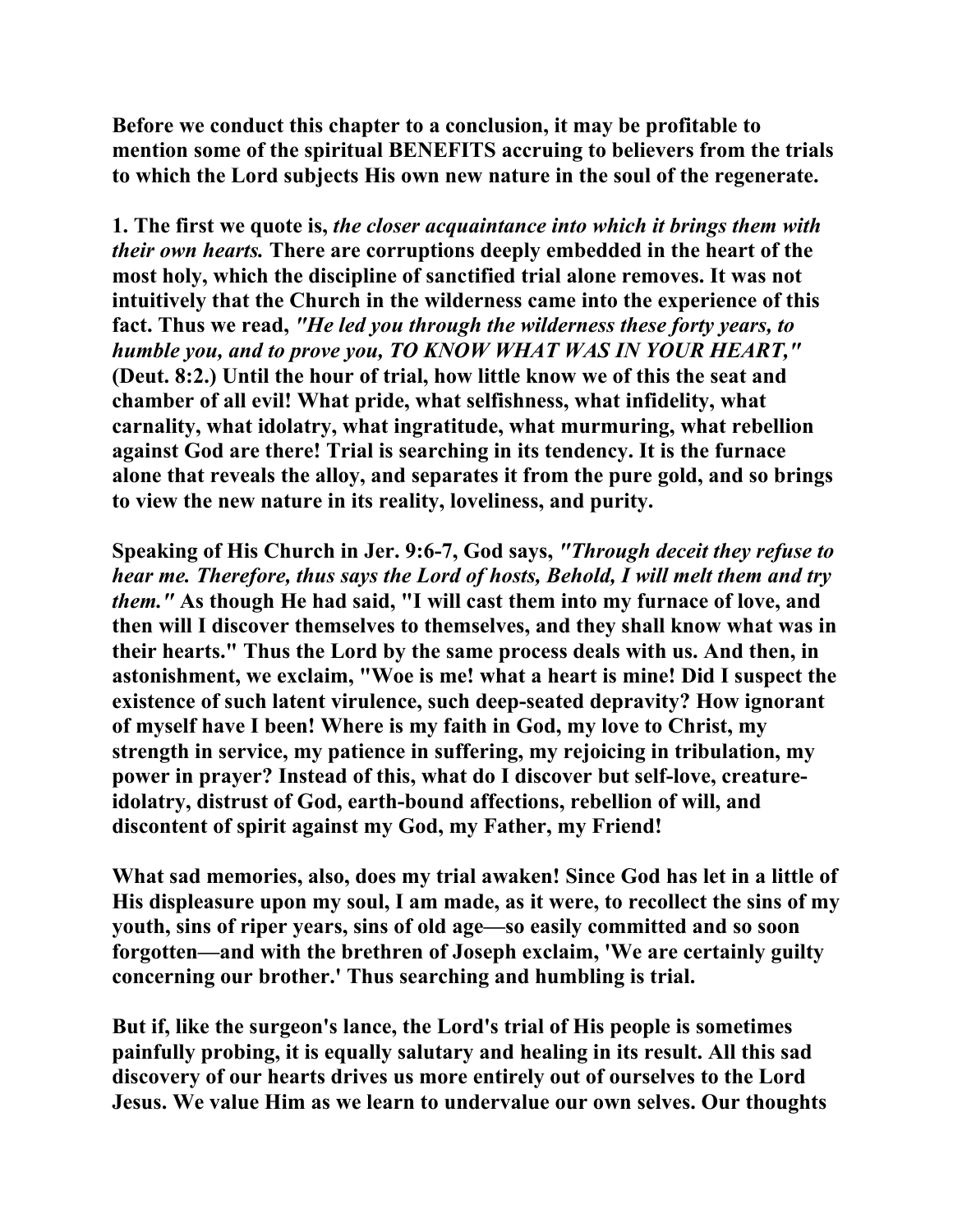**of Him rise as thoughts of ourselves sink. In proportion as we learn by experience—and there is no school like God's school of trial—our own emptiness and nothingness, we learn what a full, all-sufficient, all-powerful Christ we have. Trial, deepening our self-acquaintance, deepens our acquaintance with the Lord; and to know more experimentally the Lord is worth all the discipline of chastening and of suffering it involves. Then we seek to straighten what is crooked, to strengthen what is weak, to restore what is lame, that it may not be turned out of the way, but that it may be rather healed.** 

**2. By means of trial we are also** *brought into closer communion with God.* **In times of prosperity, there are many things which insinuate themselves between God and the soul. When the heart grows fat and is surfeited with creature-good, we are prone to forget and to forsake God, and even to kick against Him. Our communion with Him is invaded, and sometimes superseded. The compass is disturbed, and the needle of the soul swerves away from God.** 

**But the Lord sends trial, and by it He restores the balance of the affections, attracting them again to their Divine and blessed Center. Responding to its touch, the truant heart flies back to God, under His most gracious restorings. Sensible of its backsliding, tasting the bitterness of its departure, it returns to its rest, and exclaims, "Lord, You have made my heart for Yourself, and it is restless and unquiet until it can rest in You." And, then, He who rebuked and chastened puts forth His hand, and receives back the weather-beaten dove, and the soul folds its weary wing upon the bosom of God.** 

**To be stirred up to prayer is to be roused to our sweetest privilege and highest blessing. Therefore it is that God's tried ones are His most praying ones. The spirit of prayer is within them, but the lance of trial is often needed to draw it forth. "In return for my friendship they accuse me, but I am a man of prayer." David's adversaries gave themselves to persecution and wickedness, but he gave himself to prayer. The more they persecuted, the more he prayed. As his troubles multiplied, so did his heaven-sent petitions multiply.** 

**So long as God keeps us in the furnace of trial, so long does He keep us on our knees at the throne of grace.** *"Is any afflicted? let him pray."* **Prayer is the true sweetener and solace of affliction. Affliction rouses us to prayer, and prayer in return soothes and hallows the affliction. Not only do our prayers multiply in trial, but they intensify. We pray not only more frequently, but more**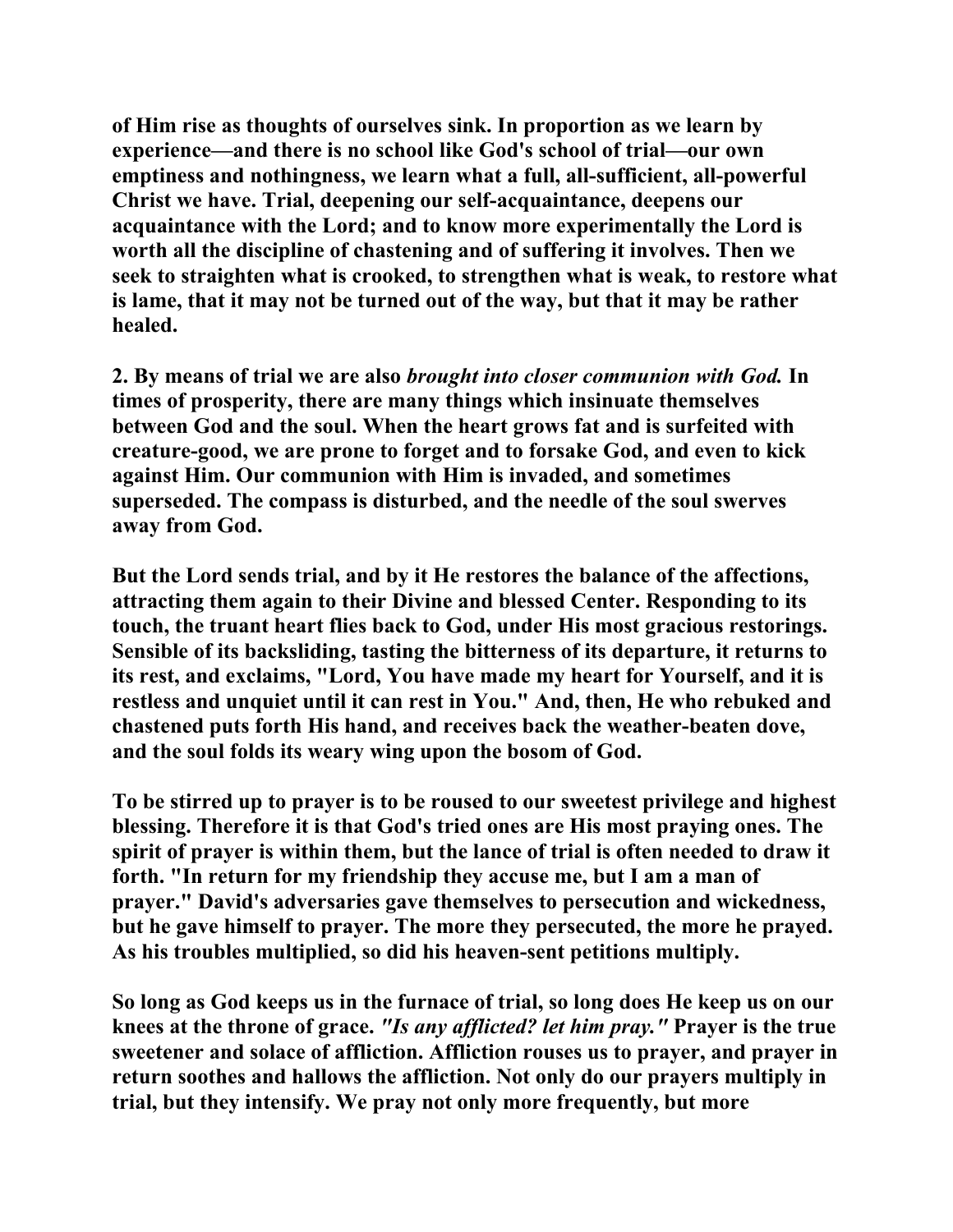**fervently. Of our blessed Lord it is recorded that,** *"being in an agony, He prayed MORE EARNESTLY,"* **until He sweat great drops of blood falling down to the ground.** 

**Prayers that satisfied us in prosperity will not meet our state in adversity. Petitions which answered well enough for the day of peace and prosperity will not serve our turn when the hour of temptation comes, and the cloud of sorrow darkens. The remembrance of the cold, dreary, formal devotions which congealed as they rose to our languid lips, covers us with shame and confusion when the Lord tries us. It would seem as though we never knew the reality, the power, and the intensity of real prayer until now. And never did God listen to our voice with so attentive ear.** *"O my dove, you who are in the clefts of the rock, in the secret places of the stairs; let me see your countenance, let me hear your voice, for sweet is your voice, and your countenance is lovely,"*  **(Song 2:14.) Beautiful in His eye as was His dove, her wings covered with silver, and her feathers with yellow gold, most sweet as was the cadence of her voice, yet more beautiful is she now, bedewed with tears, trembling with emotion, and peering out from beneath the rock and the stair, that veiled her from His view. Yes, the Lord tries the righteous, that He might behold the loveliness of their countenance, and listen to the sweetness of their voice.** 

**3. Trial, also, imparts to the new nature** *a more quickened and intense desire for the nutriment and sweetness of God's Word.* **The Bible is the book of the afflicted. We fly to it in times of correction. Then it is we read it more attentively, counsel with it more closely, understand it more clearly, relish it more sweetly, and receive it as the engrafted Word into the heart more experimentally. But in times of worldly engagement or prosperity, the Word of God is apt to be slighted and unread. As we then pray to God carelessly, so we read God's Word carelessly. Prayer and the study of the Word go hand in hand. But God uses His rod, and by its discipline, like indolent or careless children, we are chastened to a closer and more diligent study.** 

**This was David's testimony—***"It is good for me that I have been afflicted, that I might learn your statutes."* **Divine chastening and instruction are thus connected. Again—***"Princes have persecuted me without a cause; but, my heart stands in awe of your word."* **While Saul and his princes were meditating his downfall, David was found meditating in God's statutes. While they were consulting with the oracles of hell how they might best sin, he was consulting with the Oracles of God how he might best not sin. While they were coming against him with the sword, the spear, and the shield of human might and**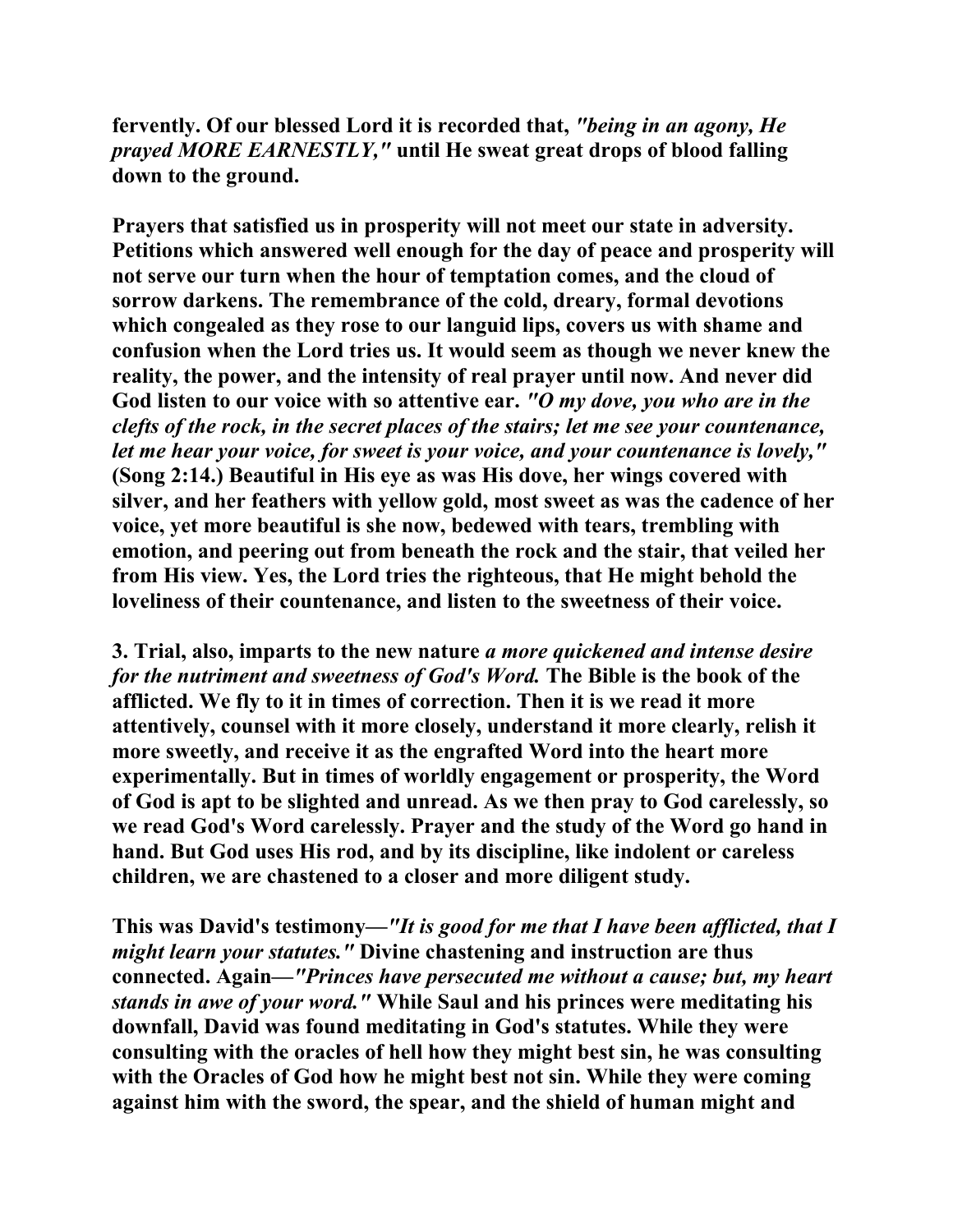**prowess, he went forth in the name of the Lord of Hosts, armed only with the sling of God's Word, and the smooth stones of its exceeding great and precious promises.** 

**Oh, how sweet and nourishing do we experience God's Word to be in times of soul-hunger and trial!** *"The full soul loathes the honeycomb;"* **but when God intensifies our spiritual hunger, even the bitterness of trial becomes sweet, because it endears Him to us who is the sweetness of the Word. He wisely and mercifully permits a famine, that He might show how He can keep our soul alive in its midst by the pure wheat of His own truth. "I have made," says one, "many a meal's food upon the promises when I have lacked bread." Oh blessed trial, that increases our love to, deepens our experience of, and satisfies our soul with, God's Word!** 

**4. Another hallowed fruit of the Lord's trial of the righteous is,** *the examination and test of their salvation.* **It is when His afflictive hand is upon us that we more especially feel the necessity of that sound evidence and assured conviction of our salvation, and of heaven, which, in its support and consolation, more than balances the heaviest trial. Before the hour that brings our religion to the test, with what superficial grounds, with what slight evidence, with what a dubious hope, are many religious professors satisfied! When the candle of the Almighty shines upon their tabernacle, when all is peace within and prosperity without, they can walk as upon high places, and float as upon the placid tide, and speak confidently of the haven of eternal rest. A little religious profession, and still less religion, goes a great way with them, just serving their present turn.** 

**But, when the hour of adversity comes, when the storm breaks over them, when death knocks at the door, oh, then they discover that the 'fig-leaf covering' and the foundation of sand—the Christless, lifeless, prayerless religion—which sufficed for the sunny hour, fails now that the hand of God is heavily upon them. Oh, what a test of real religion, of vital godliness, of the new nature in the soul, is the hour of trial! Shadows and chimeras, dreams and phantoms, flee away then, and** *one* **scriptural, real, spiritual evidence of interest in Christ, of the love of God, is worth ten thousand worlds.** 

**My reader, look well to your religion, look well to your hope of the future. Ask yourself, "Will this covering avail me when I appear in the presence of God? Will this faith sustain me when my heart and my flesh are failing? Will this love give me boldness in the day of judgment? Will this evidence answer the**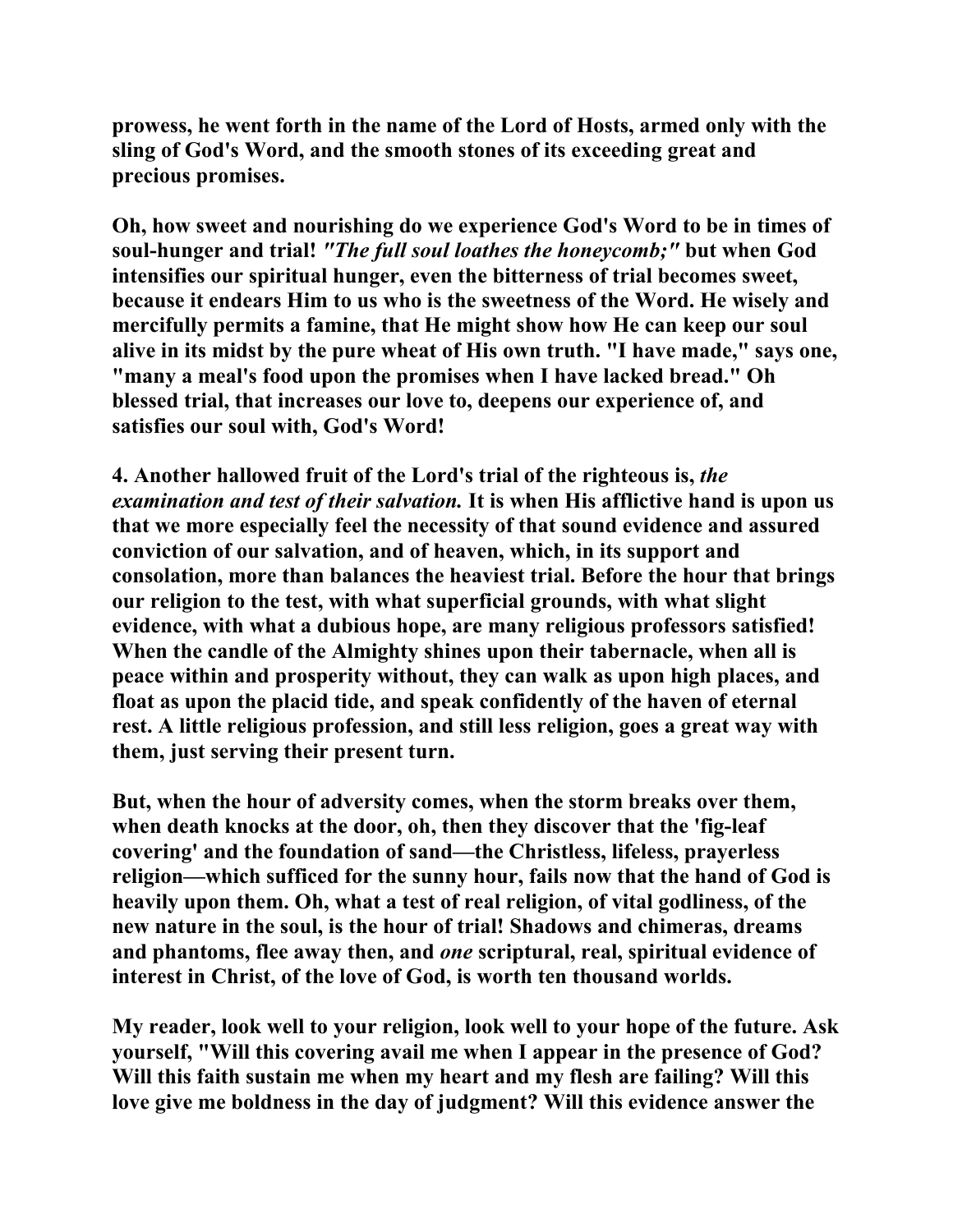**solemn purpose, when I lay me down to die?"** 

**But the true believer finds evidence of real grace, of soundness of profession, of a fixed hope, in the time of trial. The crucible tests his religion, the furnace consumes the spurious, the sieve scatters the chaff; and when God has tried him, he comes forth as the fine gold, as the pure wheat, testifying to the sweets of adversity, and chanting the praises of correction, rejoicing that the Lord**  *tries* **the righteous.** 

**5. Not the least hallowed and happy result of the Lord's trial of the righteous, is,** *the mellowness which it imparts to the Christian character.* **There is much, in some believers, which, like iron in its native state, is hard and intractable. It will receive no impress, and yield to no mold. There is the absence of that refinement of feeling, and ripeness of Christian character, so marked and distinguished a characteristic of the believer disciplined by sorrow. But, like to the ore to which we have compared it, let it be subjected to the fiery trial of the furnace, and the grace that is in the believer can be molded to any shape, and will receive any impress God may please.** *"I will melt and try you,"* **says the Lord.** *"God makes my heart soft,"* **is the experience of Job. No believer attains to anything like completeness of Christian grace, who has not been a** *tried* **believer. The file has smoothed the roughness, the fire has softened down the sharp angularities of his character, imparting a tone and air so gentle and courteous and winning, as to rank him among those who 'wear soft clothing, and dwell in king's houses.'** *"Each one resembled the children of a king."* 

**Emerging from beneath the hand of God, the tried believer presents a more beautiful and perfect copy of the mind, spirit, and demeanor of the Lord Jesus—meek, lowly, and loving. Trial, while it has more vividly impressed the seal of genuineness upon his Christianity, has developed more of its intellectual robustness and moral beauty, imparting a new mold to the entire man. Oh, how needful is** *affliction* **to perfect us in grace and to fit us for glory! We shall read this truth, before long, in a serener, clearer light, and shall then fully see, what now we perceive so imperfectly, that our present trials were indispensable parts of our spiritual education for earth's service, and of our holy preparation for heaven's enjoyment. Then shall we learn that, with not a solitary trial could we have dispensed; that there was nothing arbitrary, unkind, or unwise in any of the dealings of our God; that, that event wrapped in such dreadful mystery—that calamity so fearfully crushing—that trial which, like a two-edged sword, pierced our hearts through and through, was**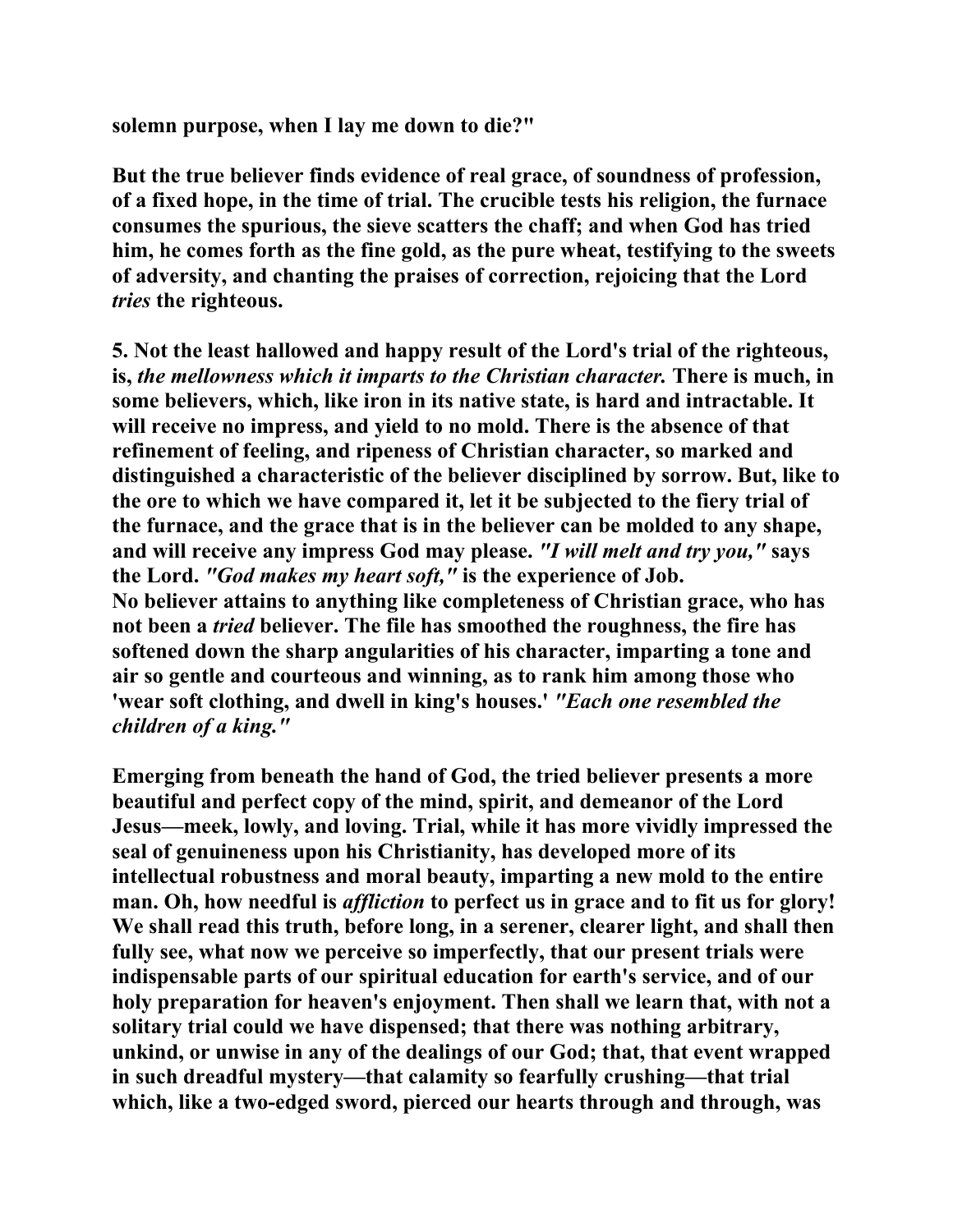**the message of a Father's wisdom and love, and formed an essential part of our holy training for eternity. Oh, to what lofty music shall we then wake our golden harp in remembrance of all the way the Lord our God led us home to glory, and home to Himself!** 

**6. We have reserved for the last of the hallowed results of trial, its crowning and most precious one,** *the closer intimacy into which it brings us with the Lord Jesus.* **Much of our knowledge of Christ, before the Lord tries us, is but theoretical. Experience of Christ and His truth is only derived in the school of self-knowledge, and in the discipline of adversity. The soldier and the mariner are but mere theorists in their respective sciences, until the one stands amid the thunder of the battle-field, and the other amid the fury of the storm. It is thus God trains His Church for heaven. He will have us know His beloved Son not from books, or sermons, or hearsay only, but from a personal and heartfelt experience of what He is.** 

**But it is to the school of trial we more especially refer. When clouds of adversity are gathering—when death is invading, and ties are dissolving, and friends are leaving, and resources are failing, and health is drooping, and the long-drawn shadows of sorrow are falling many and darkly upon the future of life's landscape, we turn to Christ, and the closer transactions into which we then are brought with Him deepens our intimacy and increases our knowledge; and then we more fully experience what a Redeemer, what a Friend, and what a Brother Christ is.** 

**And now we rejoice in tribulation, since it has made us better acquainted with Jesus. We have learned more of Christ in one sanctified trial than from all the books we ever read! Sorrow brought us to Him, and brought Him to us; and so correction has been our teacher. Jesus loves to be where His saints are in trial. Are you in search of Him? Go where adversity in one of its many forms has found a home; go where there is a couch of weakness to strengthen, a pillow of sickness to sustain, a bed of death to cheer, a house of mourning to comfort, a wounded, sad, and lonely heart to heal and solace, and** *there* **you will find Jesus. Imitate Christ, and, perhaps, in striving to help, strengthen, and comfort a suffering fellow-disciple, the sorrow concealed within the cloister of your own sad heart may be comforted with the comfort with which you have comforted another.** 

**Here would we pause and inquire– What, my reader, is the hallowed fruit of**  *your* **affliction? The Lord has, perhaps, brought you through fiery trial, out of**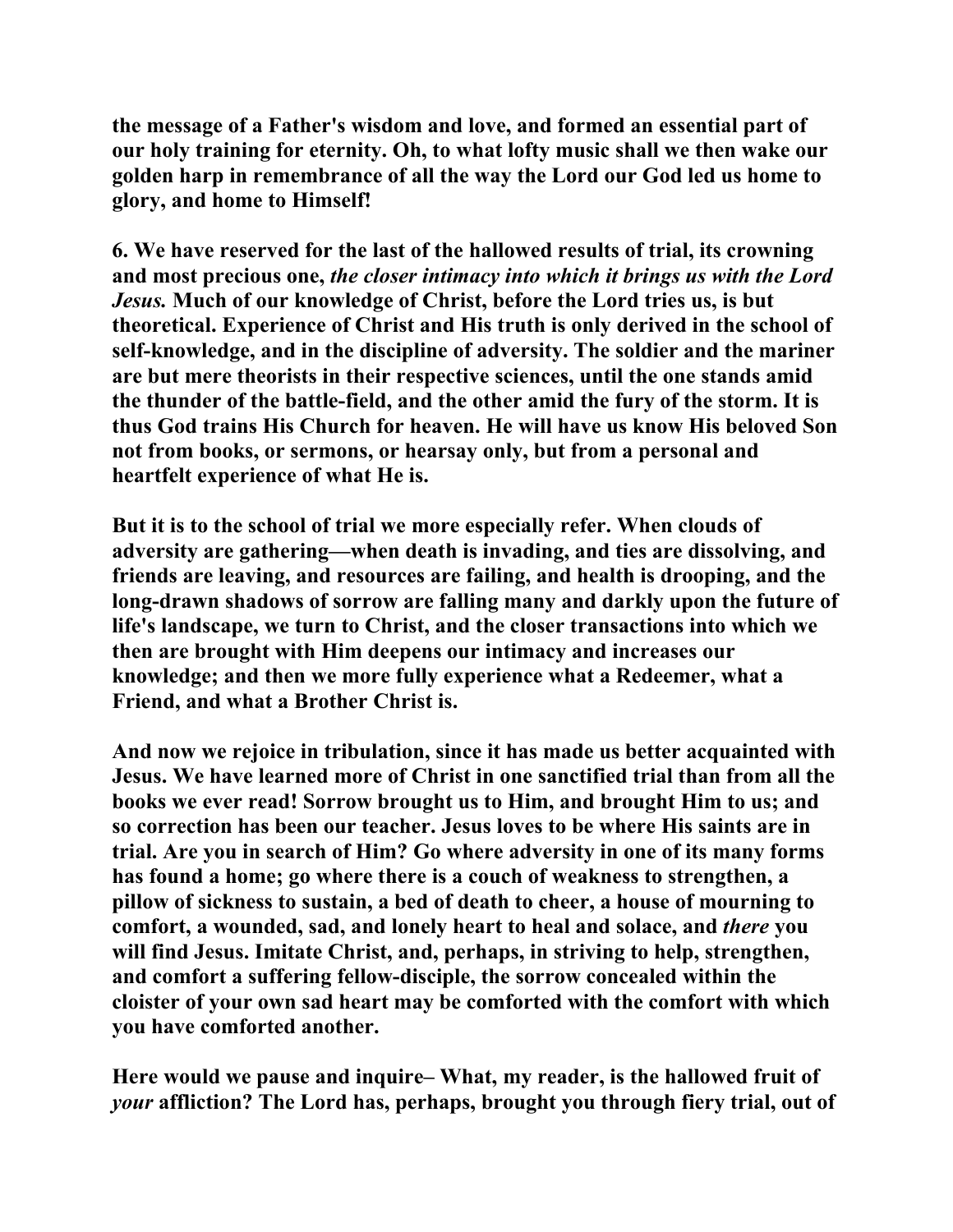**much tribulation. You have had sickness, bereavement, loss of property, or, some crushing woe. Sit down, examine and reflect. Turn in upon your heart, and ask, "What spiritual benefit have I derived from my affliction?—what lessons have I learned from the catechism of trial?—what blessings have I received from the discipline of sorrow? Have I in suffering learned that there is no evil in the world like sin, and that there is no sin so great as that of my own heart? Have I found from experience that there is no good so great, no treasure so precious, and no Savior so suitable in the universe, as Christ? Do I come forth from beneath God's chastening hand a** *converted* **man—born again? Am I, as a Christian man, more deeply sanctified? Am I more like Christ? the world less in the ascendant in my thoughts? and the creature less the idol of my heart? Has the Word of God become more precious, and communion with God more sweet? Am I, in a word, as was the Captain of my salvation,** *perfected through suffering?* **God, my Father, has consecrated suffering to me; has suffering consecrated me to God?"** 

**Such, my reader, be our self-examination. Oh, it is sad to taste the bitter root and not the sweet fruit of sorrow; to experience its curse and not its blessings—its fainting, but not its cordial.** *"I have smitten you, yet have you not returned unto me, says the Lord,"* **(Amos 4:9.) May our testimony to the hallowed results of divine correction be that of David—***"It is good for me that I have been afflicted, that I might learn your statutes. Before I was afflicted I went astray—but now have I kept your word."* **Then shall we go down to the grave and up to glory, chanting the praises of sanctified correction, and in eternity shall adore God for all the discipline of trial that fitted us for its endless enjoyment, and treasure up within the sacred ark of our memory, the rod of affliction that budded with blessings so many and so great.** 

**Thus have we endeavored to trace in the present chapter, which now must close, the process of trial to which the Lord subjects the** *new nature* **of His people. If this nature, as represented by the Son of God, passed through suffering—though He was without sin—shall we marvel that the same nature in us, dwelling as it does amid so much that is unholy, is made to pass through much tribulation to the kingdom? Meekly, submissively, no, cheerfully, let us drink the cup which Christ's own hand has mingled, rejoicing that we are counted as worthy to drink of the cup that he drank of, and to be baptized with the baptism with which He was baptized.** 

**Soon—its coming speeds fast!—we shall require this training and this discipline no longer. We shall arrive unto the stature of perfect men in Christ**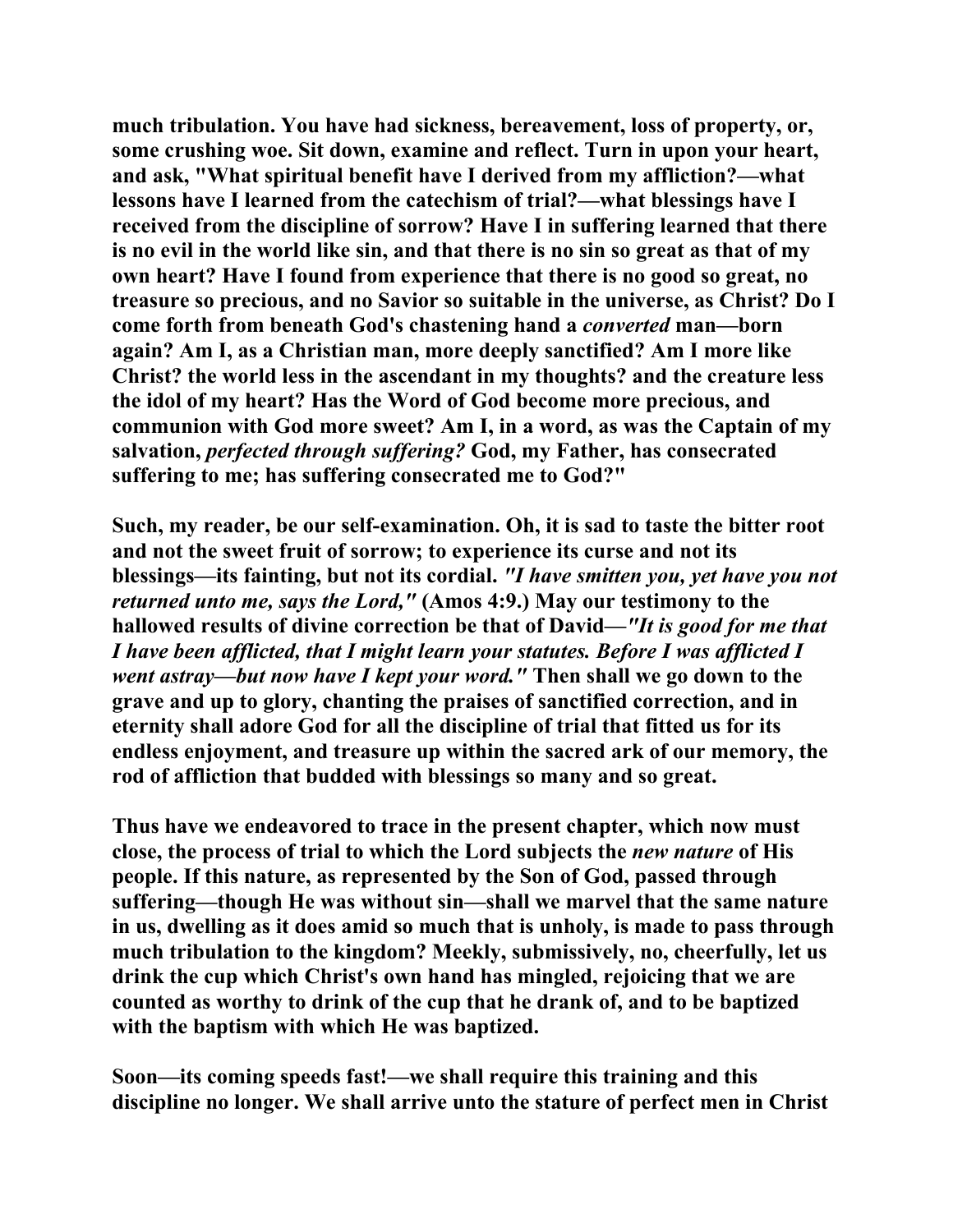**Jesus, and our education and fitness by grace for glory will be complete. A few more 'winter days of suffering' and we shall be perfected. The last thorn of the crown will pierce us—the last cup of suffering will distress us—the last fiery dart will assail us—the last touch of sin will taint us—and we shall outshine the brightest angel, and sing more sweetly than the sweetest seraph, casting down our diadem of glory at the feet of Him whose atoning blood will have brought us there!** 

## **THE RELAPSE AND RECOVERY OF THE NEW NATURE**

*"O spare me, that I may recover strength, before I go hence and be no more."***— Psalm 39:13** 

**Our blessed Lord, in those remarkable words addressed to His erring apostle,**  *"When you are converted, strengthen your brethren,"* **unfolded one of the most authentic and sad, yet difficult chapters in the history of the believer. Peter, to whom the exhortation was spoken, was already a converted and gracious man. He had fallen, and fallen deeply, but he had not fallen from the** *principle* **and**  *possession* **of grace. This he could never fully or finally lose. And yet the Lord speaks of his** *conversion—"When you are CONVERTED."* **The real state of the disciple will at once explain the meaning of the Lord.** 

**Peter had backslidden. He had fallen, not, as we have intimated, from the principle and possession, but from the profession and power of grace. In denying his Lord and Master he had fearfully sinned, had awfully relapsed; the locks of his spiritual strength were shorn, and he was powerless in the hands of his foe. Jesus came to his rescue. Bending upon him a look of forgiving love, which in a moment dissolved his heart into penitence, he addressed those memorable words, "when you are converted, strengthen your brethren."** 

**In other words, "When you are restored from your backsliding, turned back from your wandering, rescued from your fall, as an evidence and fruit and acknowledgment of your recovery, strengthen your brethren—your brethren who, through weakness of faith, littleness of grace, and manifold infirmities, are liable to fall through the force of a like temptation." We are to understand, then, by the** *re-conversion* **of the believer, his** *restoration* **from those spiritual lapses to which, more or less, all the Lord's people are subject, to that healthy and robust state of grace from which his soul had declined.**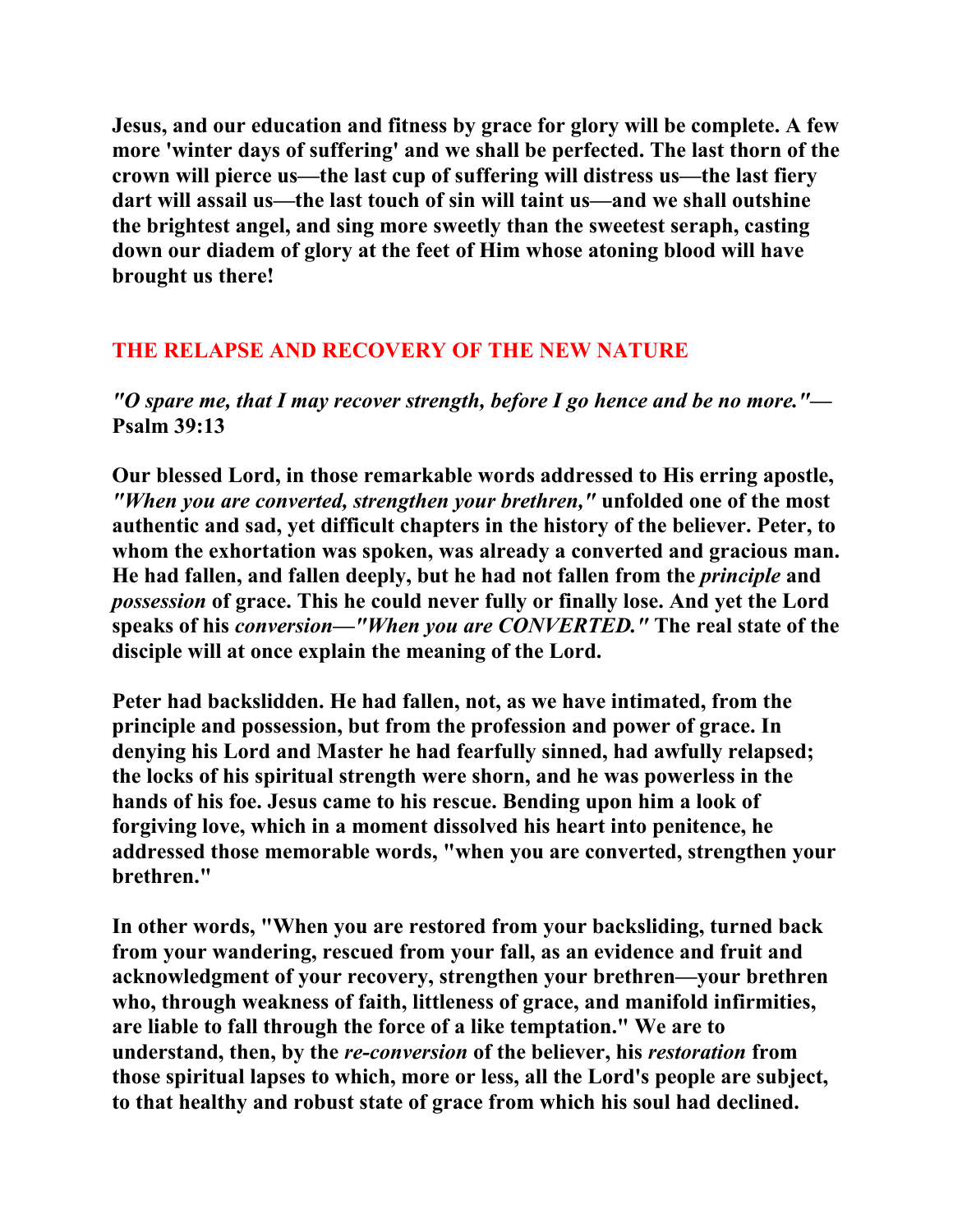**The experience of the Psalmist—which suggests the subject of the present chapter—harmonizes in its essential features with that of all the people of God. David was now, as from a sick couch, taking a solemn and close survey of eternity. Anticipating his departure, he roused himself to the task of selfexamination. The result of that scrutiny was the startling discovery of his soul's declension—the loss of spiritual vitality and strength. Hence his prayer—***"O spare me, that I may RECOVER STRENGTH, before I go hence and be no more."* **How much is there in this spiritual lapse of grace with which the condition of many believers corresponds!** 

**Nothing is so liable to fluctuation, nothing more sensible of change, as the renewed nature of the believer. The conviction of spiritual loss to which this giant in grace was roused in view of his departure, describes the state into which many imperceptibly decline, and suspect not its existence, and are not conscious of their loss, until the solemn charge is heard,** *"Set your house in order, for you shall die, and not live."* **Let us briefly consider some of the spiritual lapses to which the new nature in the soul is exposed, and the means of recovery.** 

**It is a melancholy state thus portrayed—to witness a man of God drooping, a standard-bearer fainting, a stalwart competitor for the great prize acknowledging, just as he was about to finish his career and reach the goal, the decay of spiritual vitality and power, is a spectacle startling and painful in the extreme. And yet how frequent its occurrence! There is nothing in the renewed nature to exempt it from spiritual fluctuation. It is a divine, but not a**  *deified,* **nature; it is of God, but it is not** *God.* **It dwells in a body of sin and of death, and is exposed to all those hostile influences which spring from the fallen and corrupt nature in the midst of which it dwells. Just as the barometer is depressed or elevated by atmospheric influences, or just as the compass is disturbed by the proximity of objects naturally affecting its regularity, so the new man is constantly exposed to deterioration from the opposite and baneful influences springing from our fallen and corrupt nature. The depressions, therefore, of the new nature arise not from any essential defect in that nature—for it is incorruptible—but from the sin that dwells in us. Thus it is that the believer loses strength.** 

*"That I may recover strength."* **The strongest may become weak, yes, weak as the weakest, when sin is allowed for a moment the ascendancy. But when conscious of the feebleness of our own native strength, of the fallibility of our**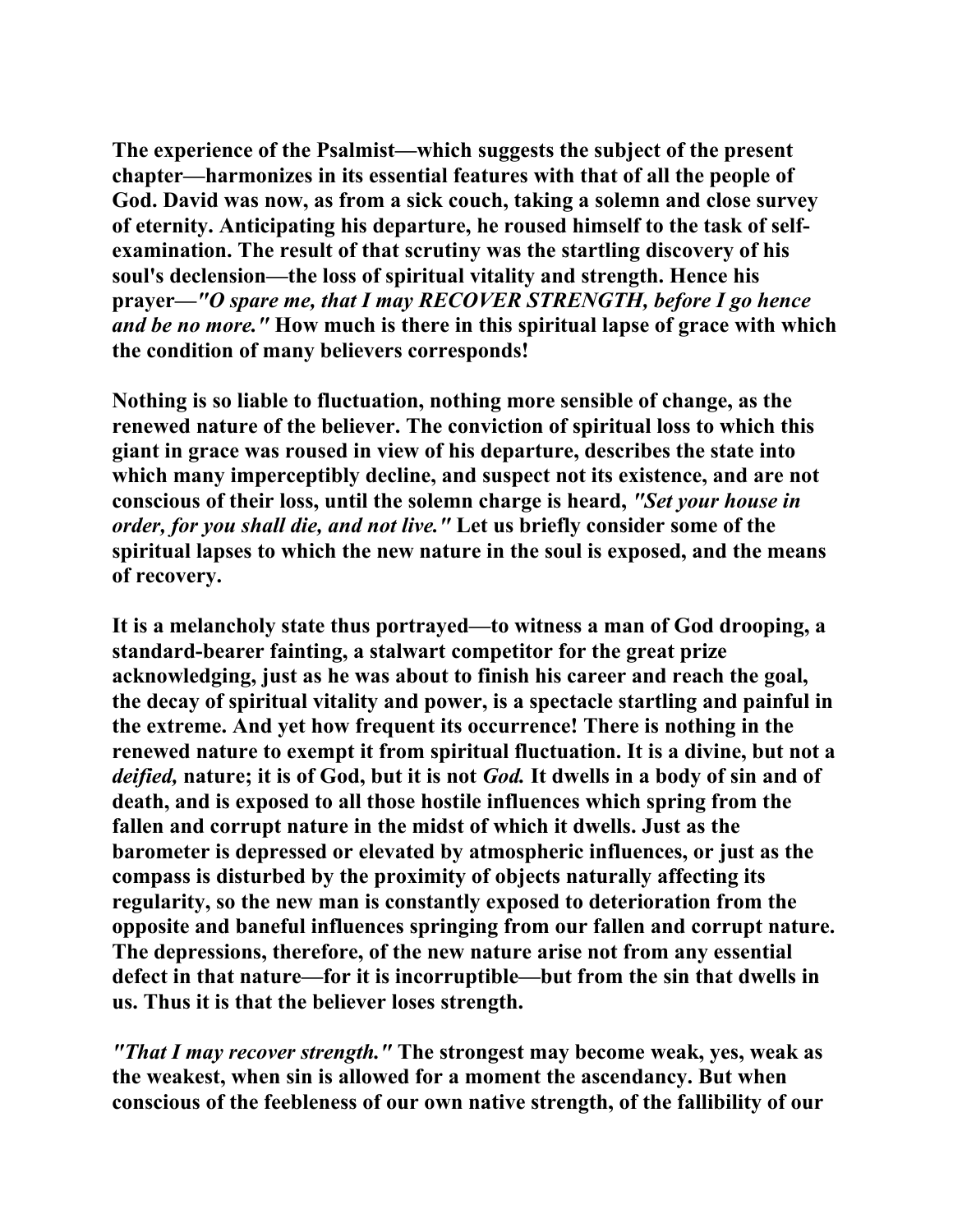**own wisdom, of our soul's emptiness, poverty, and nothingness; when thus acquainted with, and so weaned from our own selves, then are we strong strong in the Lord, and in the power of His might—strong and mighty in Jehovah. This was the testimony of Paul—***"When I am weak, then am I strong."* 

**But let us consider—In what is this loss of spiritual strength the most visible? Where is the child of God the most sensible, especially when he takes a close view of death and eternity, of soul-weakness?** 

**With regard to the principle and action of FAITH***,* **this decay of vigor may be visible. As faith is the 'parent grace' of all the Christian graces, the root of all the fruits of the Spirit, the mainspring of all the holy actings of the soul, it will be at once perceived that any decay, weakening, or slumber of this precious grace, must paralyze, in a measure, the entire Christianity of the soul. When faith droops, all the springs of the soul are down; when faith rises, the soul mounts as on eagle's wings. Peter trod the broken waves manfully so long as the eye of his faith rested upon Jesus, its Author and Object. But when the winds increased in might, and the sea grew more billowy, he looked from Jesus to his watery pathway, and his faith failing, he began to sink***—"Lord, save; I perish!"* 

**And how weakening to faith is the looking off from Jesus to our sins and infirmities—to our trials, difficulties, and dangers! The moment 'faith' forms an alliance with 'sense', it droops. A healthy body chained to a sick body would, before long, itself grow sickly. A living body fastened to a dead body would soon itself die.** 

**Now, faith in itself, is a divine, healthy, vigorous principle. Left to its own actings, resting simply upon God's Word, looking only to the Lord Jesus, and dealing chiefly with the invisible, it will achieve wonders. It will overcome the world; it will foil the stratagems of Satan; it will deaden the power of sin; it will tread firmly the broken waters of trial; and will do and suffer all the will of God. What great things this divine principle wrought in the worthies of old! "By faith these people overthrew kingdoms, ruled with justice, and received what God had promised them. They shut the mouths of lions, quenched the flames of fire, and escaped death by the edge of the sword. Their weakness was turned to strength. They became strong in battle and put whole armies to flight. Women received their loved ones back again from death. But others trusted God and were tortured, preferring to die rather than turn from God**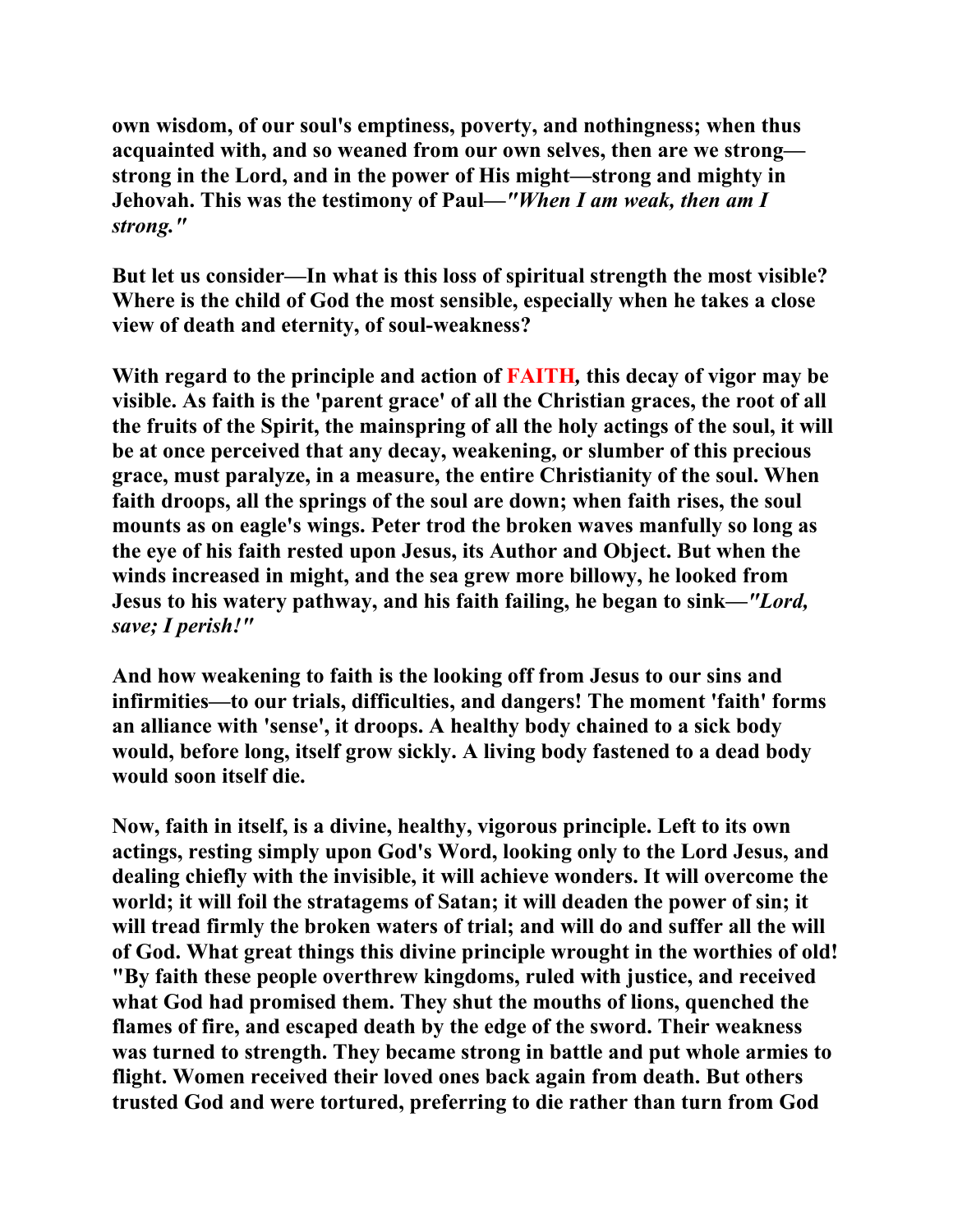**and be free. They placed their hope in the resurrection to a better life."** 

**With such a picture before us, how sad is the thought that our faith should ever suffer weakness or decay. And yet what a waning of the strength of faith may the believer discover in his soul just at the hour when he needs more than ever all the might and power of this wondrous grace! My soul, is your faith weak, and does your heart tremble? Are you looking at the broken waves beneath you, at the dark clouds above you? Is it now the fourth watch of the night, and Jesus not come to you? Are resources narrowing, needs pressing, difficulties accumulating, and your heart dying within you? Fear not! He who trod the limpid waves with Peter, who gently said to him,** *"O you of little faith, why did you doubt?"* **then stretched forth His hand and caught him, is at your side, and will not allow you to sink and perish beneath these waters. Hope in God; for you shall yet praise Him who is the health of your countenance, and** *your* **God.** 

**There may likewise be a loss of strength in the LOVE of the renewed nature. The love of the changed heart to God is so pure, unearthly, and divine a sentiment—a feeling so spiritually sensitive—it is soon affected by any change in the moral atmosphere by which it is encircled. How soon and how easily may it be wounded, chilled, and impaired! The ever-pressing cares of this life, the undue ascendancy of the creature, the captivity of sensual objects, the insidious power of the world, will, any single one of them, seriously affect the purity, simplicity, and intensity of our love to the Lord.**

*"Do you love me more than these?"* **is a question which we need our Lord to put to us on every occasion. How condescending His grace to place Himself in competition with the objects of sense!** *"More than these?* **More than these creature claimants? More than these earthly honors? More than these worldly riches? More than these domestic comforts? More than parent or child, brother, sister, friend, or country? Do you love me singly, supremely, above all, and even amid ten thousand suitors for your heart?"** 

**Oh, blessed they who from the depth of their sincerity can respond,** *"Lord, You know all things, You know that love You!"* 

**And yet when life approaches its close—when human objects of love, and creature objects of interest, are losing their power and their hold, and the soul peers beyond the present into the solemn, mysterious future, how many a child of God has found reason to exclaim,** *"O spare me, that I may recover*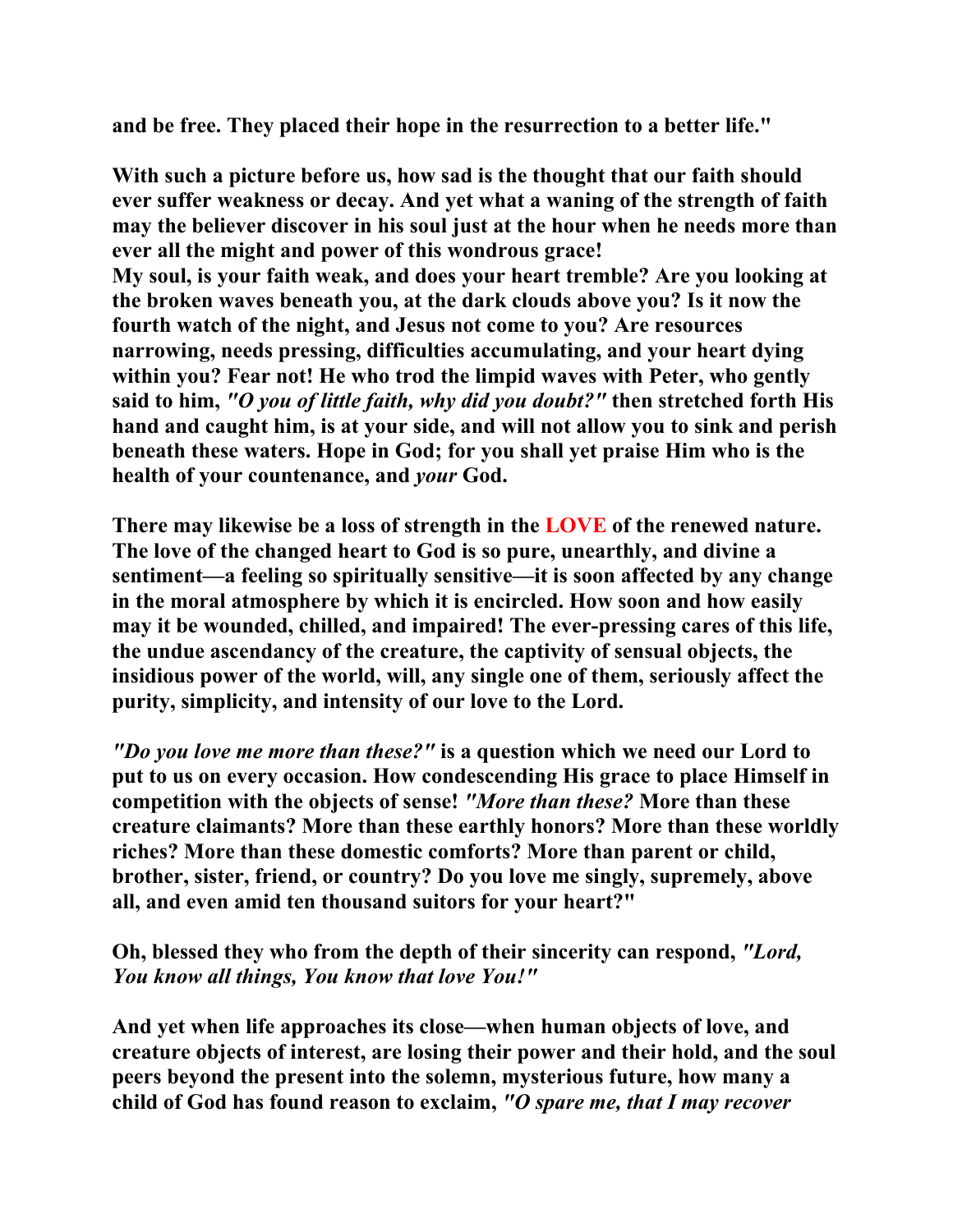*strength!"* **Love has lost its power; its strength is impaired, its luster is shaded, its hold upon Christ is weakened, and the soul begins to doubt all past, as all present experience of its existence. But, thank God, the principle of love to Christ can never utterly perish. It is a part of the new nature, is born in the soul when the soul is born again, and can only perish with the destruction of the ransomed, renewed, and saved soul itself—and this can never,** *never* **be! Watch, then, against the waning of your love, lest when about to fly to a world where all is love, you find how impaired is the vigor of this grace of the Spirit.** 

**Reposing your head upon the lap of some too fond and too indulged creaturedelight—be it the world, be it the creature, or be it SELF—you awake to the startling discovery, how sadly the locks of its strength have been severed, and with how little of this heavenly grace you are about to enter heaven, and meet Him whose love to you had never, never faltered, chilled, or changed.** *"O spare me, that I may recover strength."* 

**How frequently, too has it transpired in the experience of the child of God, that just at the hour that the** *HOPE of glory* **is about to enter upon its full fruition, its sun is setting amid darkling clouds! "Where now is my hope? My hope is perished from the Lord!" is the mournful exclamation of the departing Christian. Oh, sad and melancholy discovery! But is it really so that Christian hope—the good hope, through grace, enkindled in the renewed heart by the "God of hope"—hope reposing upon Christ, and entwined with His cross—hope which, like a brilliant star, poured its silver rays down upon many a tempestuous sea—hope which buoyed up the soul in many a season of sorrow and darkness, despondency and despair—hope which looked for the coming glory, and anticipated living forever with the Lord—can it be possible that** *that* **hope, however feeble its strength, or dim its luster, or obscure its vision, shall ever perish? Never! no,** *never!*

**There is hope in your end, O believer in Jesus; however weak and veiled that hope may be, it shall not make you ashamed; and when all other hopes earth's fondest, brightest—languish and expire, the Spirit of God will fan this faint and feeble spark, and again shall its flame burn brightly, and pour its radiance upon the upward pathway of the departing spirit. And yet, at that solemn hour, when heart and flesh are failing, you may find it needful to breathe the prayer of David,** *"O spare me, that I may recover strength."* **Study to keep your hope lively—its lamp daily fed and brightly burning.** *"The God of hope fill you with all joy and peace in believing, that you may ABOUND IN HOPE through the power of the Holy Spirit."*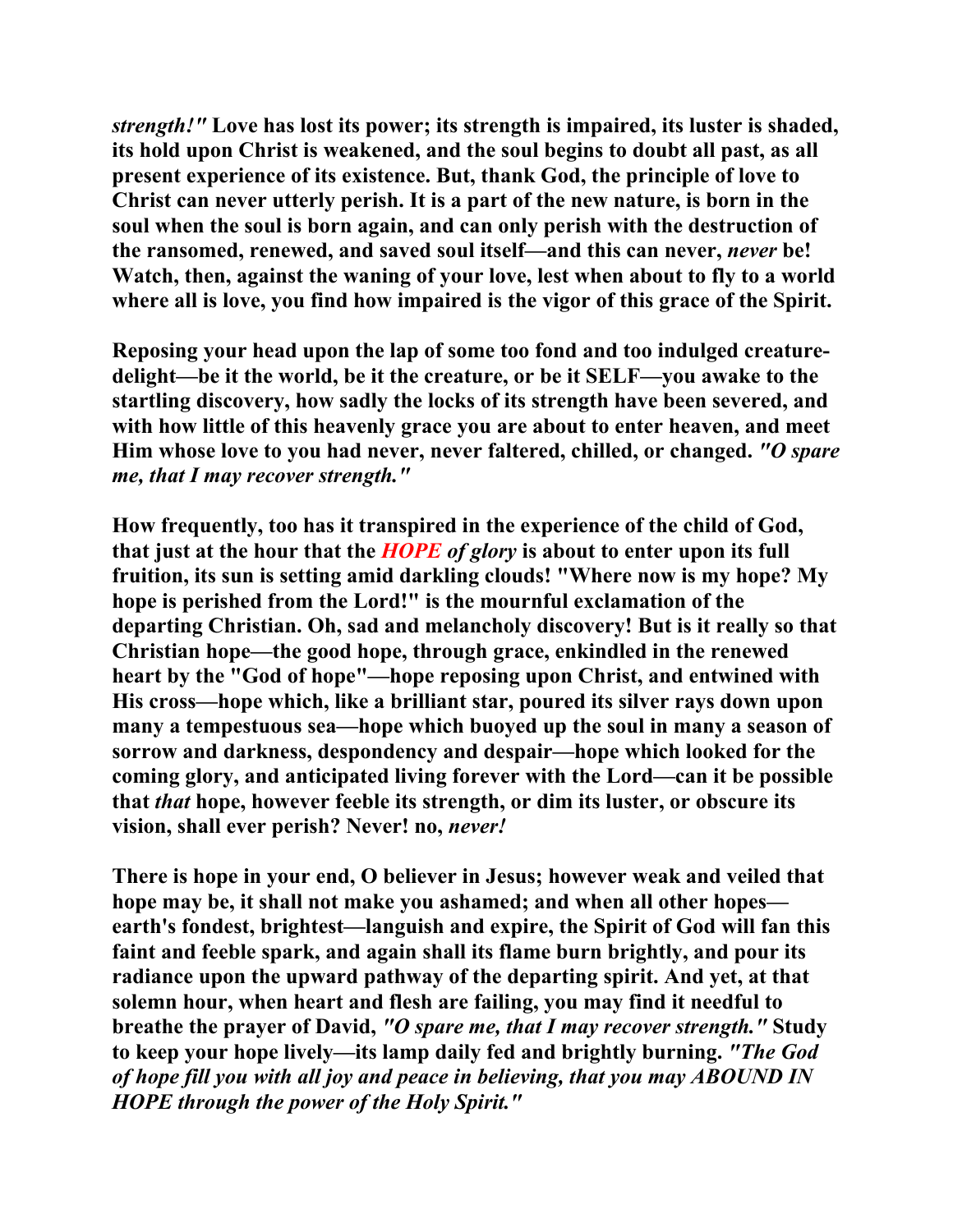**And thus, also, with regard to EVIDENCES***,* **these may grow dim when the strongest evidences alone will meet the necessities of the solemn case. Evidences of conversion and of safety, which amid the buoyancy of health, and the heyday of life, the excitement of religious activity, and the influence of religious ceremonial, pacified the conscience and tranquilized the feelings, are found to be unsatisfactory and insufficient when the soul is about to appear before God. Searching thus for evidences of salvation, many a child of God has for the first time discovered his loss of spiritual strength. One by one has failed him, and he is compelled to close his Christian course as he commenced it, in looking as a poor, empty, lost sinner to the Lord Jesus, clinging to that exceeding great and precious promise of the Savior, as the last and only plank that could sustain him—***"Him that comes unto me, I will in no wise cast out."* 

**He has now learned what books and sermons failed to teach him before—that the great, the grand evidence of our salvation is in a direct and simple faith in the Lord Jesus Christ; that it is not in looking to ourselves, or in searching within ourselves for evidences that we are enabled to say in humble assurance,**  *"I know whom I have believed;"* **but in looking out of and off from our own selves, upon the Lord Jesus Christ, the Savior of sinners, even of the chief. Such has been the experience of some of the holiest saints, whose piety and labors have adorned the Church or blest the world. Searching in that solemn moment for evidences of salvation, how many a believer has taken up the language of the Psalmist—***"O spare me, that I may recover strength."*

**The SPIRITUAL LIFE of the renewed soul is equally exposed to this loss of vitality and vigor. A long-existing and deep spirit of drowsiness may enwrap the believer, of which he is scarcely conscious. He knows that he has life in his soul, but he is not aware how depressed is its vitality, how low are its springs. Much has passed for life which was no real evidence of its existence. Periodical awakenings, spasmodic action, religious activity and excitement have, for the time, supplied the absence of that holy retirement, devout meditation, self-examination, secret prayer, closeness, and watchfulness, and holiness of walk which formed the only safe and authentic evidences of the life of God in the soul.** 

**But now that the spirit is about to enter the eternal world, the solemn discovery is made—"How low are the springs of life in my soul! How faint, how feeble, how imperceptible almost, is its pulse! 'O spare me, that I may recover strength.'"**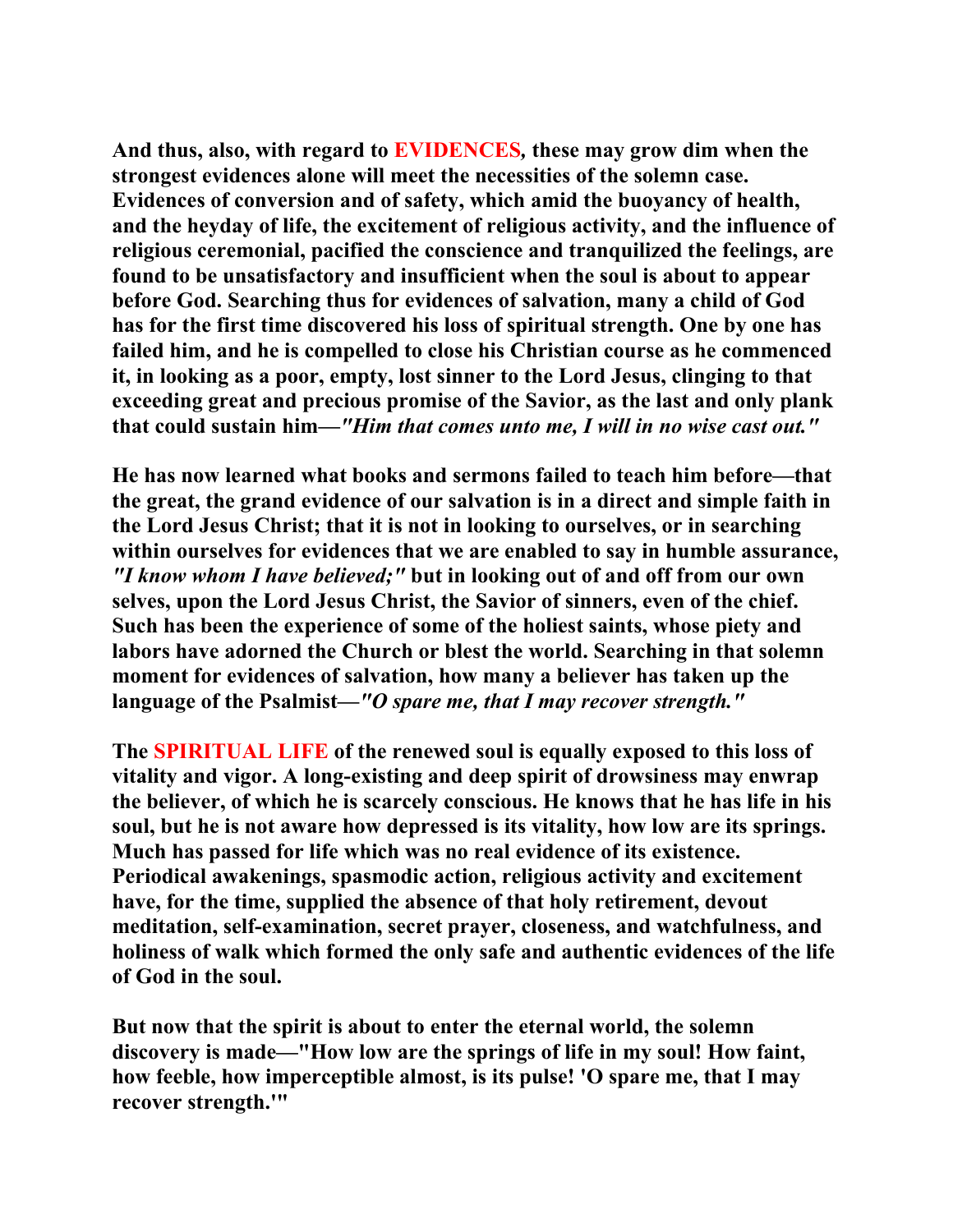**But we need not multiply these varied lapses of grace in the soul of the believer. When there exists the element of spiritual declension and decay in any one part of the renewed nature, the whole is more or less sympathetically affected. The drooping of one grace will impart languor and feebleness to every other. Our true wisdom is to watch the** *first* **beginning of declension, and the moment it is discovered, to seek the remedy and apply the check.** 

**One of the most solemn and affecting views of our subject is, that this decay of which we speak is always secret, unnoticed, and unsuspected. In the graphic language of the prophet,** *"Gray hairs are here and there upon him, yet he knows not,"* **(Hos. 7:9.) Old age steals on, and we are insensible of its encroachment. The hair is silvered, the eye loses its luster, the limbs their elasticity, and memory its vigor, and yet we take no thought of time. In fact, we strive to banish from our mind the conviction that "old age" is actually advancing. Thus is it with the decay of grace. It goes on slowly, imperceptibly, and unsuspected, yet most sure. Spiritual strength becomes weakened, the eye of faith grows dim, its divine and precious Object becomes distant and obscure, the hand of faith upon Jesus loses its grasp, the spiritual action of the heart becomes languid, the pulse of life beats feebly, and the soul loses its zest and relish for divine things—for fellowship with God—for communion with saints—for the public means of grace, and for a spiritual, practical, Christexalting ministry.** *"Gray hairs are here and there upon him, yet he knows not."* 

**Nor does he desire to know it. It is an unmistakable evidence of this state of decay of grace—the** *reluctance* **of the heart to know its real state before God. Just as some individuals would efface each new mark of growing years, and shrink from every sad memento of approaching senility—as if ignorance of the fact would arrest the march of time, and each evidence of its ravages obliterated would win back the spring-tide of youth! so the soul, losing its spiritual vitality and vigor, loves not to be reminded of its spiritual loss, declension, and decay, but is content to live on in its lukewarmness, making no effort to strengthen the things that remain, that are ready to die, until, like David, the prayer is wrung from the trembling lip,** *"O spare me, that I may recover strength, before I go hence and be no more."* 

**Alas! that the child of God should so lose his strength of soul as not only to frame excuses for his drowsiness, but even exclaim,** *"A little more sleep, and a little more slumber."* **Such was the case of the Church in the Song—***"I sleep, but my heart wakes."* **What a contentedness was there here with her state of**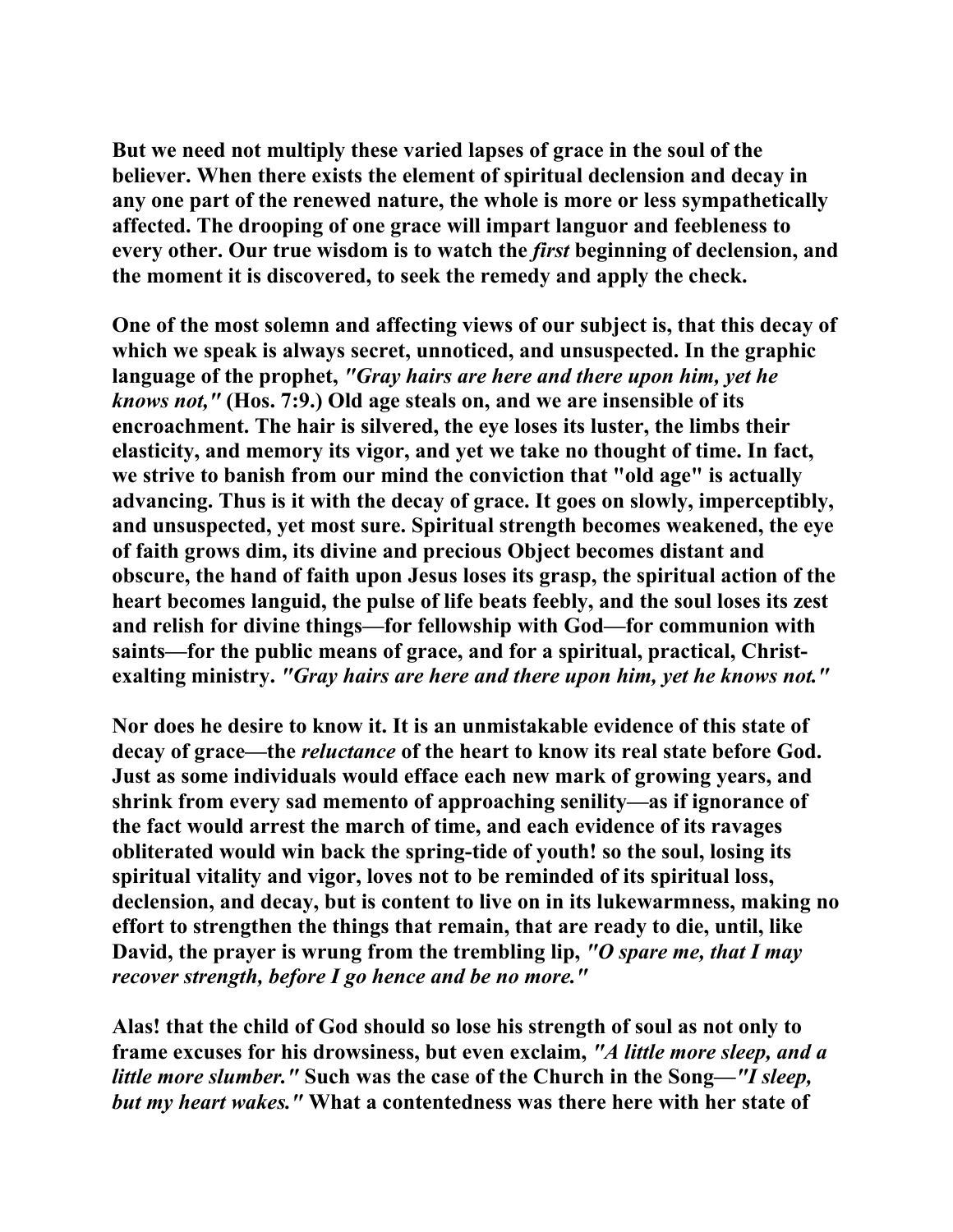**slumber! And, then, to Christ's approach***—"Open to me, my sister, my love, my dove, my undefiled—for my head is filled with dew, and my locks with the drops of the night,"* **she replies,** *"I have put off my coat; how shall I put it on? I have washed my feet; how shall I defile them?"* **She was not only in a state of drowsiness, a state of heart-departure from her Lord, but she was satisfied to be so, and framed excuses in justification of her continuance in that state. Distinctly did she recognize the voice of her Beloved. Well did she know that it was He who so gently was knocking at her door, while, as with irresistible tenderness, the heart-melting words were falling upon her still wakeful ear,**  *"My head is filled with dew, and my locks with the drops of the night;"* **and yet she loved the bed of sloth too well to arise and admit her Beloved.** 

**Oh, what a sin was this! It was sin added to sin—it was sin begetting sin. There was first the sin that led to her slothful condition; then there was the sin of her backsliding; then the sin of contentedness with her state; and then the crowning sin of all; the excuses with which she repelled the loving, tender appeal of Him who loved her, and whom yet she loved. In all this see we not ourselves? Behold, to what a low state of grace the renewed nature may decline! See how far the Christ-loving heart may wander from the Lord! See what excuses even a saint of God may frame for his sins!** 

**But what a patient Jesus! Gaze upon the one picture and then upon the other, and mark the contrast! The backsliding saint—the still loving, clinging, wooing Savior! There is no slumbering of Christ's love towards His saints, no denial of them, no indifference to their circumstances. They may forget that they are His** *children,* **God never forgets that He is their** *Father.* **Listen to His touching, astounding language—***"Turn, O backsliding children, says the Lord; for I am married unto you,"* **(Jer. 3:14.)** 

**There may be besides, as we have just remarked, seasons of spiritual wandering or depression in the Christian's experience, when he may lose sight of his adoption, may sink the character of the son in that of the slave, the heir in the servant; but God never forgets that they are still children, and He still a Father. And how tender and irresistible the invitation,** *"Return unto me!"*  **And again—***"I said after she had done all these things, Turn unto me."* **Yet once more—***"Return, O backsliding Israel, says the Lord; and I will not cause my anger to fall upon you—for I am merciful, says the Lord, and I will not keep anger forever. Only acknowledge your iniquity."* **Child of God! conscious of departure, bemoaning grievously your sad declension, shedding tears of bitter grief over your willful and aggravated backslidings, can you resist the**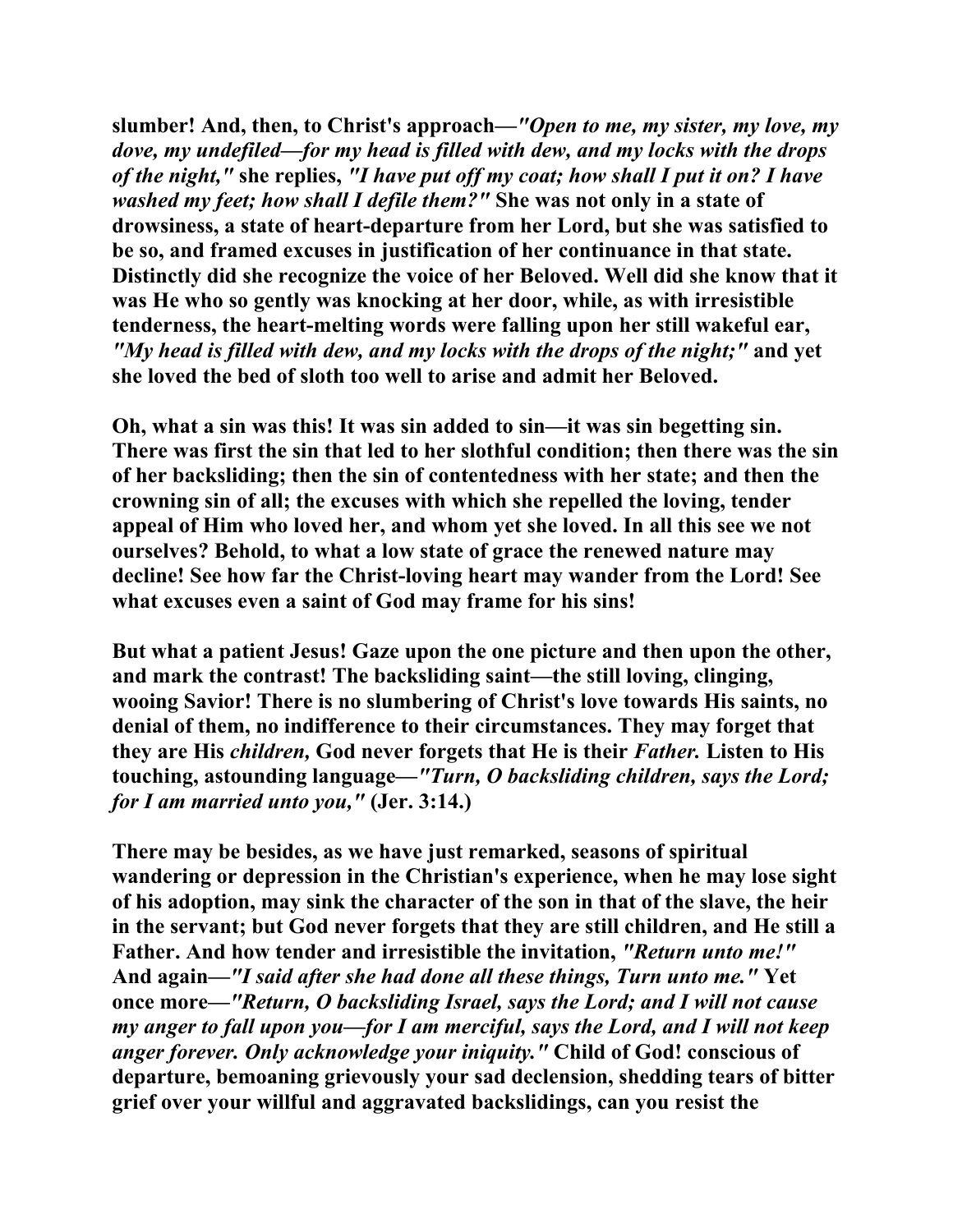**gracious invitation of the God from whom you have wandered? "Return unto me; unto me from whom you have backslidden, against whose grace you have sinned, whose love you have slighted, whose Spirit you have grieved. Return to me, who will heal your backslidings, will love you freely, and will remember your transgressions no more forever. Look not at my holiness or my justice, but at my grace, my goodness, and my mercy; how can I put you away, for my compassion and my pardoning love are kindled within me! Though you have backslidden a thousand times over, yet, return** *again* **unto me."** 

**It may be proper in this part of the chapter to group together a few of those CAUSES which have a tendency to produce that spiritual weakness, that souldeclension which so many Christians discover and deplore when on the eve of entering upon the eternal world. The life of God in the renewed soul is so holy, and divinely sensitive, there is scarcely a quarter from which it may not be seriously affected.** 

**The** *WORLD* **is a great robber of spiritual strength. It is impossible to go much into it, even when lawful duty summons us, and not be conscious of its deteriorating influence. How much more is this the case when we voluntarily and needlessly expose ourselves to its snares! Oh, how this world eats as a canker-worm into the spirituality of so many! We cannot unite Christianity and the world—walking with Jesus and association with the world—the pleasures of religion and the pleasures of the world—the strength of the strong and sinful conformity to the spirit, the dress, the enjoyments, and the gaieties of the world. The ungodly world is the great Delilah of the Church of God. Alliance with her in any shape will beguile the spiritual life, liberty, and power of the Church into the hands of the uncircumcised Philistines, who will but mock the victim they have ensnared, and make merry with the weakness and disfigurement they have wrought.** 

**Saint of God, you cannot be strong to labor, skillful to fight, powerful to testify for Christ and His truth, if you are indulging in worldly habits or recreations inconsistent with your heavenly calling. Marvel not that you are weak in faith, in prayer, in conflict, and are hastening to the solemn hour of your departure unassured of your salvation, and with but a dim prospect that that departure will be unclouded and serene.** 

**There are other equally potent causes of spiritual decay, which we have only space to group together. Superficial views of sin—unmortified corruptions unsanctified affections—the indulgence of unbelieving fears and of speculative**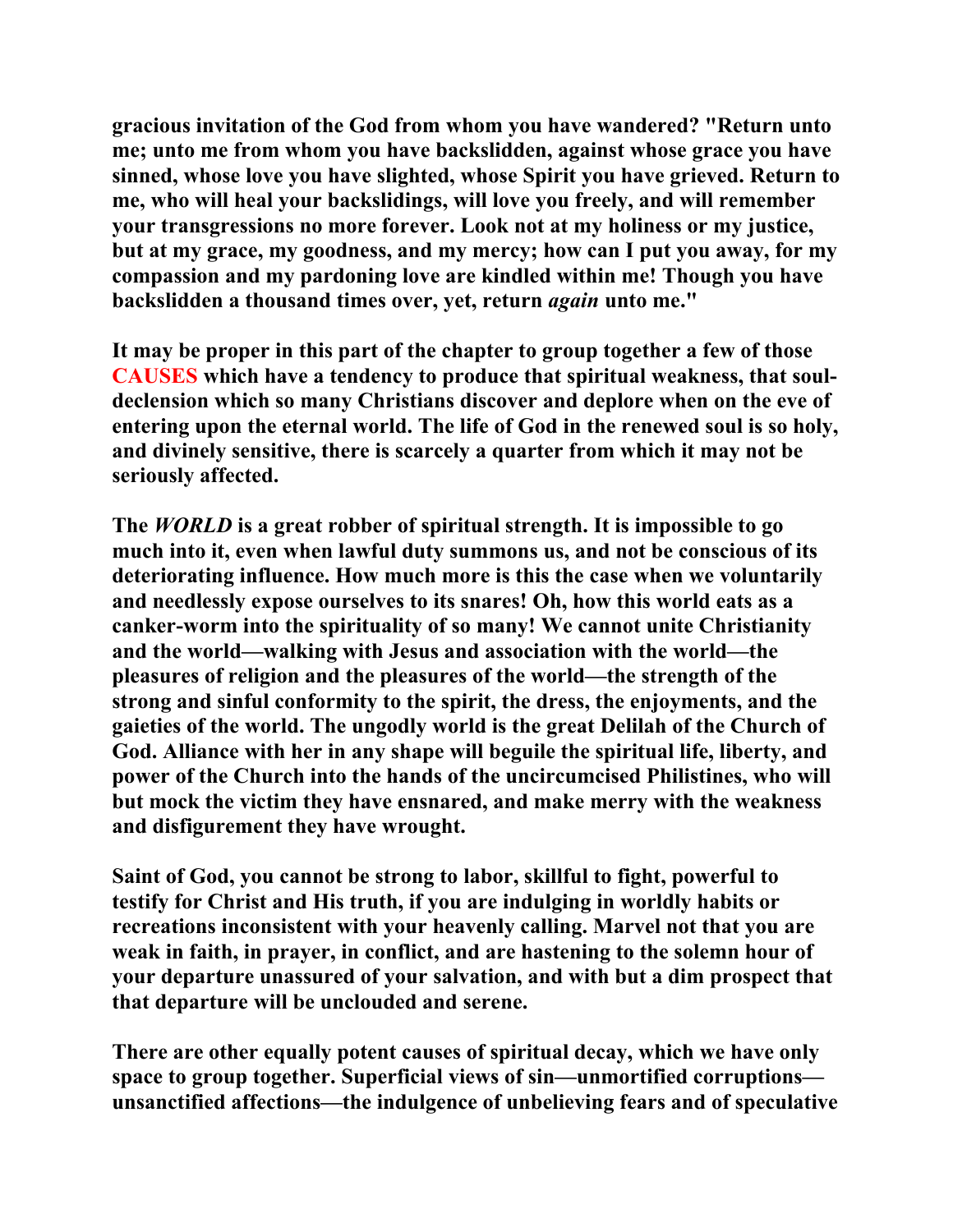**doubts—a slighting of the means of grace—the habit of reasoning rather than of believing with regard to divine truth—an unsettled ministry—residing in a land where no living gospel springs are—acting as unto man and not wholly as unto the Lord—reserves in child-like obedience—a spirit of levity and humour unbefitting the saintly character—a profane and unhallowed dealing with God's Word—an uncharitable and unforgiving spirit—a tendency to look more at the difficulties than at the encouragements of the way, more at trials than at the promises, more at evidences than at the cross of Jesus, more at self than at Christ—all these, single or united, will sap and undermine the strength of the soul; and when the last enemy approaches, instead of the victorious shout of the mighty, will be heard the plaintive prayer of the feeble, "O spare me that I may recover strength, before I go hence, and be no more!"** 

**Conscious of spiritual relapse, oh, seek instantly and earnestly a** *re-conversion* **of your soul! Let your prayer be—"Restore unto me the joy of Your salvation." Without ignoring your past experience, denying not the converting, renewing grace of God in your soul, yet, in your return to Christ, begin at the beginning. Come as first you came—a poor, empty sinner to the Savior. Your first love lost, you may win it back by a renewed baptism of the Holy Spirit, by a fresh taking hold of Jesus. And remember that, one end of your re-conversion is that you may strengthen your brethren who are weak, warn those who sin, uplift those who have fallen, and win back those who have erred from the way, ever walking yourself humbly with God. (Ps. 51:12, 13.)** 

**But it is often reserved for the solemn hour of death to discover to the believer the sad waning and loss of spiritual strength. It is at this appalling crisis that many of the saints for the first time awaken to a knowledge of their spiritual decay. Then they discover the "gray hairs" upon them in thick and startling array. About to battle with the last foe, they find the sword has rusted in its scabbard, and the "armor of God" has become loose and poorly fitting. Then they pray, "Lord, yet a little longer spare me, that I may renew my strength, examine my hope, recover my evidences, and experience once more a renewed manifestation of Your love to my soul!"** 

**This clearly was the experience both of David and of Hezekiah, and this may be ours. The prayer—breathed though as with the departing breath—is heard and answered; and divine grace, and strength, and hope are given for the dying hour. And now the departing soul, renewing its spiritual strength like the eagle, uplifts its pinions for the flight. Oh, what a marvelous change have we witnessed at that hour! We have seen spiritual life that throbbed so faintly,**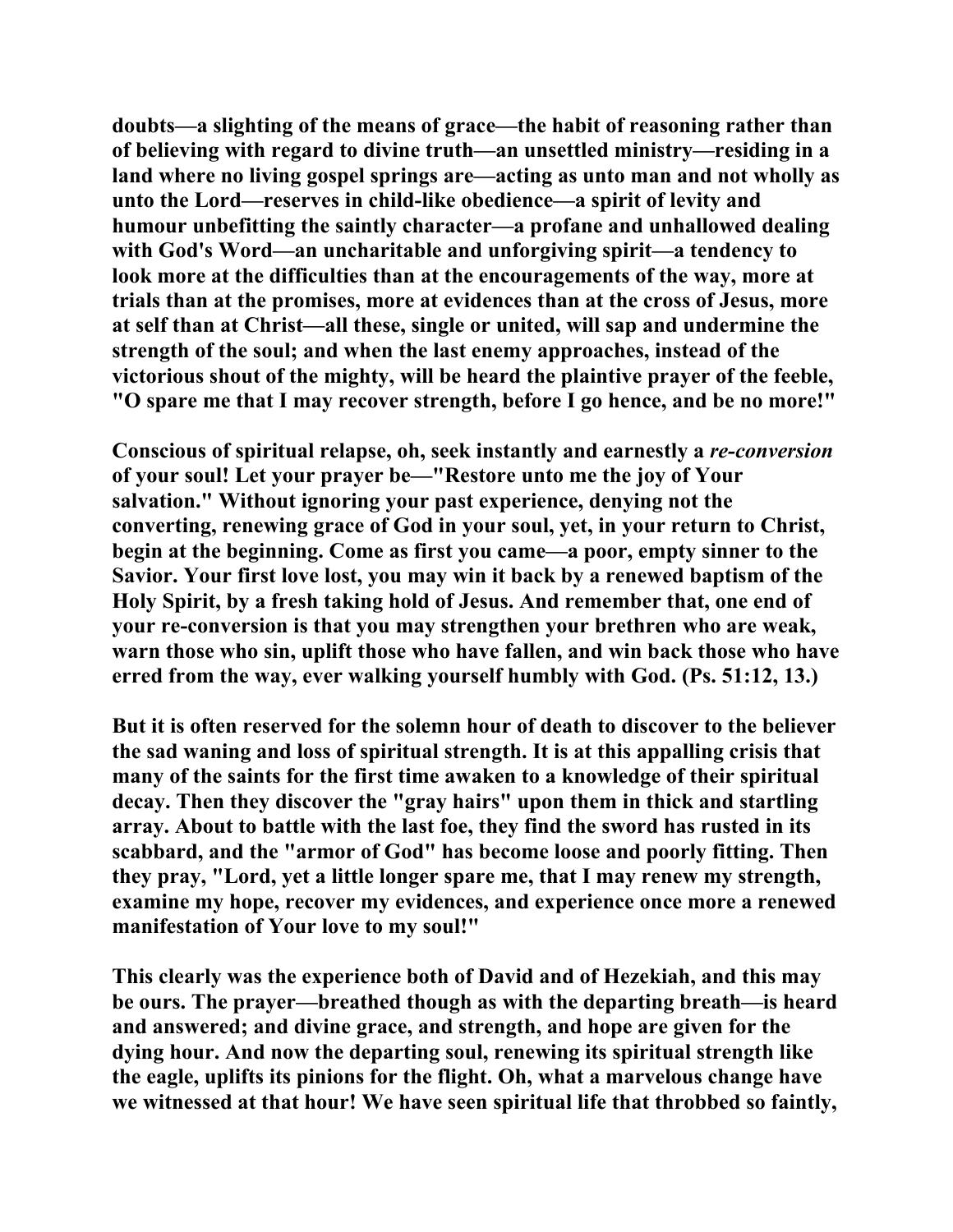**divine grace that looked so sickly, holy love that beat so languidly, Christian hope that shone so dimly, now emerge as from a long and dark entombment, clad with all the bloom and vigor of a new-born creation. The petition sent up from the quivering lip of death has been washed in the blood, perfumed with the merits, and presented through the intercession of the great High Priest, and accepted of God. Strength has been given, the foe has been conquered, and with the shout of the conqueror—"O death! where is your sting? O grave! where is your victory?"—waking the echoes of death's lonely valley, the renewed and ransomed soul has winged its flight to heaven.** 

**"When death is near, And your heart shrinks with fear And your limbs fail, Then lift your heart and pray To Christ, who smoothes the way Through the dark valley.** 

**"Death comes to set you free; Oh, meet him cheerily, As your best friend; And all your fears shall cease, And in eternal peace Your sorrows end!"** 

## **EARLY CONVERSION**

**"All Israel will mourn for Abijah and bury him. He is the only one belonging to Jeroboam who will be buried, because he is the only one in the house of Jeroboam in whom the Lord has found some good thing toward the Lord God of Israel." 1 Kings 14:13** 

**God, who calls His people by His grace, calls them, for the most part,** *early in life.* **That there are countless exceptions to this we do not question; for the Lord God is a Sovereign, and He works all things after the council of His own will, and gives no account of any of His matters. Many, we admit, are called by grace in the meridian of life, others at the eleventh hour of its closing scene, and not a few even when the eleventh hour has passed, and the twelfth was about to strike its last solemn note. All that the Father has given to the Son shall come to Him sooner or later, whether it be the babe and the suckling sanctified as from the womb—or the hoary-haired sinner being a hundred**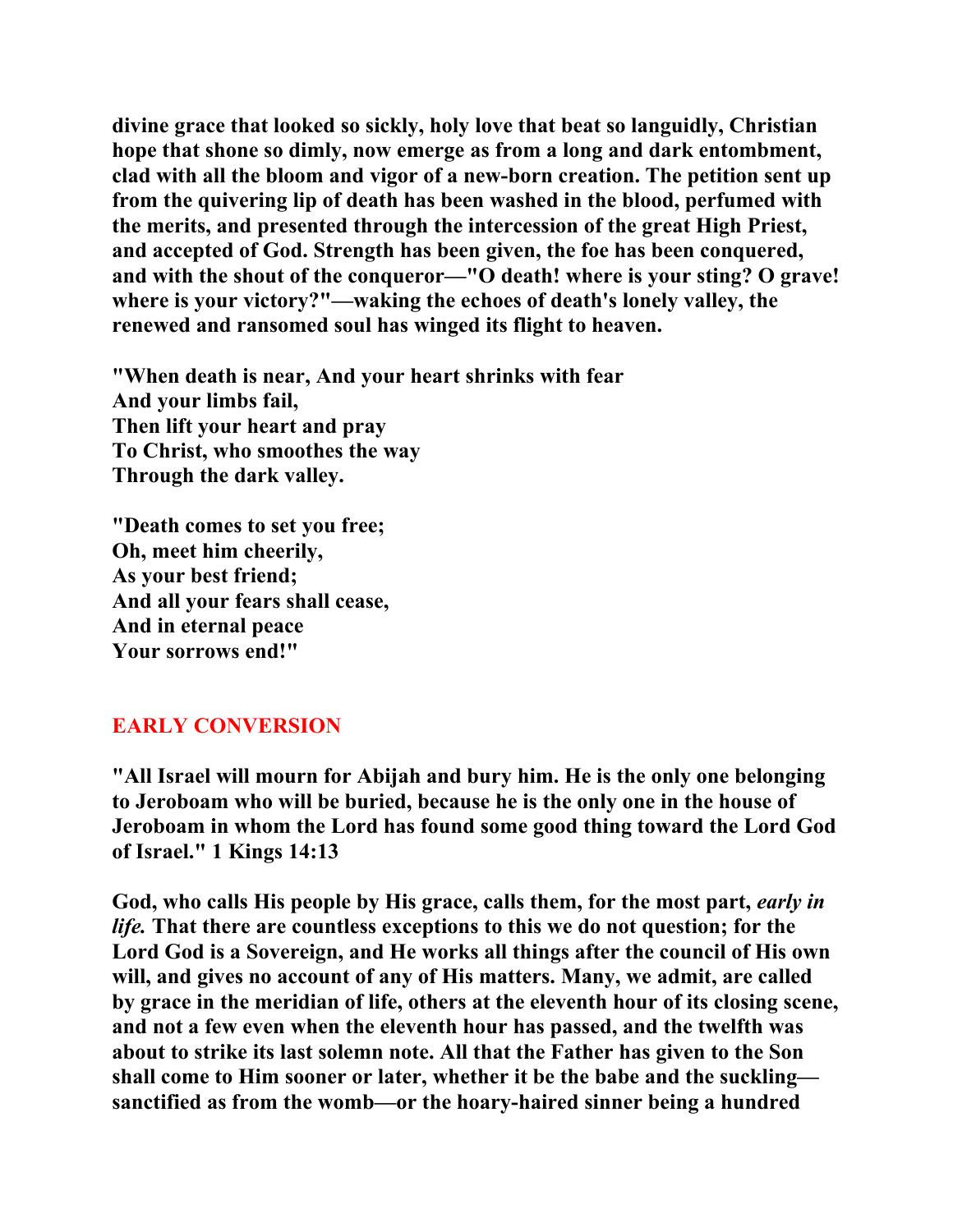**years old; not one shall perish.** 

**But the majority of conversions are in favor of early life. Divine grace, in the sovereignty of its exercise, has ever delighted to engraft itself upon the springbud of youth bursting into beauty, or upon the tall and graceful sapling just shooting up into life, as if, while seeking emblems of its own loveliness and strength, it yet would illustrate the truth how infinitely the beauty of grace transcended and eclipsed the most surpassing loveliness and attractions of nature.** 

**We have selected from God's Word a most touching and instructive confirmation of this fact. It places before us an example of early piety in its feeblest and most limited form. Abijah, to whom the case refers, was the young son of Jeroboam, and heir-apparent to the throne. Jeroboam was one of the worst of the kings of Israel. Scarcely had he reached the throne than he turned aside from the worship of the only true and living God, and established in its place a system of the vilest idolatry. After a while his son Abijah was smitten with sickness. Jeroboam, a wily diplomatist, as an unholy man, sent his wife in disguise to inquire of the prophets of the Lord whether the child should recover. Why of the prophets of Israel did he inquire? Why not seek the gods his own hands had set up, and which he and his court worshiped? The fact supplies the solution of a solemn problem.** 

**When God sends affliction and adversity upon ungodly men, they then discover how little faith they had in, and how little support they derive from, the vain confidences in which they had been accustomed to repose. The world, the heart's idols, and theoretical and speculative notions of God's Word, utterly fail to administer light, consolation, and hope when God's hand is upon them, when adversity crushes them, when health and wealth, creatures and reputation, take wing and fly. How often the most ungodly and profane discover that there is but** *one* **Being who can help them!—that one Being is GOD. How true the language of the prophet—rather, how true the word of the living God***—"Lord, in trouble have they visited You; they poured out a prayer when Your chastening was upon them,"* **(Isa. 26:16.)** 

**The wife of Jeroboam brought back to the king a sad and woeful message that the entire family of the king, with a solitary exception, should die, dishonored, unmourned, and unwept.** *"Him that dies of Jeroboam in the city shall the dogs eat; and him that dies in the field shall the fowls of the air eat for the Lord has spoken it."* **All this came to pass. Thus we read—"Baasha**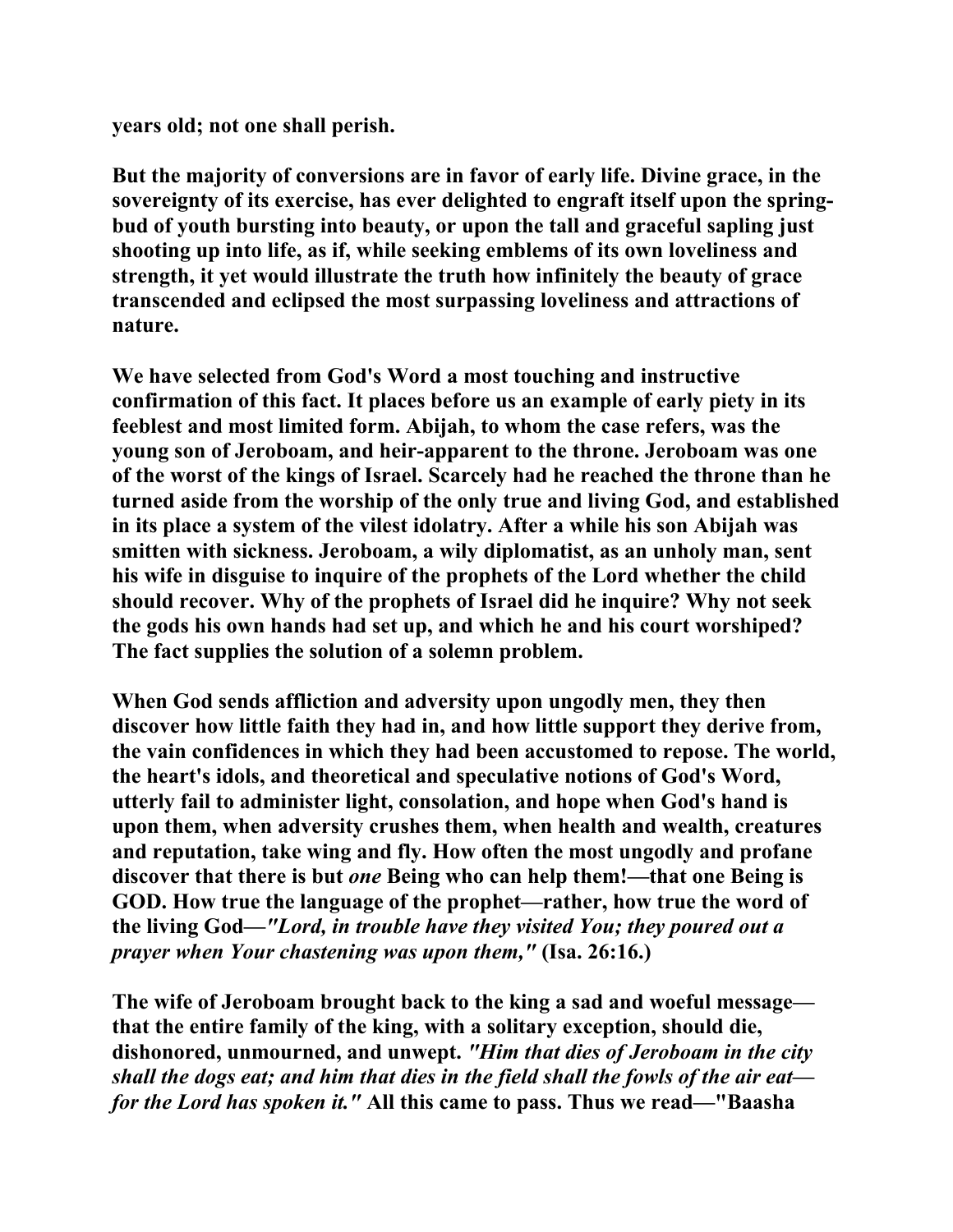**killed Nadab in the third year of King Asa's reign in Judah, and he became the next king of Israel. He immediately killed all the descendants of King Jeroboam, so that not one of the royal family was left, just as the Lord had promised concerning Jeroboam by the prophet Ahijah from Shiloh." (1 Kings 15:28, 29.) To this terrible infliction of divine judgment there was, as we have intimated, one solitary exception. It was Abijah, the young son of Jeroboam. Of him said the Lord,** *"***All Israel will mourn for him and bury him. He is the only one belonging to Jeroboam who will be buried, because he is the only one in the house of Jeroboam in whom the Lord, the God of Israel, has found anything good."** 

**Let us now turn our attention to the SPIRITUAL INSTRUCTION which this remarkable instance of early piety inculcates.** 

**1. The first important inference we draw is, GOD'S TENDER REGARD FOR THE YOUNG***.* **It is a period of human life especially dear and interesting to the Lord. Christ in His own person passing through this stage of life, honored and sanctified it. He was** *"the holy child Jesus."* **It is the golden period of human life. It is to life what the bright morning is to the day, and what the spring-time is to the year. It gives to the future its character, mold, and complexion. It is the preface to the history of our being, present and future; and he who ponders thoughtfully this preface may, without the sagacity of a prophet, form a correct conception of the character of the volume. As a young person sows in early years, so shall he reap in later life. Approach the crowd of hoary heads bending to the grave beneath the snows of many winters, and ask of each what relation their youth sustained to that distant and solemn period of life, and each will testify that, the memories of early years, sad or joyous, clouded or sunny, clustered around that closing scene; imparting to it a character, a solemnity, and an impressiveness indescribable and ineffaceable. Memories of early consecration to God, or of the sins of youth against Him; memories of a father's counsels and of a mother's prayers, of first religious thoughts and impressions, of prayers and promises and vows oh, how they link the past with the present, sunny youth with hoary age, life's first dawn with its last sunset!** 

**Such is the importance of youth in its relation to conversion. This period of human life passed unawakened, unsanctified by the new birth, the probabilities of conversion lessen with each revolving year. We speak now after the manner of men. Well assured are we that all the Lord's hidden ones shall be brought in, were it when the twelfth hour of life were about to strike**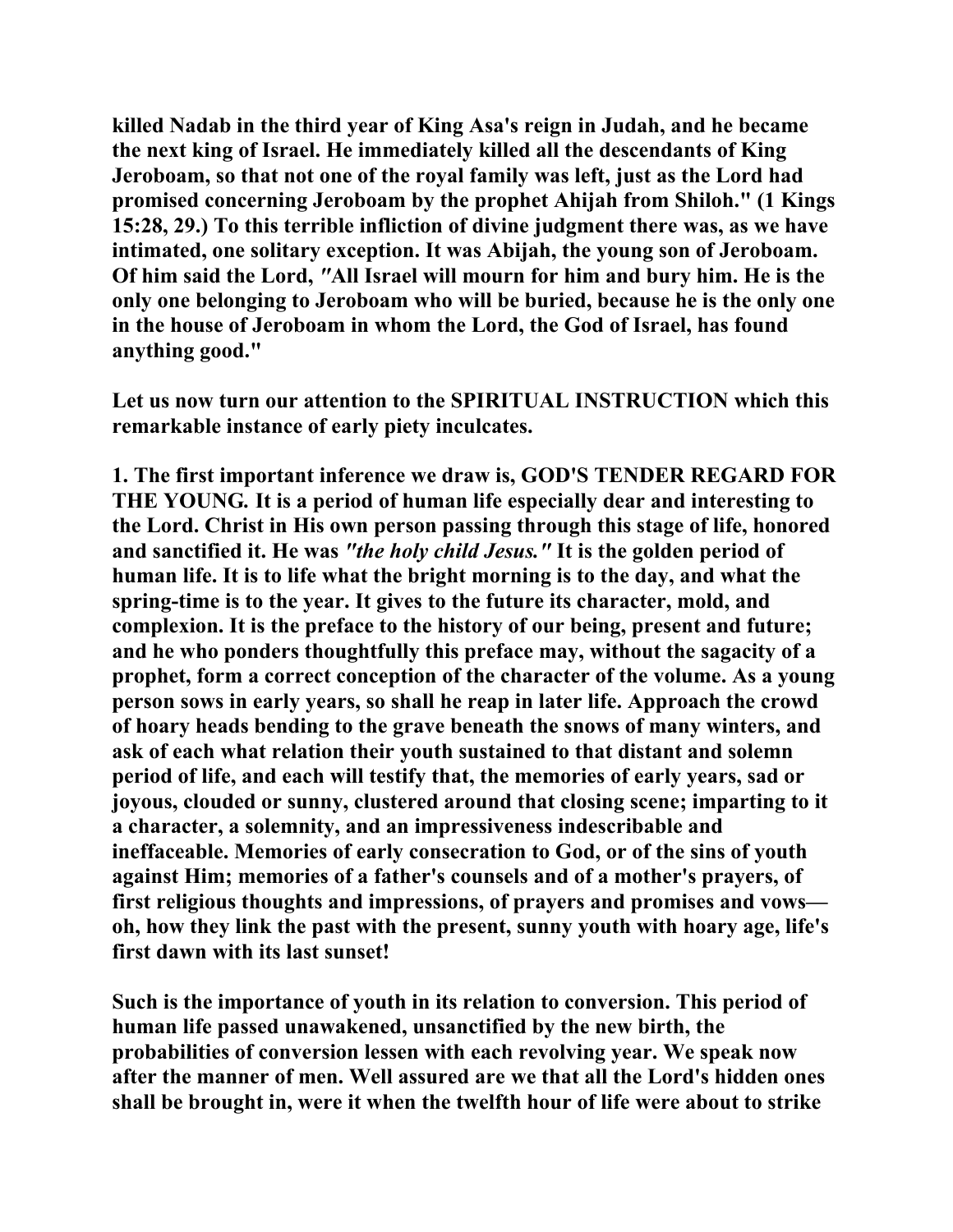**its last moment, or, were the working of a miracle necessary for its accomplishment. The eternal Word of the living God affirms it; the everlasting covenant of grace provides for it; the atoning blood of Jesus secures it; and the covenant engagement of the Spirit in conversion gives to it its fullest and most blessed realization.** 

**Cheering, consolatory truth to those who, amid much discouragement and despondency, little or no fruit, and, perhaps, much difficulty and opposition, are laboring in the Christian ministry, or by other means, to win souls to Christ. What though you see no immediate result from your arduous, anxious, self denying labors, the promise yet remains sure—all Israel shall be gathered, and as many as are ordained to eternal life shall believe. You are only responsible to your Divine Master for the fidelity and integrity, the singleness of eye and honesty of purpose, the prayer, the earnestness, the watching, and the faith with which you plough the soil and sow the seed. The blessing, the harvest—the golden and waving grain, the sickled and garnered fruit—are the Lord's.** 

**And yet, tracing the Lord's work in the sovereignty of His grace in conversion—especially in this the last of the latter days—the great majority of those who are called by grace are taken from the ranks of the young, the very babes and sucklings perfecting His praise. Oh, spectacle of surpassing loveliness! Earth has none to compare with it, the Church not one to surpass it.** 

**2. The loveliness of early piety can only be equaled by its ADVANTAGES***.* **They who are born again early in life; who, while the sun is but just seen above the horizon, have set out in the Christian pilgrimage, are thoroughly armed and equipped for the temptations, duties, and trials of their course. The pleasures of religion—transcending all pleasures—are theirs, amid the toil, the battle, and the sufferings of life. They begin their race with the surrender of their hearts to Christ—continue it with His presence encompassing them—and close it with the crown of life, which His own hands will place upon their brow. And should their sun go down while it is yet day, it will but the sooner rise again in that land of glory where there are no more sunsets of life; for it is written,** *"There shall be no night there."* **Oh, seek the Lord early in life, for He has said for your encouragement,** *"I love those who love me, and those who seek me early shall find me."* 

**But what made the youthful Abijah an exception to Jeroboam's family?**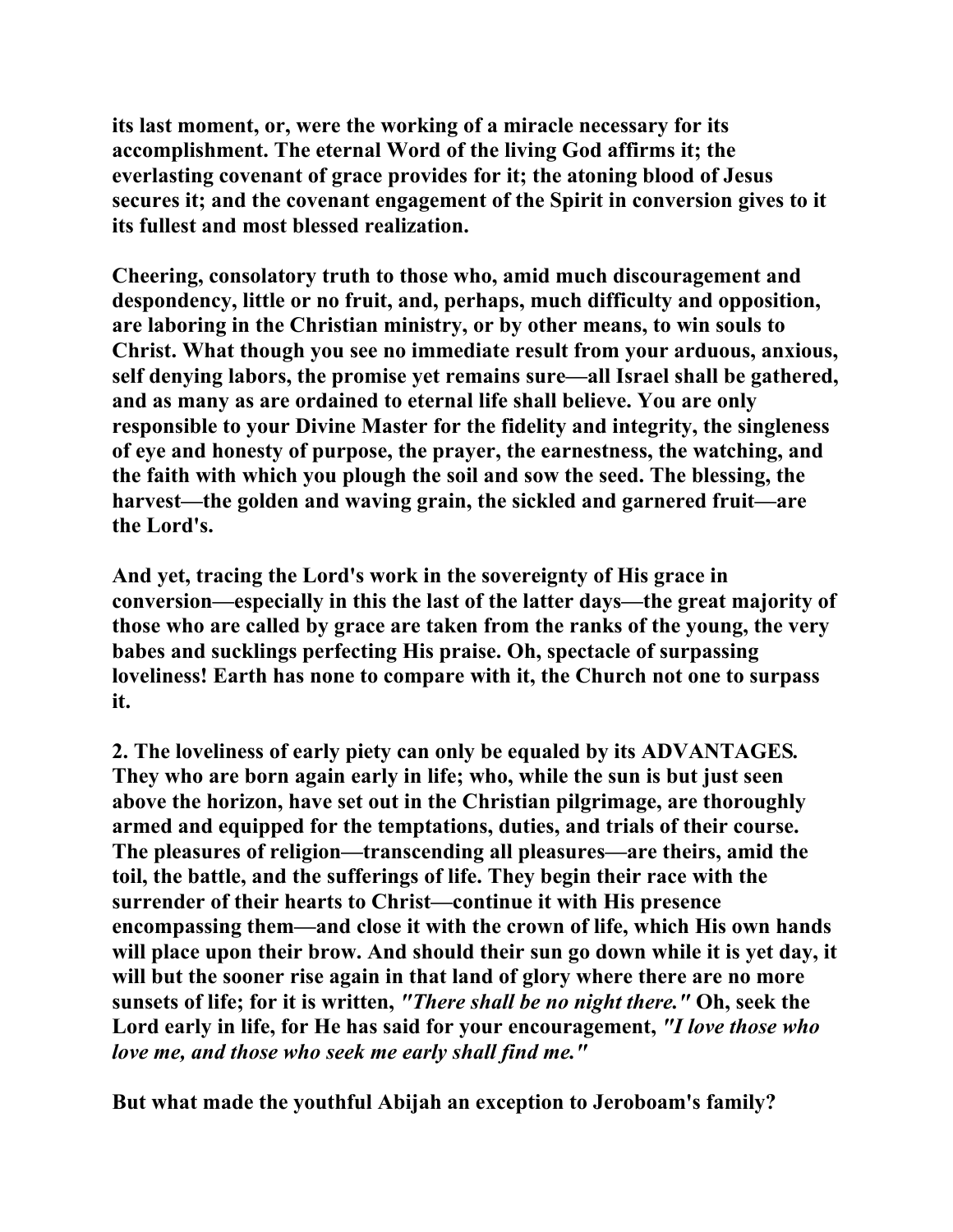**"Because in him there is found some good thing toward the Lord God of Israel." And what was that good thing? It was not rank, nor talent, nor influence. It was nothing of nature or of man. It was some good, some gracious, some spiritual, some holy thing, not born with Abijah, but implanted in his heart when, by the grace of God, he was** *born again.* **No interpretation but this fully meets the expression, "some good thing toward the Lord God of Israel." Observe, it had reference** *to God.* **It was** *"toward the Lord God of Israel."* **It came from God, and it returned to God. What could it be but the new, spiritual creation of the soul—the converting grace of God—filial fear and holy love—"the root of the matter" implanted in his young heart by the power of the Holy Spirit? It is said,** *"SOME good thing."* **The expression seems to imply the "incorruptible seed" sown, or the seed in the first stage of growth—just germinating, budding; perhaps, the first gentle blade bursting through the crustations of the heart.** 

**How feeble and obscure may be the first appearance and growth of Divine grace in the soul. No one may discover it, know it, acknowledge it, but the Lord. Yes, he in whose heart the good thing is wrought may be the last one to recognize it. But the Lord knows His own work in the heart of a poor sinner recognizes His own image in the renewed soul; and He who has begun the good work will perfect it. "As for God, His way is perfect." "Some good thing." What is it?** 

**Is it a broken and a contrite heart? What a good thing is this! It is the beginning, the groundwork, the earnest of good things to come. Apart from true repentance for sin, there is no good thing. If the Lord the Spirit has given you, my reader, to see and know and feel yourself a sinner, a marvelous "good thing" has been wrought in your soul. The world thinks lightly of repentance; the formalist ignores it, the self-righteous despise it; but if there is a "good thing" in the heart of man in which God takes delight, over which saints and angels rejoice, and upon which all heaven looks down with ineffable wonder and praise, it is a penitential spirit, a broken and a contrite heart for sin; it is the spectacle of a soul prostrate in the dust—self-abased, self-abhorred, sinloathing—before the holy Lord God. If, beloved, you have nothing to offer to God except the sacrifice of a broken and a contrite heart, there is some good thing in you towards the Lord God of Israel; and a more costly and acceptable sacrifice you could not lay upon His altar, (Ps. 51:17.)** 

**Is it a simple, childlike, believing acceptance of the Lord Jesus that marks us? Then, there is some "good thing" in our heart towards the Lord of priceless**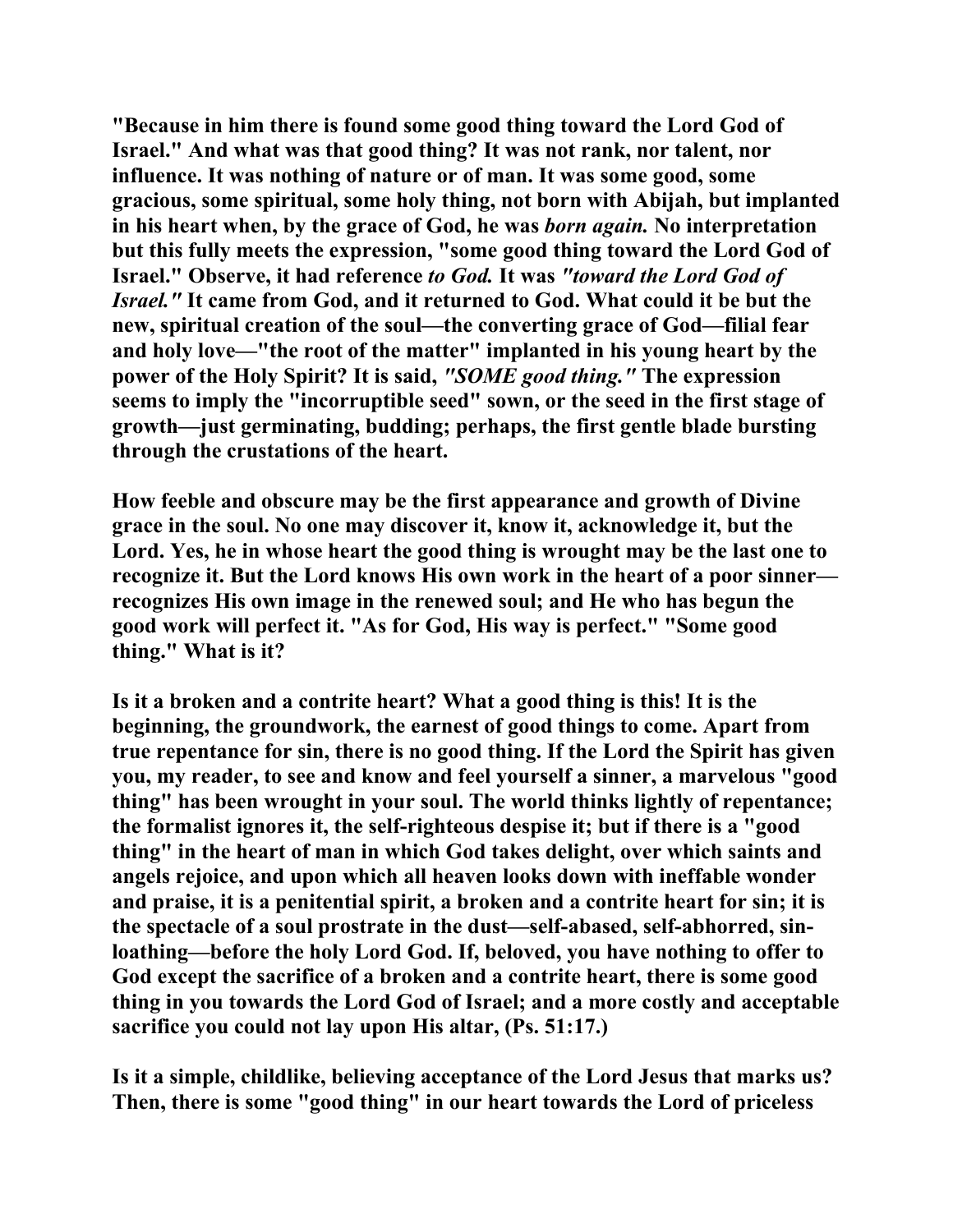**worth. Faith is a good and precious thing. There is more real good and worth in one infinitesimal grain of** *real* **faith wrought in the heart by the Holy Spirit—the faith which gets the dimmest view of Jesus, which touches but His robe—than in all the good of which the world can ever boast. How small the degree of faith in the youthful Abijah! Yet God pronounced it "good."** 

**As a young believer but just setting out in the Divine life, with but slight views of sin, little knowledge of self, still less of Christ, your faith may be weak and trembling; nevertheless, if it has led you to trample your own righteousness in the dust, and has brought you, as a sinner, to a simple, believing reliance upon the Savior, then you possess a "good thing" in reality, before whose beauty earth's highest type of loveliness fades, and the luster of its most dazzling gems pales into darkness. Is** *this* **good thing found in you? Do you** *believe* **in the Son of God? Has your faith led you to turn your back upon the world, and upon your sins, and upon a life of sense and sensuality—henceforth to be the decided follower of the Lord Jesus? Then, God sees some good thing in you in which He delights.** 

**And is there any degree of real love in your heart towards the Lord God? God has set a high estimate upon** *love* **to Him! Marvelous grace! wondrous condescension! that He should say,** *"My son, give Me your heart."* **Standing, as it were, a lowly suitor at the door of your young affections, he says,** *"I love those who love Me. Do YOU love Me?* **Does my beauty charm you? does my love win you? does my grace draw you? does my cross attract you? have my sufferings and my death subdued you to penitence, faith, and love? Am I dearer to you than earth's dearest attractions, more precious than the heart's most precious treasure? Can you part with all, and every one for Me?"** 

**Oh, if from that young heart, beating high with warm and noble impulse, there rises the gentlest response, "Lord, I love You! You who know my heart's most sacred cloister, who have Your finger upon its faintest pulse, read its most hidden thoughts, and know its most secret desire, You** *know* **that I love You!" then a "good thing" has been wrought in your heart which shall never perish.** 

**"Do I not love You, O my Lord? Behold my heart and see; Gently dislodge each idol thence That seeks to rival Thee.**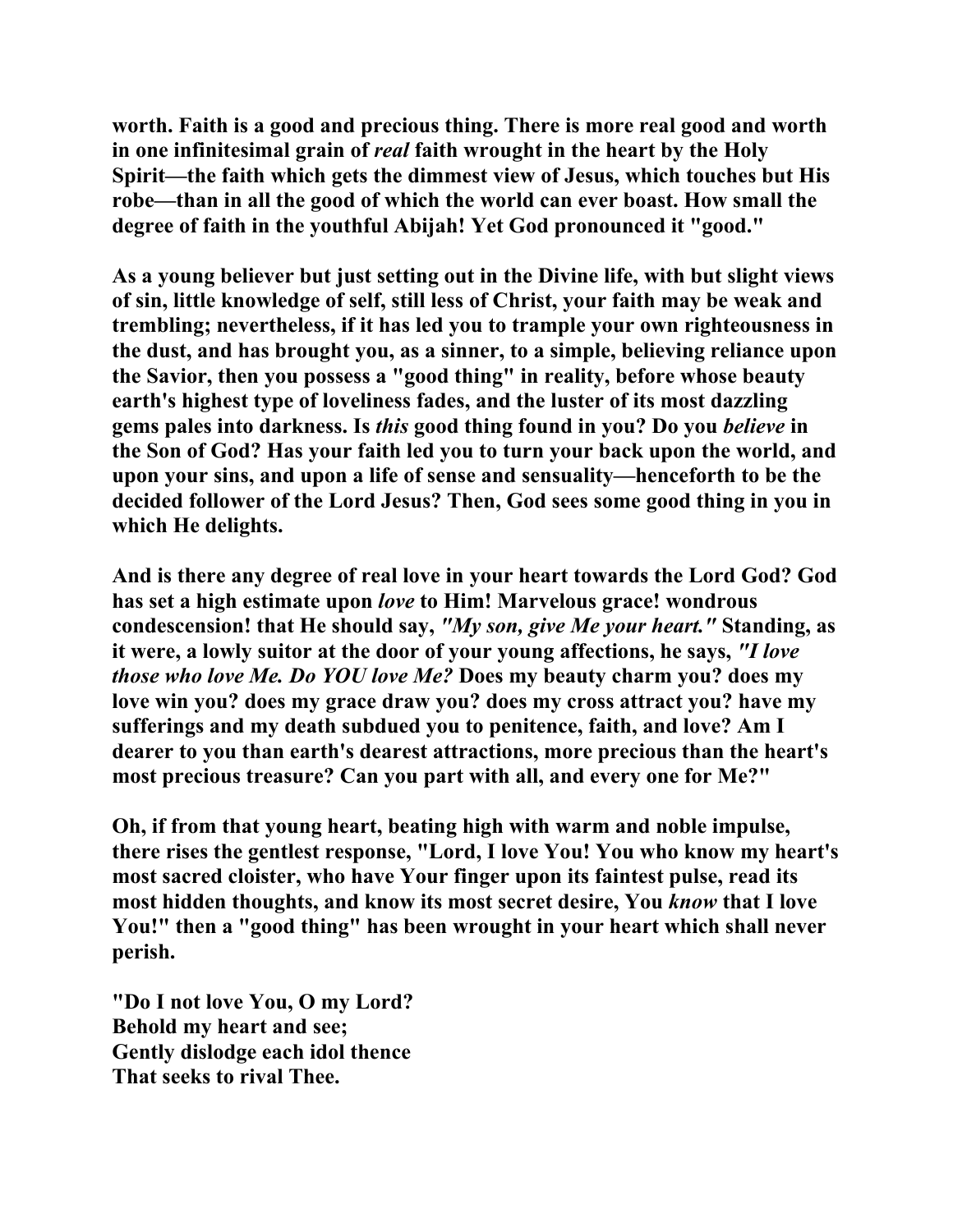**"You know I love You, dearest Lord; But, oh, I long to soar Far from the sphere of mortal joys, And learn to love You more!"** 

**And who will say of the prayer of a young heart that there is not some "good thing" there towards the Lord God? It is a precious thing when a young person is led to** *pray.* **The spectacle in its spiritual beauty is unsurpassed. What would thrill the heart of a pious parent with deeper joy, next to his personal salvation? Would it not be the intelligence that the child of countless parental prayers had now become himself a** *praying* **child? Would it not be to witness the door closed for prayer, and to hear the gentle breathings, the fervent petitions of the young heart as they ascended in holy prayer to God? Truly, if the heart is incited by the Holy Spirit to pray—feeble, imperfect, stammering as its accents may be—there is "some good thing" in that heart towards the Lord God which marks that soul as born again of the Spirit, as a new creature in Christ Jesus.** 

**Once more mark the expression,** *"some* **good thing." It is not** *EVERY* **good thing. Young believers are often perplexed and discouraged because they do not find in themselves** *all* **the grace and knowledge and Christian attainment they see in others. But this is not to be expected. It was not so with Abijah, the young son of Jeroboam. And yet there was some good thing in his heart towards the Lord God, and for that God marked him as His own. Thank God for the least degree of life, for the smallest measure of faith, for the faintest spark of love; and press on for more. Place no limit to your Christian attainments. Be not satisfied with your measured knowledge of the Lord Jesus. "That I might know Him," was the language and the desire of a saint of God far in the ascendant of the greatest saint among us. Imitate the great Apostle of the Gentiles, and, forgetting the things that are behind, press on to know Christ more—to love Him more—to serve Him more—to glorify Him more—that for you to live may be Christ, and that for you to die may be gain.** 

**The young Abijah** *died,* **and God honored him in his death and burial. The Lord, my young reader, is perhaps taking you early home to glory. Disease, insidious and fatal, is slowly wasting your frame, and bringing you to an early tomb. The anticipations of youth, the hopes of life—once so ardent and bright—are now darkening with the shadow of death. Be it so! What a matter of rejoicing is this! Early ripe, early gathered. Think it not hard to die so soon, deem it not sad to relinquish life so early. Think of the sins and temptations, of the conflicts and the sorrows, you so soon and forever shall escape. Think of**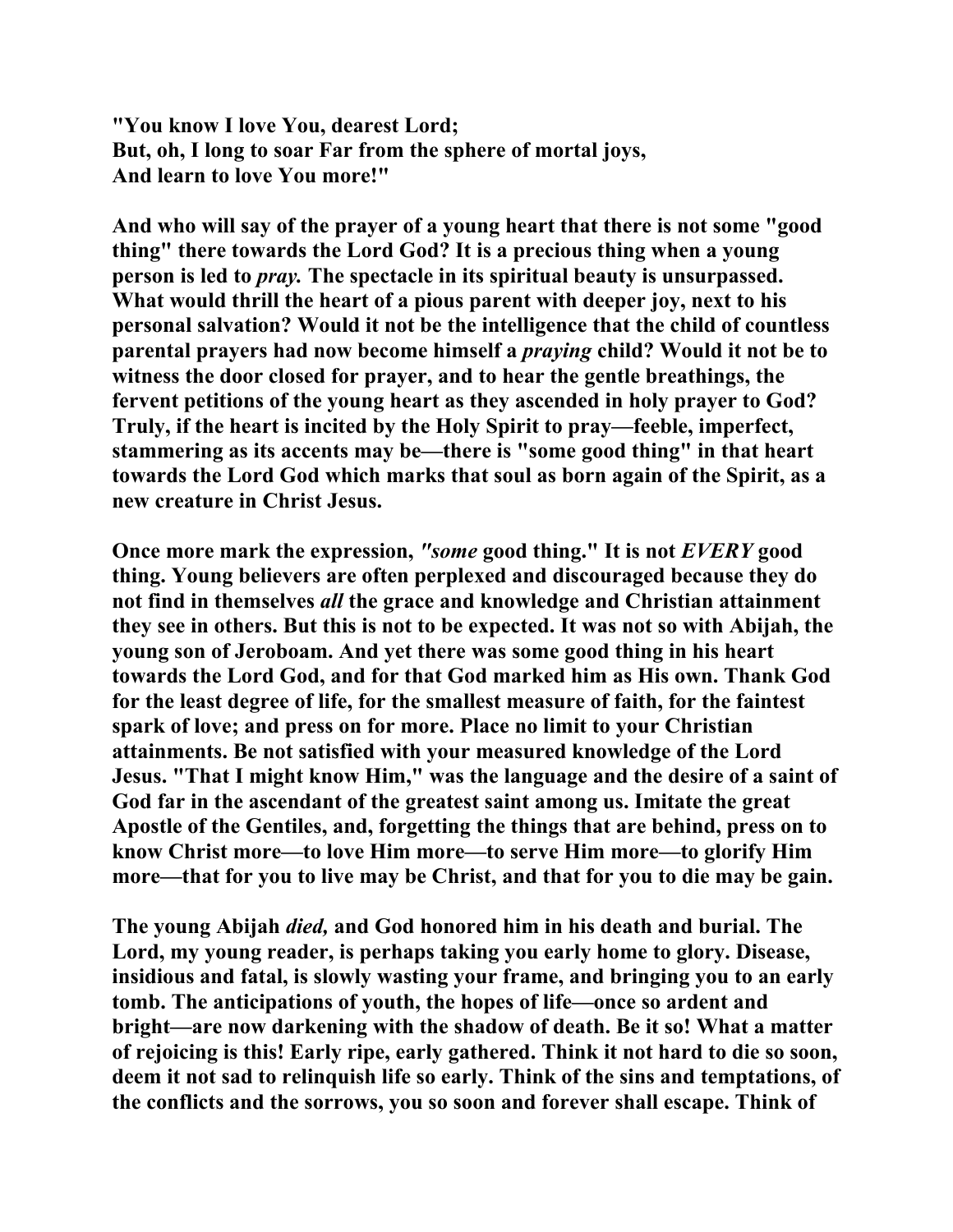**the heaven of glory into whose joy and bliss and society you so soon and forever will enter. And let not the reflection distress you that you cannot be fitted for heaven because your Christianity has not been matured and tested by many years of experience—that your spiritual knowledge of the Bible has been so deficient—your acquaintance with Christ so short—your service for the Lord so unfruitful—your battles so few and your laurels so scanty—your holiness for heaven so imperfect.** 

**Remember that, if there is only** *"some* **good thing in your heart towards the Lord God," you have an unmistakable evidence of being born again; and, born again, though but a babe in Christ, with the smallest faith, the weakest love, the dimmest hope—that faith, that love, that hope, the "good thing" wrought in your soul by the Holy Spirit—when you die, though your sun go down while it is yet day, Jesus will take you to His bosom, and your happy spirit shall repose within its Divine pavilion forever.** 

**"It matters little at what hour of day The righteous fall asleep; death cannot come To those untimely, who are fit to die; The less of this cold world, the more of heaven; The briefer life, the earlier immortality." –***Milman* 

## **FROM GRACE TO GLORY**

*"The Lord will give grace and glory."***—Psalm 84:11** 

**We reach the last stage in this brief history of the new nature in the regenerate—its translation from a state of grace to a state of glory. God has not left His Church on earth without some pledges and visions of heaven. Now and then the pearly gate of the celestial city expands to faith's far-seeing eye perhaps, when attending some beloved saint to the brink of the river, or when, in seasons of rapt communion, we ascend the summit of our spiritual Pisgah and then we seem, for a while, to be encircled with the sunbeams, to breathe the odors, and to hear the music of the glorified; and, like the disciples amid the scene of the transfiguration, we would gladly build our tabernacle and abide there forever.** 

**We have had occasion to remark, in the progress of our little treatise, that the**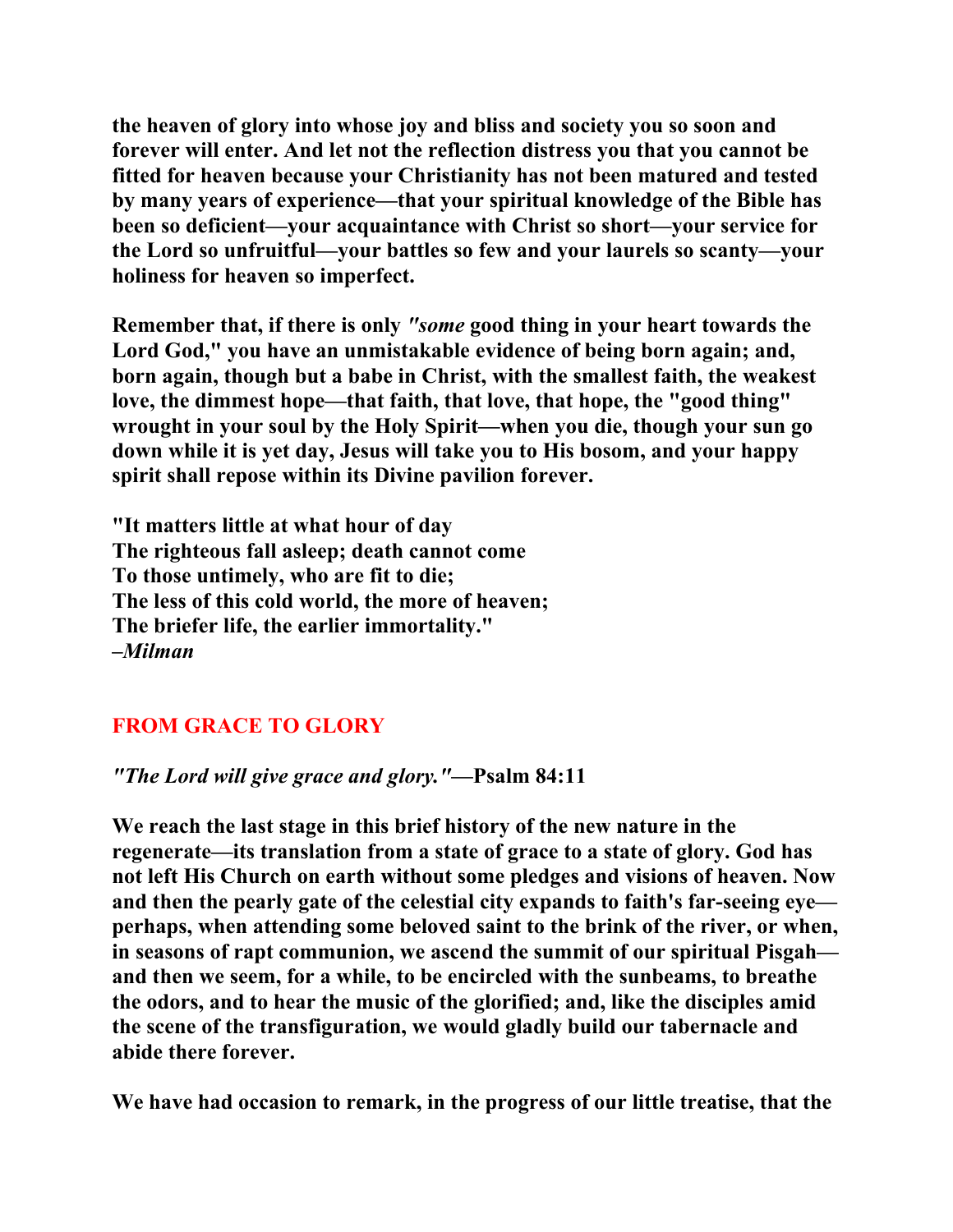**grace of God in the soul was the pledge of its coming glory. It is indeed more than the pledge, it is essentially and undeniably a part of the glory itself. Present grace is to future glory what the outline is to the picture, the seed to the flower, the twilight to the day. He who has the smallest degree of grace in his soul has the first beginnings of glory. The question of our final entrance into heaven is not the first which should engage our earliest and most anxious thought. There is another, a more immediate and important one. "Have I the**  *converting grace* **of God in my heart? Am I** *born again?"* **If this question is fairly met and satisfactorily answered—if the Holy Spirit authenticates His own work in the soul, then the ulterior question of our final entrance into glory is forever set at rest, and set at rest in a way which should annihilate every doubt and quell every fear. The believing soul grasping the first and lowest link in the chain—converting grace—gradually ascends from link to link in the process of knowledge, and strength, and holiness, until, touching the last and highest, it finds itself in glory.** 

**The fitness of the two states to the circumstances of the believer is evident. Grace is the believer's portion here; glory is his reward of grace hereafter. The one is an essential element of his present condition; the other of his future condition. Glory in its fullness cannot be realized on earth, seeing that it appertains to a perfect state of being; and grace cannot be exercised in heaven, seeing that it has reference to sin and sorrow in their endless forms, both of which are there utterly and forever unknown. So long as we dwell in this imperfect state of being, we are sustained, sanctified, and comforted by grace; but when we are delivered from the burden of sin, and the soul is divested of its earthly vestments, the mission of grace is done, its work complete, and we are then received up into glory. The two things which will now briefly engage our attention, and thus close the volume, are—***Grace and Glory.* **Both are the gift of God.** *"The Lord will give grace and glory."* 

**GRACE is one of the most precious and significant terms of the Bible. It tells of God's free and unconditional choice of a people, everlastingly loved. It speaks of His mercy to the miserable, of His pardon to the guilty, of His favor to the lost, of His free and boundless love to poor sinners. Seeing, then, that none are saved but those who are saved by grace—electing, sovereign, free grace—and seeing, also, that all the precious streams of sanctification, peace, joy, and hope flow from this Divine and marvelous Fountain, is it any wonder that from the lowest depths of the soul the believer should sing– "Grace! 'tis a charming sound, Harmonious to the ear!**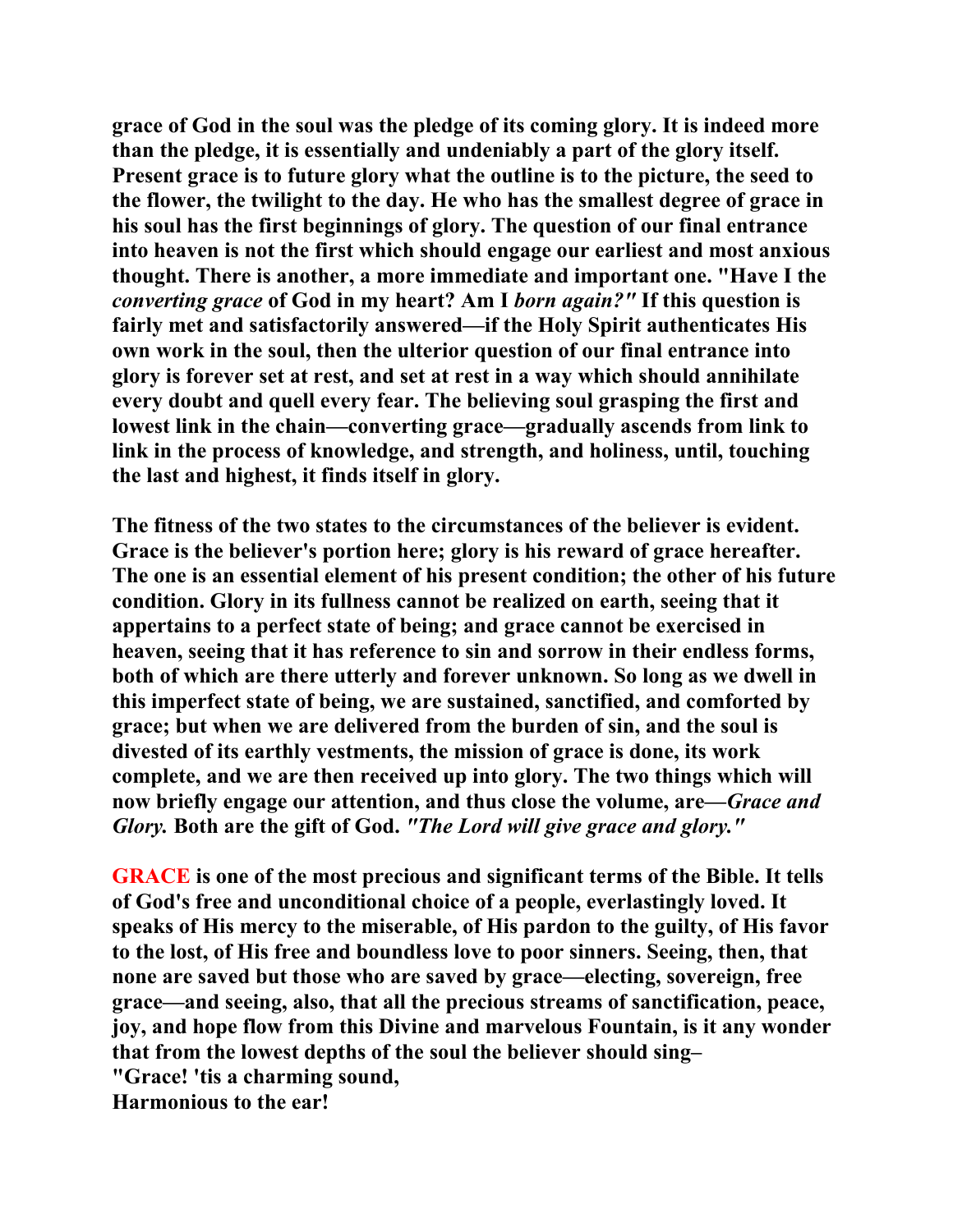**Heaven with the echo shall resound, And all the earth shall hear?"** 

**"The Lord will give** *grace."* **This He does in the first place,** *by giving Himself, the Infinite and Eternal Fountain of grace.* **Who gives this grace? It is Jehovah, whose title is,** *"The God of Grace."* **He is so essentially. The light which flows from the sun, the water which gushes from the spring, are dependent elements upon a higher and creative power; and yet we may employ these figures to illustrate the spontaneity and freeness of this great blessing—the grace of God. The greatness of God is the greatness of** *grace.* **The infinitude of God is the infinitude of** *love.* **When Jehovah would portray Himself, is it not as the God of grace? Gaze upon the picture, wonder and admire!** *"And the Lord passed before him, and proclaimed, The Lord, the Lord God, merciful and GRACIOUS, long-suffering, and abundant in goodness and truth, keeping mercy for thousands, forgiving iniquity and transgression and sin,"* **(Exod. 34:6, 7.)** 

**Who could reveal the Divine nature thus but God Himself? Who could tell that He was merciful and gracious to sinners, to the most guilty, to the most vile, to those who had forsaken Him the fountain of living waters, who had rebelled against His government, who had derided His authority, who had sought to annihilate His very being, had He not revealed it himself? And when God would win us to confidence, and encourage our trembling heart to draw near to Him, all guilty as we are, what is the argument which He Himself employs? Oh, so like Himself!** *"It shall come to pass, when he cries unto me, that I will hear; for I am gracious!"* 

**What a nature is our God's! What a heart is His! The Lord of all grace—allpardoning, all-accepting, all-sanctifying, all-comforting grace to the ungracious, to the unworthy, to the poor, to the bankrupt, to the vile, the sinful.** 

**See the spring-head of our ELECTION to eternal life! It was grace in eternity which chose us in Christ, and blest us in Him with all spiritual blessings, and, to the praise of the glory of that grace, made us accepted in Jesus Christ the Beloved. In this light I wish you, my reader, to study the character of God. Study Him not in the light of your sins—look not upon Him through the haze of your guilt; but behold Him in the Divine light of His boundless grace—look upon Him through the pure, gracious medium of the Son of His love. It is a delightful and consolatory reflection that no distortions of His character—no**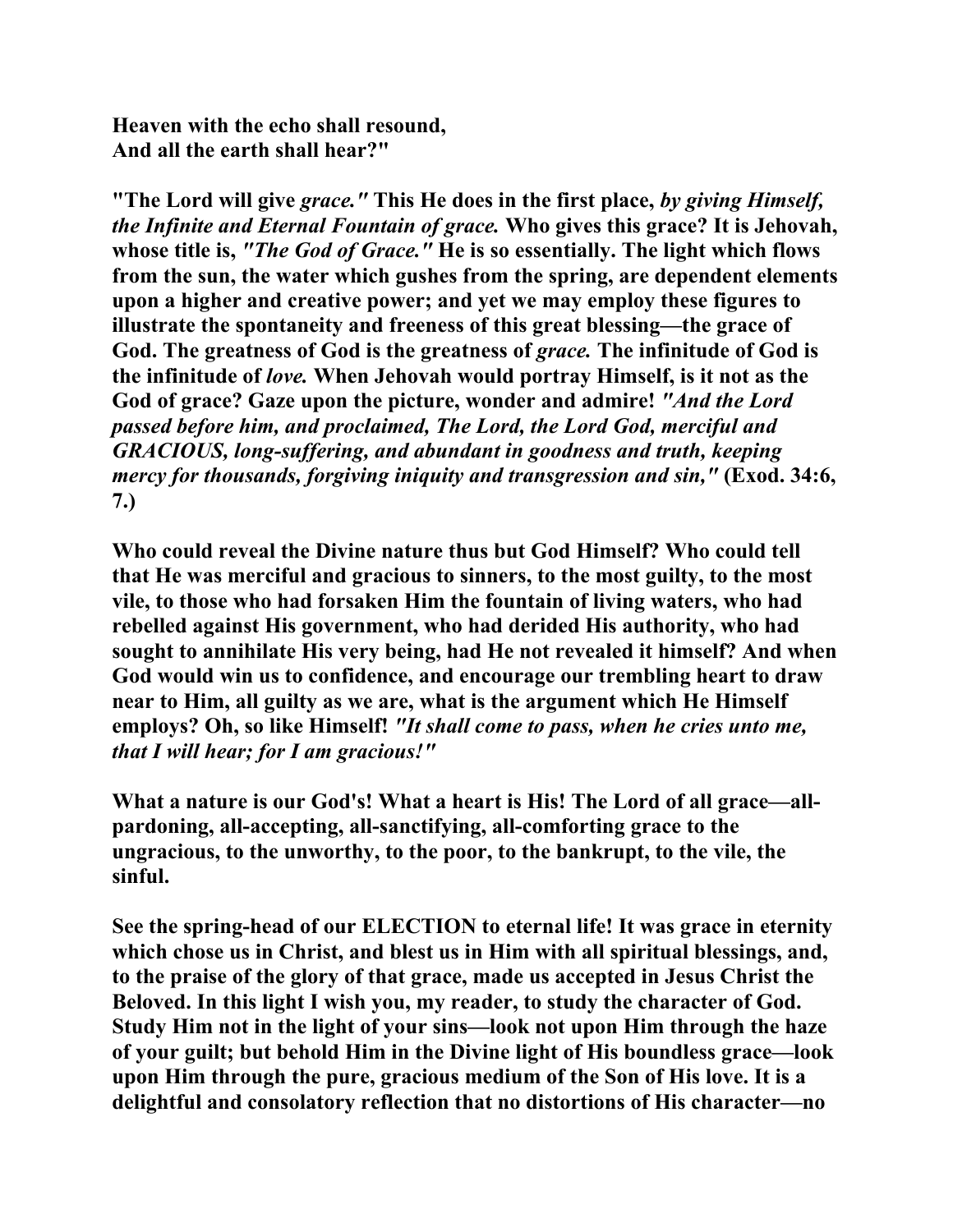**misrepresentations of His Word, or blind views of His conduct, consequent upon the guilt of our sin, or the working of our unbelief—can possibly affect His true character, or change the relation He sustains to His people.** *"Though we believe not, yet He abides faithful; He cannot deny Himself."* **Approach Him, then, as "the God of all grace." Confess your sins, make known your requests, unveil your sorrows. Cast upon Him all your care—acknowledge Him in all your ways—revere, honor, and glorify His great name, for,** *"God is able to make all grace abound toward you; that you, always having all sufficiency in all things, may abound to every good work."* **Marvelous declaration! but not more marvelous than true!** 

**The Lord Jesus, the unspeakable gift of God, is the DEPOSITORY of this grace. It is a treasure too divine and too precious to be placed in other hands—to be confided to the keeping or the administration of any other being than the beloved Son of God. As the God-man Mediator, the Lord Jesus is the Head and Fountain of all grace to His saints.** *"It pleased the Father that in Him all fullness should dwell." "Full of grace."* **The first Adam became a bankrupt in grace, and impoverished and ruined his posterity. The Second Adam, the Lord from heaven, is He in whom** *"dwelt all the FULLNESS of the GODHEAD bodily."* **His resources, like His being, are infinite—His supplies, like His nature, are inexhaustible. He has been administering this grace from the time of the first transgression until now, and will administer it until there shall no longer exist a vessel to receive out of His fullness.** 

**Will you hesitate, then, saint of God, to sink your emptiness in this fullness to drink abundantly from this supply—to go to Jesus with every sin, the greatest; with every temptation, the strongest; with every need, the deepest; with every trial, the severest; with your mental despondency, your lowest spiritual frame—yes, exactly as you are—and receive from Christ's boundless grace—grace to help you in the time of need? Hesitate not! Every drop of Christ's fullness of grace is yours! And you have not a sin this grace cannot cancel, not a corruption it cannot subdue—not a trial of faith or patience it cannot sustain—not a cross or burden it cannot enable you to bear.** 

**Yes, the Lord will give grace! He will give us grace for every position in which His providence places us. He will give sustaining grace under every trial He sends us. He will give preserving grace in every path of peril along which He leads us. He will give comforting grace in every afflictive dispensation by which He seeks to promote our holiness here, and so to advance our fitness for glory hereafter. Yes, He gives** *more* **grace. There is no stintiness, no limit in**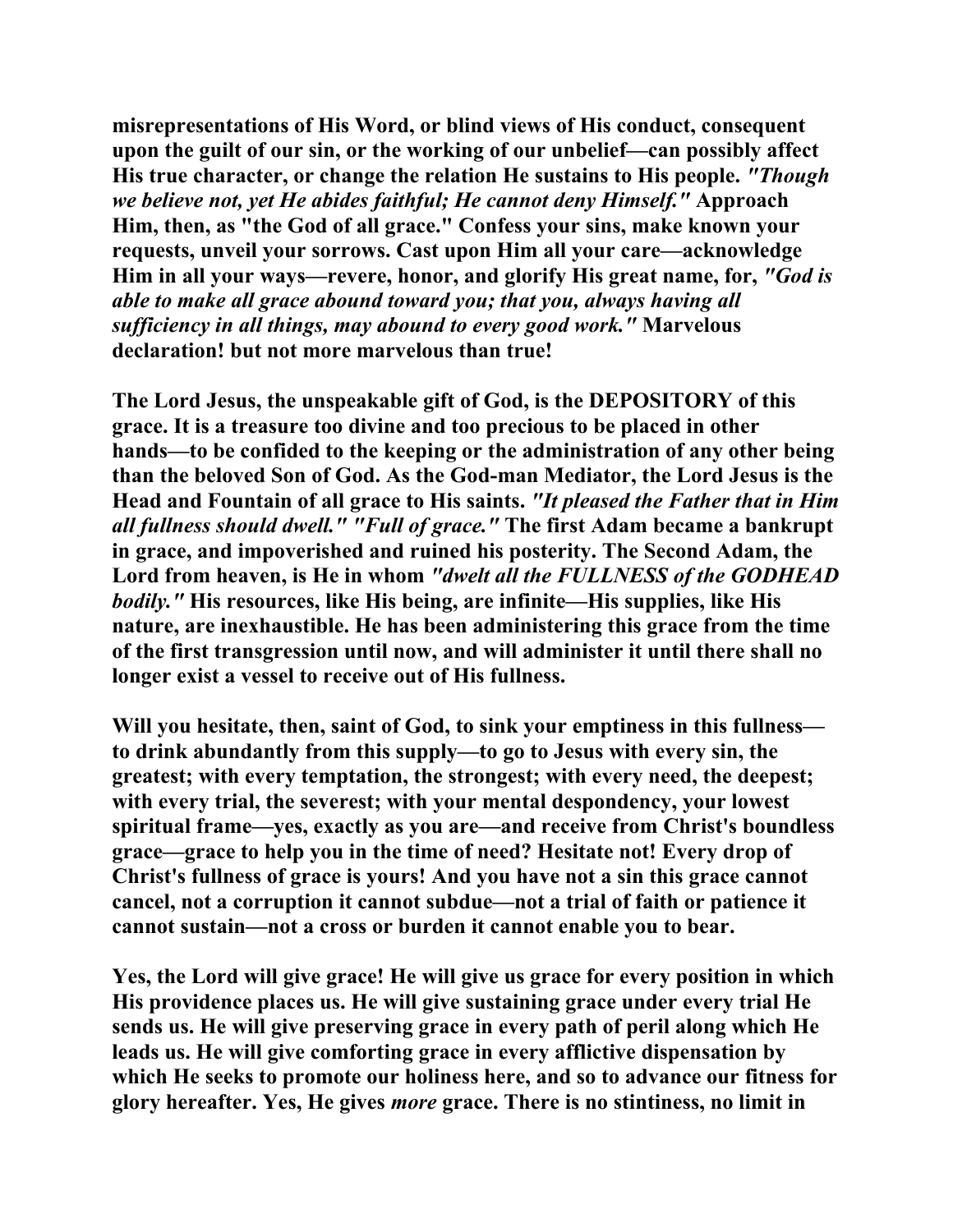**the Triune-God. He has given you grace for past exigencies, and He is prepared to give you** *more* **grace for present ones. The Lord keeps His people poor, that He might keep them dependent. They shall have no grace in hand, that they might live daily, hourly upon His bounty. It is under the pain and pressure of a present trial we learn the value and preciousness of this grace, and fly to its appropriate and boundless supply, and find in our personal experience the promise fulfilled,** *"My grace is sufficient for you."* 

**We only add, the Lord will give** *dying grace.* **That day, that solemn day so long anticipated, so fearfully dreaded, comes, but with it comes the GRACE that cheers its solemnity, sustains its sinking, strengthens its languor, quells its fear, disarms its dread, and transforms it into a scene of life, of bliss, of glory. You who, all your lifetime in bondage through the fear of death, die a thousand deaths in the anticipation of one, give your gloomy, desponding apprehensions to the winds, and calmly, hopefully wait the appointed hour. With your sickness will come the grace that sanctifies it; with your parting will come the grace that soothes it; with your dying will come the grace that sustains it; with your death will come the grace that disarms its sting, and glorifies God in it. He, who from His infinite fullness gave you grace to** *live,*  **from the same boundless, exhaustless source will give you grace to** *die!* 

**And then follows THE GLORY! "The Lord will give grace and glory." If there is any one revealed truth more true than another, it is this, the final GLORIFICATION of all who believe in Jesus.** *"Whom He justified, them He also GLORIFIED!"* **The translation of the Christian is out of grace into glory. In the first place, the Lord gives the** *first-fruits of glory* **in the indwelling of the Holy Spirit in the renewed soul. First-fruits are specimens and pledges of the harvest. The apostle speaks of the saints of God as having** *"the FIRST-FRUITS of the Spirit."* **And Christ our Lord is said, by the same apostle, to have** *"risen from the dead the FIRST-FRUITS of those who slept."* **He, then, who has the Spirit of God dwelling in him—and every soul** *born again* **has this—binds to his believing heart a sheaf of the first-fruits of heaven. Oh, realize this in your personal experience! Don't you know that if you are a temple of God, the Spirit of God dwells in you? And he in whom the Spirit dwells, by that very indwelling possesses the pledge, the seed, the dawn of future and eternal glory. Heaven opens to your believing eye. Often pause amid the weariness of your heavenward journey, and recline upon the sunny slopes of the Delectable Mountains, and gaze upon the glory so soon to burst in all its fullness and splendor upon your soul.**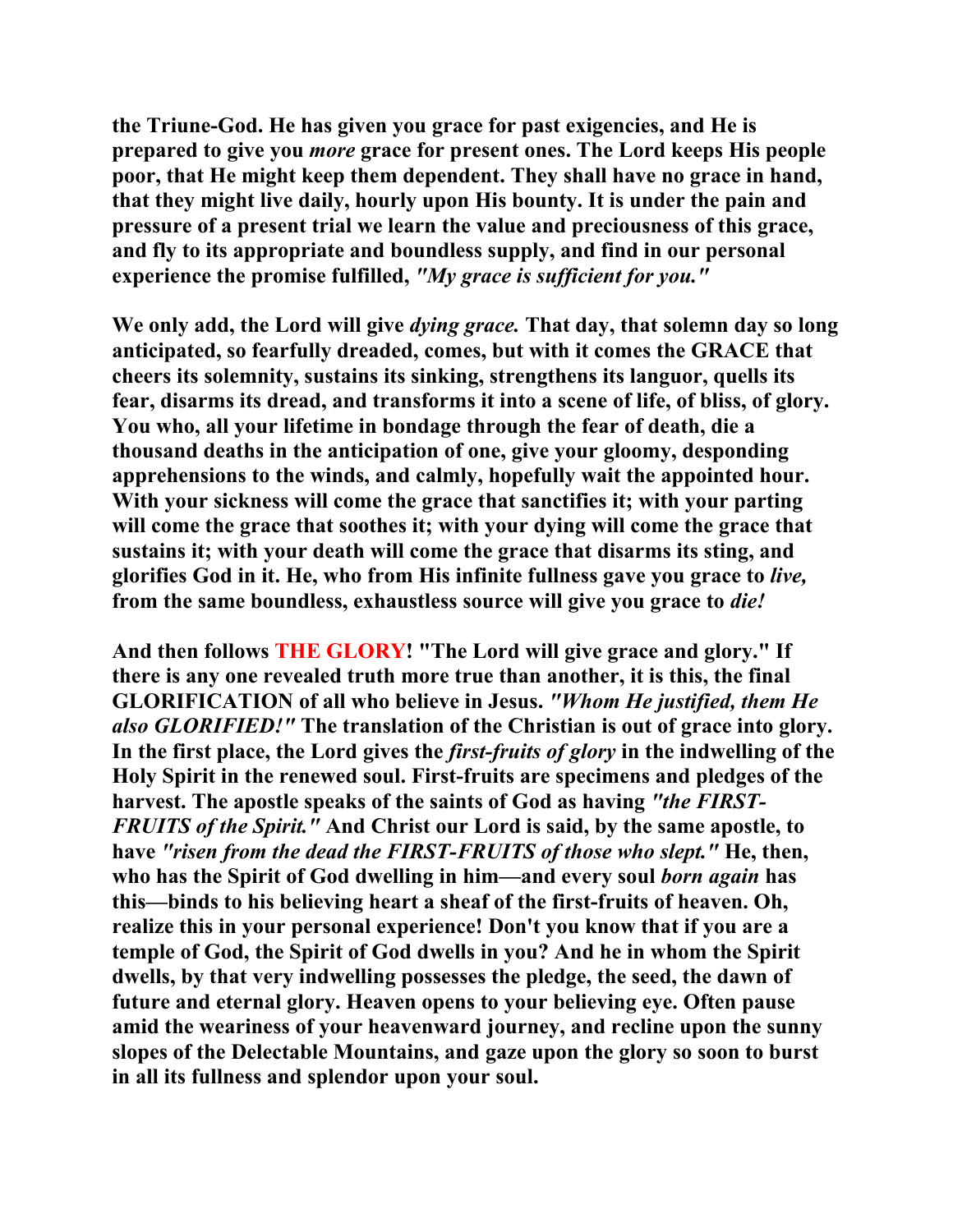**The Lord gives us** *FITNESS for glory.* **It is an impressive thought that each day's history in the life of the believer is a schooling, a training of his soul for heaven. The deeper discovery of indwelling sin, the more experimental teaching of the Holy Spirit, the increase of our intimacy with the Lord Jesus, the discipline of sickness, of sorrow, of trial, all,** *all* **is but to mature us for the inheritance reserved in heaven for those who, for that inheritance, are kept by the power of God through faith unto salvation.** 

**Oh, accept every stroke of His rod, every lesson of His love, every dispensation of His providence, every gift of His grace, as sent to** *prepare* **you for the**  *prepared* **glory! Let your interpretation be, "This affliction, this rebuke, this event is designed by my Father to promote my personal sanctity, to wean me from creatures, to disengage me from earth, and to set me to seek those things which are above, where Christ sits on the right hand of God, and to terminate in His own undivided and endless glory."** 

**The Lord gives, also,** *the TITLE to glory.* **No individual can legally make good his claim to an earthly domain without a valid title. Look well to your titledeed to the inheritance of glory. There is but one—it is the imputed righteousness of the Lord Jesus Christ, received by faith, put upon us by the Holy Spirit, and authenticated by a holy and a godly life. This was the panting desire of the apostle,** *"That I may win Christ, and be found in him, not having my own righteousness, which is of the law, but that which is through the faith of Christ, the righteousness which is of God by faith."* 

**Christ's merit is our merit for heaven. Christ's worth is our worthiness for glory. Christ's cross is our ladder to the throne. The groundwork of our glory, then, is the atoning sacrifice of the Lord Jesus—the finished work of Immanuel—the perfect obedience He gave to the law in His life, and the infinite satisfaction He offered to Divine Justice in His death. Invested with the righteousness of Christ—your own righteousness abjured and trampled in the dust—when you pass into eternity, and knock at the gate of glory, it will in a moment open to your touch, and usher you within its untold, its ever-telling, ever-deepening happiness and splendor; and so you shall ascend from grace to glory.** 

**Then comes** *the GLORY ITSELF!* **Who can describe it? To stand in the presence of God—to behold Jesus in His glorified form—to be perfectly like Him—to mingle with the goodly fellowship of the apostles, with the noble army of martyrs, and with the spirits of just men made perfect—to be**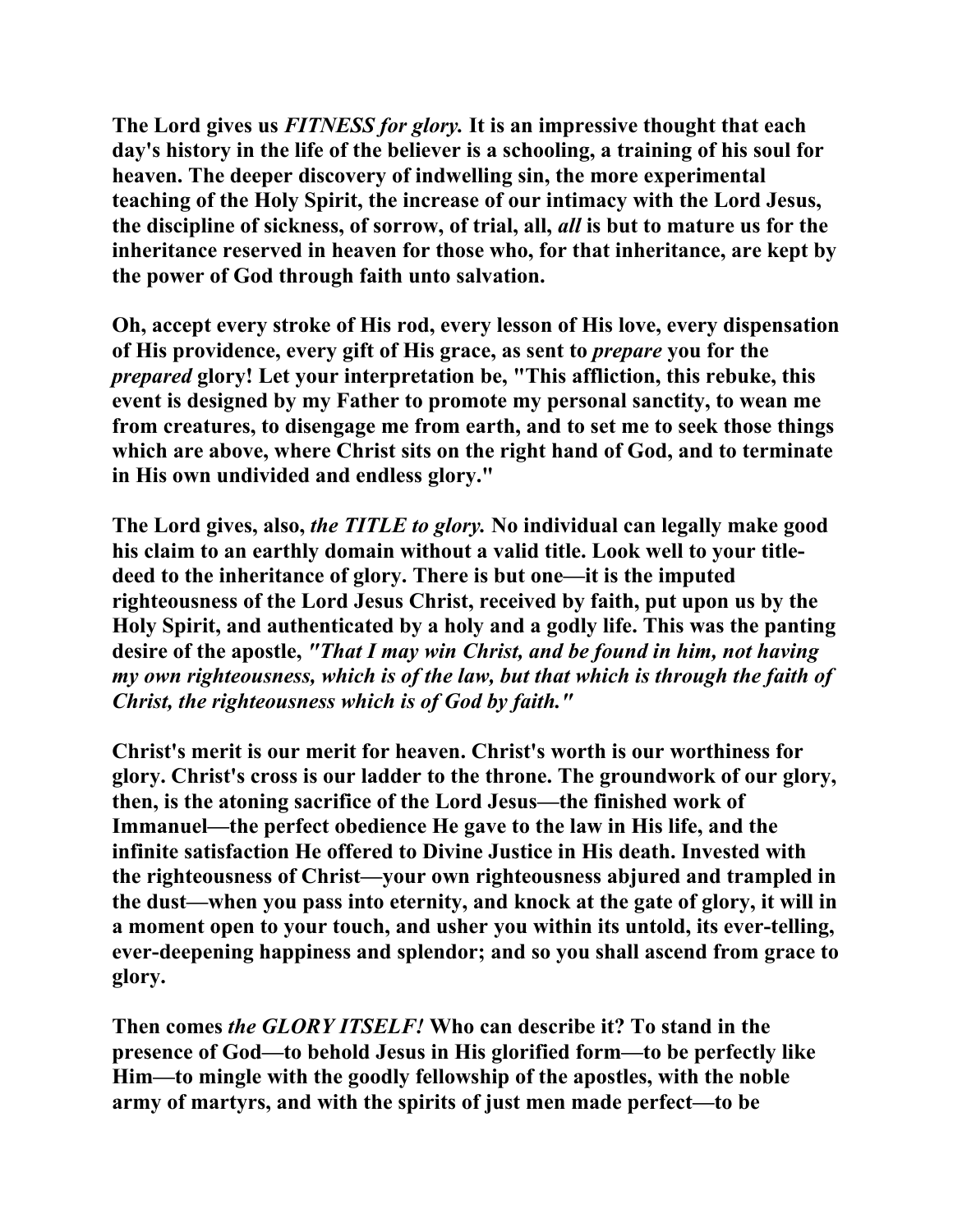**reunited with the saints from whom we parted on the confines of glory—to come again with Jesus when He appears in the clouds of heaven—in a word, to be forever with the Lord in the new heavens and the new earth—oh, this,**  *this* **is glory indeed! We know but little of heaven in its details. God has given us a grand outline in His Word, and this must suffice for our present limited range of knowledge, and satisfy our present ardent aspirations, until the blissful moment when our personal experience shall put us into possession of the fullness of joy that is in God's presence, and of the pleasures that are at His right hand for evermore.** *"As for me, I will behold your face in righteousness—I shall be satisfied, when I awake, with your likeness."* 

**From these general statements let me, in conclusion, reiterate a few particulars of the coming glory of the saints. 1. It will be the glory of perfect HOLINESS. Transporting thought! All remains of sin will be annihilated; and, body and soul pure and sinless as Christ is pure, we shall be arrayed not only in the beauty, but resplendent with the** *glory* **of holiness. Oh, how the heart bounds in anticipation of that state!** 

**2. It will be the glory of perfect LOVE. Dwelling in the home of love, standing in the Divine Center of love, and bathing in the crystal sea of love, our love to God and to the Church of God will be perfect. All that tainted and jarred and shaded it here below will be consumed in the conflagration of the last day, and we shall be complete in holy love.** 

**3. It will be the glory of perfect KNOWLEDGE. That which is in part done away, we shall then know even as also we are known. The dark environment through which our intellectual powers now look will then be exchanged for the perfect expansion of all our faculties; and with the vast field of divine knowledge thrown open to our view, the unfettered, unclouded soul will expatiate in a world of study and thought, illimitable in its range, infinite in its resources, and eternal in its duration.** 

**4. It will be the glory of perfect COMPANIONSHIP. The social instincts of our being, developed and sanctified in the highest and noblest degree, will then revel in the goodly fellowship of apostles and prophets, of the nobler army of martyrs, of the spirits of just men made perfect, of the whole assembly and church of the first-born, and an innumerable company of angels, with whom we shall sit down at the banquet of the Lamb. Oh, what a glory will encircle that august and blissful assembly!**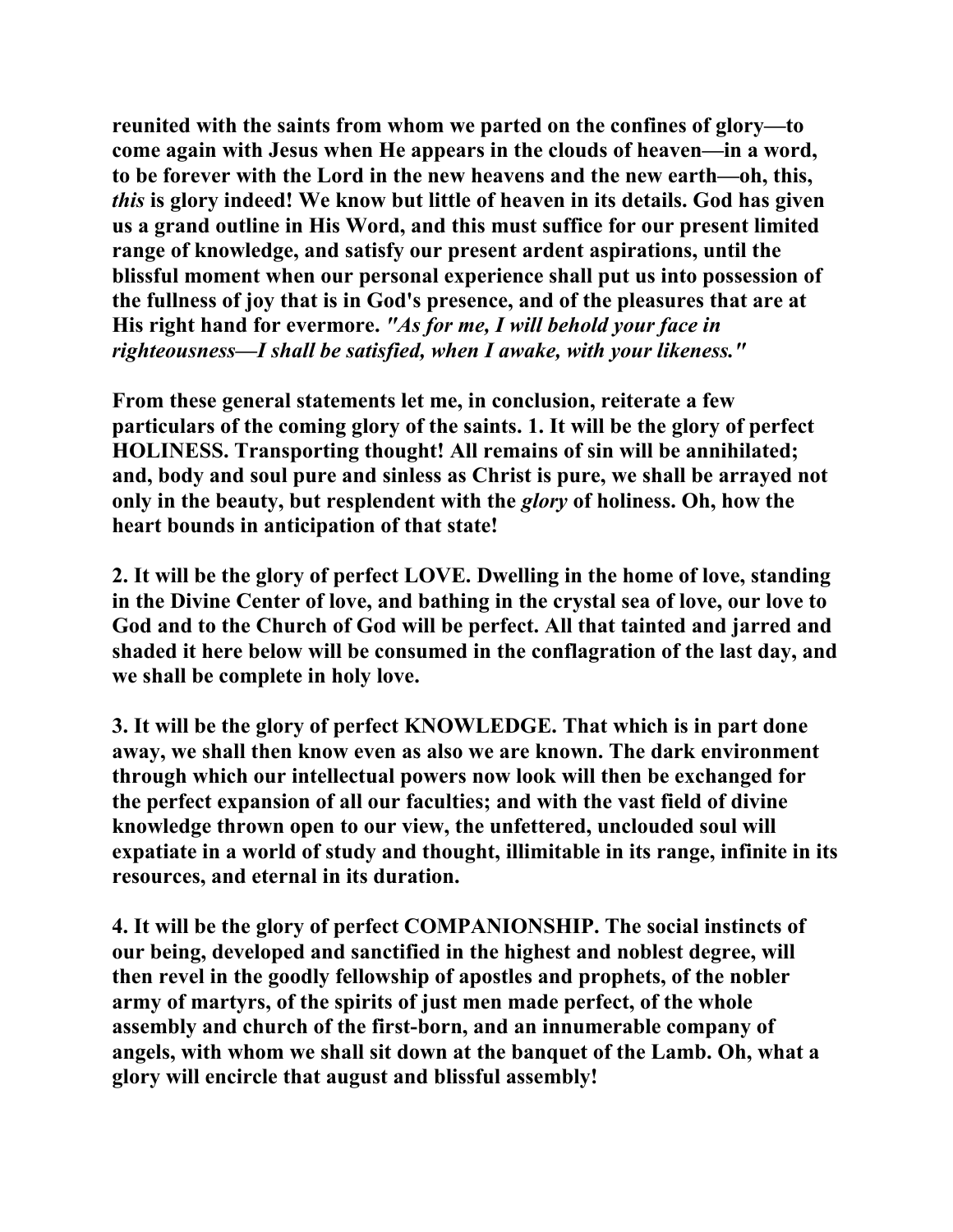**5. There will be the glory of REUNION. Even the heathen philosophers cherished dim, vague conceptions of this. Socrates, before he drank his poison, cheered his last moments with the prospect of meeting and conversing with his beloved Orpheus and Homer. But Christianity not only reveals the fact, but unveils the glory of the future condition of the renewed soul. And not the least glory which it flashes upon the believing eye is, the certain, the intelligent, and holy reunion and communion in heaven of all who knew and loved each other in this life, and who died in the assured hope of meeting again forever in the life which is to come.** 

**6. But, transcending all glory will be the glory of BEING FOREVER WITH CHRIST. Whom, not having here seen, we loved; but beholding Him now in beatific vision, how intense will be our affection, and how consummate will be our glory! I marvel if for ages we shall desire to gaze upon any other object than Jesus! It would seem as though He would fill the entire orbit of our admiration, love, and bliss—the all-glorious, all-absorbing, all-satisfying One. Bending upon each saint a smile of ineffable complacency and love, how will He welcome each to glory as the precious fruit of His soul-travail, introduce each one to the Father, and enfold all within His loving and capacious bosom! Oh! is not this prospect worth living to gain, and worth dying to possess? Until then, let us seek to have more heavenliness, and to live more entirely for heaven. Looking and longing for the glorious appearing of the Lord, be it our aim to deny all ungodliness and worldly lusts, and to live godly, righteously, and soberly in this present world; that, at Christ's coming, we may be found of Him in peace, without spot and blameless.** 

**"For the Lord God is a sun and shield—the Lord will give grace and glory no good thing will he withhold from those who walk uprightly." Psalm 84:11** 

**"Death comes to take me where I long to be; One pang, and brighter blooms the immortal flower. Death comes to lead me from mortality, To lands which know not one unhappy hour; I have a hope, a faith—from sorrow here I'm led by death away—why should I start or fear?** 

**"A change from woe to joy—from earth to heaven— Death gives me this—it leads me calmly where The smile that long ago from mine were riven May meet again! Death answers many a prayer.**